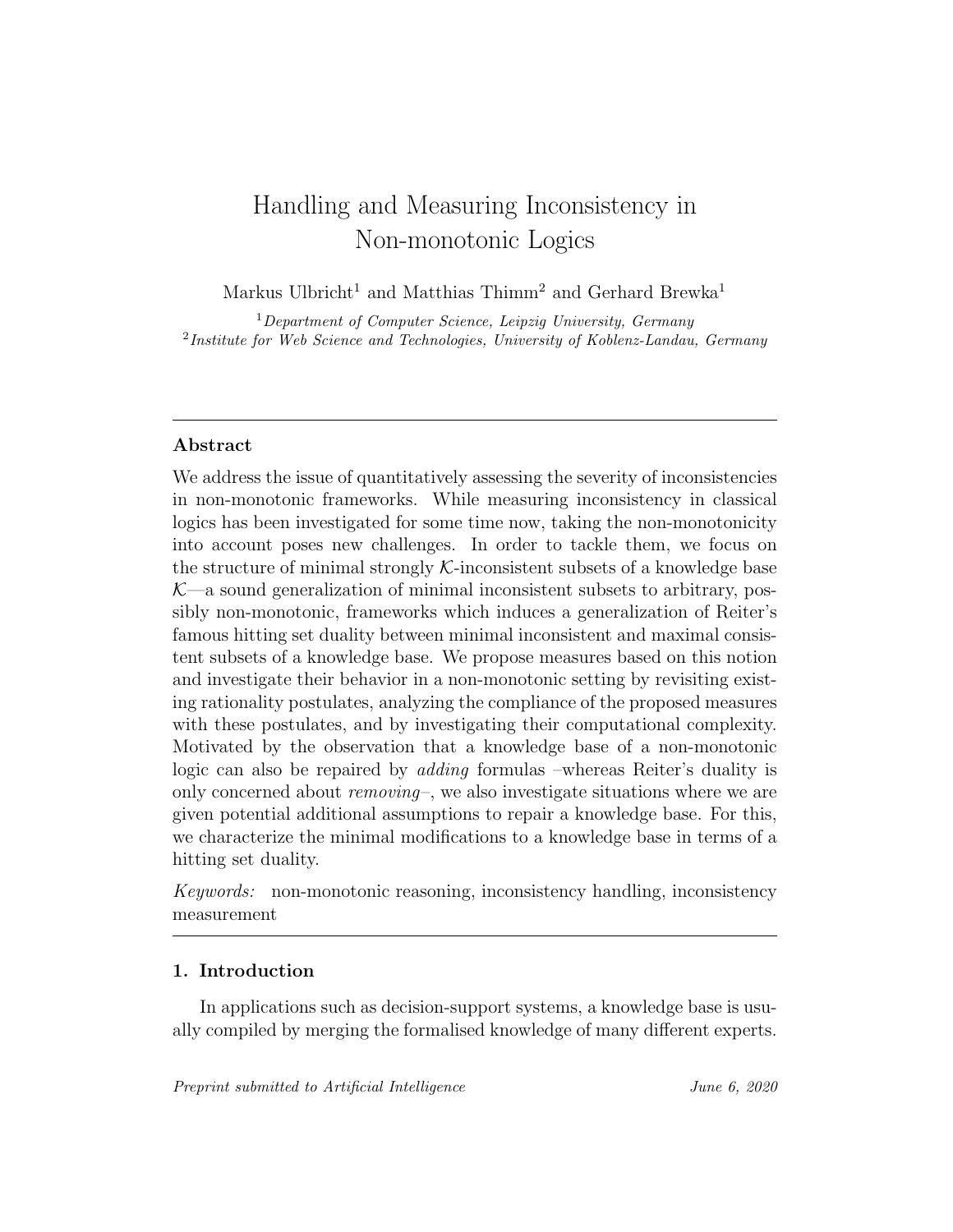It is unavoidable that different experts contradict each other and that the merged knowledge base would become inconsistent. The field of Knowledge Representation and Reasoning (KR) is the subfield of Artificial Intelligence (AI) that deals with the issues of logical formalisations of information and the modelling of rational reasoning behavior, in particular in light of inconsistent or uncertain information. One paradigm to deal with inconsistent information is to abandon classical inference and define new ways of reasoning. Some examples of such formalisms are, e. g., paraconsistent logics (B´eziau et al., 2007), default logic (Reiter, 1980), answer set programming (Gelfond and Leone, 2002), and, more recently, computational models of argumentation (Atkinson et al., 2017). Moreover, the fields of belief revision (Hansson, 2001) and belief merging (Cholvy and Hunter, 1997; Konieczny and P<sub>e</sub>rez, 1998) deal with the particular case of inconsistencies in dynamic settings.

In the literature on inconsistency measurement, inconsistency measures are functions that aim at assessing the severity of the inconsistency in knowledge bases formalized in propositional logic (Hunter and Konieczny, 2004; Grant and Hunter, 2006; Thimm, 2018). The basic intuition behind an inconsistency measure nc is that the larger the inconsistency in  $K$  the larger the value  $\mathcal{I}(\mathcal{K})$ . A simple but popular approach to measure inconsistency is to take the number of minimal inconsistent subsets (Hunter and Konieczny, 2008), i.e., to define  $\mathcal{I}_{\text{MI}}(\mathcal{K}) = |I_{\min}(\mathcal{K})|$ , where  $I_{\min}(\mathcal{K})$  is the set of all minimal inconsistent subsets of a knowledge base  $K$ . This measure already complies with many basic ideas of inconsistency measurement, in particular  $\mathcal{I}_{\text{MI}}(\mathcal{K}) = 0$  iff K is consistent. By also taking the size and the relationships of minimal inconsistent subsets into account, a wide variety of different inconsistency measures can be defined on top of that idea (Hunter and Konieczny, 2008; Jabbour et al., 2016; Jabbour and Sais, 2016).

Measuring inconsistency in non-monotonic logics has only recently gained some attention (Ulbricht et al., 2016; Brewka et al., 2019) and a thorough study is still needed. In this setting, a measure such as  $\mathcal{I}_{MI}$  is not applicable as a consistent non-monotonic knowledge base  $K$  may contain minimal inconsistent subsets. Recently, a refined notion of inconsistent subsets of a knowledge base  $K$  of a possibly non-monotonic framework has been introduced, called *strong*  $\mathcal{K}\text{-}inconsistency$  (Brewka et al., 2017). The notion of strong inconsistency generalizes classical inconsistency in a well-behaved manner as it preserves many structural properties as e. g. the hitting set duality with maximal consistent sets (Reiter, 1987). Moreover, this notion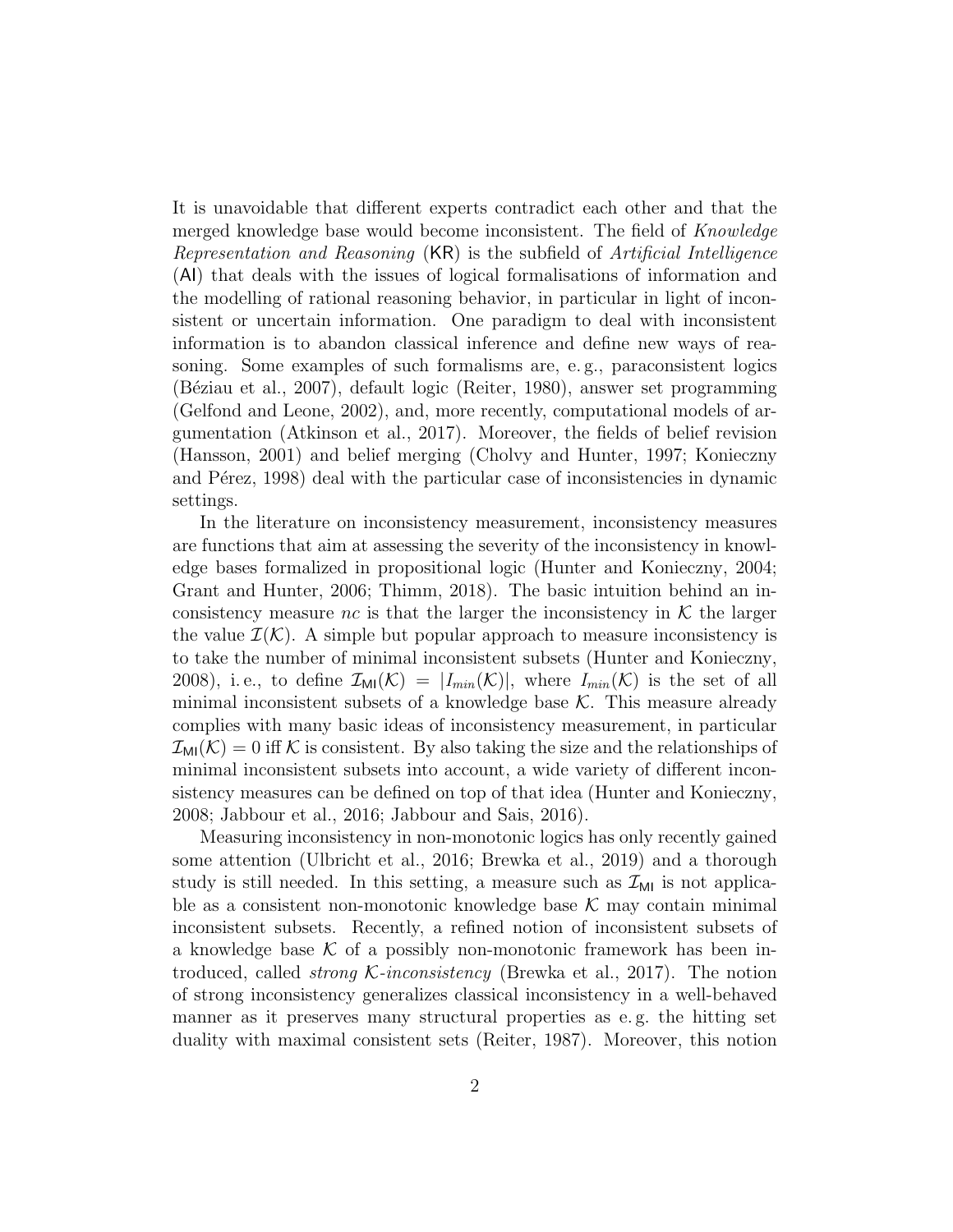allows us to generalize existing inconsistency measures based on minimal inconsistent sets to arbitrary logics, which is the topic of the present paper.

Research in inconsistency measurement is driven by *rationality postulates*, i. e., desirable properties that should hold for concrete approaches. There is a growing number of rationality postulates for inconsistency measurement but not every postulate is generally accepted (Besnard, 2014, 2017). The issue of measuring inconsistency in non-monotonic frameworks requires some reconsideration compared to the classical setting. This becomes apparent when considering the *monotonicity* postulate which is usually satisfied by classical inconsistency measures and demands  $\mathcal{I}(\mathcal{K}) \leq \mathcal{I}(\mathcal{K}')$  whenever  $\mathcal{K} \subseteq$  $K'$  holds, i. e., the severity of inconsistency cannot be decreased by adding new information. However, in non-monotonic frameworks, adding information may resolve conflicts. It is thus possible that  $K$  is inconsistent, while  $K'$  is not, so we would expect  $\mathcal{I}(\mathcal{K}') < \mathcal{I}(\mathcal{K})$  for any reasonable measure  $\mathcal I$  in this case.

In this paper, we provide a general account of measuring inconsistency in logics that are not necessarily monotonic. We do so by relying on a very general notion of a logic and we will phrase all our contributions in such a general manner. More concretely, the main contributions of this paper can be summarized as follows:

- 1. As the basis of our investigation, we consider generalized versions of three measures based on minimal inconsistent sets (Section 3).
- 2. In order to assess the behavior of these measures, we develop rationality postulates based on previous ones from the literature; some of the postulates still make sense for a general, possibly non-monotonic logic, but most of them require refinements (Section 4).
- 3. We analyze the measures with respect to the postulates (Section 5).
- 4. We assess the computational complexity of the measures by considering natural decision and function problems (Section 6).
- 5. We extend the hitting set duality from previous work (Brewka et al., 2019) to situations where knowledge bases can be repaired by adding information; moreover the observation that conflicts may be resolved due to additional formulas gives rise to the question of how to assess inconsistencies of a knowledge base within the context of a larger one; we analyze this setting in depth (Section 7).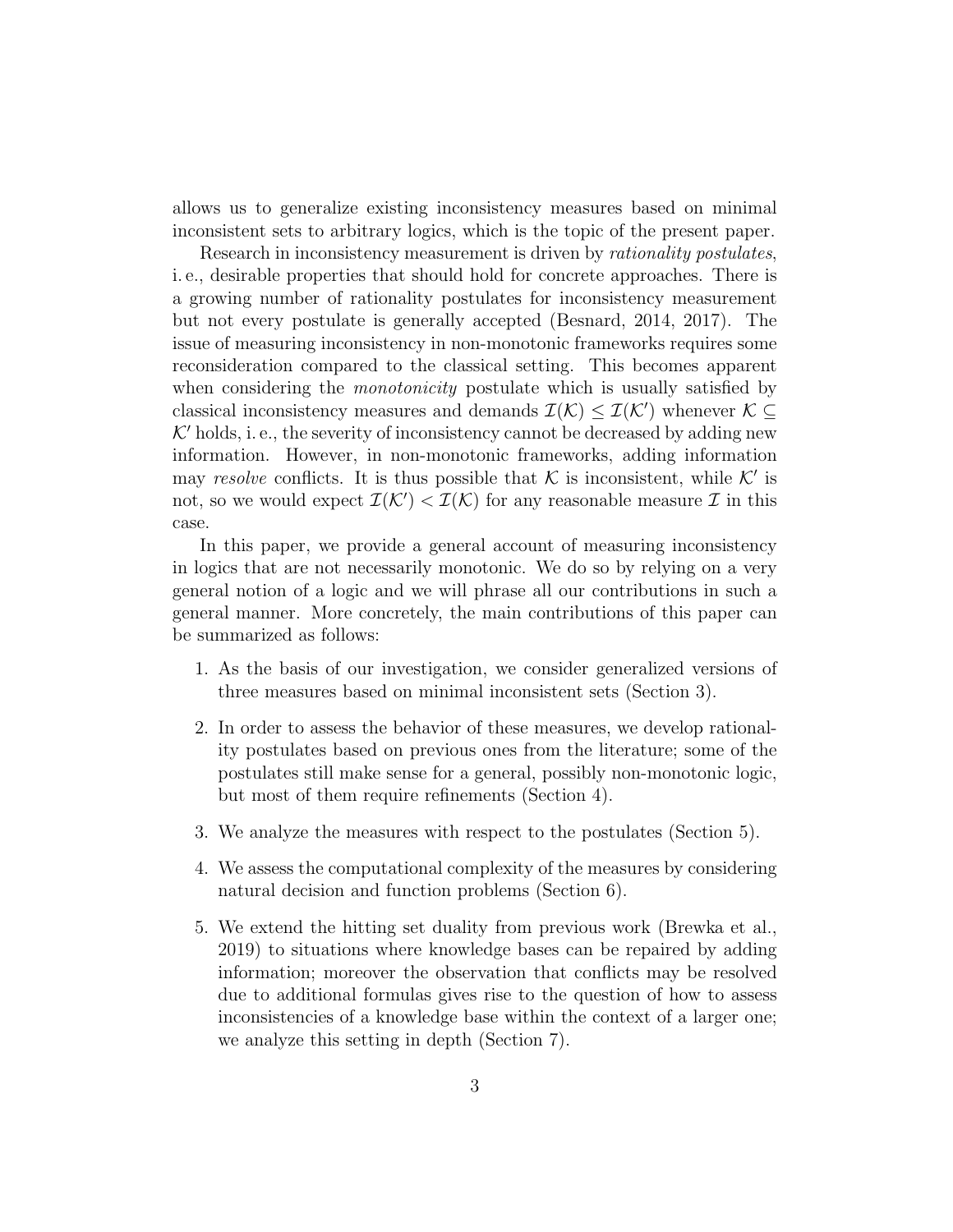We introduce preliminaries in Section 2, discuss related work in Section 8, and conclude in Section 9.

The paper combines and extends results from previous works (Ulbricht et al., 2018; Ulbricht, 2019). In particular, a) the discussion on rationality postulates is greatly extended, b) all full proofs are given, c) the discussion on measuring inconsistent subsets in Section 7 is novel, and d) we give more examples throughout the paper.

#### 2. Background

In this paper, we will make use of a very general notion of a logic, but we will provide examples in some concrete instantiations. For that we provide the necessary background information on propositional logic (Section 2.1), answer set programming (Section 2.2), and abstract argumentation (Section 2.3). In Section 2.4 we give the general definition of a logic encompassing the previously mentioned instantiations. In Section 2.5 and 2.6 we discuss two important aspects of logics, which are the center of our work, namely inconsistency and monotonicity, respectively.

#### 2.1. Propositional Logic

We define propositional logic as usual, so let us briefly recall the standard definitions. Let A be a (possibly infinite) set of propositional atoms, i. e., a propositional signature. Any atom  $a \in A$  is a well-formed formula wrt. A. If  $\phi$  and  $\psi$  are well-formed formulas wrt. A, then  $\neg \phi$ ,  $\phi \wedge \psi$ , and  $\phi \vee \psi$  are also well-formed formulas wrt. A (we also assume that the usual abbreviations  $\rightarrow$ ,  $\leftrightarrow$  are defined accordingly). A *literal* is either an atom a or its negation  $\neg a$ . Let  $Lit(A)$  be the set of all literals over A. A formula  $\phi$  is in *conjunctive* normal form (CNF) if it is of the form  $\phi = C_1 \wedge ... \wedge C_r$  where each  $C_k$ is a *clause*, i.e.,  $C_k$  is of the form  $C_k = a_{k,1} \vee \ldots \vee a_{k,n(k)}$  for literals  $a_{k,j}$ (for  $1 \leq k \leq r$  and  $1 \leq j \leq n(k)$ ). If each  $C_k$  contains at most 3 literals, then  $\phi$  is in 3-CNF. We abuse notation and identify a formula  $\phi$  of this form with the set  $\{C_1, \ldots, C_r\}$  of clauses. Similarly, a formula  $\phi$  is in *disjunctive* normal form (DNF) if  $\phi = C_1 \vee ... \vee C_r$  where  $C_k = a_{k,1} \wedge ... \wedge a_{k,n(k)}$  (for  $1 \leq k \leq r$  and  $1 \leq j \leq n(k)$ . If each  $C_k$  contains at most 3 literals, then  $\phi$ is in 3-DNF.

If  $\omega: A \to \{0, 1\}$  is an assignment, then  $\omega$  is extended to formulas in the usual way:

•  $\omega(\neg a) = 1 - a$ ,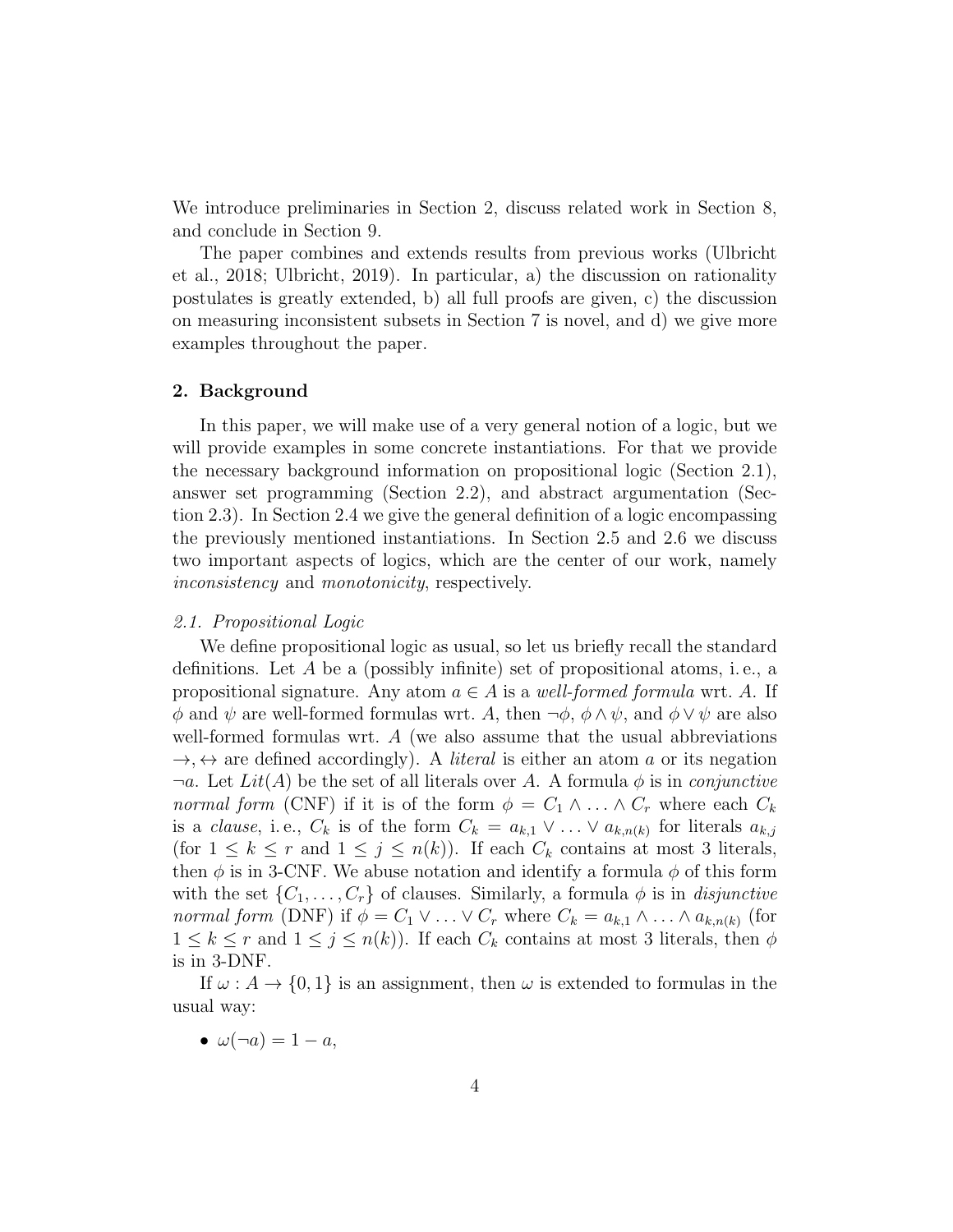- $\omega(\phi \wedge \psi) = \min{\{\omega(\phi), \omega(\psi)\}}$  and
- $\omega(\phi \vee \psi) = \max{\{\omega(\phi), \omega(\psi)\}},$

If  $\omega(\phi) = 1$ , then we say  $\omega$  satisfies  $\phi$ . A propositional knowledge base K is a finite set of propositional formulas. As usual,  $\omega$  satisfies K iff  $\omega$  satisfies  $\phi$  for all  $\phi \in \mathcal{K}$ . We say  $\mathcal{K}$  entails a formula  $\phi$ , denoted by  $\mathcal{K} \models \phi$ , iff each assignment  $\omega$  satisfying K also satisfies  $\phi$ .

We call a knowledge base K consistent iff there is an assignment  $\omega$  satisfying  $K$ , otherwise it is called *inconsistent*.

**Example 2.1.** Consider the propositional knowledge base  $\mathcal{K} = \{a, a \rightarrow a\}$  $b, \neg b, c, \neg c$ . Obviously, no assignment satisfies K. Hence, K is inconsistent.

#### 2.2. Answer Set Programming

Answer set programming (ASP) is a problem solving paradigm (Brewka et al., 2011). It is based on logic programs under the answer set semantics (Gelfond and Leone, 2002; Gelfond and Lifschitz, 1991), a popular non-monotonic formalism for knowledge representation and reasoning which consists of rules possibly containing default-negated literals. Inconsistencies occur in ASP for two reasons (Schulz et al., 2015). First, the rules allow the derivation of two complementary literals l and  $\neg l$  –also called *incoherence* (Madrid and Ojeda-Aciego, 2010)– thus producing inconsistencies similar to propositional logic. Second, due to the use of default negation it may happen that some literal assumed to be false is again derived (called instability).

Let us consider logic programs with disjunction in the head of rules and two kinds of negation, namely strong negation "¬" and default negation "not", under the answer set semantics (Gelfond and Leone, 2002; Gelfond and Lifschitz, 1991). Such programs are also called extended disjunctive databases (Gelfond and Lifschitz, 1991) or simply logic programs or A-Prolog programs (Gelfond and Leone, 2002).

Assume we are given a (possibly infinite) set A of atoms. Then, a disjunctive logic program  $P$  (over  $A$ ) is a finite set of rules r of the form

$$
l_0 \vee ... \vee l_k \leftarrow l_{k+1}, ..., l_m, \text{not } l_{m+1}, ..., \text{not } l_n.
$$
 (1)

where  $l_0, \ldots, l_n$  are literals over A and  $0 \leq k \leq m \leq n$ . If  $k = 0$  holds for each rule  $r \in P$ , then we call P a normal logic program. When there is no risk of confusion, we will simply speak of logic programs instead of disjunctive logic programs resp. normal logic programs.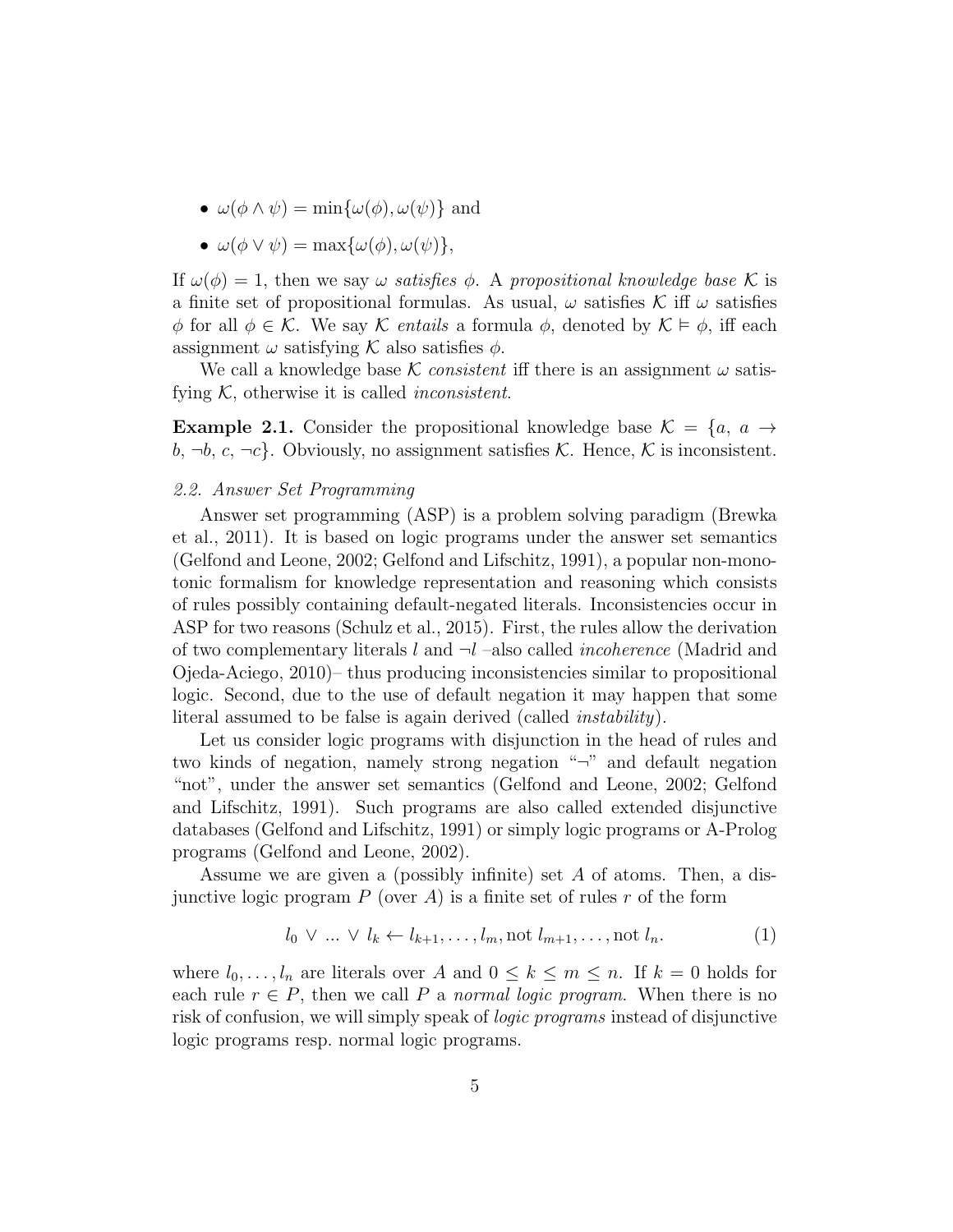For a rule r of the form (1) let  $head(r) = \{l_0, ..., l_k\}$ ,  $pos(r) = \{l_{k+1}, ..., l_m\}$ , and  $neg(r) = \{l_{m+1}, \ldots, l_n\}$ . If  $m = n = k$ , then r is written "head(r)." instead of "head(r)  $\leftarrow$  ." and if in addition  $k = 0$  holds, then the rule is called a fact.

Now we are ready to define answer sets of a given program.

**Definition 2.2.** Let P be a logic program over A such that  $neg(r) = \emptyset$ holds for each rule  $r \in P$ . Then, a set M of literals is a model of P if for all  $r \in P$  the following is true: If  $pos(r) \subseteq M$ , then  $head(r) \cap M \neq \emptyset$ . If M is a model of P containing two complementary literals, then M is extended to  $M = Lit(A)$ . A model M is minimal if for all proper subsets M' of M, M' is not a model of P. A minimal model of P is called an answer set of P.

Example 2.3. Consider the program P:

$$
P: a \vee b.
$$

The program has two answer sets  $\{a\}$  and  $\{b\}$ , as well as the model  $\{a, b\}$ . The latter is no answer set.

Example 2.4. The program P

 $P: a \vee b. \qquad a \leftarrow b. \qquad c. \qquad \neg c.$ 

possesses the answer set  $Lit(A)$ .

We extend the definition of an answer set now to arbitrary logic programs. For that assume we are given a logic program  $P$  and a set  $M$  of literals. We call

$$
P^M = \{head(r) \leftarrow pos(r) \mid head(r) \leftarrow pos(r), neg(r) \in P, neg(r) \cap M = \emptyset\}
$$

the reduct of P wrt. M. Observe that  $P^M$  itself is a logic program and  $neg(r) = \emptyset$  holds for each  $r \in P^M$ . Now we define:

**Definition 2.5.** Let  $P$  be a logic program over  $A$ . A set  $M$  of literals is an answer set of P iff M is an answer set of  $P^M$ .

**Example 2.6.** Let  $P$  be the program

$$
P: \qquad \qquad a \leftarrow \text{not } a.
$$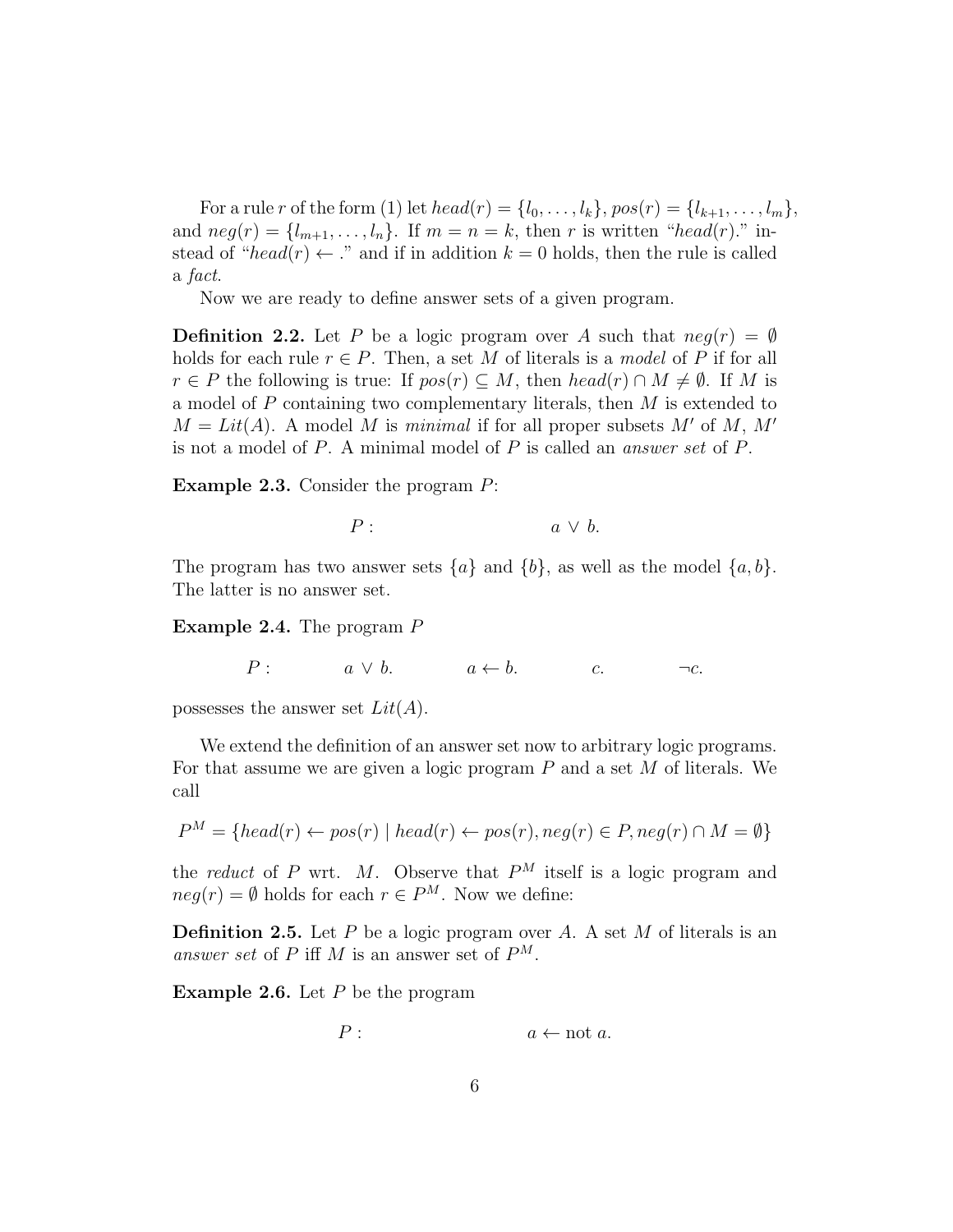Let us consider  $M_1 = \emptyset$  and  $M_2 = \{a\}$ . We find

$$
P^{M_1} = \{a.\} \qquad P^{M_2} = \{\}.
$$

In particular, both  $M_1$  and  $M_2$  are not answer sets of  $P$ , because  $M_1$  is not a model of  $P^{M_1}$  and  $M_2$  -although being a model of  $P^{M_2}$ - is not minimal.

**Example 2.7.** Now consider the following program  $P$ , which will be one of our running examples:

$$
P: \t a \lor b. \t a \leftarrow b.
$$
  

$$
c \leftarrow \text{not } b. \t \neg c \leftarrow \text{not } b.
$$

The program has no answer set. To see this, consider the three candidates  ${a}, {b}$  and  ${a}, {b}$  with

$$
P^{\{a\}}: a \vee b. \t a \leftarrow b. \t c. \t -c.
$$
  

$$
P^{\{b\}}: a \vee b. \t a \leftarrow b.
$$
  

$$
P^{\{a,b\}}: a \vee b. \t a \leftarrow b.
$$

We see that  $\{a\}$  is not a model of  $P^{\{a\}}$ ,  $\{b\}$  is not a model of  $P^{\{b\}}$  and  $\{a,b\}$ is a model of  $P^{\{a,b\}}$ , but not minimal.

Note that so far, we defined what an answer set is, no matter whether it is consistent or not. Recall that if a model contains two complementary literals, it is extended to  $Lit(A)$ . Clearly, this should not be considered a consistent answer set. Moreover, in order for a program to be consistent, it should possess consistent answer sets. Hence, we define:

**Definition 2.8.** Let  $P$  be a logic program over  $A$ . An answer set  $M$  is consistent if it does not contain two complementary literals. The program P is consistent if it possesses at least one consistent answer set.

We thus see that the program from Example 2.7 is inconsistent.

Finally, we call a rule of the form

 $r: a \leftarrow l_1, \ldots, l_m, \text{not } l_{m+1}, \ldots, \text{not } l_n, \text{not } a.$  (2)

where  $\alpha$  is an atom that does not occur elsewhere in a given program  $P$  a constraint. The intuitive meaning is that no answer set of P is allowed to contain all literals  $l_1, \ldots, l_m$  and none of the literals  $l_{m+1}, \ldots, l_n$ . We use the established shorthand

$$
\leftarrow l_1, \ldots, l_m, \text{not } l_{m+1}, \ldots, \text{not } l_n.
$$

for constraints of the form (2).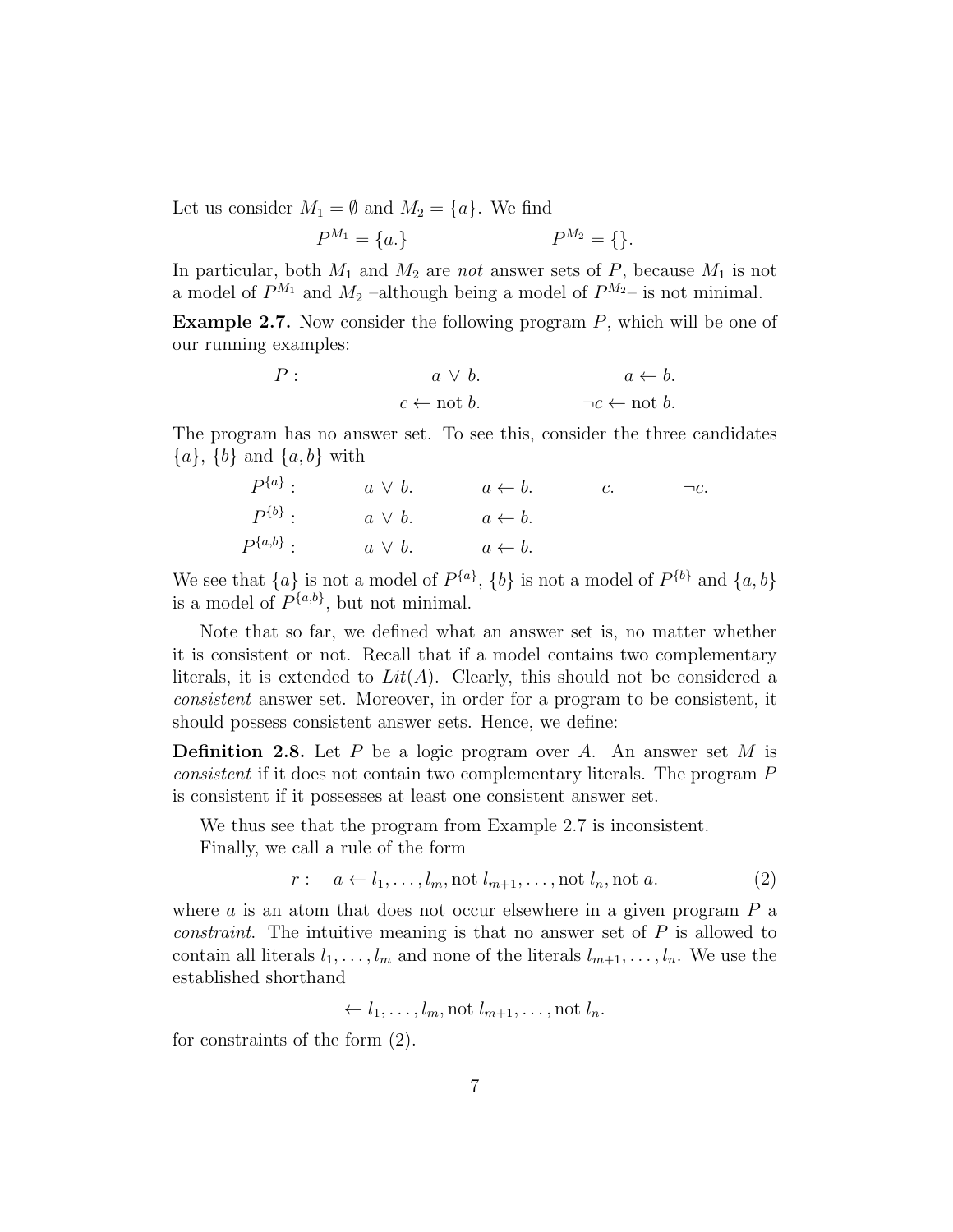#### 2.3. Abstract Argumentation Frameworks

In the original formulation (Dung, 1995), an abstract argumentation framework (AF) F is a directed graph  $F = (A, R)$  where nodes in A represent arguments and the relation R models "attacks", i.e., for  $a, b \in A$ , if  $(a, b) \in R$  then a is a counterargument for b and we say a attacks b. Abstract argumentation frameworks consider the problem of argumentation only at this abstract level and do neither consider the inner structure of arguments nor how the attack relation is derived. Semantics are given to an abstract argumentation framework  $F = (A, R)$  by identifying sets  $E \subseteq A$  of arguments (called extensions) that can be "jointly accepted". The literature offers various approaches on how to define "jointly accepted", see (Baroni et al., 2018) for an overview.

Throughout this paper, we will focus on so-called *stable semantics* (Dung, 1995). This is an intuitive semantics that is easy to understand and thus an appropriate tool to illustrate our results with examples from abstract argumentation.

**Definition 2.9.** Let  $F = (A, R)$  be an AF. A set  $E \subseteq A$  is called *stable* extension if

- $a, b \in E$  implies  $(a, b) \notin R$ ,
- $c \in A \setminus E$  implies there is an  $a \in E$  with  $(a, c) \in R$ .

We denote the set of stable extensions of an AF F by  $stable(F)$ .

The first item ensures that E is *conflict free*, i.e., there are no two "accepted" arguments that attack each other. The second item is what characterizes stable semantics: each argument which is not included in E shall be attacked by  $E$ . This is a rather decisive requirement, partitioning the arguments in "accepted" and "rejected" ones.

**Example 2.10.** Consider the AF  $F = (A, R)$  where

$$
A = \{a, b, c, d\} \qquad R = \{(a, b), (b, a), (c, b), (c, c), (d, c)\}.
$$

The AF is depicted in Figure 1. The stable extensions of  $F$  are

$$
stable(F) = \{\{a, d\}, \{b, d\}\}\
$$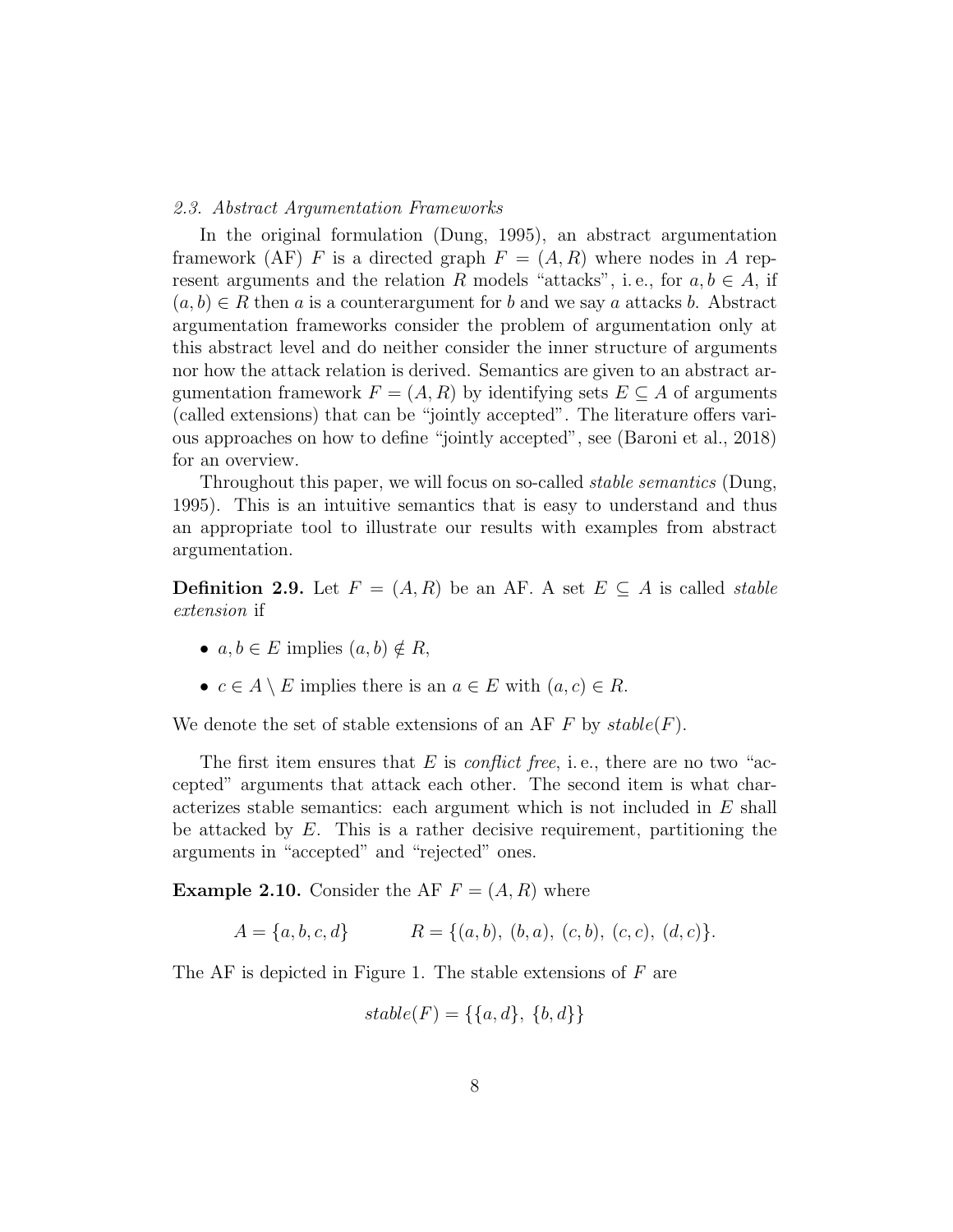

Figure 1: The argumentation framework  $F$  from Example 2.10

In comparison to other semantics, stable semantics possess a rare property, namely that an AF might have no extension at all. This is, for example the case for the following simplified version of the previous AF.

**Example 2.11.** Consider the AF  $F = (A, R)$  (see Figure 2) with

$$
A = \{a, b, c\} \qquad R = \{(a, b), (b, c), (c, c)\}:
$$

The argument c attacks itself, so  $c \notin E$  if E is conflict free. However, we see



Figure 2: The argumentation framework  $F$  from Example 2.11

that in order to attack c, the argument  $b$  must be included in our extension  $E$ , but then,  $a$  can neither be included in  $E$  nor attacked.

This motivates our definition of inconsistency of an AF: similar to ASP where we call a program inconsistent whenever there is no (consistent) answer set, we will call an AF inconsistent whenever there is no stable extension.

**Definition 2.12.** Let F be an AF. If  $stable(F) = \emptyset$ , then we call F inconsistent wrt. stable semantics. If there is no risk of confusion, we will call  $F$ simply inconsistent.

# 2.4. Logics - A General Approach

Most of the main results in this work are independent of the actual logic, i. e., they hold for propositional logic, ASP, AFs and many other frameworks. It is thus natural to phrase those results for an arbitrary but fixed logic L.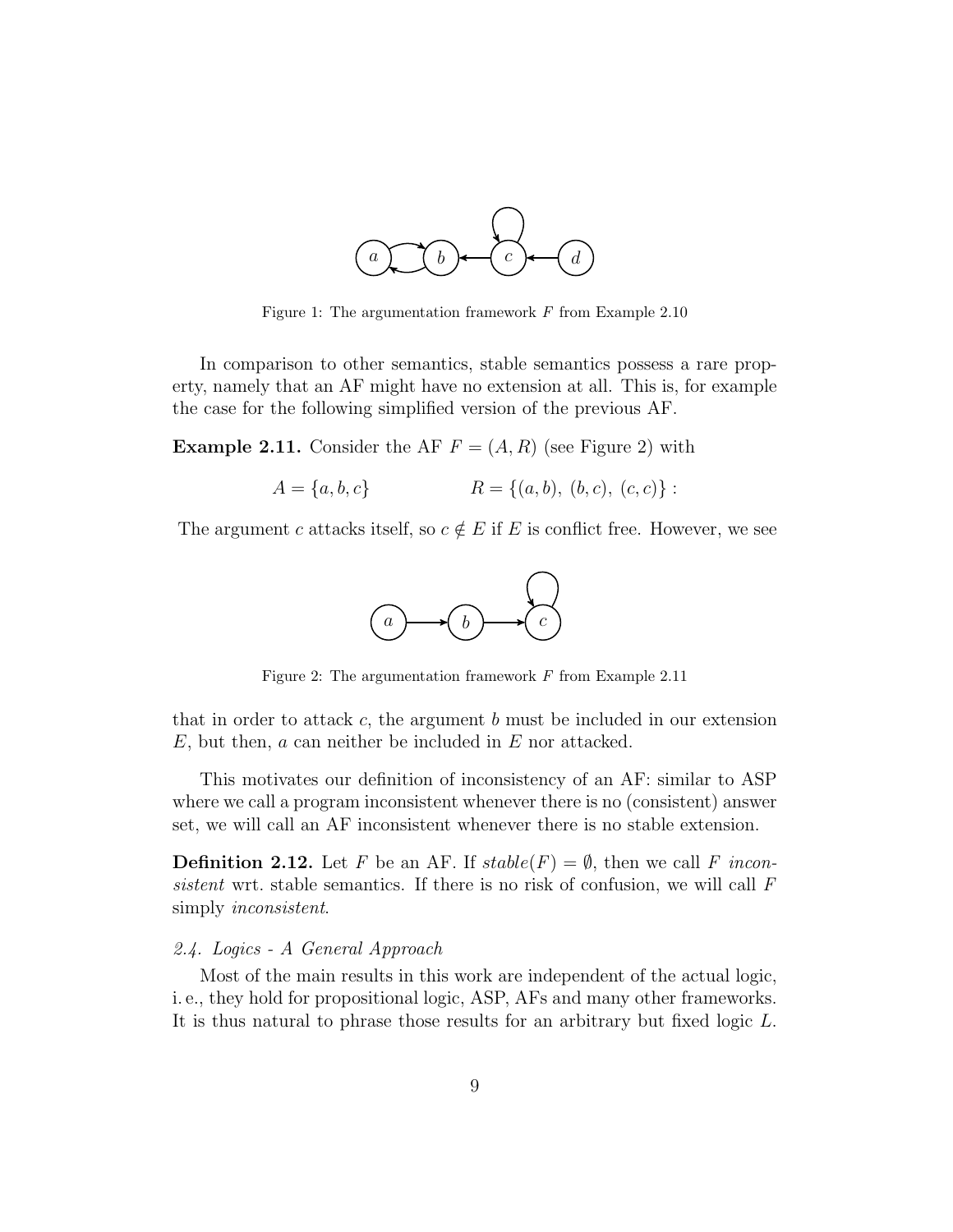To achieve this, we require a general definition of a logic, covering a wide range of frameworks as special cases.

We follow notation of previous work (Brewka et al., 2019) for a general logical framework. In a nutshell, a logic  $L$  consists of syntax and semantics of formulas. To model the syntax properly, we stipulate a set WF of socalled well-formed formulas. Any knowledge base  $K$  is a (finite) subset of WF. To model the semantics, we let BS be a set of so-called belief sets. Intuitively, given a knowledge base  $K$ , the set of all formulas that can be inferred from K is  $B \subseteq BS$ . To formalize this, a mapping ACC assigns the set B of corresponding belief sets to each knowledge base  $K$ . For example, if our knowledge base is a logic program  $P$ , then we want to assign all answer sets of  $P$  to it. Hence, BS should contain all potential answer sets of  $P$  and we expect  $\mathsf{ACC}(P) = \{M \mid M \text{ is an answer set of } P\}.$  Finally, some belief sets are considered inconsistent. We call the set of all inconsistent belief sets INC. The inconsistent belief sets are supposed to model conflicting conclusions. We thus expect them to be upward-closed in BS, i.e., if  $B, C \in \mathsf{BS}$  with  $B \subseteq C$  and B is in INC, then  $C \in \mathsf{INC}$  as well.<sup>1</sup>

Hence, our definition of a logic is as follows.

**Definition 2.13.** A logic  $L$  is a tuple

 $L = (WF, BS, INC, ACC)$ 

where WF is a set (of well-formed formulas), BS is a set (of belief sets), INC ⊆ BS is upward closed wrt. BS and ACC :  $2^{WF}$  →  $2^{BS}$  assigns a collection of belief sets to each subset of WF. A knowledge base  $K$  of L is a finite subset of WF.

In order to familiarize us with this abstract definition of a logic, let us illustrate how to model propositional logic, ASP and AFs under stable semantics as a logic according to Definition 2.13.

Example 2.14 (Propositional logic). Let A be a set of propositional atoms. We define a logic

$$
L_A^{\mathcal{P}} = (\mathsf{WF}_A^{\mathcal{P}}, \mathsf{BS}_A^{\mathcal{P}}, \mathsf{INC}_A^{\mathcal{P}}, \mathsf{ACC}_A^{\mathcal{P}}).
$$

<sup>1</sup>Do not confuse upward-closure of a belief set with monotonicity of the logic itself; we assume this property also holds for non-monotonic logics.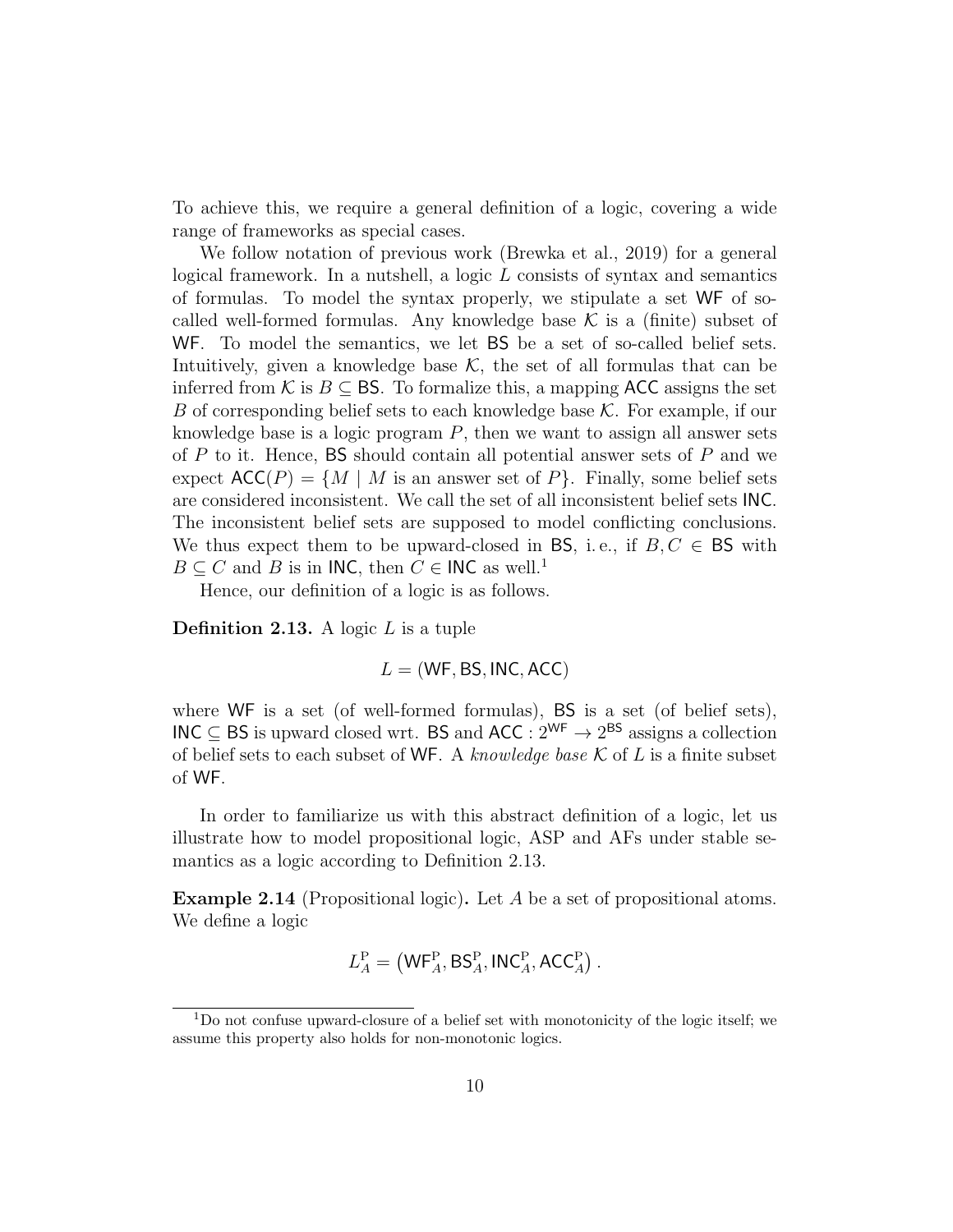We let  $\mathsf{WF}_{\mathsf{P}}^A$  be the well-formed formulas over A (see the inductive definition in Section 2.1) and  $BS_P^A$  the deductively closed sets of formulas, i.e.,

$$
\mathsf{BS}_{A}^{\mathsf{P}} = \left\{ \mathcal{K} \subseteq \mathsf{WF}_{A}^{\mathsf{P}} \mid \mathcal{K} = \left\{ \phi \mid \mathcal{K} \vDash \phi \right\} \right\}.
$$

The set  $INC_A^P$  is supposed to contain the inconsistent belief sets. Since  $INC_A^P \subseteq BS_P^A$ , any set in  $INC_A^P$  needs to be deductively closed as well. As anything can be derived from an inconsistent knowledge base, we define  $INC_A^P = \{ WF_A^P\}$ . Finally, the mapping  $ACC_A^P$  assigns to each  $K \subseteq WF_A^P$ the singleton set containing its set of theorems, i. e.,

$$
\mathsf{ACC}^{\mathrm{P}}_A(\mathcal{K}) = \{ \{\phi \mid \mathcal{K} \vDash \phi \} \}.
$$

During the remainder of this work, we omit the superscript  $A$  whenever there is no risk of confusion.

Example 2.15 (Disjunctive logic programs). Let A be a set of propositional atoms. Logic programs under answer set semantics over A can be modeled as logic

$$
L_A^{\rm ASP} = \left(\mathsf{WF}_A^{\rm ASP}, \mathsf{BS}_A^{\rm ASP}, \mathsf{INC}_A^{\rm ASP}, \mathsf{ACC}_A^{\rm ASP}\right).
$$

Here,  $WF_A^{ASP}$  is the set of all rules of the form (1) over A (see Section 2.2). Moreover,  $BS_A^{ASP}$  consists of the sets of literals over  $A$ , i.e.,

$$
\mathsf{BS}_A^{\text{ASP}} = 2^A
$$

and  **The mapping**  $\text{ACC}_{A}^{\text{ASP}}$  **assigns to a logic program**  $P \subseteq \mathsf{WF}_{A}^{\overline{\text{ASP}}}$  the set of all answer sets of  $P$ , i.e.,

$$
\mathsf{ACC}_A^{\mathrm{ASP}}(P) = \left\{ M \in 2^A \mid M \text{ is an answer set of } P \right\}.
$$

As before we omit the superscript A whenever there is no risk of confusion.

It is a quite simple, yet pleasing observation that moving to a subclass of a certain logic just requires restricting WF.

**Example 2.16** (Normal logic programs). If we let  $\mathsf{WF}_{A}^{\text{ASP}} \subseteq \mathsf{WF}_{A}^{\text{ASP}}$  be the set of all rules of the form (1) with  $k = 0$ , then

$$
L_A^{\rm ASP*} = \left(\mathsf{WF}_A^{\rm ASP*}, \mathsf{BS}_A^{\rm ASP}, \mathsf{INC}_A^{\rm ASP}, \mathsf{ACC}_A^{\rmASP}\right)
$$

is the logic corresponding to normal logic programs under answer set semantics.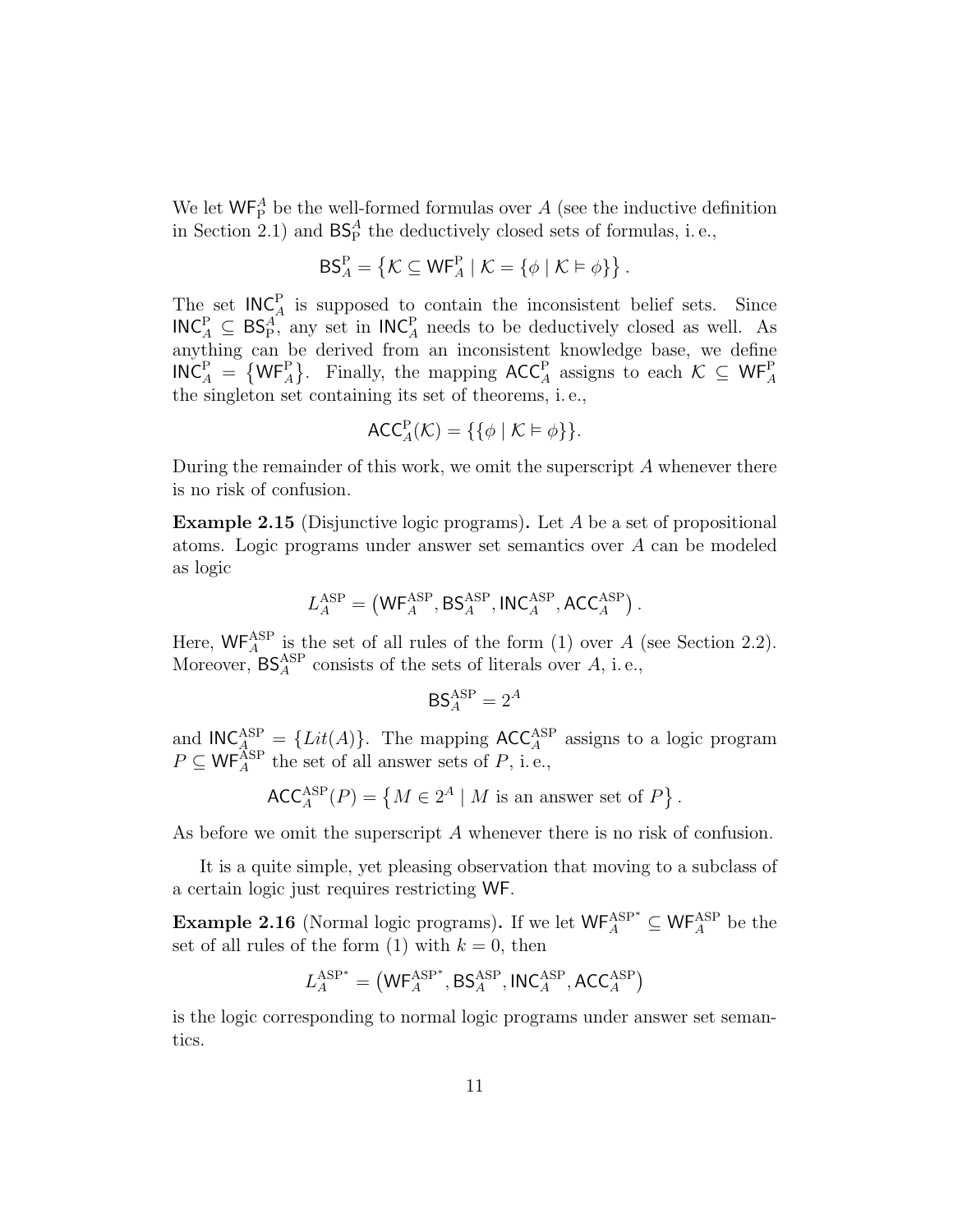Example 2.17 (Abstract argumentation frameworks). Representing an AF  $F = (A, R)$  as a logic according to Definition 2.13 requires some caution since a knowledge base is supposed to be a subset of WF, but an AF is a tuple. In order to obtain a simple and intuitive representation of AFs as a set, let us assume a finite set A of arguments is given. Now, each well-formed formula corresponds to one attack within the AF.

More precisely, we define a logic

$$
L_A^{\rm AAF} = \left(\mathsf{WF}_A^{\rm AAF}, \mathsf{BS}_A^{\rm AAF}, \mathsf{INC}_A^{\rm AAF}, \mathsf{ACC}_A^{\rm AAF}\right).
$$

The set  $WF_A^{AAF}$  is the set of all possible attacks, i.e.,  $WF_A^{AAF} = (A \times A)$ . Note that by this treatment, we do not cover abstract argumentation frameworks with isolated arguments, i. e., arguments that are neither attacked nor attacking another argument. However, as those are always included in every stable extension anyway, we do not consider them for reasons of simplicity.

Belief sets are arbitrary sets of arguments, i.e.,  $BS_A^{AAF} = 2^A$ . We consider no notion of an inconsistent set of arguments (recall that an AF  $F$  is inconsistent if  $stable(F) = \emptyset$ . We thus let  $INC_A^{AAF} = \emptyset$ . Hence, to represent an AF  $F = (A, R)$ , we fix the set A of arguments and let R be our knowledge base. Now, the AF under consideration is  $F$ , but the knowledge base is the set  $R$ . So we have

$$
\mathsf{ACC}_A^{\mathsf{AAF}}(R) = stable(F), \qquad \text{where } F = (A, R).
$$

We will thus sometimes abuse terminology and speak of the AF R instead of  $F = (A, R)$  when A is given. As usual, we omit the superscript A whenever it is implicitly clear.

The reader may verify that a wide spectrum of other logics can be modeled as well, e. g., first-order logic, modal logic, probabilistic and fuzzy logics. This also includes examples where INC has more than one element, and examples where  $ACC(\mathcal{K})$  has elements in INC, but is not contained in INC. Consider disjunctive rules with classical negation (no default negation) and define the belief sets as minimal sets of literals closed under the rules, where a set of literals  $S$  is closed under a disjunctive rule  $r$  if  $S$  contains at least one of the disjuncts in the head of r whenever all body literals of r are in  $S$ ; inconsistent belief sets are those containing a complementary pair of literals. Consider the rules  $\{a \lor b, c \leftarrow a, \neg c \leftarrow a\}$ . We obtain two belief sets, namely  $\{b\}$ and  $\{a, c, \neg c\}$ , the first consistent, the latter inconsistent. We do not see any reason to exclude formalisms of this kind from our definition of logics.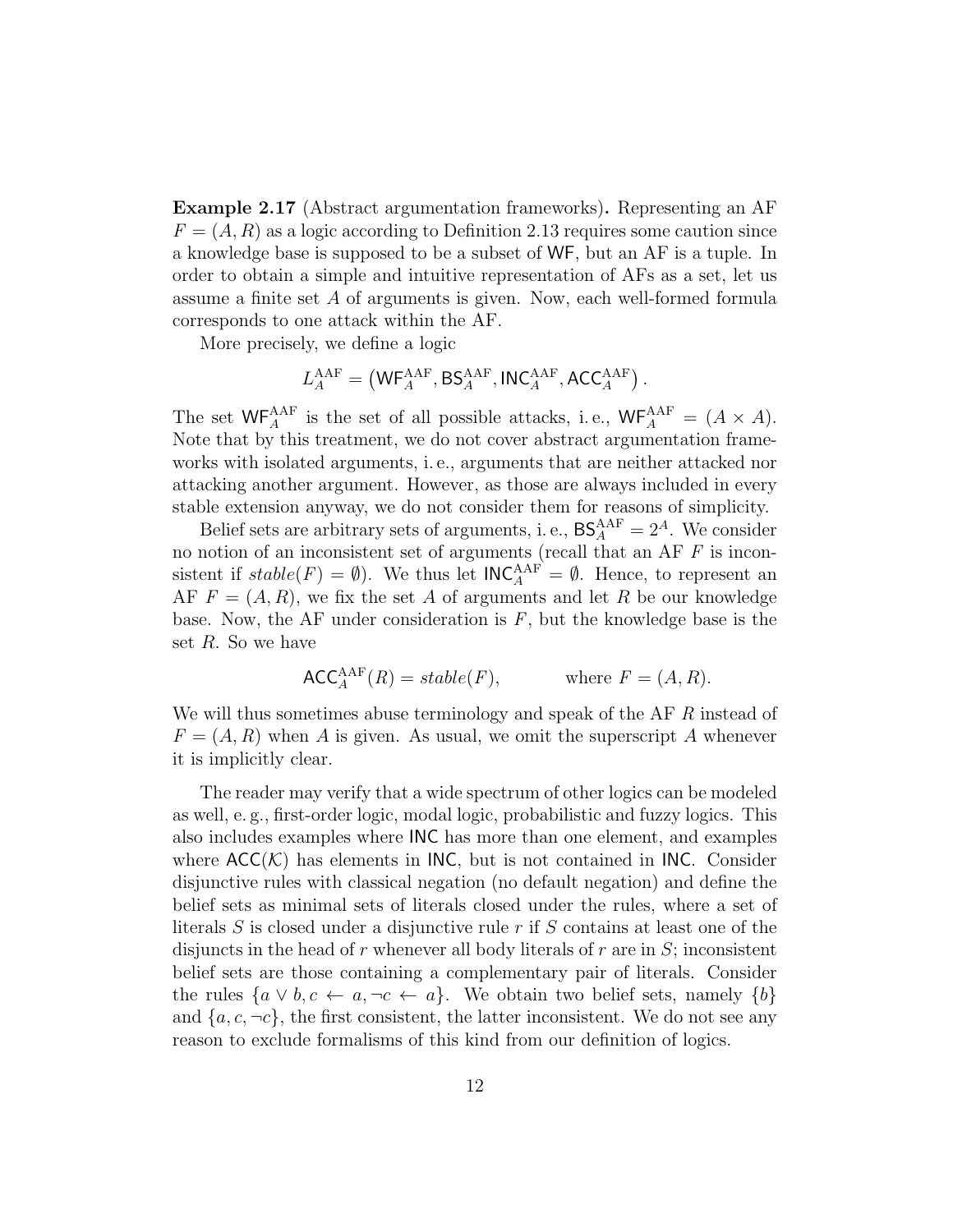#### 2.5. Inconsistency

Consider a logic  $L = (WF, BS, INC, ACC)$ . Until now, the meaning of the set INC—the inconsistent belief sets—is only intuitively clear. The definition of inconsistency is quite natural: A knowledge base should possess at least one consistent belief set in order to be consistent, otherwise we call it inconsistent. For example, a logic program should have at least one consistent answer set, as already noticed in Definition 2.8. A knowledge base  $\mathcal K$  is thus inconsistent if all belief sets  $ACC(\mathcal{K})$  are.

**Definition 2.18.** A knowledge base K is called *inconsistent* iff  $\mathsf{ACC}(\mathcal{K}) \subseteq$ INC. Let  $I(\mathcal{K})$  denote the collection of all inconsistent subsets of  $\mathcal{K}$ , that is

$$
I(\mathcal{K}) = \{ M \subseteq \mathcal{K} \mid \text{ACC}(M) \subseteq \text{INC} \}
$$

Let  $I_{min}(\mathcal{K})$  be the set of all minimal (wrt. set inclusion) inconsistent subsets of K, i.e.,  $I_{min}(\mathcal{K}) = \{M \in I(\mathcal{K}) \mid \text{there is no } M' \in I(\mathcal{K}) \text{ with } M' \subsetneq M\}.$ 

To be precise, inconsistency is a property a knowledge base has with respect to a given logic L. We should thus write  $I_{min}(\mathcal{K})^L$  instead of  $I_{min}(\mathcal{K})$ . However, in most cases the underlying logic will be clear, so we may omit the superscript without risking confusion.

Now let us discuss the above definition of inconsistency. For propositional logic, inconsistency means that every formula can be inferred from a knowledge base.

Example 2.19 (Inconsistency in propositional logic). Consider the propositional knowledge base  $\mathcal{K} = \{a_1, a \rightarrow b_1, \neg b_2, c_3, \neg c_4\}$  from above. Recall that  $K$  entails a contradiction, so by definition of propositional logic we have  $ACC^P(\mathcal{K}) = \{\{a, \neg a, b, \ldots\}\} = \{WF^P\}.$  In particular,  $ACC^P(\mathcal{K}) \subseteq \mathsf{INC}.$ Thus,  $K$  is as expected inconsistent according to Definition 2.18.

Observe that our definition of inconsistency also captures cases where a given knowledge base K has no belief set at all. Formally, if  $ACC(\mathcal{K}) = \emptyset$ , then  $ACC(\mathcal{K}) \subseteq \mathsf{INC}$  holds trivially. At a first glance, this may look like an overlooked technical detail. It is however intended and of importance for many non-monotonic frameworks, including ASP and AFs. The following example illustrates such a case.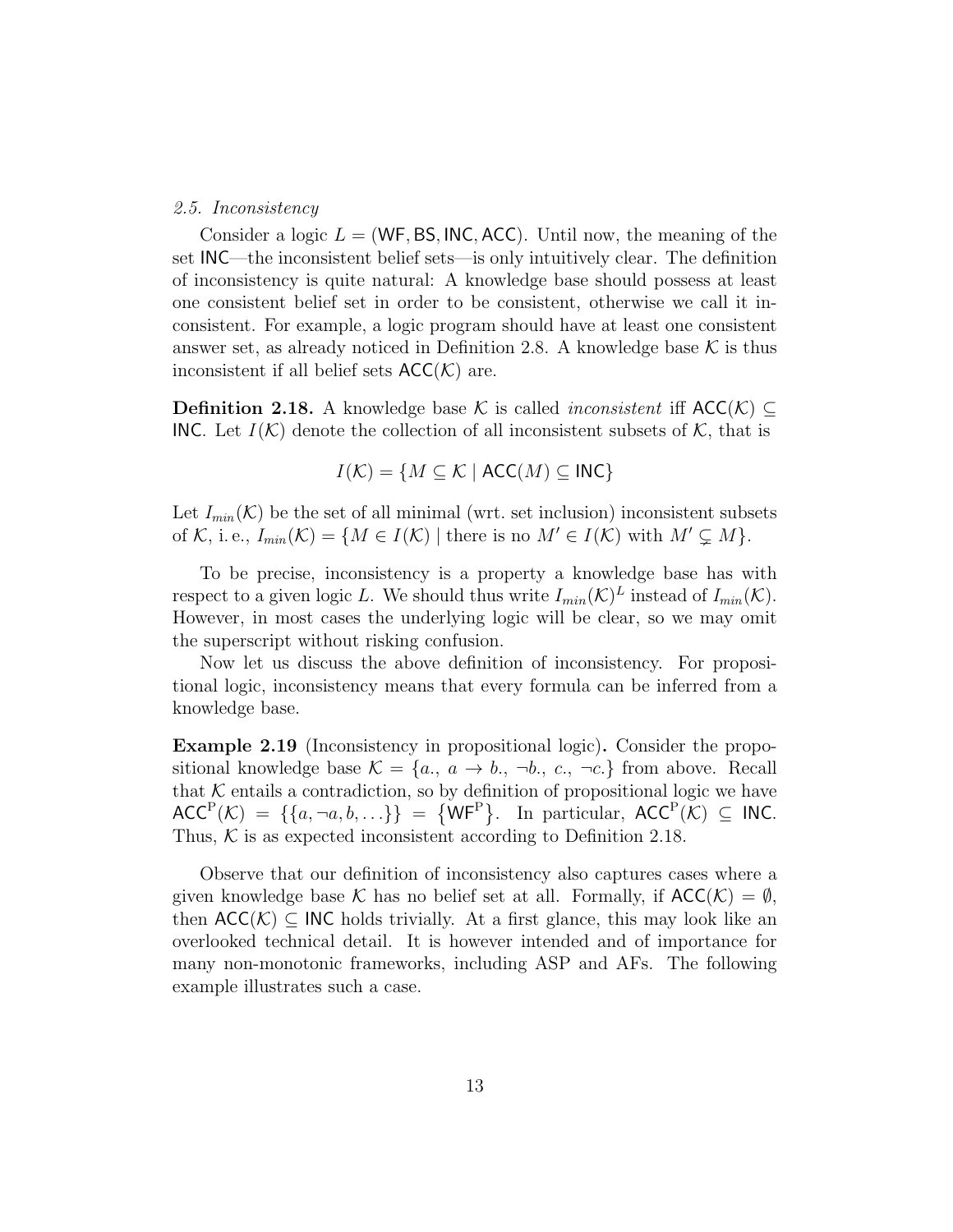Example 2.20 (Inconsistency in ASP). Consider again the logic program P given as

$$
P: \t a \lor b. \t a \leftarrow b.
$$
  

$$
c \leftarrow \text{not } b. \t \neg c \leftarrow \text{not } b.
$$

As pointed out in Example 2.7, P has no answer set. Therefore,

$$
\mathsf{ACC}^{\mathrm{ASP}}(P) = \emptyset \subseteq \mathsf{INC}^{\mathrm{ASP}}
$$

and hence P is considered inconsistent as well.

In fact, this is a quite common reason for a logic program to be inconsistent. In the original formulation, a logic program only contains atoms of the form " $a$ " and no literals of the form " $\neg a$ ", so there is no notion of inconsistent answer sets. Hence, a program of this kind can only be inconsistent when possessing no answer set. Inconsistency in AFs is similar. Due to our definition, a given AF F is considered inconsistent whenever  $stable(F) = \emptyset$ .

**Example 2.21** (Inconsistency in AFs). Let us consider again the AF  $F =$  $(A, R)$  depicted in Figure 2 above. Recall that we assume A to be implicit, so our knowledge base is  $R = \{(a, b), (b, c), (c, c)\}\$ . Since F has no stable extension we obtain

$$
\mathsf{ACC}^{\mathsf{AAF}}(R) = \emptyset \subseteq \mathsf{INC}^{\mathsf{AAF}}.
$$

The framework is thus considered inconsistent, as expected.

Having established a formal meaning of inconsistency, our definition of consistency is straightforward.

**Definition 2.22.** A knowledge base K is *consistent* if  $\mathsf{ACC}(\mathcal{K}) \nsubseteq \mathsf{INC}, i.e., it$ is not inconsistent. We let  $C(K)$  and  $C_{max}(K)$  denote the set of all consistent and maximal (wrt. set inclusion) consistent subsets of  $K$ , respectively.

#### 2.6. Monotonicity

As already mentioned, the central issue of this work is to investigate the behavior of inconsistency in non-monotonic logics. We thus require a formal definition of a monotonic logic in our setting. The intuitive understanding of monotonicity is that a conclusion which is inferred from a knowledge base  $K$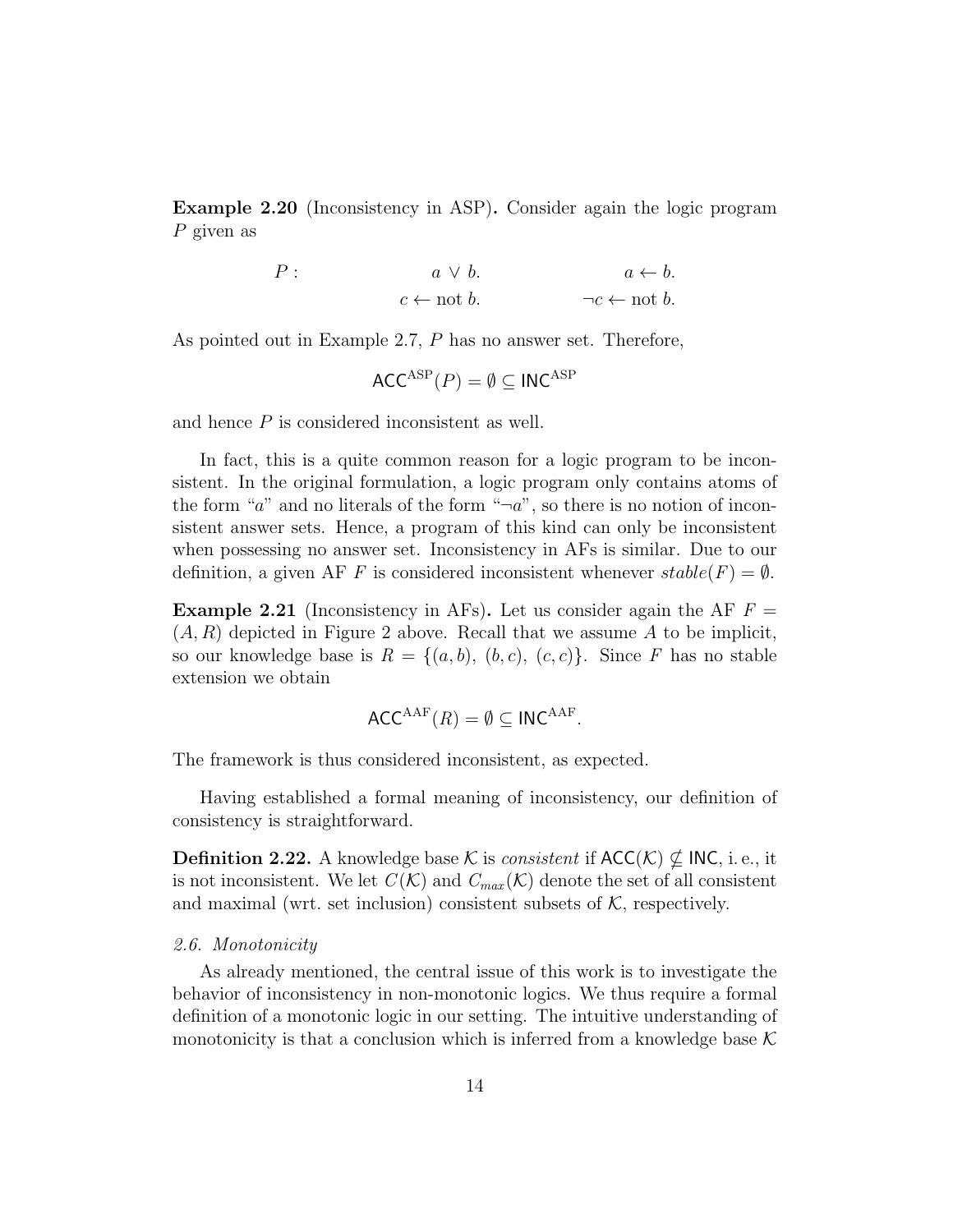is never withdrawn due to additional information. We want to formalize this idea for our general logic while taking the usual reasoning modes, i. e., skeptical and credulous reasoning, into account. Our definition generalizes the one of Brewka and Eiter (2007). Whereas the latter requires monotonic logics to associate unique belief sets to knowledge bases, our definition shows that a reasonable notion of monotonicity can be defined for logics with multiple belief sets.

**Definition 2.23.** A logic  $L = (WF, BS, INC, ACC)$  is skeptically monotonic or simply *monotonic* whenever  $\mathcal{K} \subseteq \mathcal{K}' \subseteq \mathsf{WF}$  implies:

• if  $B' \in \mathsf{ACC}(\mathcal{K}')$  then  $B \subseteq B'$  for some  $B \in \mathsf{ACC}(\mathcal{K})$ .

The name "skeptically" monotonic is motivated by the observation that in a skeptically monotonic logic, skeptical reasoning based on the intersection of belief sets is monotonic. More precisely, we have:

**Proposition 2.24.** Let L be a skeptically monotonic logic. If K and K' are consistent knowledge bases and  $K \subseteq K'$ , then

$$
\bigcap_{B \in ACC(K)} B \subseteq \bigcap_{B' \in ACC(K')} B'.
$$

*Proof.* Let  $p \in \bigcap_{B \in \text{ACC}(\mathcal{K})} B$ , i.e.,  $p \in B$  for each  $B \in \text{ACC}(\mathcal{K})$ . Now consider an arbitrary B' with  $B' \in ACC(K')$ . Due to skeptical monotonicity, there is a  $B \in \mathsf{ACC}(\mathcal{K})$  with  $B \subseteq B'$ . We thus have  $p \in B \subseteq B'$ , so  $p \in B'$ . Since B' was an arbitrary set in  $\mathsf{ACC}(\mathcal{K}'), p \in \bigcap_{B' \in \mathsf{ACC}(\mathcal{K}')} B'.$  $\Box$ 

In this sense, the natural counterpart would be a notion of a "credulously" monotonic logic. This is indeed possible by requiring  $B \subseteq B'$  for some  $B' \in ACC(K')$  if  $B \in ACC(K)$ . However, within the scope of this work the crucial monotonicity notion is the one given in Definition 2.23. The reason is that it ensures that conflicts within a knowledge base cannot be resolved by adding new information (see Lemma 2.29 below).

When there is no risk of confusion, we will call a knowledge base monotonic whenever its associated logic is. This is a slight abuse of terminology since monotonicity is a property of a logic, not of a knowledge base. However, leaving the actual logic implicit does no harm in many cases, and we prefer the simpler terminology.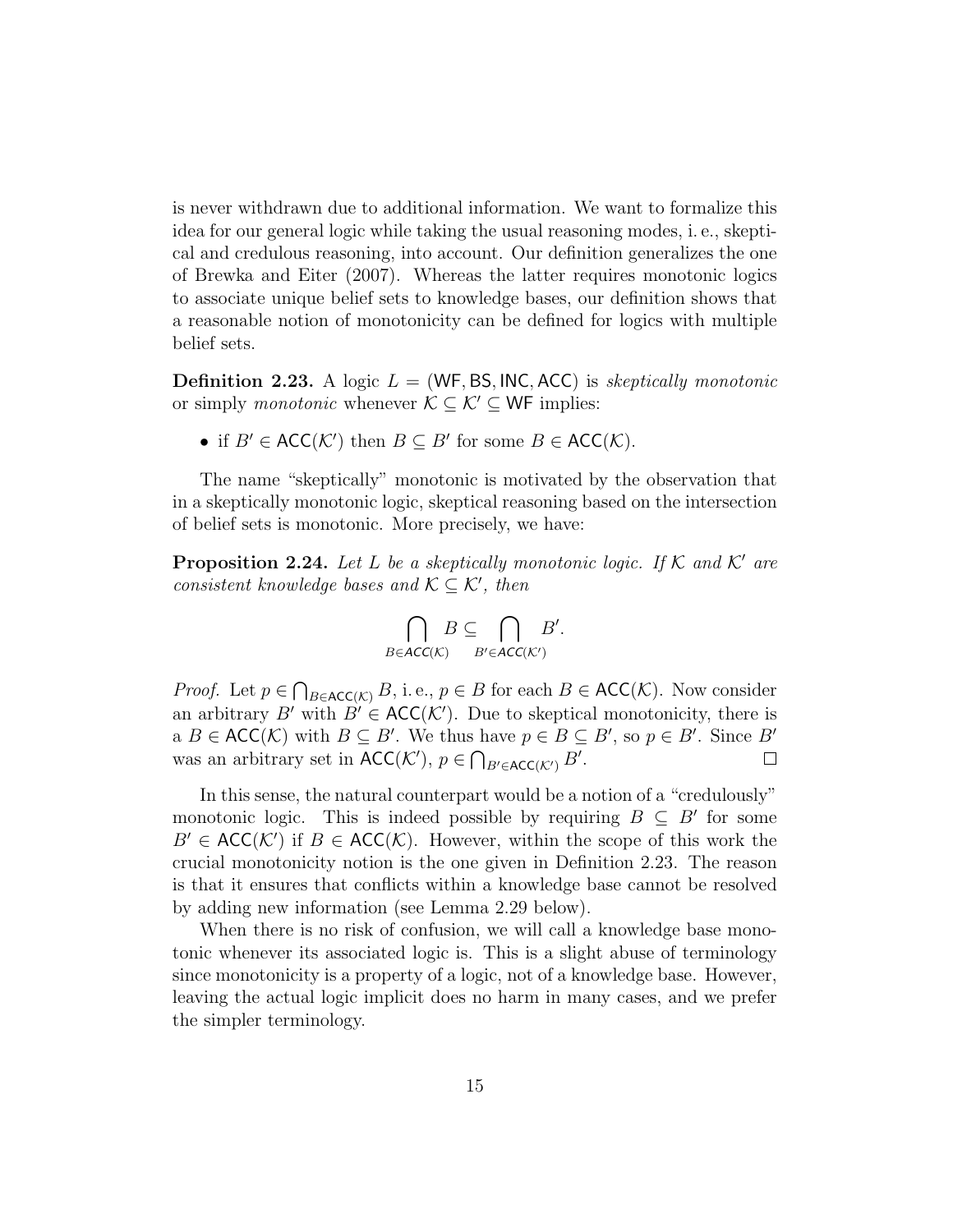Example 2.25 (Monotonicity in propositional logic). Consider the propositional knowledge bases  $\mathcal{K} = \{a \wedge b\}$  and  $\mathcal{K}' = \{a \wedge b, b \rightarrow c.\}$ . Observe that both  $ACC^P(\mathcal{K})$  as well as  $ACC^P(\mathcal{K}')$  are singletons. More precisely,

$$
\mathsf{ACC}^{\mathsf{P}}(\mathcal{K}) = \{\{a, b, a \wedge b, a \vee b, a \vee c, \ldots\}\},
$$

$$
\mathsf{ACC}^{\mathsf{P}}(\mathcal{K}') = \{\{a, b, c, c, a \wedge b, a \wedge c, b \wedge c, \ldots\}\}.
$$

So set  $B = \{a, b, a \wedge b, a \vee b, a \vee c, \ldots\}$  and  $B' = \{a, b, c, c, a \wedge b, a \wedge c, b \wedge c, \ldots\}.$ Since  $B \subseteq B'$  we see monotonicity according to Definition 2.23. As this is the case for any two propositional knowledge bases  $\mathcal{K} \subseteq \mathcal{K}'$ , we see that this logic is skeptically monotonic.

The following example illustrates that ASP is non-monotonic. The intuitive reason is as follows: Given two logic programs  $P \subseteq P'$ , it might happen that  $P'$  possesses a novel answer set in the sense that it is not a superset of an answer set of P. Within ASP, this is a common feature. It is thus sufficient to consider a rather simple example.

**Example 2.26** (Monotonicity in ASP). Consider  $P \subseteq P'$  given as follows:

$$
P: \t a \leftarrow \text{not } b. \t P': \t a \leftarrow \text{not } b. \\ b \leftarrow \text{not } a.
$$

We have

$$
\mathsf{ACC}^{\mathrm{ASP}}(P) = \{\{a\}\}, \qquad \mathsf{ACC}^{\mathrm{ASP}}(P') = \{\{a\}, \{b\}\}.
$$

If we set  $B' = \{b\} \in \text{ACC}^{\text{ASP}}(P')$ , then there is no  $B \in \text{ACC}^{\text{ASP}}(P)$  with  $B \subseteq B'$ . ASP is thus not skeptically monotonic.

It is also a straightforward observation that AFs are non-monotonic as well.

Example 2.27 (Monotonicity in AFs). Recall the AF from Figure 2 which we represent as knowledge base  $R = \{(a, b), (b, c), (c, c)\}\)$ . Consider  $R' = R \cup$  $\{(a, c)\}\$  which yields an AF with one additional attack. We see  $\mathsf{ACC}^{\mathsf{AAF}}(R) =$  $\{\}\$ and  $ACC^{AAF}(R') = \{\{a\}\}\$ . If we set  $B' = \{a\}\$ , then there is no  $B \in$  $\text{ACC}^{\text{AAF}}(R)$  satisfying  $B \subseteq B'$  which is trivial since  $\text{ACC}^{\text{AAF}}(R)$  is empty.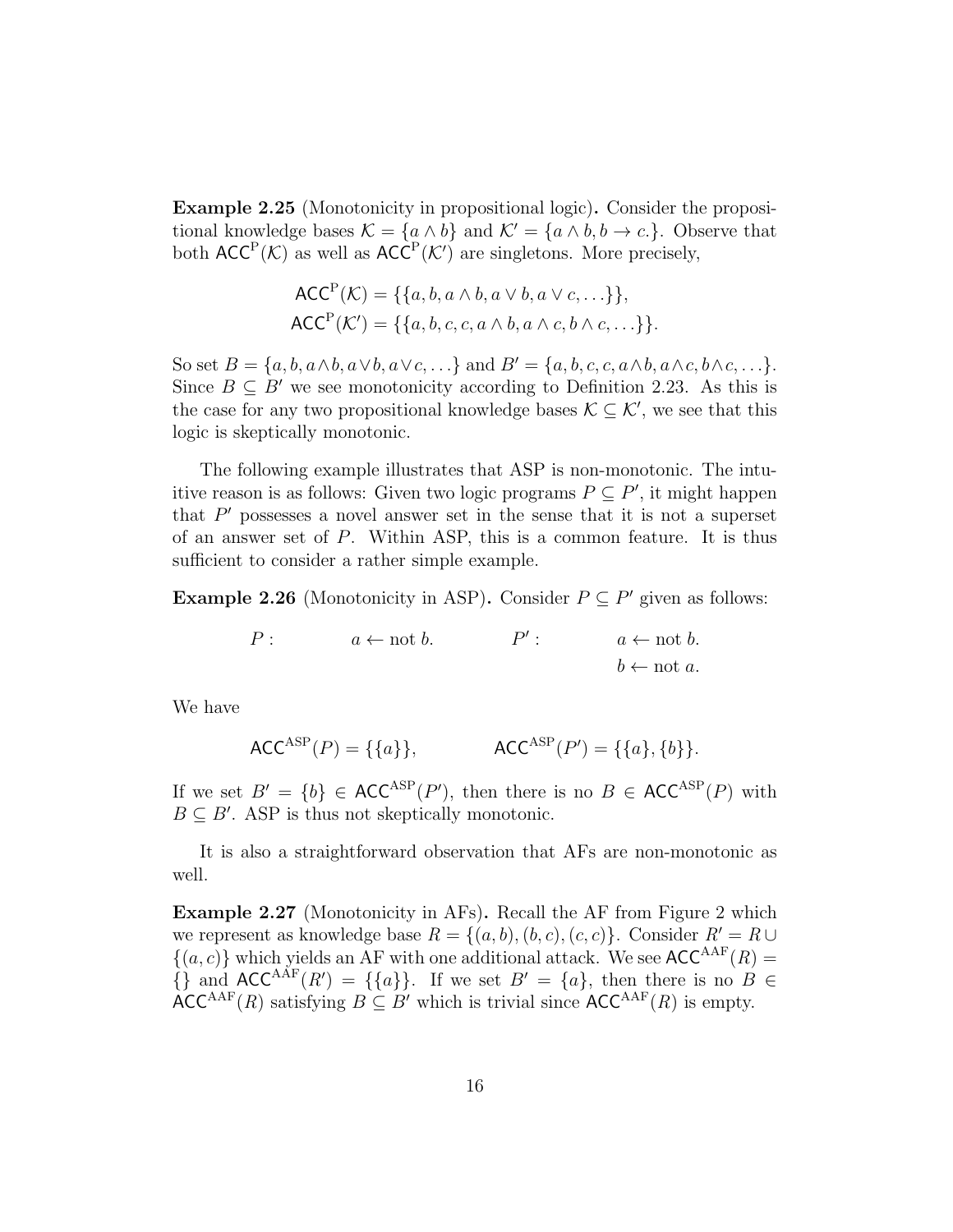Example 2.28. We already mentioned that skeptical monotonicity implies monotonicity of sceptical reasoning (see Proposition 2.24) above. To see this observation at work, let us consider the following example: Let us denote by WF<sup>ASP-not</sup> rules of the form (1) with  $m = n$ , i.e., rules r such that  $neg(r) = \emptyset$ . The induced logic

$$
\mathit{L}^{\mathrm{ASP-not}}\,=\bigl(\mathsf{WF}^{\mathrm{ASP-not}}\,,\mathsf{BS}^{\mathrm{ASP}},\mathsf{INC}^{\mathrm{ASP}},\mathsf{ACC}^{\mathrm{ASP}}\bigr)
$$

is skeptically monotonic. Now consider for example the programs  $P$  and  $P'$ with  $P \subseteq P'$ 

$$
P: \t a \lor b. \t P': \t a \lor b.
$$
  
\n
$$
c \leftarrow a. \t c \leftarrow b. \t d \leftarrow a.
$$
  
\n
$$
c \leftarrow b. \t e \leftarrow b.
$$
  
\n
$$
c \leftarrow b. \t e \leftarrow b.
$$

By  $ACC^{ASP}(P) = \{\{a, c\}, \{b, c\}\}\$  we see that c is skeptically accepted in P. By skeptical monotonicity of this logic, given  $M' \in ACC^{ASP}(P')$ , there is  $M \in \text{ACC}^{\text{ASP}}(P)$  with  $M \subseteq M'$ . Indeed,  $\text{ACC}^{\text{ASP}}(P')$  contains  $\{a, c, d\}$  and  ${b, c, e}$  which are supersets of  ${a, c}$  and  ${b, c}$ , respectively. It can hence immediately be seen that  $c$  is also skeptically accepted in  $P'$ .

**Lemma 2.29** (Brewka et al., 2019). Let  $L = (WF, BS, INC, ACC)$  be monotonic and  $\mathcal{K} \subseteq \mathcal{K}'$ . If  $\mathcal{K}$  is inconsistent, then so is  $\mathcal{K}'$ .

Throughout this work, our results regarding monotonic logics depend especially on the above Lemma 2.29 which states that inconsistency survives moving to supersets. Regarding inconsistency in non-monotonic logics, the loss of this property is the central issue we need to handle.

#### 3. Measures for Strong Inconsistency

We can now define *strong inconsistency* (Brewka et al., 2019) for our general setting, which is the central notion used for the measures developed in this paper.

**Definition 3.1.** For  $\mathcal{H}, \mathcal{K}$  ⊂ WF with  $\mathcal{H}$  ⊂  $\mathcal{K}, \mathcal{H}$  is called *strongly*  $\mathcal{K}$ *inconsistent* if  $\mathcal{H} \subseteq \mathcal{H}' \subseteq \mathcal{K}$  implies  $\mathcal{H}'$  is inconsistent. The set  $\mathcal{H}$  is simply called *strongly inconsistent* if there is no risk of confusion. Denote by  $SI(K)$ and  $SI_{min}(\mathcal{K})$  the set of all strongly inconsistent and all minimal (wrt. set inclusion) strongly inconsistent subsets of  $K$ , respectively.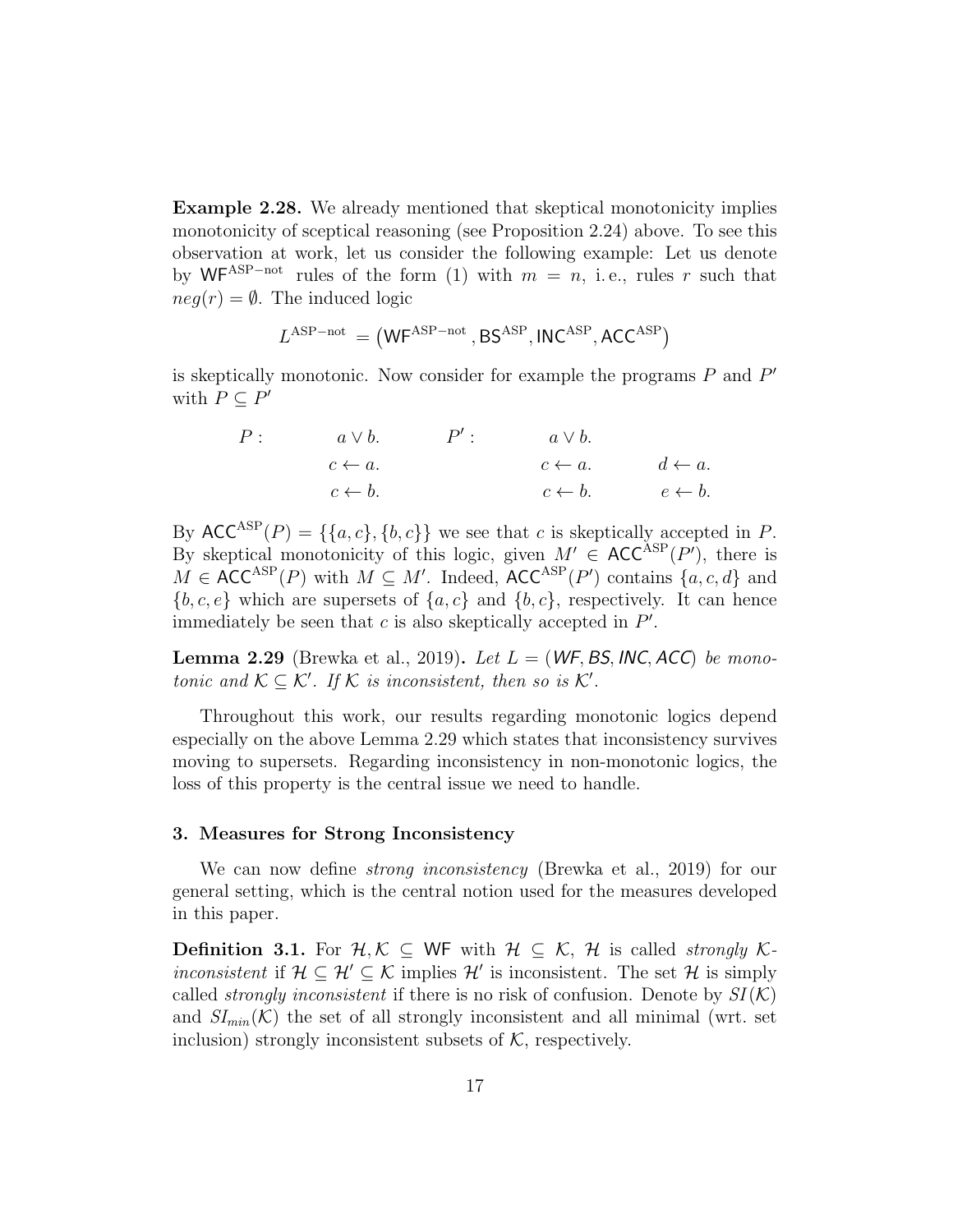In other words, a subset of a knowledge base  $K$  is strongly inconsistent if all its supersets within  $K$  are inconsistent as well. Intuitively, one can think of a conflict that cannot be resolved by formulas in  $K$  itself.

**Example 3.2.** Consider again  $\mathcal{K} = \{a, a \rightarrow b, \neg b, c, \neg c\}$ . Recall that  $\{c, \neg c\}$ is an inconsistent subset of K. Of course, any set  $\mathcal{H}'$  with  $\{c, \neg c\} \subseteq \mathcal{H}' \subseteq \mathcal{K}$ is inconsistent as well. Hence,  $\{c, \neg c\}$  is strongly K-inconsistent.

More generally, Lemma 2.29 ensures that classical and strong inconsistency coincide whenever our logic is monotonic (Brewka et al., 2019). Let us thus consider examples involving non-monotonic logics to see the definition at work.

Example 3.3. Consider again the logic program P from above.

$$
P: \t a \lor b. \t a \leftarrow b.
$$
  

$$
c \leftarrow \text{not } b. \t \neg c \leftarrow \text{not } b.
$$

Recall that  $H = \{c \leftarrow \text{not } b, \neg c \leftarrow \text{not } b.\}$  is an inconsistent subset of P. There is a consistent program H' with  $H \subseteq H' \subseteq P$ , namely

> $H'$  $a \lor b$ .  $c \leftarrow \text{not } b$ .  $\neg c \leftarrow \text{not } b$ .

Hence,  $H$  is not strongly inconsistent. However,

$$
H'': \qquad a \leftarrow b. \qquad c \leftarrow \text{not } b. \qquad \neg c \leftarrow \text{not } b.
$$

is strongly inconsistent; even minimal. In particular, there is no other minimal strongly inconsistent set, therefore

$$
SI_{min}(P) = \{\{a \leftarrow b., c \leftarrow not b., \neg c \leftarrow not b.\}\}.
$$

Example 3.4. Recall the AF depicted in Figure 2 which corresponds to the knowledge base  $R = \{(a, b), (b, c), (c, c)\}.$  We already found the inconsistent subset  $\{(c, c)\}\$ . However, the framework over  $A = \{a, b, c\}$  with attacks  $\{(b, c), (c, c)\}\$  has a stable extension, namely  $\{b\}$ . Hence, the set  $\{(c, c)\}\$  of attacks is not strongly inconsistent. The reader may verify that

$$
SI_{min}(R) = \{\{(a, b), (c, c)\}\}.
$$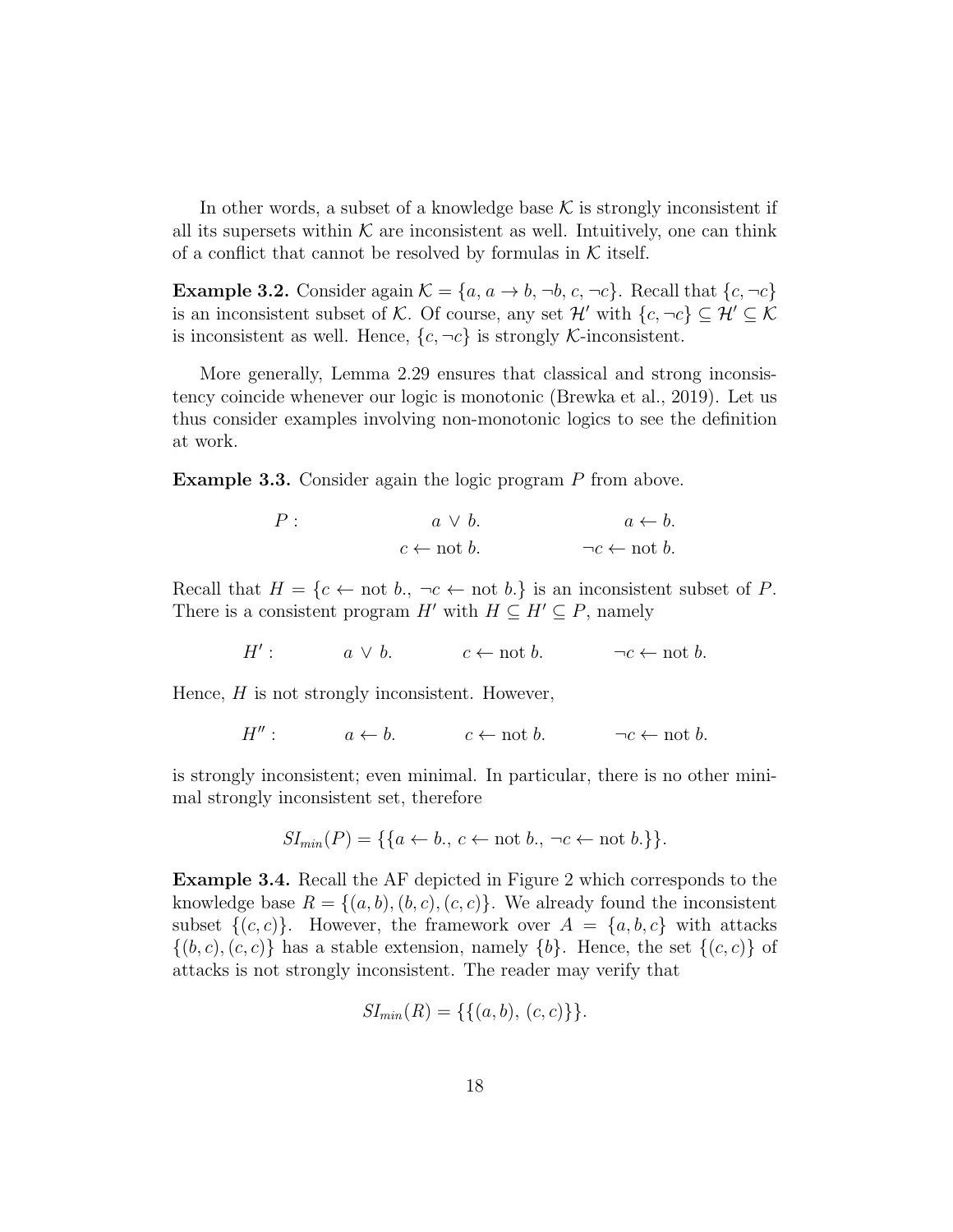It has been shown that the notion of strong inconsistency faithfully generalizes classical inconsistency to arbitrary logics (Brewka et al., 2019). In particular, the notions coincide for monotonic logics and the existence of a strongly inconsistent subset of  $K$  is a necessary and sufficient condition for inconsistency of  $K$  itself. Moreover, removing from  $K$  any minimal hitting set<sup>2</sup> of  $SI_{min}(\mathcal{K})$  yields a maximal consistent subset of  $\mathcal{K}$ , which is also known as the hitting set duality in classical logics (Reiter, 1987). We refer to our previous work (Brewka et al., 2017) for a more thorough discussion of strong inconsistency.

We now introduce the inconsistency measures we are going to consider throughout most of this paper. Assume an arbitrary but fixed logic L. In classical inconsistency measurement, minimal inconsistent subsets of a knowledge base play an important role since they can be seen as the "atomic conflicts" within  $K$ . A rather simple but still popular approach to measure inconsistency is thus taking the value  $|I_{min}(\mathcal{K})|$ . The notion of strong inconsistency facilitates the following generalization of this measure to arbitrary logics.

**Definition 3.5.** Define  $\mathcal{I}_{MSI}: 2^{WF} \to \mathbb{R}^{\infty}_{\geq 0}$  via  $\mathcal{I}_{MSI}(\mathcal{K}) = |SI_{min}(\mathcal{K})|$ .

We want to emphasize that the co-domain of  $\mathcal{I}_{MSI}$  (and the other measures we introduce as well) is explicitly restricted to non-negative numbers. The reason is that inconsistency measures aim at generalizing the binary view of "consistency" vs. "inconsistency". For an inconsistency measure  $\mathcal{I}$ , the intuitive meaning of  $\mathcal{I}(\mathcal{K}) = 0$  is that K is consistent and  $\mathcal{I}(\mathcal{K}') \leq \mathcal{I}(\mathcal{K}'')$ means  $K''$  is "at least as inconsistent as"  $K'$ . Since an inconsistency measure does not distinguish between consistent knowledge bases, there is no need for negative values.

One drawback of the approach from the previous definition is that the size of a set  $\mathcal{H} \in SI_{min}(\mathcal{K})$  is not taken into account. Usually, a minimal inconsistent subset is considered more severe the smaller it is, i. e., the fewer formulas are required in order to yield a contradiction. A famous example to illustrate this is the so-called *lottery paradox* Knight (2001).

**Example 3.6.** Assume there is a lottery with n tickets. Consider atoms  $t_1, \ldots, t_n$  with the intuitive meaning that  $t_i$  is true iff the *i*-th ticket wins. Assume the lottery is fair and one ticket wins, i.e.,  $t_1 \vee \ldots \vee t_n$ . However,

<sup>&</sup>lt;sup>2</sup>A set S is called a *hitting set* of a set of sets  $\mathcal{M} = \{M_1, \ldots, M_n\}$  iff  $S \cap M_i \neq \emptyset$  for  $i = 1, \ldots, n$ . It is minimal of no proper subset of it is a hitting set.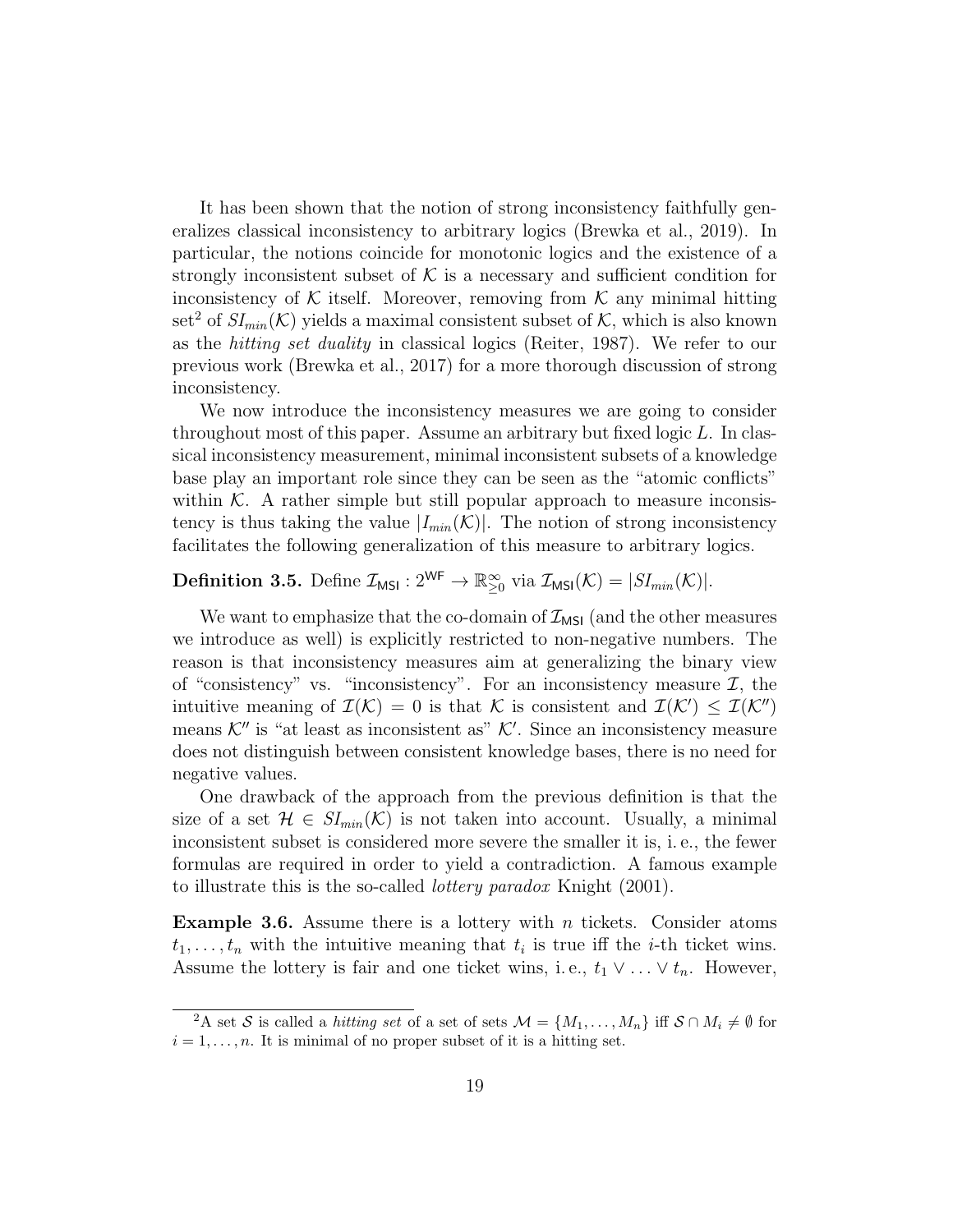considering an individual ticket  $t_i$  it appears reasonable to assume that it loses, so we have  $\neg t_1, \ldots, \neg t_n$ . We thus obtain the inconsistent knowledge base  $\mathcal{K}_n = \{t_1 \vee \ldots \vee t_n, \neg t_1, \ldots, \neg t_n\}$ . Now consider a lottery where n is quite small, e.g.,  $n = 1$ . In this case, the assumption that  $t_1$  loses is not as reasonable anymore given that at least one ticket wins. However, the bigger *n* is, the more reasonable this assumption becomes, e.g.,  $n = 10^6$  yields a negligible chance for each  $t_i$  to win. Hence, even though both  $\mathcal{K}_1$  and  $\mathcal{K}_{10^6}$ are inconsistent, the latter appears quite reasonable while the former is hardly reasonable.

So commonly, the bigger a minimal inconsistent set is, the less severe the conflict is viewed. This is obviously ignored by  $\mathcal{I}_{MSI}$ . For example,  $\mathcal{I}_{MSI}(\mathcal{K}_n) = 1$  for any n for the knowledge base  $\mathcal{K}_n$  from the lottery paradox. The measure  $\mathcal{I}_{\mathsf{M}^{\mathsf{IC}}}$  has been proposed to take this into account (Hunter and Konieczny, 2008). Making use of strong inconsistency, we obtain the following measure:

**Definition 3.7.** Define  $\mathcal{I}_{\text{MSIC}}: 2^{\text{WF}} \to \mathbb{R}^{\infty}_{\geq 0}$  via  $\mathcal{I}_{\text{MSIC}}(\mathcal{K}) = \sum_{\mathcal{H} \in SI_{min}(\mathcal{K})}$  $\frac{1}{|\mathcal{H}|}$ .

Instead of counting the number of sets in  $SI_{min}(\mathcal{K})$ , one could also consider the number of formulas which are considered problematic. Based on an existing measure (Grant and Hunter, 2011), we have the following, quite simple approach:

**Definition 3.8.** Define  $\mathcal{I}_{\mathsf{p}}: 2^{\mathsf{WF}} \to \mathbb{R}^{\infty}_{\geq 0}$  via  $\mathcal{I}_{\mathsf{p}}(\mathcal{K}) = | \bigcup_{\mathcal{H} \in SI_{min}(\mathcal{K})} \mathcal{H}|.$ 

Note that there are further measures based on minimal inconsistent sets (Hunter and Konieczny, 2008; Jabbour and Sais, 2016; Jabbour et al., 2016). An investigation of generalizations of those is left for future work.

Example 3.9. Consider our running examples from the previous section, i.e., the propositional knowledge base  $\mathcal{K} = \{a, a \rightarrow b, \neg b, c, \neg c\}$  with

$$
SI_{min}(\mathcal{K}) = \{\{a, a \to b, \neg b\}, \{c, \neg c\}\},\
$$

the logic program

$$
P: \t a \lor b. \t a \leftarrow b.
$$
  

$$
c \leftarrow \text{not } b. \t \neg c \leftarrow \text{not } b.
$$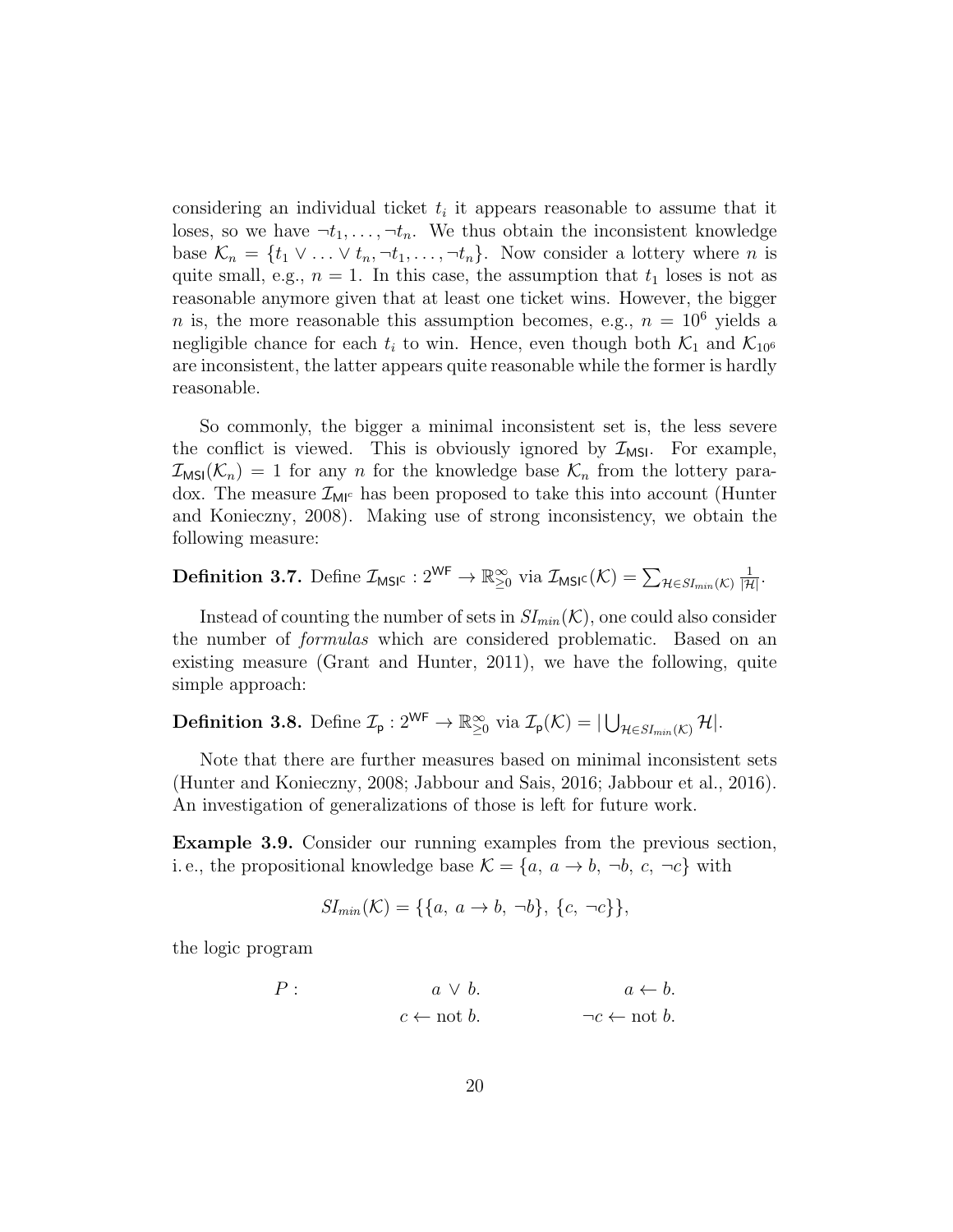with

$$
SI_{min}(P) = \{\{c \leftarrow not b., \neg c \leftarrow not b., a \leftarrow b.\}\}
$$

and the argumentation framework over  $A = \{a, b, c\}$  represented by the knowledge base  $R = \{(a, b), (b, c), (c, c)\}\$  with

$$
SI_{min}(R) = \{\{(a, b), (c, c)\}\}.
$$

The inconsistency measures from above assign the following values:

| $\mathcal{I}_{MSI}(\mathcal{K})=2$ | $\mathcal{I}_{\text{MSIC}}(\mathcal{K}) = 5/6$ | $\mathcal{I}_{\mathsf{p}}(\mathcal{K})=5$ |
|------------------------------------|------------------------------------------------|-------------------------------------------|
| $\mathcal{I}_{MSI}(P)=1$           | $\mathcal{I}_{\text{MSIC}}(P)=1/3$             | $\mathcal{I}_{\mathsf{p}}(P)=3$           |
| $\mathcal{I}_{MSI}(R)=1$           | $\mathcal{I}_{\text{MSIC}}(R) = 1/2$           | $\mathcal{I}_{\mathsf{p}}(R)=2$           |

We observe that  $\mathcal{I}_{MSI}$  and  $\mathcal{I}_{p}$  differ for P and R even though both possess one minimal strongly inconsistent subset.

Whenever we are given an inconsistency measure  $\mathcal{I}$ , we oftentimes call the value  $\mathcal{I}(\mathcal{K})$  the *inconsistency degree* of a knowledge base  $\mathcal{K}$ .

#### 4. Rationality Postulates for General Logics

We are going to revisit rationality postulates for inconsistency measures from the literature and phrase them within the context of an arbitrary, possibly non-monotonic, logic. We will start by considering the four postulates that a *basic inconsistency measure* should have (Hunter and Konieczny, 2010). We will then continue our investigation with a collection of other postulates that can be lifted to our general setting. If not stated otherwise, we assume an arbitrary but fixed logic  $L = (WF, BS, INC, ACC)$  and an inconsistency measure  $\mathcal{I}: 2^{WF} \to \mathbb{R}^{\infty}_{\geq 0}$  for the remainder of this section.

#### 4.1. Basic Postulates

The most basic (and undisputed) property that an inconsistency measure should have is the ability to distinguish between consistency and inconsistency, i. e.,  $\mathcal{I}(\mathcal{K})=0$  if and only if K is consistent. Undoubtedly this makes sense in non-monotonic frameworks as well.

**Consistency** For any knowledge base  $\mathcal{K} \subseteq \mathsf{WF}$ ,  $\mathcal{I}(\mathcal{K}) = 0$  if and only if  $\mathcal{K}$ is consistent.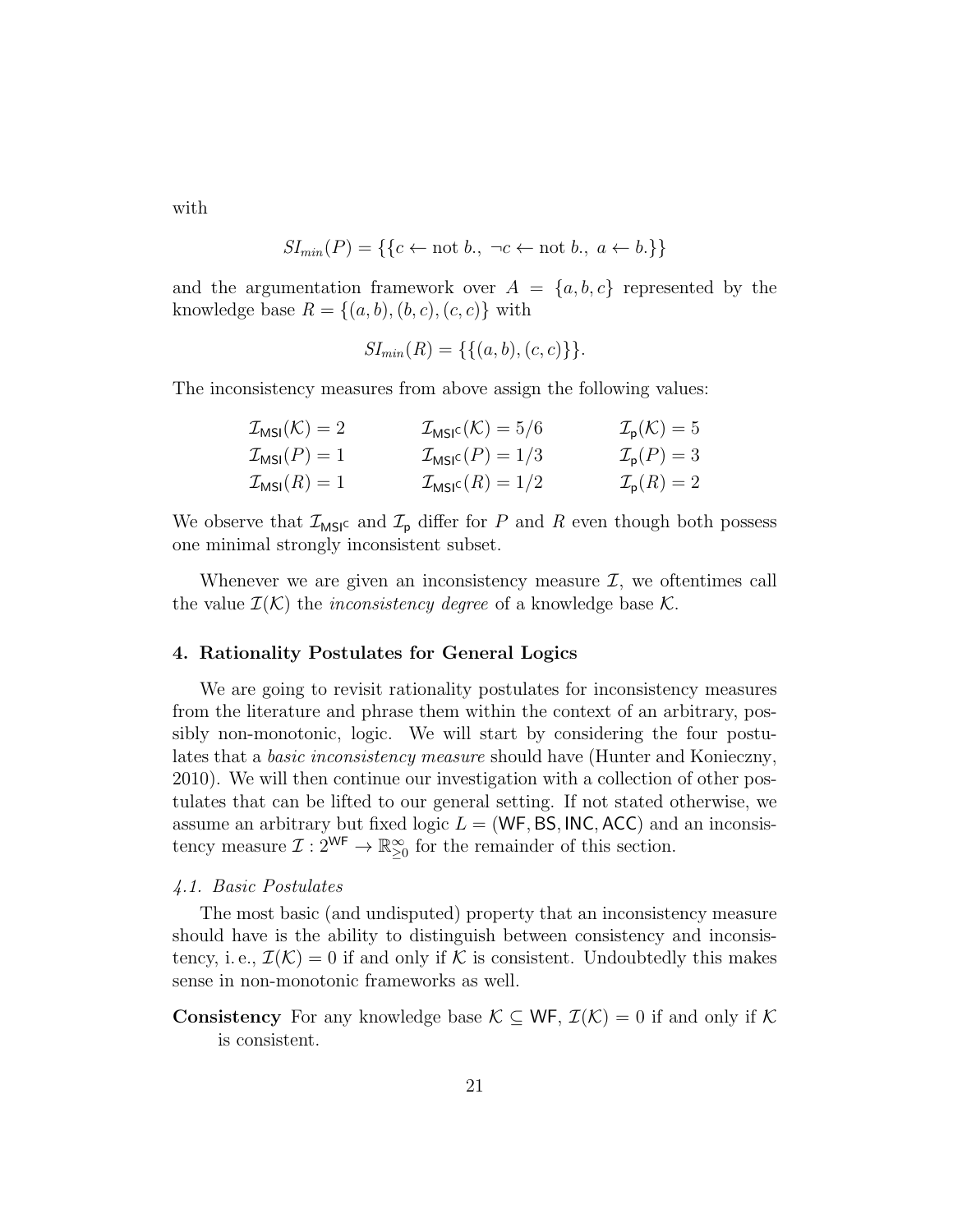In contrast to non-monotonic logics, for consistent  $K$  the *consistency* postulates implies  $\mathcal{I}(\mathcal{H}) = 0$  for each  $\mathcal{H} \subseteq \mathcal{K}$  if the underlying logic is monotonic. This follows immediately from Lemma 2.29.

**Proposition 4.1.** If L is monotonic, K is consistent and I satisfies consistency, then we also have  $\mathcal{I}(\mathcal{H}) = 0$  for each  $\mathcal{H} \subseteq \mathcal{K}$ .

Since we do not see any reason to doubt the *consistency* postulate for our setting, let us continue with the second one, which is *monotonicity*. Monotonicity is a fairly accepted postulate which formalizes the intuition that moving from a *monotonic* knowledge base to a superset should not decrease the inconsistency degree since adding information to a knowledge base does not resolve conflicts.

Monotonicity If K and K' are knowledge bases, then  $\mathcal{I}(\mathcal{K}) \leq \mathcal{I}(\mathcal{K} \cup \mathcal{K}')$ .

In non-monotonic frameworks, *monotonicity* does not make sense because additional information might resolve some conflicts or even render  $K$  consistent. We should thus only expect a monotonic behavior if  $K'$  does not resolve conflicts occurring in K. More precisely, if  $\mathcal{H} \subseteq \mathcal{K}$  is strongly inconsistent, i.e.,  $\mathcal{H} \in SI(\mathcal{K})$ , then there should be no subset  $\mathcal{H}' \subseteq \mathcal{K}'$  such that  $\mathcal{H} \cup \mathcal{H}'$ is consistent. Otherwise, if  $\mathcal{H} \cup \mathcal{H}'$  is consistent, then it is unclear whether H even contributes to inconsistency of  $\mathcal{K} \cup \mathcal{K}'$ , which makes a comparison between  $\mathcal{I}(\mathcal{K})$  and  $\mathcal{I}(\mathcal{K} \cup \mathcal{K}')$  questionable. To illustrate this, consider the following example:

Example 4.2. Recall our logic program

$$
P: \t a \lor b. \t a \leftarrow b.
$$
  

$$
c \leftarrow \text{not } b. \t \neg c \leftarrow \text{not } b.
$$

Consider  $P' = \{b, d, \neg d\}$  containing "b.", which resolves the conflict within P: The subprogram  $H \in SI_{min}(P)$  with  $H = \{c \leftarrow \text{not } b, \neg c \leftarrow \text{not } c\}$ not b.,  $a \leftarrow b$ .} is not strongly  $(P \cup P')$ -inconsistent due to the consistent superprogram  $H \cup H'$  with  $H' = \{b.\} \subseteq P'$ :

$$
H \cup H' : \qquad c \leftarrow \text{not } b. \qquad \neg c \leftarrow \text{not } b. \qquad a \leftarrow b. \qquad b.
$$

In particular,  $P \cup \{b.\}$  is consistent as well, but P' involves the conflict "d." vs. "¬d.". We have  $SI_{min}(P \cup P') = \{\{d, \neg d\}\}\$  which only represents the conflict within  $P'$ . So the comparison between inconsistency of P and  $P \cup P'$ does not seem to make sense.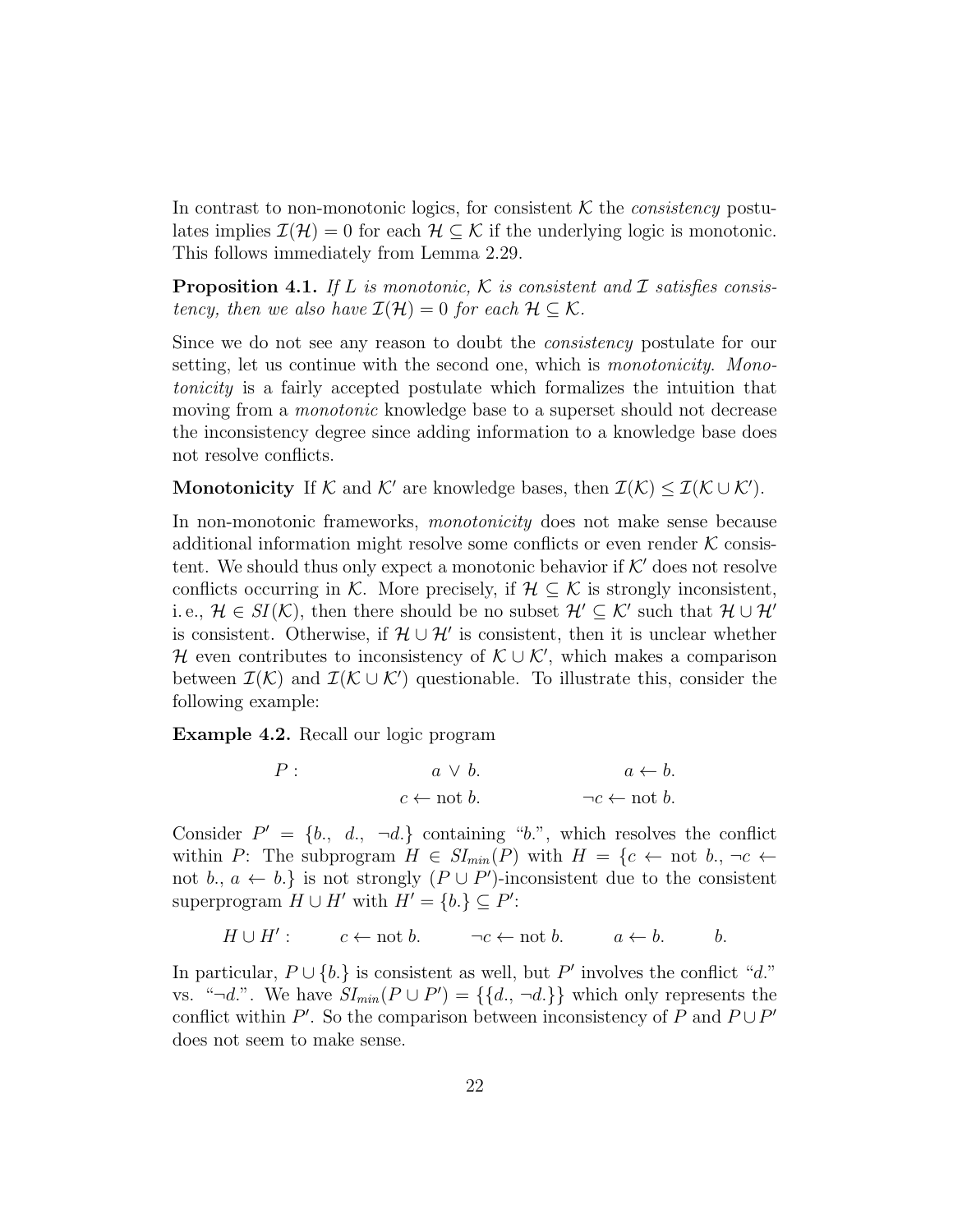We thus need to adjust the *monotonicity* postulate in order to obtain a meaningful one for non-monotonic frameworks. Intuitively, we do not want monotonicity to hold for each additional piece of information. We have to restrict the postulate to the case where the additional information has no influence on the conflicts contained in the original knowledge base; in other words, where the original conflicts are preserved by the new information. We have already seen that the conflicts relevant for non-monotonic frameworks are those that manifest themselves as strongly inconsistent subsets. This leads to the following notion of conflict preservation:

**Definition 4.3.** Let K and K' be knowledge bases. We say that K' preserves conflicts of K if  $\mathcal{H} \in SI(\mathcal{K} \cup \mathcal{K}')$  for any  $\mathcal{H} \in SI(\mathcal{K})$ .

We observe that this property transfers to *minimal* strongly inconsistent subsets as well:

**Proposition 4.4.** If K and K' are knowledge bases and K' preserves conflicts of K, then  $SI_{min}(\mathcal{K}) \subseteq SI_{min}(\mathcal{K} \cup \mathcal{K}')$ .

*Proof.* Let  $\mathcal{H} \in SI_{min}(\mathcal{K})$ . Since K' preserves conflicts,  $\mathcal{H} \in SI(\mathcal{K} \cup \mathcal{K}')$ . Now assume there is a set  $\mathcal{H}' \subsetneq \mathcal{H}$  with  $\mathcal{H}' \in SI(\mathcal{K} \cup \mathcal{K}')$ . Since  $\mathcal{H}' \subseteq \mathcal{H}$ , we have  $\mathcal{H}' \in SI(\mathcal{K})$ , yielding a contradiction as H was assumed to be minimal. Hence  $\mathcal{H} \in SI_{min}(\mathcal{K} \cup \mathcal{K}')$ .  $\Box$ 

Let us now consider our running examples again to see the definition at work. We first start with the monotonic propositional knowledge base from before. As the reader may already expect, monotonicity renders the property of preserving conflicts trivial.

**Example 4.5.** Recall  $K = \{a, a \rightarrow b, \neg b, c, \neg c\}$ . Any propositional knowledge base  $K'$  preserves conflicts of K due to monotonicity of the logic, so we have  $\{c, \neg c\} \in SI_{min}(\mathcal{K} \cup \mathcal{K}')$ .

More generally, the following statement can be easily inferred from Lemma 2.29.

**Proposition 4.6.** Let L be monotonic and K and K' be two knowledge bases of L. Then  $K'$  preserves conflicts of K.

Example 4.7. Recall the logic program

$$
P: \t a \lor b. \t a \leftarrow b.
$$
  

$$
c \leftarrow \text{not } b. \t \neg c \leftarrow \text{not } b.
$$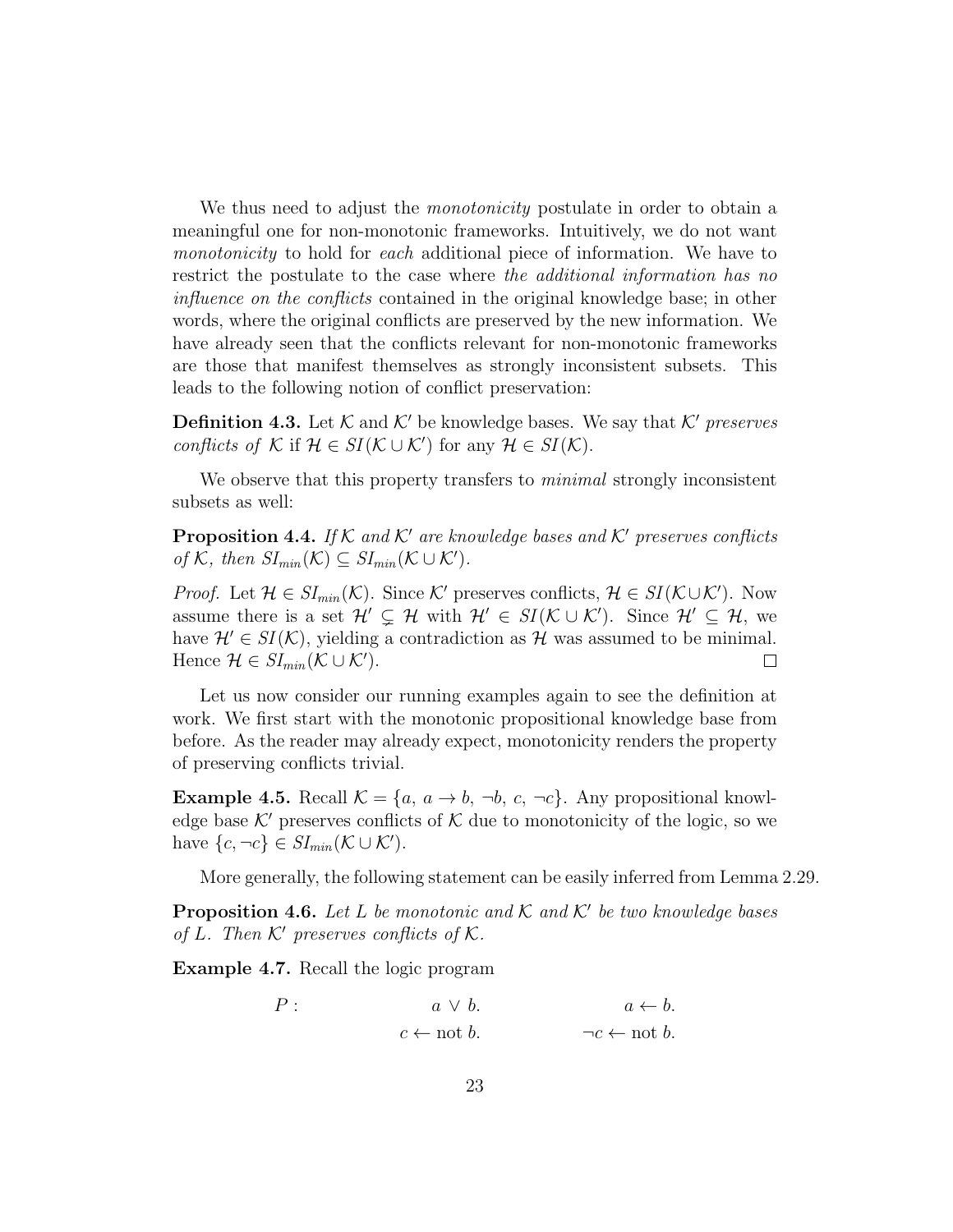The program  $P' = \{b_1, d_2, \neg d_1\}$  from Example 4.2 does not preserve conflicts of P as we already noted above. More precisely, we saw that  $H = \{c \leftarrow$ not b.,  $\neg c \leftarrow \text{not } b$ ,  $a \leftarrow b$ .} is not strongly  $(P \cup P')$ -inconsistent since P' contains the fact "b.".

**Example 4.8.** Now consider the running example AF  $F = (A, R)$  with  $A = \{a, b, c\}$  represented by the knowledge base  $R = \{(a, b), (b, c), (c, c)\}.$  A quite simple choice of a knowledge base  $R'$  which preserves conflicts of  $R$  is  $R' = \{(c, b)\}\text{, which induces the AF } F' = (A, R')$ :



We see that  $SI_{min}(R \cup R') = \{\{(a, b), (c, c)\}\}= SI_{min}(R)$ . The AF represented by  $R \cup R'$  is the following:



With the notion of conflict preservation at hand, we are ready to formulate the restriction of monotonicity we were aiming for. The obvious idea is to require  $K'$  not to resolve conflicts within  $K$ .

# **Strong Monotonicity** If K' preserves conflicts of K, then  $\mathcal{I}(\mathcal{K}) \leq \mathcal{I}(\mathcal{K} \cup$  $K'$ ).

The name *strong monotonicity* emphasizes the role of strongly inconsistent subsets. It is obvious, though, that the new postulate actually weakens *mono*tonicity due to its additional precondition. From Prop. 4.6 we immediately obtain that for monotonic logics strong and regular monotonicity coincide, since in these logics additional information is always conflict preserving.

We now turn to the *free formula independence* postulate (Hunter and Konieczny, 2010). Intuitively, a formula  $\alpha$  of a knowledge base K is free in K if it does not cause any conflicts. The classical definition of a free formula which we also use a starting point for our discussion—is a formula that is not a member of any minimal inconsistent subset. Mu (2019) provides another interpretation where "freeness" is not based on minimal inconsistency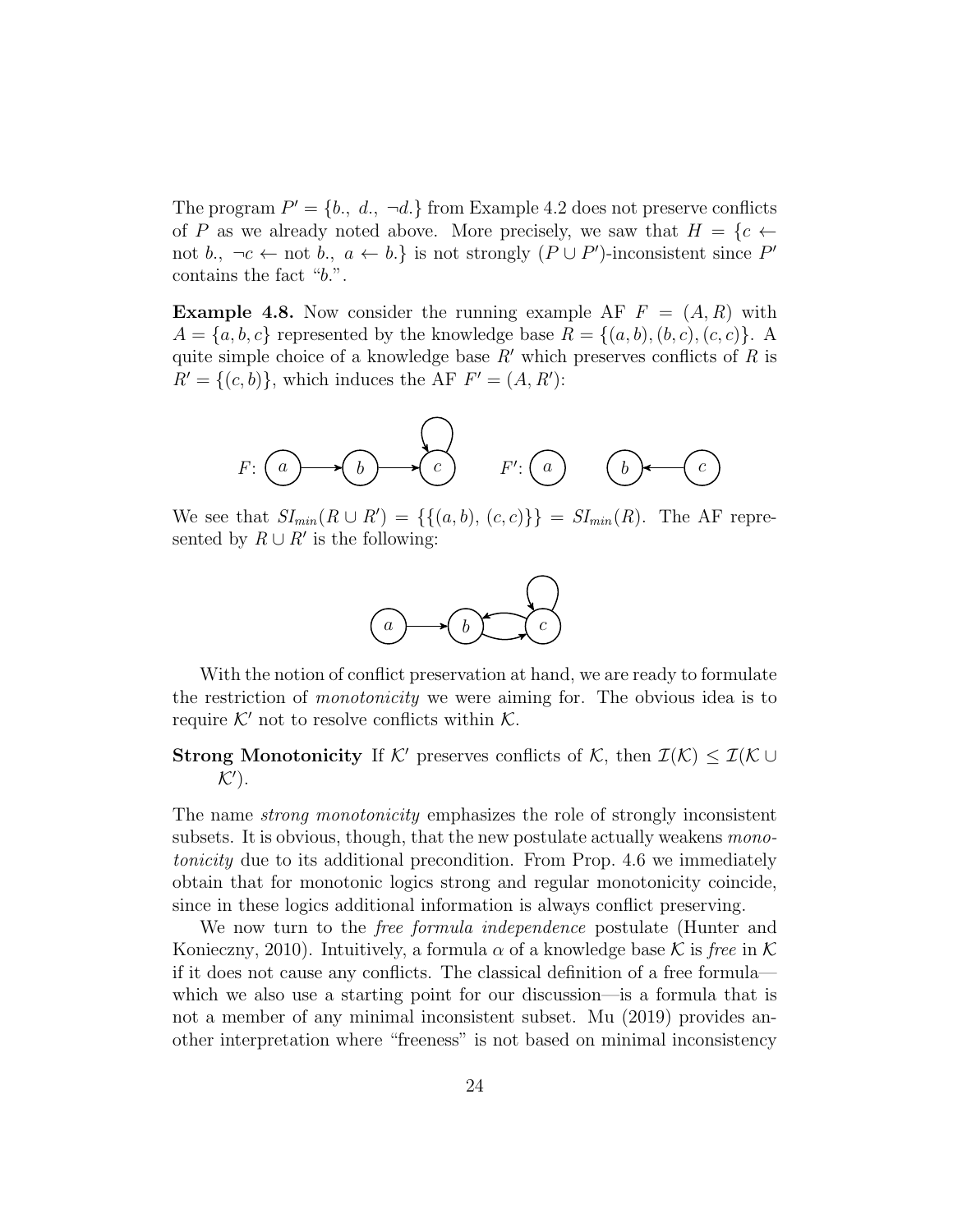on a formula level but on an atom level (using three-valued semantics to discover which atoms take part in inconsistencies). In any interpretation, a free formula should thus not be "blamed" for inconsistency of  $K$  and hence not change the inconsistency degree. We consider two ways to generalize the classical definition of a free formula to arbitrary logics, which we believe to be reasonable. We leave an investigation of Mu's interpretation for future work.

Consider a monotonic logic. Formally, a free formula  $\alpha \in \mathcal{K}$  is one that does not occur in a minimal inconsistent subset  $\mathcal{H} \in SI_{min}(\mathcal{K}) = I_{min}(\mathcal{K})$ .

**Definition 4.9.** Let K be a monotonic knowledge base. A formula  $\alpha \in \mathcal{K}$  is called free if

$$
\alpha \in \mathcal{K} \setminus \bigcup_{\mathcal{H} \in I_{min}(\mathcal{K})} \mathcal{H}.\tag{3}
$$

Denote by  $Free(K)$  the set of all free formulas of K.

This notion matches the intuition that  $\alpha$  is not responsible for any conflict within K. Whenever there is a consistent subset  $\mathcal{H} \subseteq \mathcal{K}$ , then  $\mathcal{H} \cup \{\alpha\}$ is consistent as well, so  $\alpha$  does not cause any harm. In fact, for classical inconsistency measurement, the postulate free formula independence—which requires  $\mathcal{I}(\mathcal{K}) = \mathcal{I}(\mathcal{K} \setminus \{\alpha\})$  for  $\alpha \in Free(\mathcal{K})$ —requires that free formulas do not play a role in assessing the inconsistency degree.

**Example 4.10.** Recall that the propositional knowledge base  $\mathcal{K} = \{a, a \rightarrow a\}$  $b, \neg b, c, \neg c$ } possesses  $I_{min}(\mathcal{K}) = \{\{a, a \rightarrow b, \neg b\}, \{c, \neg c\}\}\.$  Hence it does not contain any free formula since every formula occurs in a minimal inconsistent subset.

In order to generalize the postulate free-formula independence, let us first take a look at an alternative way to define free formulas. Assume we are given a monotonic logic. Recall Reiter's hitting set duality (Reiter, 1987), i.e.,  $\mathcal{K} \setminus \mathcal{S} \in C_{max}(\mathcal{K})$  iff S is a minimal hitting set of  $I_{min}(\mathcal{K})$ . This strong connection between minimal inconsistent and maximal consistent subsets facilitates a definition of free formulas via the maximal consistent subsets of  $K.$  Indeed,

$$
\mathcal{K} \setminus \bigcup_{\mathcal{H} \in I_{min}(\mathcal{K})} \mathcal{H} = \bigcap_{\mathcal{H} \in C_{max}(\mathcal{K})} \mathcal{H}
$$
(4)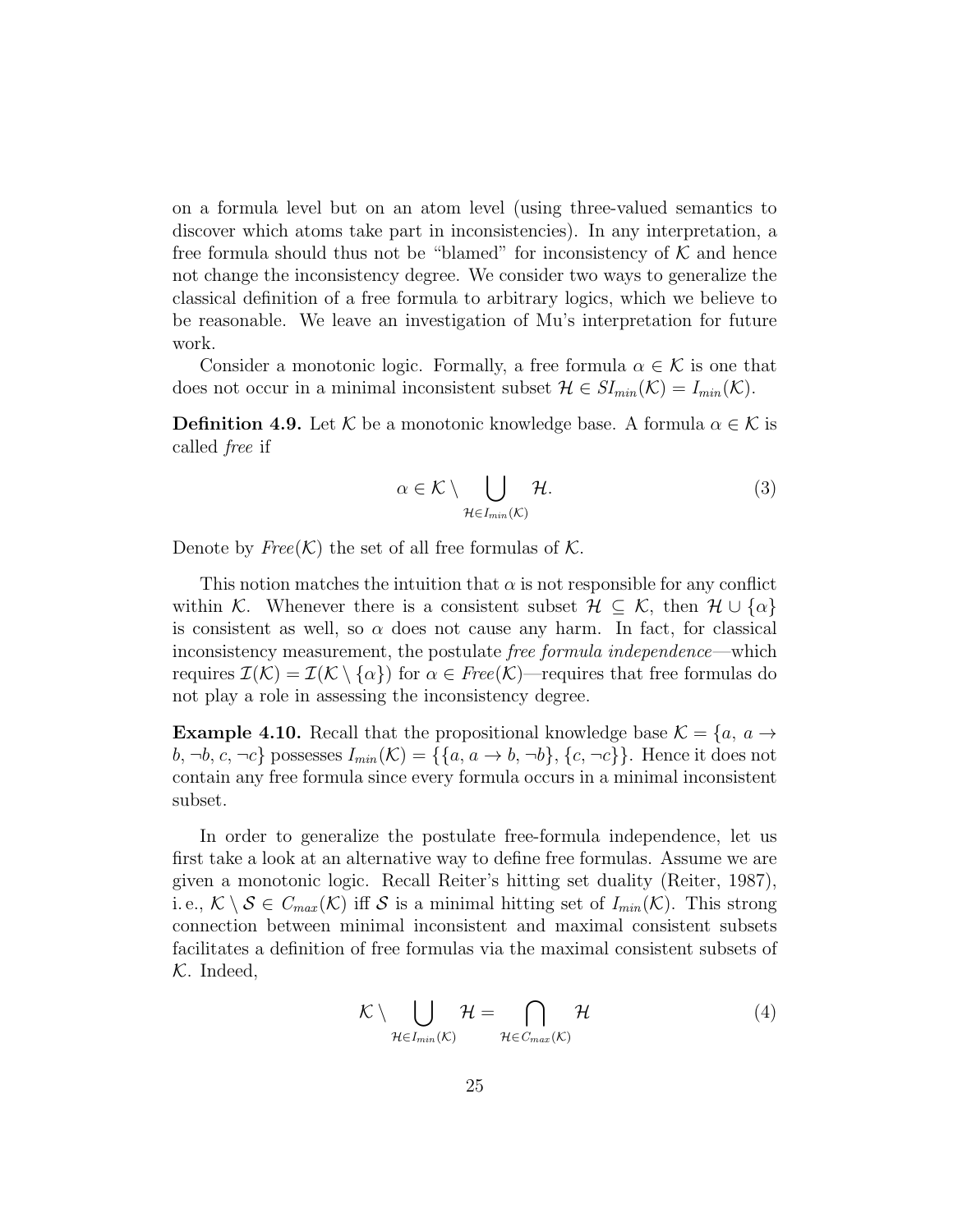holds and hence, a formula  $\alpha$  is free iff it occurs in every maximal consistent subset of K. We note that the intuition is the same: Since  $\alpha$  can be added to any subset  $\mathcal{H} \subseteq \mathcal{K}$  without introducing inconsistency, it occurs in any  $\mathcal{H} \in C_{max}(\mathcal{K})$ . For the purpose of our generalization to non-monotonic logics, we observe that (4) is a corollary of Reiter's hitting set duality, which has been generalized to arbitrary logics (Brewka et al., 2019) (Theorem 3.6). We thus expect a similar result when replacing  $I_{min}(\mathcal{K})$  with  $SI_{min}(\mathcal{K})$ . Indeed:

**Corollary 4.11.** Let  $K$  be a knowledge base. Then

$$
\mathcal{K}\setminus \bigcup_{\mathcal{H}\in {SI}_{min}(\mathcal{K})}\mathcal{H}=\bigcap_{\mathcal{H}\in C_{max}(\mathcal{K})}\mathcal{H}.
$$

*Proof.* " $\subseteq$ ": Let  $\alpha \in \mathcal{K} \setminus \bigcup_{\mathcal{H} \in SI_{min}(\mathcal{K})} \mathcal{H}$ . Hence,  $\alpha$  does not occur in any minimal hitting set of  $SI_{min}(\mathcal{K})$  and thus, due to Theorem 3.6 of Brewka et al. (2019), it occurs in all maximal consistent sets  $\mathcal{H} \in C_{max}(\mathcal{K})$ . " $\supseteq$ ": Now assume  $\alpha \notin \mathcal{K} \setminus \bigcup_{\mathcal{H} \in SI_{min}(\mathcal{K})} \mathcal{H}$ , i.e.,  $\alpha \in \mathcal{H}$  for a minimal strongly inconsistent set  $\mathcal{H} \in SI_{min}(\mathcal{K})$ . Hence,  $\mathcal{H} \setminus {\alpha} \notin SI_{min}(\mathcal{K})$  and thus, there is a maximal consistent set  $\mathcal{H}'$  with  $\mathcal{H} \setminus {\alpha} \subseteq \mathcal{H}'$ . This means  $\alpha \notin \mathcal{H}'$ because otherwise,  $\mathcal{H}'$  would contain a strongly inconsistent set. It follows that  $\alpha \notin \bigcap_{\mathcal{H} \in C_{max}(\mathcal{K})} \mathcal{H}.$  $\Box$ 

Corollary 4.11 suggests a very natural and smooth generalization of free formulas, which lifts the intuitive as well as the formal meaning with respect to both aspects: A free formula  $\alpha$  does not introduce conflicts (" $\alpha \notin \mathcal{H}$ for each  $\mathcal{H} \in SI_{min}(\mathcal{K})$ "), with "conflict" of a non-monotonic knowledge base being a minimal strongly inconsistent subset; and  $\alpha$  can be added to any subset of K without introducing inconsistency (" $\alpha \in \mathcal{H}$  for each  $\mathcal{H} \in$  $C_{max}(\mathcal{K})^n$ . So we define:

**Definition 4.12.** Let K be a knowledge base. A formula  $\alpha \in \mathcal{K}$  is called free with respect to strong inconsistency (or SI-free or simply free if there is no risk of confusion) if

$$
\alpha \in \mathcal{K} \setminus \bigcup_{\mathcal{H} \in SI_{min}(\mathcal{K})} \mathcal{H} = \bigcap_{\mathcal{H} \in C_{max}(\mathcal{K})} \mathcal{H}.
$$

Denote by  $Free_{SI}(\mathcal{K})$  the set of all SI-free formulas of  $\mathcal{K}$ .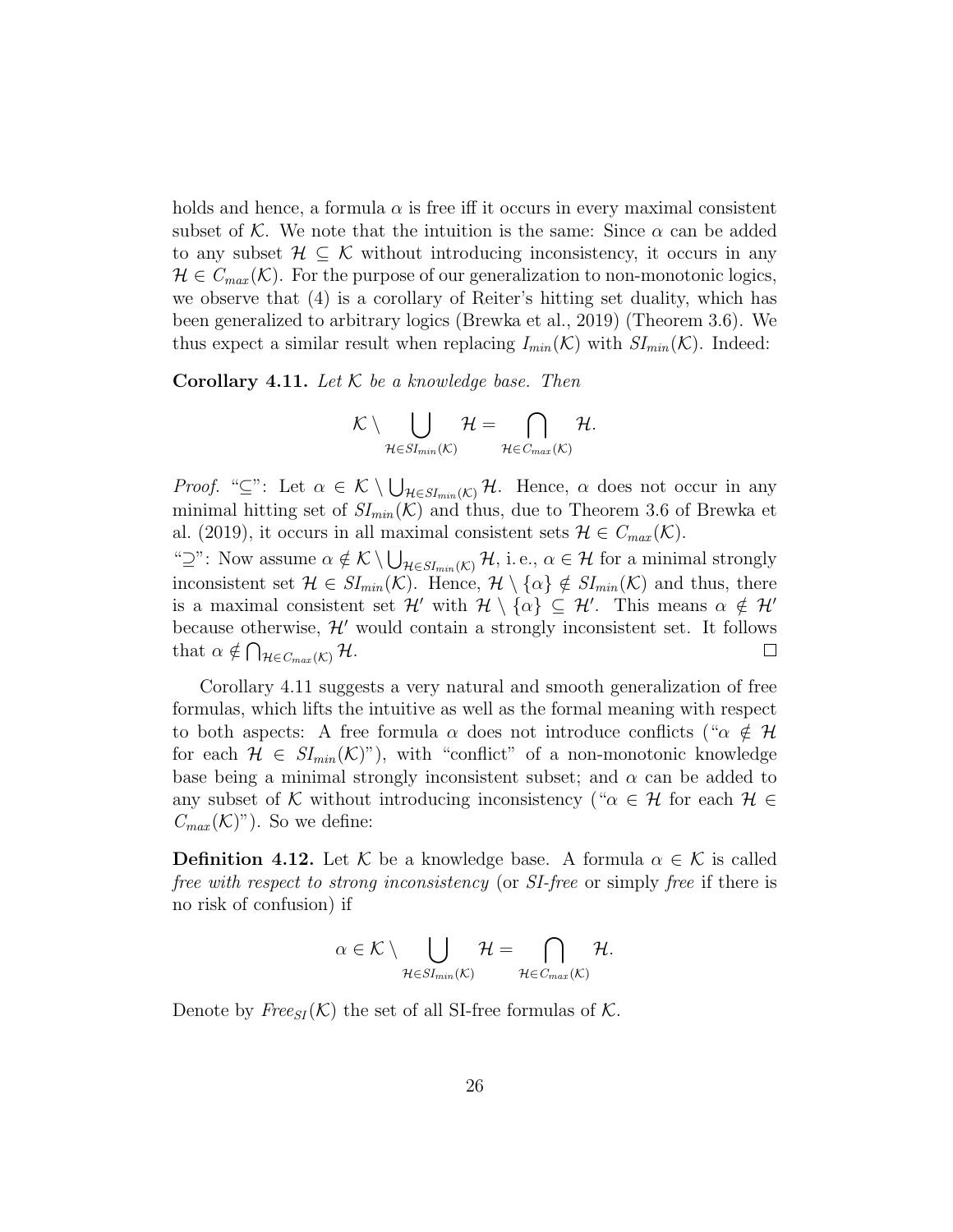Example 4.13. Consider our program P again:

 $P: a \vee b.$   $a \leftarrow b.$  $c \leftarrow \text{not } b.$   $\neg c \leftarrow \text{not } b.$ 

As already discussed,  $SI_{min}(P) = \{c \leftarrow \text{not } b., \neg c \leftarrow \text{not } b., a \leftarrow b.\}.$  We thus obtain  $Free_{SI}(P) = \{a \lor b.\}.$  To see Corollary 4.11 at work we recall

$$
C_{max}(P) = \{ \{a \lor b., a \leftarrow b., c \leftarrow \text{not } b. \},\
$$

$$
\{a \lor b., a \leftarrow b., \neg c \leftarrow \text{not } b. \},\
$$

$$
\{a \lor b., c \leftarrow \text{not } b., \neg c \leftarrow \text{not } b. \} \}.
$$

Since " $a \vee b$ ." is the only formula occurring in all maximal consistent sets, we obtain  $\bigcap_{H \in C_{max}(P)} H = \{a \lor b.\}.$ 

**Example 4.14.** For the AF represented by  $R = \{(a, b), (b, c), (c, c)\}\)$  we obtain the set  $Free_{SI}(R) = \{(b, c)\}.$ 

As expected,  $Free_{SI}(\mathcal{K})$  generalizes  $Free(\mathcal{K})$  to non-monotonic logics in the sense that they coincide in the monotonic case.

**Proposition 4.15.** Let K be a monotonic knowledge base. Then, Free(K) =  $Free_{SI}({\cal K}).$ 

*Proof.* Due to monotonicity we have  $I_{min}(\mathcal{K}) = SI_{min}(\mathcal{K})$ . In particular,

$$
Free(\mathcal{K})=\mathcal{K}\setminus \bigcup_{\mathcal{H}\in I_{min}(\mathcal{K})}\mathcal{H}=\mathcal{K}\setminus \bigcup_{\mathcal{H}\in SI_{min}(\mathcal{K})}\mathcal{H}=Free_{SI}(\mathcal{K}),
$$

which proves our claim.

Finally, let us mention that  $Free_{SI}(\mathcal{K})$  can also be defined without explicitly mentioning minimality.

**Proposition 4.16.** Let K be a knowledge base. If  $\alpha \in \mathcal{K}$ , then  $\alpha \in \text{Free}_{SI}(\mathcal{K})$ iff

$$
\forall \mathcal{H} \subseteq \mathcal{K} : \mathcal{H} \notin SI(\mathcal{K}) \Rightarrow \mathcal{H} \cup \{\alpha\} \notin SI(\mathcal{K}).
$$
 (5)

 $\Box$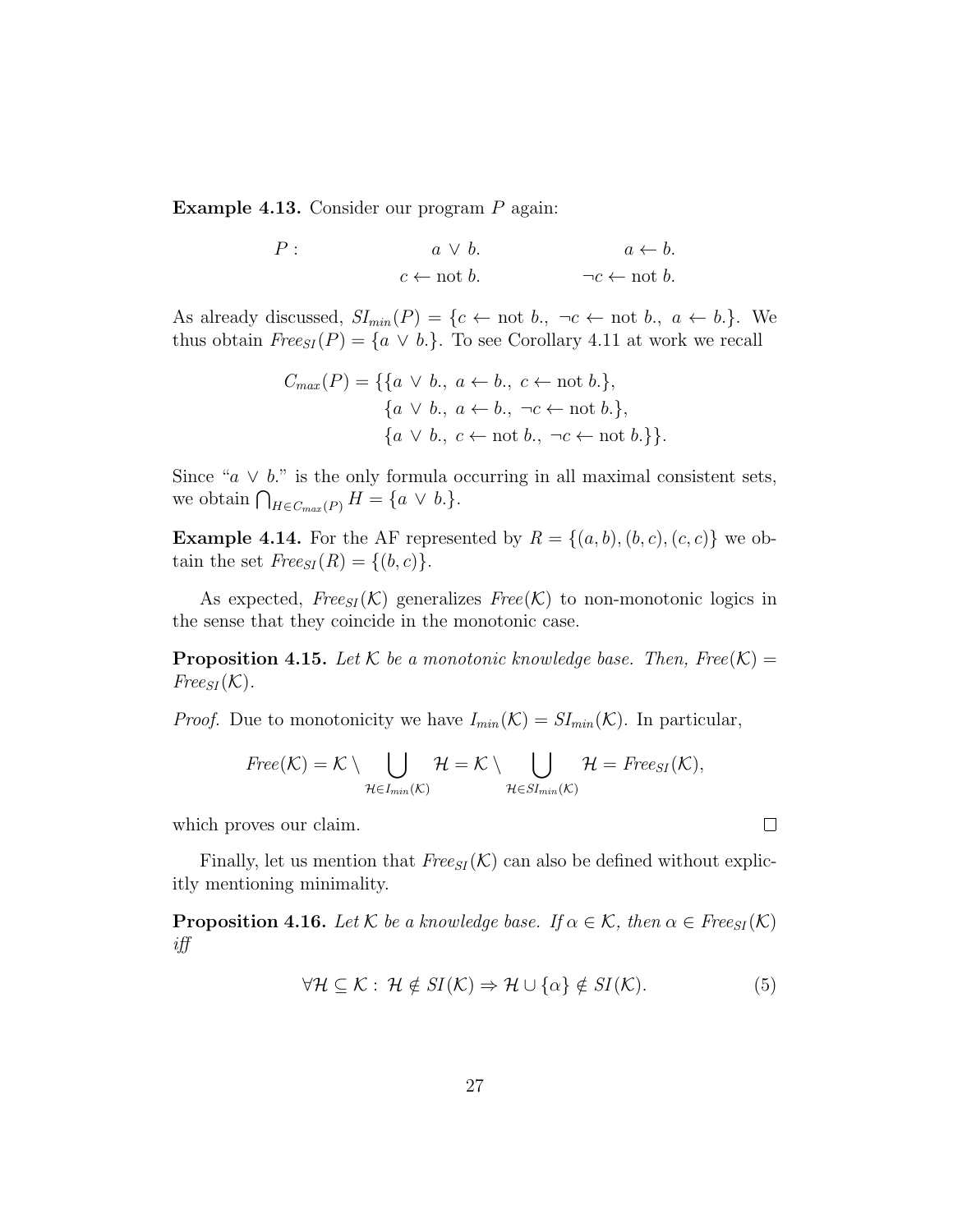*Proof.* The implication " $\Leftarrow$ " is trivial, so we show " $\Rightarrow$ ": Assume (5) is wrong, i.e., there is a set  $\mathcal{H} \notin SI(\mathcal{K})$  with  $\mathcal{H} \cup {\alpha} \in SI(\mathcal{K})$ . Then  $\mathcal{H} \cup {\alpha}$  contains a minimal strongly inconsistent set  $\mathcal{H}'$ . Observe that  $\alpha \in \mathcal{H}'$ , because otherwise,  $\mathcal{H}'$  has a consistent superset as it is the case for  $\mathcal{H}$ . Since  $\mathcal{H}'$  is minimal, it holds that  $\mathcal{H}' \setminus {\alpha} \notin SI_{min}(\mathcal{K})$ , but  $\mathcal{H}' \in SI_{min}(\mathcal{K})$  and thus,  $\alpha \notin \text{Free}_{SI}(\mathcal{K}).$  $\Box$ 

The similarities between  $Free(K)$  and  $Free_{SI}(\mathcal{K})$  motivate a rationality postulate similar in spirit to free formula independence. Analogously, one might expect that adding an SI-free formula  $\alpha$  to a knowledge base K will not increase the inconsistency degree of  $K$ , since it does not introduce strongly inconsistent subsets. It could still resolve conflicts, motivating the following postulate, similar to free formula dilution (Mu et al., 2011):

**SI-Free** If  $\alpha \in \text{Free}_{SI}(\mathcal{K})$ , then  $\mathcal{I}(\mathcal{K}) \leq \mathcal{I}(\mathcal{K} \setminus \{\alpha\})$ .

However, SI-free formulas are not as well-behaving as free formulas in monotonic logics. The issue we need to take into account is that ordinary inconsistency of a subset  $\mathcal{H} \subseteq \mathcal{K}$  merely depends on  $\mathcal{H}$ , where strong inconsistency is a property  $\mathcal H$  has with respect to the whole knowledge base  $\mathcal K$ . Removing an SI-free formula  $\alpha \in \mathcal{K}$  might thus change the structure of  $SI_{min}(\mathcal{K})$  in an unexpected way. To see this, let us consider the following example.

**Example 4.17.** Let  $P$  be the following logic program:

 $P: a \leftarrow \text{not } a, b. \qquad a \leftarrow \text{not } c. \qquad d \leftarrow \text{not } d. \qquad b. \quad c. \quad d.$ 

The reader may verify that

$$
SI_{min}(P) = \{\{a \leftarrow not a, b., b., c.\}\}.
$$

In particular,

$$
r_1 = d.
$$
  

$$
r_2 = a \leftarrow \text{not } c.
$$

are in  $Free_{SI}(P)$ . However, removal of  $r_1$  turns  $\{d \leftarrow \text{not } d\}$  into a strongly inconsistent subset, while removal of  $r_2$  renders "c." irrelevant regarding the conflicts of  $P$ , so

$$
SI_{min}(P \setminus \{r_1, r_2\}) = \{\{a \leftarrow not a, b., b.\}, \{d \leftarrow not d.\}\}.
$$

We make the following observations: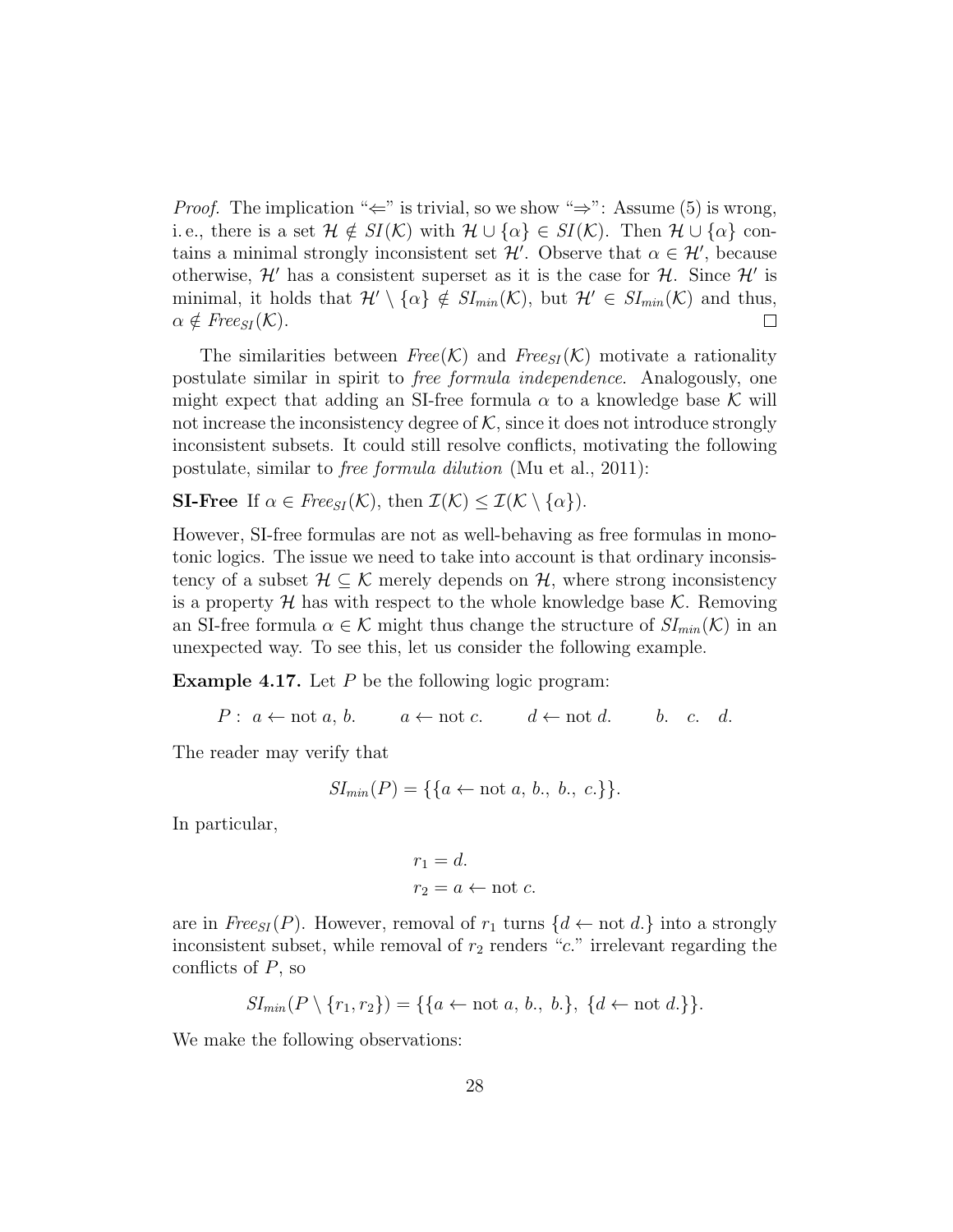- the conflict " $d \leftarrow$  not  $d$ ." appears,
- the conflict  $\{a \leftarrow \text{not } a, b., b., c.\}$  does not rely on "c." anymore since the option to infer  $a$  is removed,
- the number of minimal conflicts increased.

It is thus hard to predict what happens when an SI-free formula is removed from a given knowledge base. In particular, we do not have  $SI_{min}(\mathcal{K}) =$  $SI_{min}(\mathcal{K} \setminus {\alpha})$  for each  $\alpha \in \text{Free}_{SI}(\mathcal{K})$  which means that not even  $\mathcal{I}_{MSI}$ —a measure based on minimal strongly inconsistent subsets—satisfies the SI-free postulate (cf. Section 5 below). Another observation regarding  $Free_{SI}(\mathcal{K})$  is relevant: Although free formulas are not supposed to participate in minimal conflicts, the set  $Free_{SI}(\mathcal{K})$  itself is in general not consistent.

Example 4.18. Consider the logic program

$$
P: \t a. \t \t \t \t \t a, \t not \t a, \t not \t \t a.
$$

We see that  $SI_{min}(P) = \{\{a., \neg a.\}\}\$ and hence,  $Free_{SI}(P) = \{\leftarrow \text{not } a, \text{not } \neg a.\}$ is an inconsistent program.

The previous considerations suggest that this notion depends heavily on the particular knowledge base. We will thus continue by introducing a stronger notion.

For this, we consider an alternative to the definition of free formulas in a way that they "do not induce strong inconsistency". Let us have a look at the monotonic case again. Since a free formula  $\alpha$  does not induce inconsistency, one can see that  $\alpha$  satisfies

$$
\forall \mathcal{H} \subseteq \mathcal{K} : \mathcal{H} \in C(\mathcal{K}) \Rightarrow \mathcal{H} \cup \{\alpha\} \in C(\mathcal{K}).\tag{6}
$$

In a monotonic framework, (6) formalizes that  $\alpha$  is irrelevant regarding conflicts of K as it cannot turn a consistent set  $\mathcal{H} \subseteq \mathcal{K}$  into an inconsistent one. In a non-monotonic logic,  $\alpha$  could resolve conflicts, so we need to strengthen the condition:

$$
\forall \mathcal{H} \subseteq \mathcal{K} : \mathcal{H} \in C(\mathcal{K}) \Leftrightarrow \mathcal{H} \cup \{\alpha\} \in C(\mathcal{K}).\tag{7}
$$

This motivates the following definition.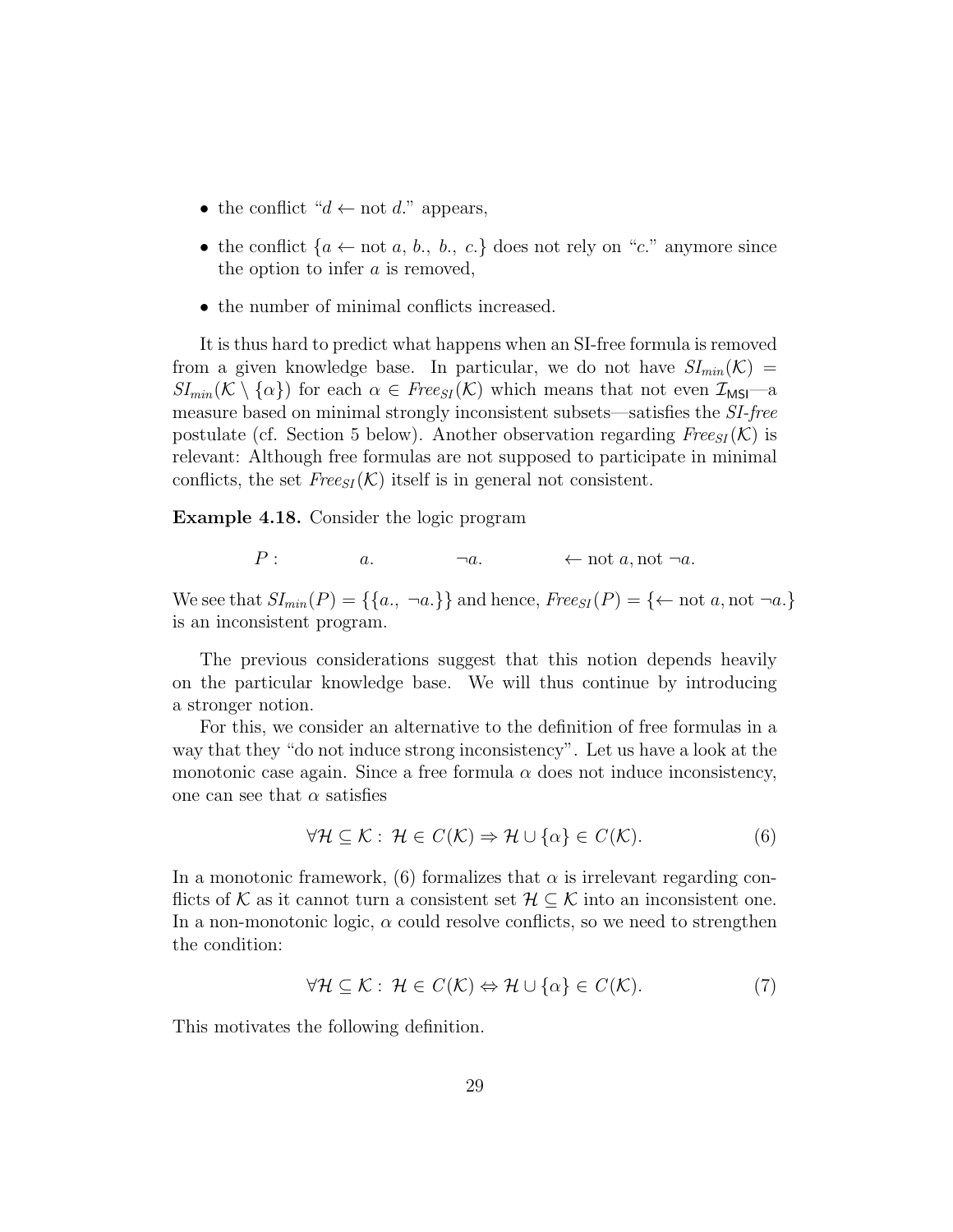**Definition 4.19.** Let K be a knowledge base. A formula  $\alpha \in \mathcal{K}$  is called neutral if it satisfies

$$
\forall \mathcal{H} \subseteq \mathcal{K} : \mathcal{H} \in C(\mathcal{K}) \Leftrightarrow \mathcal{H} \cup \{\alpha\} \in C(\mathcal{K}).
$$

The neutral formulas in K are denoted by  $Ntr(K)$ .

It is easy to see that both notions coincide for monotonic logics.

**Proposition 4.20.** If K is monotonic, then  $Ntr(K) = Free(K)$ .

Proof. This is clear due to Lemma 2.29.

Note that in general, Ntr is a stronger notion than  $Free_{SI}$ .

**Proposition 4.21.** If K is a knowledge base, then  $Ntr(K) \subseteq \text{Free}_{SI}(\mathcal{K})$ 

*Proof.* Let  $\alpha \in Ntr(\mathcal{K})$ . Due to (6), it can be added to any set  $\mathcal{H} \subset \mathcal{K}$  without introducing inconsistency. Hence,  $\alpha \in \bigcap_{\mathcal{H} \in C_{max}(\mathcal{K})} \mathcal{H} = \text{Free}_{SI}(\mathcal{K}).$  $\Box$ 

We note that in contrast to SI-free formulas, the neutral ones do not make use of strong inconsistency. Even though the hitting set duality from Theorem 3.6 of Brewka et al. (2019) suggests to utilize this notion, the neutral formulas are still quite well-behaving. The reason is that neutral formulas do not depend as much on the structure of the knowledge base and vice versa, do not influence K and in particular the structure of  $SI_{min}(\mathcal{K})$ .

**Proposition 4.22.** Let K be a knowledge base and let  $\alpha \in \text{Ntr}(\mathcal{K})$ . Then,

$$
SI_{min}(\mathcal{K})=SI_{min}(\mathcal{K}\setminus{\alpha}).
$$

*Proof.* By definition of  $Ntr(K)$  we have  $H \in SI(K)$  if and only if  $H \in$  $SI(\mathcal{K}\setminus\{\alpha\})$  for any set  $\mathcal{H}\subseteq\mathcal{K}\setminus\{\alpha\}$ . Hence, the claim follows since no set  $\mathcal{H} \in SI_{min}(\mathcal{K})$  contains  $\alpha$ .  $\Box$ 

Moreover, in contrast to  $Free_{SI}(\mathcal{K})$ , the neutral formulas always form consistent subsets of a knowledge base, as long as the empty knowledge base is considered consistent. Without proof, we state the following obvious fact:

**Proposition 4.23.** If L is a logic such that  $\emptyset$  is consistent and K a knowledge base of L, then  $Ntr(K)$  is consistent.

 $\Box$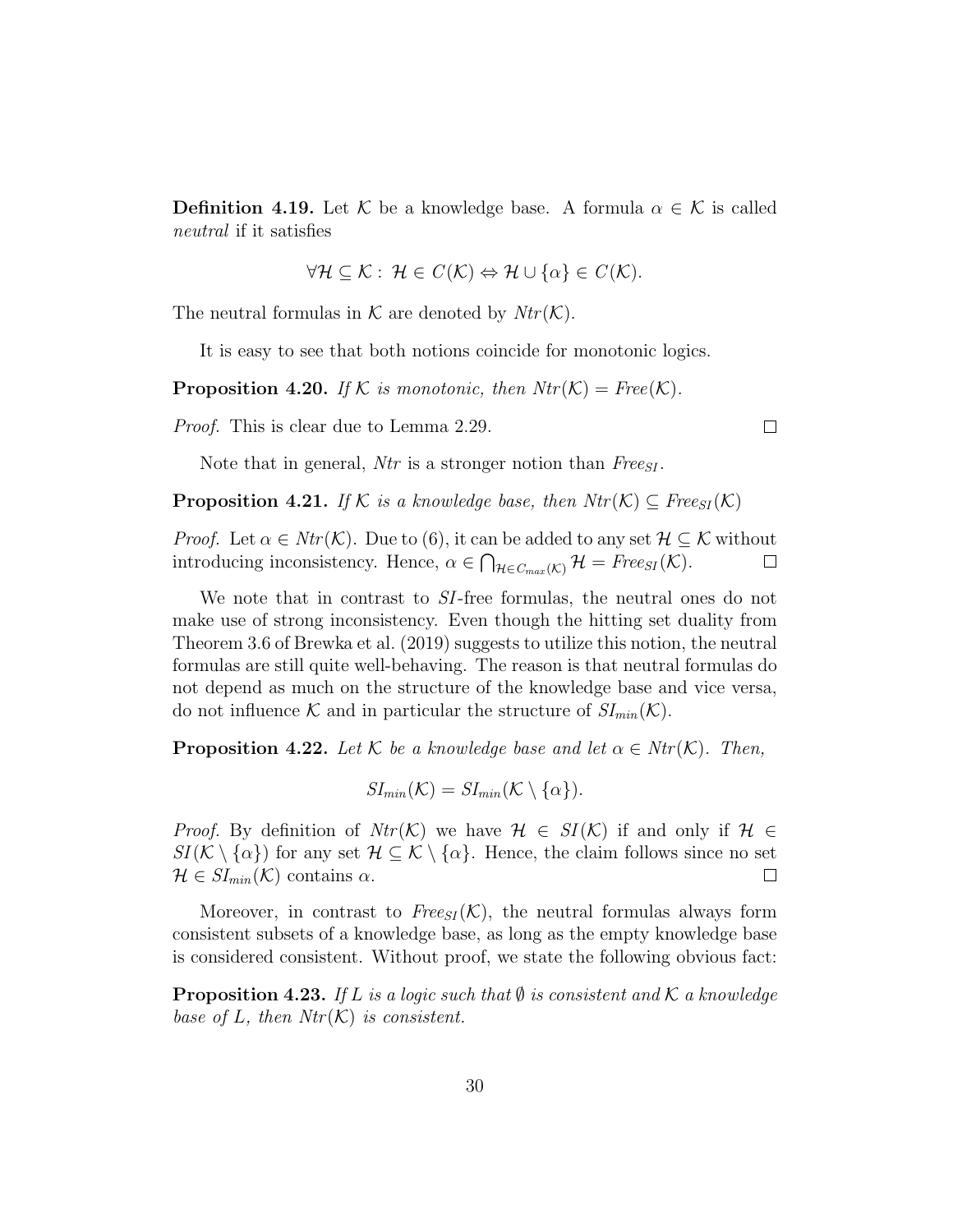As before, we expect a neutral formula  $\alpha \in \mathcal{K}$  not to increase the inconsistency degree of K since it does not induce inconsistency to any subset  $\mathcal{H} \subseteq \mathcal{K}$ . By definition, resolving conflicts is impossible as well, motivating:

## **Independence** If  $\alpha \in Ntr(\mathcal{K})$ , then  $\mathcal{I}(\mathcal{K}) = \mathcal{I}(\mathcal{K} \setminus {\alpha})$ .

As *neutral* is a quite strong property, our *independence* postulate seems to be rather basic. However, note that independence is a generalization of free formula independence (Hunter and Konieczny, 2010) which is not free from criticism. For example, it has been noted that the knowledge base  $\mathcal{K} =$  $\{a \wedge c, b \wedge \neg c\}$  should be considered less problematic than  $\mathcal{K} \cup \{\neg a \vee \neg b\}$ even though the additional formula is free (Besnard, 2014). We want to emphasize that the same concerns apply to independence. A weaker version can be found in Thimm (2013), where a formula  $\alpha \in \mathcal{K}$  is called safe if the atoms in  $\alpha$  do not occur elsewhere in  $\mathcal{K}\setminus\{\alpha\}$ . The corresponding postulate weak independence is similar to free formula independence. However, this requirement is hard to phrase for an arbitrary logic L as in Definition 2.13. This suggests that weaker versions of *independence* should be tailored for a specific framework like the postulate *safe-rule independence* for answer set programming (see Section 8.1).

The final rationality postulate belonging here is *dominance* (Hunter and Konieczny, 2010). In the propositional setting, dominance requires that for two formulas  $\alpha$  and  $\beta$  such that  $\alpha$  is satisfiable and  $\alpha \models \beta$ , then  $\mathcal{I}(\mathcal{K} \cup {\alpha}) \geq$  $\mathcal{I}(\mathcal{K} \cup {\{\beta\}})$  should hold. The postulate formalizes that  $\alpha$  carries more information and is hence more likely to be involved in conflicts than  $\beta$ . Of the postulates we considered so far, it is probably the most disputed one (Besnard, 2014; Jabbour et al., 2014). One of the most notable problems with this postulate was pointed out by De Bona and Hunter (2017). They state the following is true for a propositional knowledge base  $\mathcal{K}$ : If  $\mathcal I$  satisfies monotonicity and dominance, then  $\mathcal{I}(\mathcal{K}) = \mathcal{I}(\mathcal{K} \cup {\{\beta\}})$  if  $\alpha \models \beta$  for a satisfiable formula  $\alpha \in \mathcal{K}$ . They continue with describing the following case: Say  $\mathcal{K} = \{\alpha_1, \dots, \alpha_n\}$  where each  $\alpha_i$  is satisfiable and let  $\mathcal{K}' = \{\beta_1, \dots, \beta_n\}$ where  $\beta_i \equiv \alpha_i$  for each *i*. Then, monotonicity and *dominance* already imply  $\mathcal{I}(\mathcal{K}) = \mathcal{I}(\mathcal{K} \cup \mathcal{K}')$ , so copying all conflicts does not change the inconsistency degree. They thus propose a refined version *dominance*' of *dominance*, where  $\alpha, \beta \notin \mathcal{K}$  is additionally required.

For our setting of an arbitrary logic, distinguishing between dominance and dominance' does not make a significant difference, and we do not need to be too concerned about the above objections. The reason is simply that there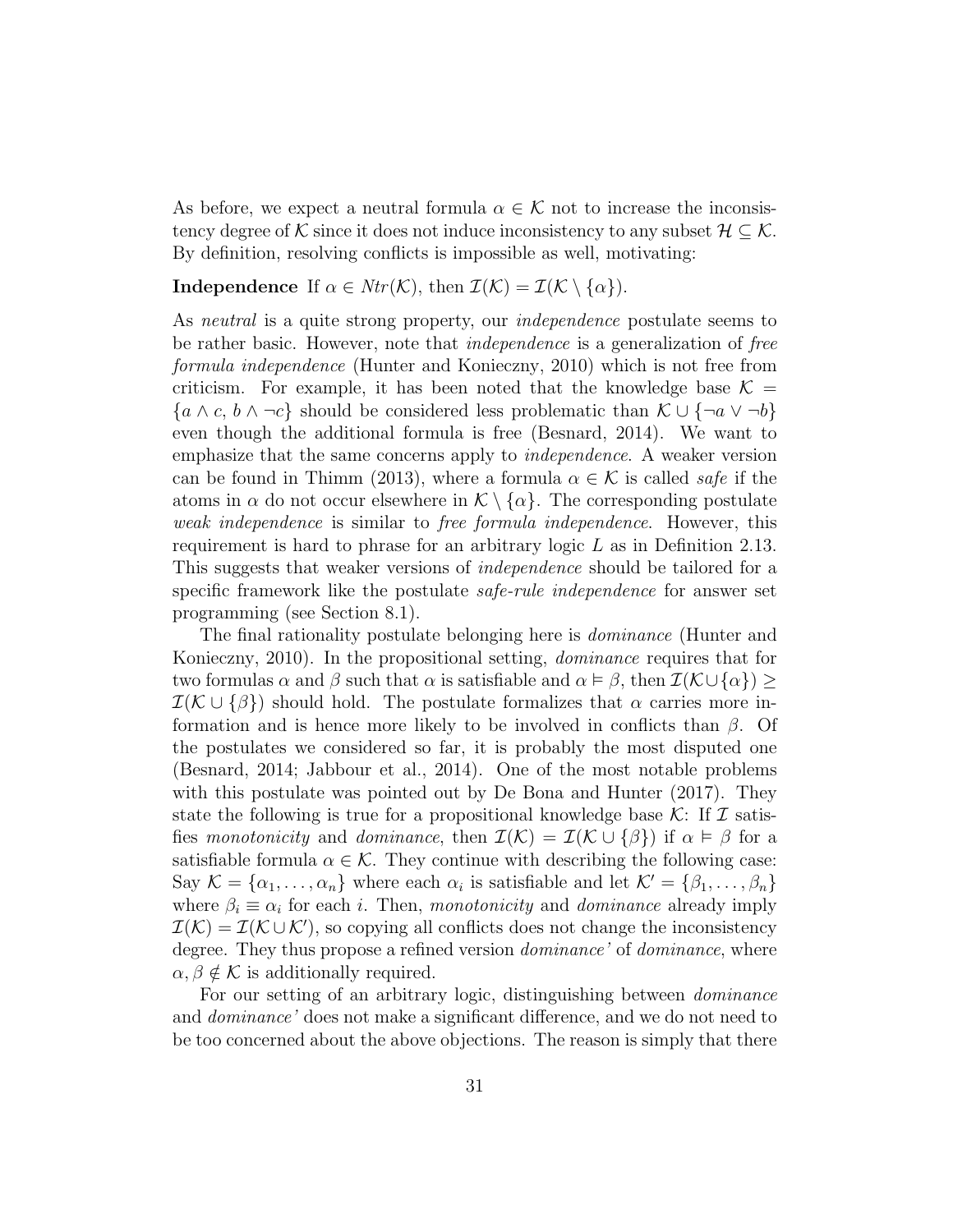is a much more fundamental issue with this postulate here. Since adding information to a knowledge base may not only induce, but also potentially resolve conflicts, the intuition does not hold anymore: There is simply no reason why  $\alpha$ , which carries more information than  $\beta$ , should be considered more problematic in general. We thus believe there is no meaningful generalization of dominance for arbitrary (in particular non-monotonic) logics.

#### 4.2. Extended Postulates

Many concrete approaches to inconsistency measurement depend on the syntax of a knowledge base. The most common example is the difference between the conjunction  $\{a \wedge b\}$  and two formulas  $\{a, b\}$ . To illustrate this issue, let us recall the lottery paradox from above.

**Example 4.24.** We considered the knowledge base  $\mathcal{K}_n = \{t_1 \vee \ldots \vee t_n, \neg t_1, \neg t_2\}$  $..., \neg t_n$  and argued that the inconsistency degree of  $\mathcal{K}_n$  should be lower the bigger  $n$  is. This was due to the number of formulas required in order to obtain a contradiction. However, if we express  $\mathcal{K}_n$  as the two formulas  $\mathcal{K}'_n = \{t_1 \vee \ldots \vee t_n, \neg t_1 \wedge \ldots \wedge \neg t_n\}$ , then the single minimal inconsistent set of  $K'$  contains two formulas, independent of n.

One could now argue that even when considering  $\mathcal{K}'_n$ , the number n of tickets still effects the *size* of the formulas within  $\mathcal{K}'_n$ ; but then again, taking the size of a formula into account raises some other issues: It enforces distinguishing equivalent formulas depending on how they are written down. There are thus rationality postulates in the literature that are concerned about the behavior of inconsistency measures when dealing with equivalent formulas resp. equivalent knowledge bases. Of course, it is desirable that a measure  $\mathcal I$  is robust wrt. the syntax of  $\mathcal K$ .

The postulate *adjunction invariance* (Besnard, 2014) formalizes the idea that there should be no difference between  $\{a \wedge b\}$  and  $\{a, b\}$ , i.e.,  $\mathcal{I}(\mathcal{K} \cup \{a \wedge b\})$  $b\}) = \mathcal{I}(\mathcal{K} \cup \{a, b\})$ . There are more postulates considering situations where (parts of) semantically equivalent knowledge bases are compared (Thimm, 2013).

In non-monotonic frameworks, a notion of equivalence of the form " $K$ has the same models as  $\mathcal{K}^{\prime\prime\prime}$  is too weak as conclusions can be withdrawn due to non-monotonicity. This observation has led to the development of strong equivalence (Eiter et al., 2005; Lifschitz et al., 2001; Oikarinen and Woltran, 2011). Strong equivalence can be generalized to arbitrary logics in the following way (Brewka et al., 2019):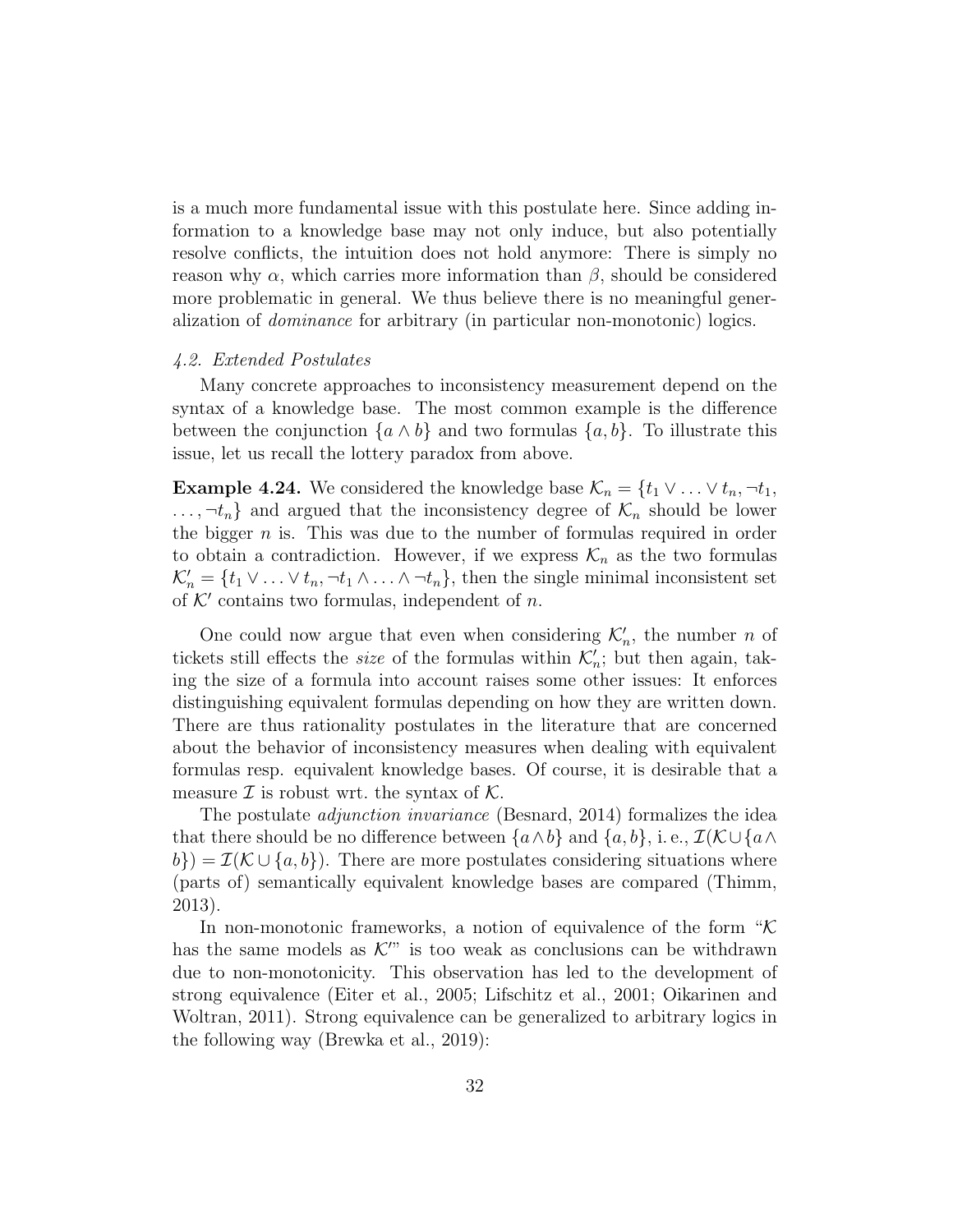**Definition 4.25.** Let  $L = (WF, BS, INC, ACC)$  be a logic. The knowledge bases K and K' are *strongly equivalent*, denoted by  $K \equiv_s \mathcal{K}'$ , if  $ACC(\mathcal{K} \cup \mathcal{G})$  $ACC(\mathcal{K}' \cup \mathcal{G})$  for each knowledge base  $\mathcal{G}$  of L.

Thus, if a subset H of a knowledge base K is strongly equivalent to a set  $\mathcal{H}'$  then  $\mathcal H$  can be replaced in  $\mathcal K$  by  $\mathcal H'$  without changing the inferences one can draw from  $K$ . This also means that  $\mathcal H$  and  $\mathcal H'$  should be interchangeably when it comes to the inconsistency they contribute to  $K$ . By generalizing this idea to the whole knowledge base, we obtain that strongly equivalent knowledge bases should have the same degree of inconsistency.

# Strong Equivalence If  $\mathcal{K} \equiv_s \mathcal{K}'$ , then  $\mathcal{I}(\mathcal{K}) = \mathcal{I}(\mathcal{K}')$ .

However, whether or not this is desirable depends on the framework under consideration. In many cases, this postulate does not make sense. For example, in monotonic logics we have  $\mathcal{K} \equiv_s \mathcal{K}'$  for any two inconsistent knowledge bases K and K', thus satisfying *strong equivalence* contradicts the idea of quantitatively assessing the inconsistency of a knowledge base. In ASP it still allows to distinguish between, e.g.,  $P = \{a \text{ and } P' = \{a \leftarrow \text{not } b \text{ and } a \leftarrow \}$ not b.} as they are both inconsistent, but not strongly equivalent.

The issue with strong equivalence is quite straightforward: Consideration of the whole knowledge base is not fine-grained enough. One should look at the single formulas within  $K$  instead. This allows to compare equivalent and in particular consistent parts of a knowledge base. The technique we utilize is similar to the approach of Thimm (2013) for the postulate "irrelevance of syntax". For our setting we define:

**Definition 4.26.** Let K and K' be two knowledge bases. We call K and K' formula-wise strongly equivalent, denoted by  $\mathcal{K} \equiv_{\alpha} \mathcal{K}'$ , if there is a bijection  $\rho : \mathcal{K} \to \mathcal{K}'$  such that  $\{\alpha\} \equiv_s \{\rho(\alpha)\}\$  holds for all  $\alpha \in \mathcal{K}$ .

Equipped with this notion we may phrase a refinement of strong equivalence. Instead of requiring  $\mathcal{K} \equiv_s \mathcal{K}'$ , we consider two formula-wise strongly equivalent knowledge bases which yields a more meaningful rationality postulate. We thus obtain the following generalization of *irrelevance* of syntax (Thimm, 2013) (FW=formula-wise):

**FW-Strong Equivalence** If  $K \equiv_{\alpha} \mathcal{K}'$ , then  $\mathcal{I}(\mathcal{K}) = \mathcal{I}(\mathcal{K}')$ .

In contrast to strong equivalence, the postulate comes with a quite strong premise. To illustrate this, let us mention that  $\mathcal{K} \equiv_{\alpha} \mathcal{K}'$  induces the same property for any subset of  $K$  and  $K'$ .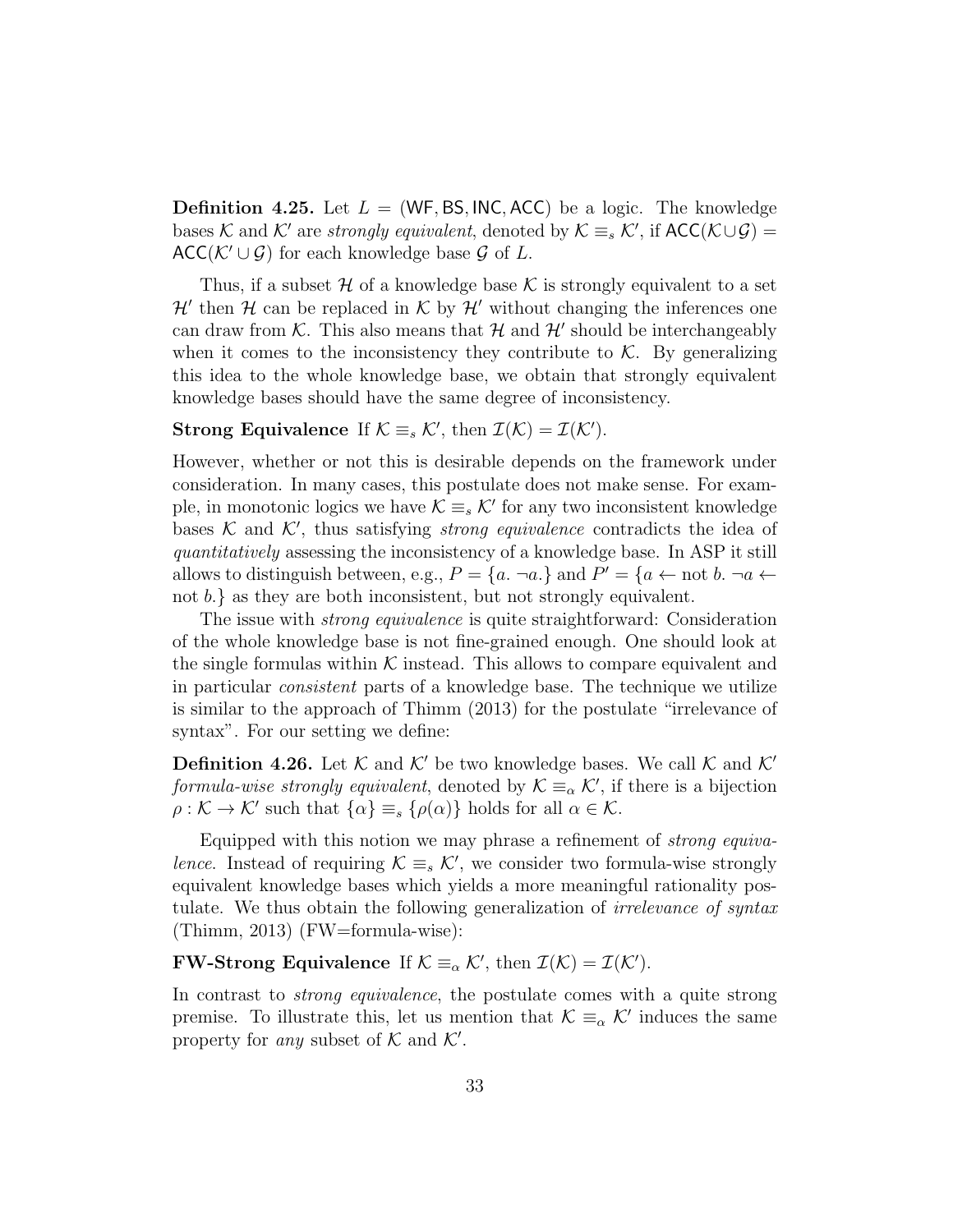**Proposition 4.27.** If  $K$  and  $K'$  are formula-wise strongly equivalent, then there is a bijection  $\tilde{\rho}: 2^{\mathcal{K}} \to 2^{\mathcal{K}'}$  such that  $\mathcal{H} \equiv_s \tilde{\rho}(\mathcal{H})$  for any  $\mathcal{H} \subseteq \mathcal{K}$ . In particular,  $|\mathcal{H}| = |\tilde{\rho}(\mathcal{H})|$ .

*Proof.* By assumption, there is a bijection  $\rho : \mathcal{K} \to \mathcal{K}'$  with  $\{\alpha\} \equiv_s \{\rho(\alpha)\}\$ for all  $\alpha \in \mathcal{K}$ . So let  $\tilde{\rho}: 2^{\mathcal{K}} \to 2^{\mathcal{K}'}$  be the mapping with

$$
\tilde{\rho}(\mathcal{H}) := \bigcup_{\alpha \in \mathcal{H}} \{\rho(\alpha)\}.
$$

Then the claim follows by induction from

$$
\gamma \equiv_s \gamma' \wedge \delta \equiv_s \delta' \Rightarrow \{\gamma, \delta\} \equiv_s \{\gamma', \delta'\},
$$

 $\Box$ 

which is easy to see.

A further refinement of this notion is to consider the replacement of a formula  $\alpha$  with a strongly equivalent formula  $\alpha'$ . Note that this postulate is similar to *exchange* (Besnard, 2014).

# **Strong Equivalent Replacement** If  $\{\alpha\} \equiv_s \{\alpha'\}$  and  $\alpha \notin \mathcal{K}$  as well as  $\alpha' \notin \mathcal{K}$ , then  $\mathcal{I}(\mathcal{K} \cup {\alpha}) = \mathcal{I}(\mathcal{K} \cup {\alpha'}).$

To conclude this discussion on extended postulates, let us consider two final ones which are concerned about modularisation of  $K$ . The first one is separability (Hunter and Konieczny, 2010) which has a straightforward representation in our general context.

**Separability** If 
$$
SI_{min}(\mathcal{K} \cup \mathcal{K}') = SI_{min}(\mathcal{K}) \cup SI_{min}(\mathcal{K}')
$$
 and  $SI_{min}(\mathcal{K}) \cap SI_{min}(\mathcal{K}') = \emptyset$  then  $\mathcal{I}(\mathcal{K} \cup \mathcal{K}') = \mathcal{I}(\mathcal{K}) + \mathcal{I}(\mathcal{K}')$ .

In other words, if the conflicts of two knowledge bases  $K$  and  $K'$  are independent, the inconsistency value of their union should decompose as the sum of the individual values.

As in the propositional case, a measure satisfying *separability* also satisfies independence.

**Proposition 4.28.** Let L be a logic such that  $\emptyset$  is a consistent knowledge base. Let  $\mathcal I$  be an inconsistency measure satisfying separability and consistency. Then  $\mathcal I$  satisfies independence.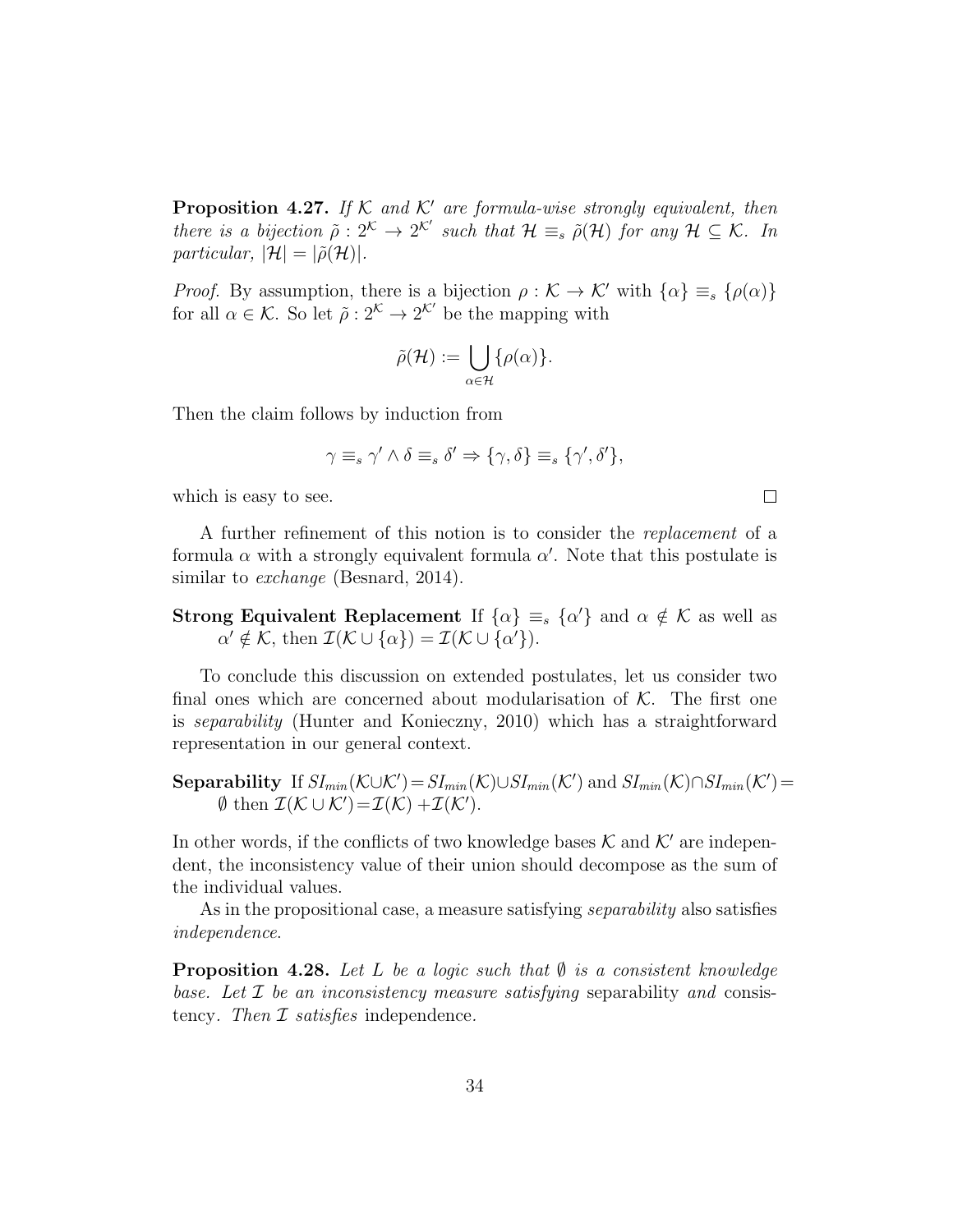*Proof.* Assume *I* satisfies separability, i.e.,  $SI_{min}(\mathcal{K} \cup \mathcal{K}') = SI_{min}(\mathcal{K}) \cup$  $SI_{min}(\mathcal{K}')$  and  $SI_{min}(\mathcal{K}) \cap SI_{min}(\mathcal{K}') = \emptyset$  imply  $\mathcal{I}(\mathcal{K} \cup \mathcal{K}') = \mathcal{I}(\mathcal{K}) + \mathcal{I}(\mathcal{K}')$ . Now let K be a knowledge base and let  $\alpha \in Ntr(K)$ . By Proposition 4.22 we know that  $SI_{min}(\mathcal{K}) = SI_{min}(\mathcal{K} \setminus {\alpha}).$ 

Set  $\mathcal{H} = \mathcal{K} \setminus \{\alpha\}$  and  $\mathcal{H}' = \{\alpha\}$ . We have

$$
SI_{min}(\mathcal{H} \cup \mathcal{H}') = SI_{min}(\mathcal{K}) = SI_{min}(\mathcal{K} \setminus {\alpha}) = SI_{min}(\mathcal{H}) \cup SI_{min}(\emptyset)
$$

as well as

$$
SI_{min}(\mathcal{H}) \cap SI_{min}(\mathcal{H}') = SI_{min}(\mathcal{H}) \cap \emptyset = \emptyset
$$

Hence satisfaction of the separibility postulate yields

$$
\mathcal{I}(\mathcal{H} \cup \mathcal{H}') = \mathcal{I}(\mathcal{H}) + \mathcal{I}(\mathcal{H}') = \mathcal{I}(\mathcal{H}) + \mathcal{I}(\{\alpha\}).
$$

Since I satisfies *consistency* and  $\{\alpha\}$  is consistent (see Proposition 4.23) we conclude  $\mathcal{I}(\{\alpha\})=0$ , turning the above equation into

$$
\mathcal{I}(\mathcal{H}\cup\mathcal{H}')=\mathcal{I}(\mathcal{H}).
$$

By Definition of  $H$  this yields

$$
\mathcal{I}(\mathcal{K})=\mathcal{I}(\mathcal{K}\setminus\{\alpha\}),
$$

 $\Box$ 

i. e., independence.

Finally, we end our investigation with a generalization of *monotonicity*, namely supper-additivity (Thimm, 2009). It states that  $\mathcal{I}(\mathcal{K})+\mathcal{I}(\mathcal{K}') \leq \mathcal{I}(\mathcal{K} \cup$  $K'$ ) should hold whenever K and K' are disjoint. As for strong monotonicity, we need to take into account that adding information might resolve conflicts in non-monotonic frameworks. Therefore, we add the additional condition of conflict preservation to our version of super-additivity.

**Strong Super-Additivity** If  $K'$  and K preserve each other's conflicts and  $\mathcal{K} \cap \mathcal{K}' = \emptyset$ , then  $\mathcal{I}(\mathcal{K}) + \mathcal{I}(\mathcal{K}') \leq \mathcal{I}(\mathcal{K} \cup \mathcal{K}')$ .

#### 5. Analysis

As already mentioned, we are going to discuss the behavior of the measures with respect to the introduced postulates. For postulates that are not satisfied by a particular measure in general, we give counterexamples within the logic  $L^{\text{ASP}}$ . We also briefly discuss relations between the measures in terms of order compatibility (Grant and Hunter, 2011) and their relation to inconsistency graphs (De Bona et al., 2018).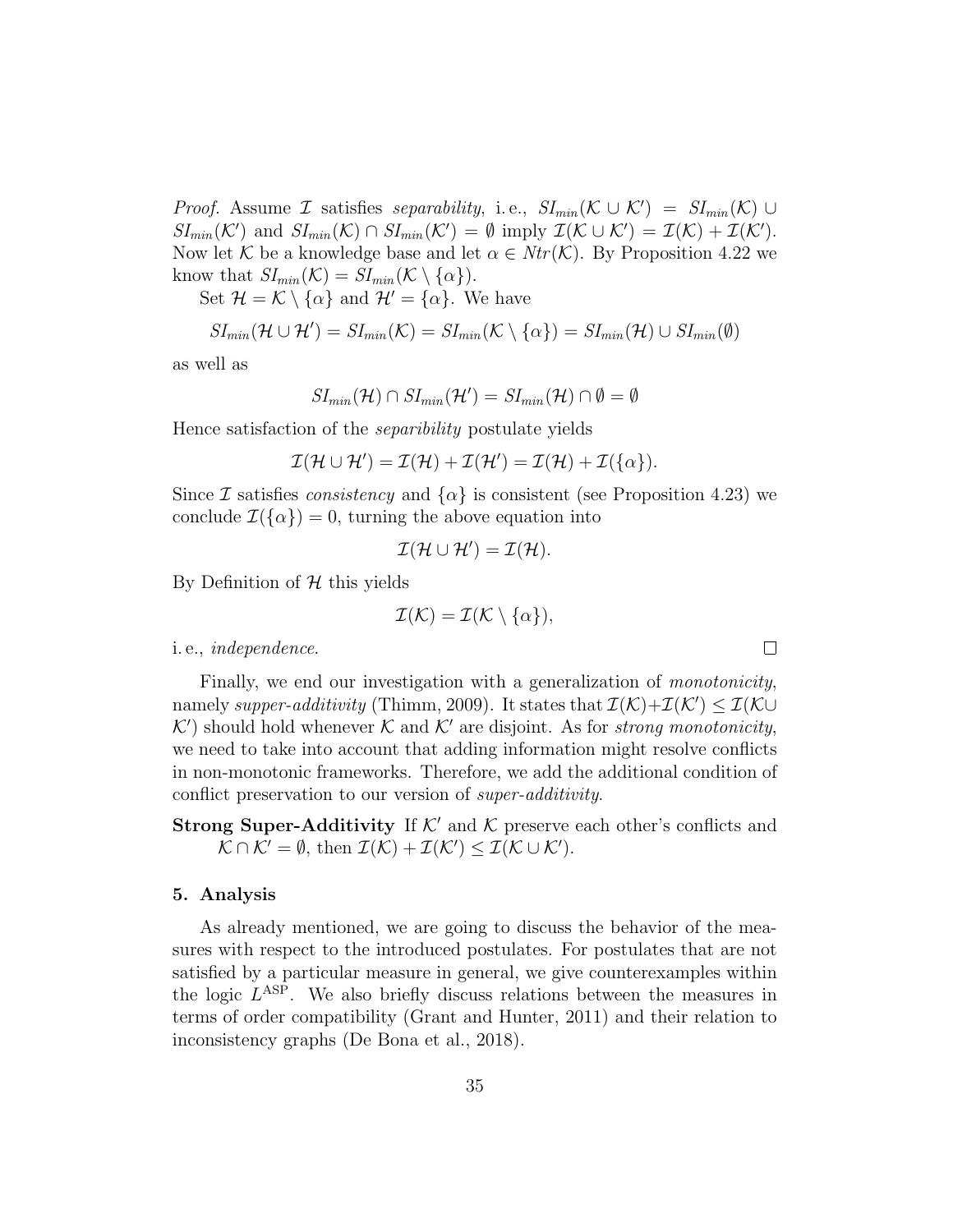#### 5.1. Compliance with Rationality Postulates

In general, we obtain the following result on the compliance of our measures with the rationality postulates, see also the table below.

**Proposition 5.1.** The measures  $\mathcal{I}_{MSI}$ ,  $\mathcal{I}_{MSI}$  and  $\mathcal{I}_{p}$  satisfy consistency, strong monotonicity, independence, FW-strong equivalence, strong equivalent replacement, and strong super-additivity. The measures  $\mathcal{I}_{MSI}$  and  $\mathcal{I}_{MSI}$ also satisfy separability.

*Proof. Consistency:* Since  $SI_{min}(\mathcal{K}) = \emptyset$  if and only if  $\mathcal K$  is consistent,  $\mathcal I_{MSI}$ ,  $\mathcal{I}_{\text{MSIC}}$  and  $\mathcal{I}_{\text{p}}$  satisfy consistency.

Strong monotonicity: Let K and K' be knowledge bases such that K' preserves conflicts of K. Let  $\mathcal{H} \in SI_{min}(\mathcal{K})$ . By Proposition 4.4, we have  $\mathcal{H} \in SI_{min}(\mathcal{K} \cup \mathcal{K}')$ . Hence, we see  $\mathcal{I}_{MSI}(\mathcal{K}) \leq \mathcal{I}_{MSI}(\mathcal{K} \cup \mathcal{K}')$ ,  $\mathcal{I}_{MSI}(\mathcal{K}) \leq$  $\mathcal{I}_{\text{MSIC}}(\mathcal{K} \cup \mathcal{K}')$  and  $\mathcal{I}_{\text{p}}(\mathcal{K}) \leq \mathcal{I}_{\text{p}}(\mathcal{K} \cup \mathcal{K}')$  follow straightforwardly.

Independence: Let  $\alpha \in Ntr(\mathcal{K})$ . Then we have  $SI_{min}(\mathcal{K}) = SI_{min}(\mathcal{K} \setminus {\alpha})$ according to Proposition 4.22. It follows that  $\mathcal{I}_{MSI}$ ,  $\mathcal{I}_{MSI}$  and  $\mathcal{I}_{p}$  satisfy independence.

FW-strong equivalence: Let K and K' be such that  $K \equiv_{\alpha} \mathcal{K}'$ . Proposition 4.27 implies that there is a bijection  $\tilde{\rho}: 2^{\mathcal{K}} \to 2^{\mathcal{K}'}$  such that  $\mathcal{H} \equiv_s \tilde{\rho}(\mathcal{H})$ for any  $\mathcal{H} \subseteq \mathcal{K}$ . Furthermore, observe that if  $\mathcal{H}$  is strongly  $\mathcal{K}$ -inconsistent then any  $\mathcal{H}'$  with  $\mathcal{H}' \equiv_s \mathcal{H}$  is strongly  $\mathcal{K} \setminus \mathcal{H} \cup \mathcal{H}'$ -inconsistent. It follows that  $\mathcal{H} \in SI_{min}(\mathcal{K})$  if and only if  $\tilde{\rho}(\mathcal{H}) \in SI_{min}(\mathcal{K}')$ . Since  $|\mathcal{H}| = |\tilde{\rho}(\mathcal{H})|$  is also guaranteed in Proposition 4.27,  $\mathcal{I}_{MSI}$ ,  $\mathcal{I}_{MSI}$  and  $\mathcal{I}_{p}$  satisfy FW-strong equivalence.

Strong equivalent replacement: Similar.

Strong super-additivity: Let  $K'$  and K preserve each other's conflicts and  $\mathcal{K} \cap \mathcal{K}' = \emptyset$ . Proposition 4.4 implies  $SI_{min}(\mathcal{K}) \cup SI_{min}(\mathcal{K}') \subseteq SI_{min}(\mathcal{K} \cup \mathcal{K}')$ . Since  $\mathcal{K} \cap \mathcal{K}' = \emptyset$  yields  $SI_{min}(\mathcal{K}) \cap SI_{min}(\mathcal{K}') = \emptyset$  we see that the measures satisfy strong super-additivity.

Separability: Straightforward for  $\mathcal{I}_{MSI}$  and  $\mathcal{I}_{MSI}$ .

 $\Box$ 

As already mentioned in Section 4, SI-free is not satisfied by any of the measures.

**Example 5.2.** Consider the program  $P$  given as follows:

$$
P: a \leftarrow \text{not } a, b. \qquad a \leftarrow \text{not } c, \text{ not } d. \qquad b. c. d.
$$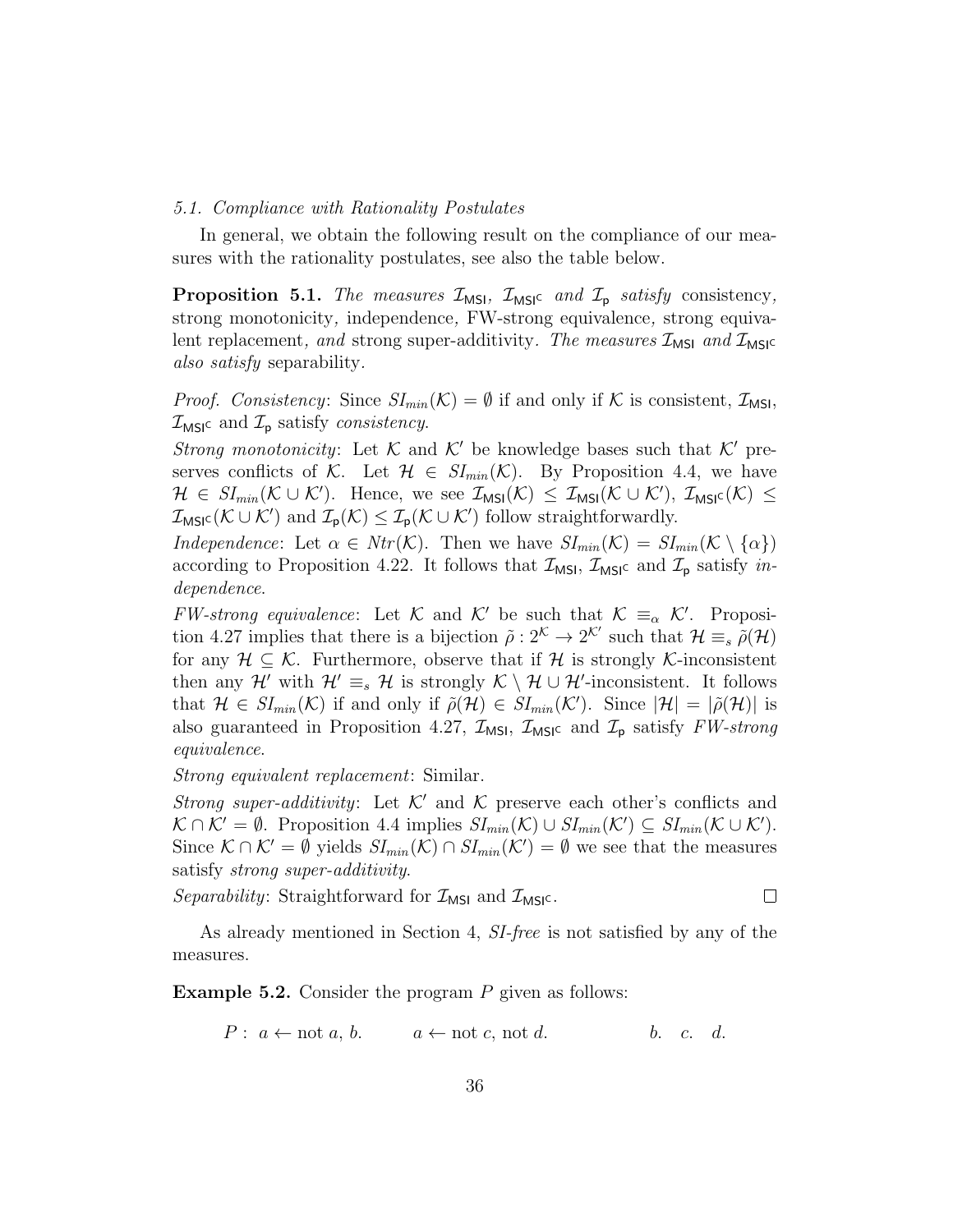|                               | $\mathcal{I}_{\mathsf{MSI}}$ | $\mathcal{I}_{\mathsf{MSIC}}$ |  |
|-------------------------------|------------------------------|-------------------------------|--|
| Consistency                   |                              |                               |  |
| Strong monotonicity           |                              |                               |  |
| SI-Free                       |                              |                               |  |
| Independence                  |                              |                               |  |
| Strong Equivalence            |                              |                               |  |
| <b>FW-Strong Equivalence</b>  |                              |                               |  |
| Strong Equivalent Replacement |                              |                               |  |
| Separability                  |                              |                               |  |
| Strong Super-Additivity       |                              |                               |  |

Table 1: Compliance of measures with rationality postulates

We have  $r = a \leftarrow \text{not } c$ , not  $d \in \text{Free}_{SI}(P)$ : the rule " $a \leftarrow \text{not } a, b$ ." combined with the fact " $b$ ." is responsible for  $P$  being inconsistent and  $r$  cannot restore consistency as long as "c." or "d." are present. Hence,  $SI_{min}(P)$  consists of  ${a \leftarrow not a, b., b., c.}$  and  ${a \leftarrow not a, b., b., d.}$ , i.e.,  $\mathcal{I}_{MSI}(P) = 2$ ,  $\mathcal{I}_{\text{MSIC}}(P) = \frac{2}{3}$  and  $\mathcal{I}_{\text{p}}(P) = 4$ . However  $SI_{min}(P \setminus \{r\}) = \{a \leftarrow \text{not } a, b., b.\},$ i. e.,  $\mathcal{I}_{\text{MSI}}(P \setminus \{r\}) = 1$ ,  $\mathcal{I}_{\text{MSI}^c}(P \setminus \{r\}) = \frac{1}{2}$  and  $\mathcal{I}_{\text{p}}(P \setminus \{r\}) = 2$ .

**Example 5.3.** Consider the programs  $P$  and  $P'$  given via

 $P: a. \quad \neg a. \quad P': a. \quad \neg a. \quad a \leftarrow \neg a. \quad \neg a \leftarrow a.$ 

It is easy to see that  $P \equiv_s P'$  as the inconsistency in both programs cannot be repaired in any extension of them. However, we have that  $\mathcal{I}(P_1) \neq \mathcal{I}(P_2)$ for all  $\mathcal{I} \in \{\mathcal{I}_{MSI}, \mathcal{I}_{MSI^c}, \mathcal{I}_p\}$  thus showing that *strong equivalence* is violated by all three measures.

A counterexample for *strong equivalence* is easy to find since  $\mathcal{K} \equiv_s \mathcal{K}'$  for any two inconsistent propositional knowledge bases. For a counterexample of separability wrt.  $\mathcal{I}_p$  see Thimm (2017) (already in the propositional case).

Observe that for those postulates that are generalizations of classical ones—i. e., consistency, strong monotonicity, independence, strong super-additivity, and separability—the compliance of our three measures generalizes their compliance with the corresponding postulates in the classical case (Thimm, 2017). The results are summarized in Table 1.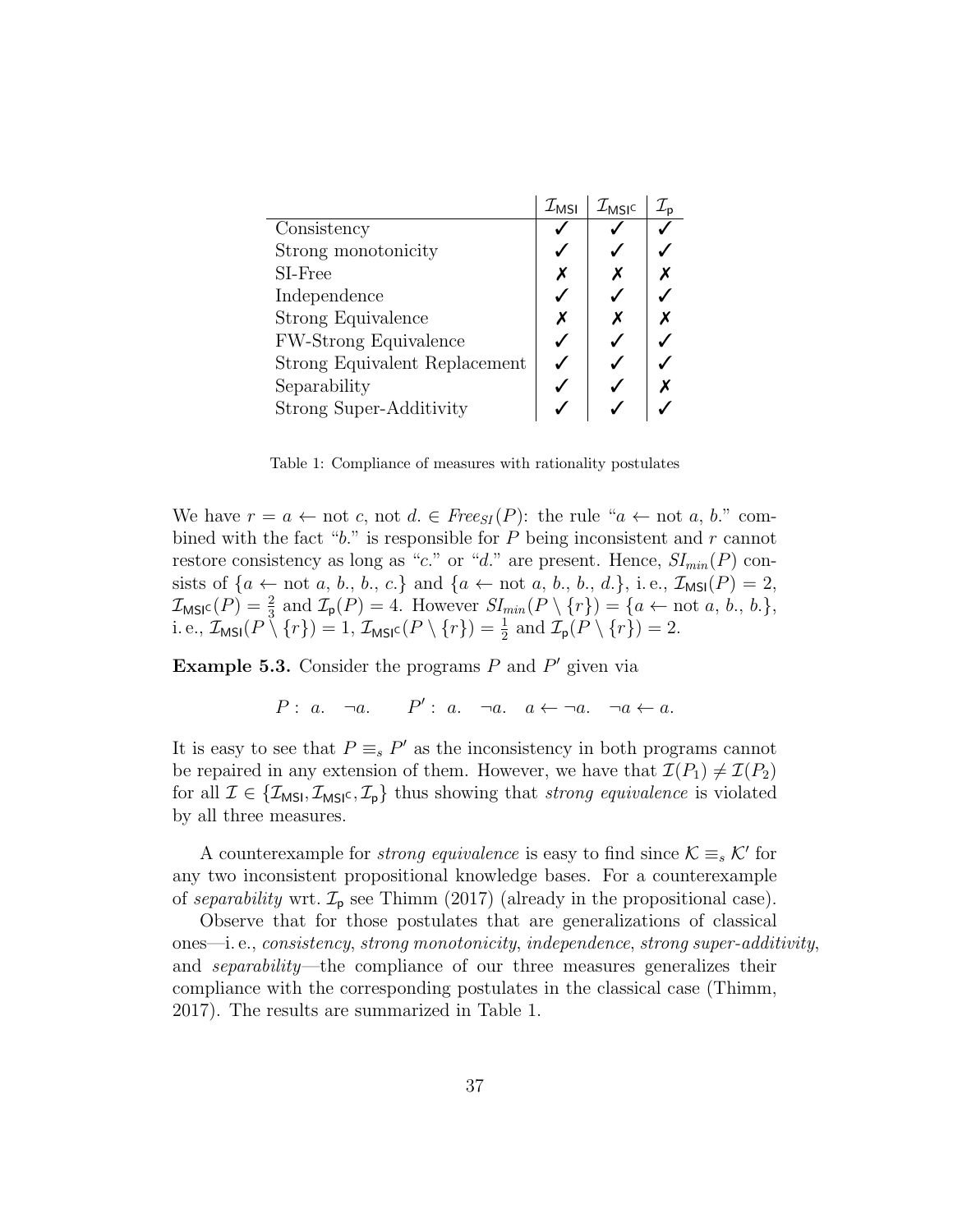## 5.2. Further Aspects

We investigate the measures we introduced wrt. two further aspects from the literature. First, we recall the notion of an IG measure (De Bona et al., 2018). Afterwards, we discuss order comparability of our measures. Both aspects can be seen as straight generalizations from the propositional setting.

**IG measures.** The notion of the *inconsistency graph* is utilized in order to classify inconsistency measures (De Bona et al., 2018). Let us briefly recall the required notions.

**Definition 5.4.** An *inconsistency graph* for a monotonic knowledge base  $\mathcal{K}$ is a bipartite graph  $\mathsf{IG}(\mathcal{K}) = (U, V, E)$  such that there are bijections  $f_U : U \to$  $\bigcup I_{min}(\mathcal{K})$  as well as  $f_V: V \to I_{min}(\mathcal{K})$  with  $E = \{ \{u, v\} \mid f_U(u) \in f_V(v) \}.$ 

Then, the class of so called IG measures is defined: A measure  $\mathcal I$  is IG if it can be written as  $\mathcal{I}(\mathcal{K}) = f(\mathsf{IG}(\mathcal{K}))$  for a mapping f assigning non-negative real values to inconsistency graphs.

**Example 5.5.** Consider the knowledge base  $\mathcal{K} = \{a, a \rightarrow b, \neg b, c, \neg c\}.$ Observe that

$$
I_{min}(\mathcal{K}) = \{\{a, a \to b, \neg b\}, \{c, \neg c\}\}.
$$

The graph  $\mathsf{IG}(\mathcal{K}) = (U, V, E)$  is depicted in Figure 3. It is easy to see that the measure  $\mathcal{I}_{\text{MI}}(\mathcal{K}) = |I_{min}(\mathcal{K})|$  is an IG measure since  $\mathcal{I}_{\text{MI}}(\mathcal{K}) = |V|$ .



Figure 3: The IG graph of  $K$  from Example 5.5.

It is quite clear that the *inconsistency graph* is not appropriate for nonmonotonic logics. We thus consider the straightforward refinement we need.

Definition 5.6. A *strong inconsistency graph* for an arbitrary knowledge base K is a bipartite graph  $\mathsf{SIG}(\mathcal{K}) = (U, V, E)$  such that there are bijections  $f_U: U \to \bigcup SI_{min}(\mathcal{K})$  and  $f_V: V \to SI_{min}(\mathcal{K})$  with  $E = \{ \{u, v\} \mid f_U(u) \in$  $f_V(v)$ .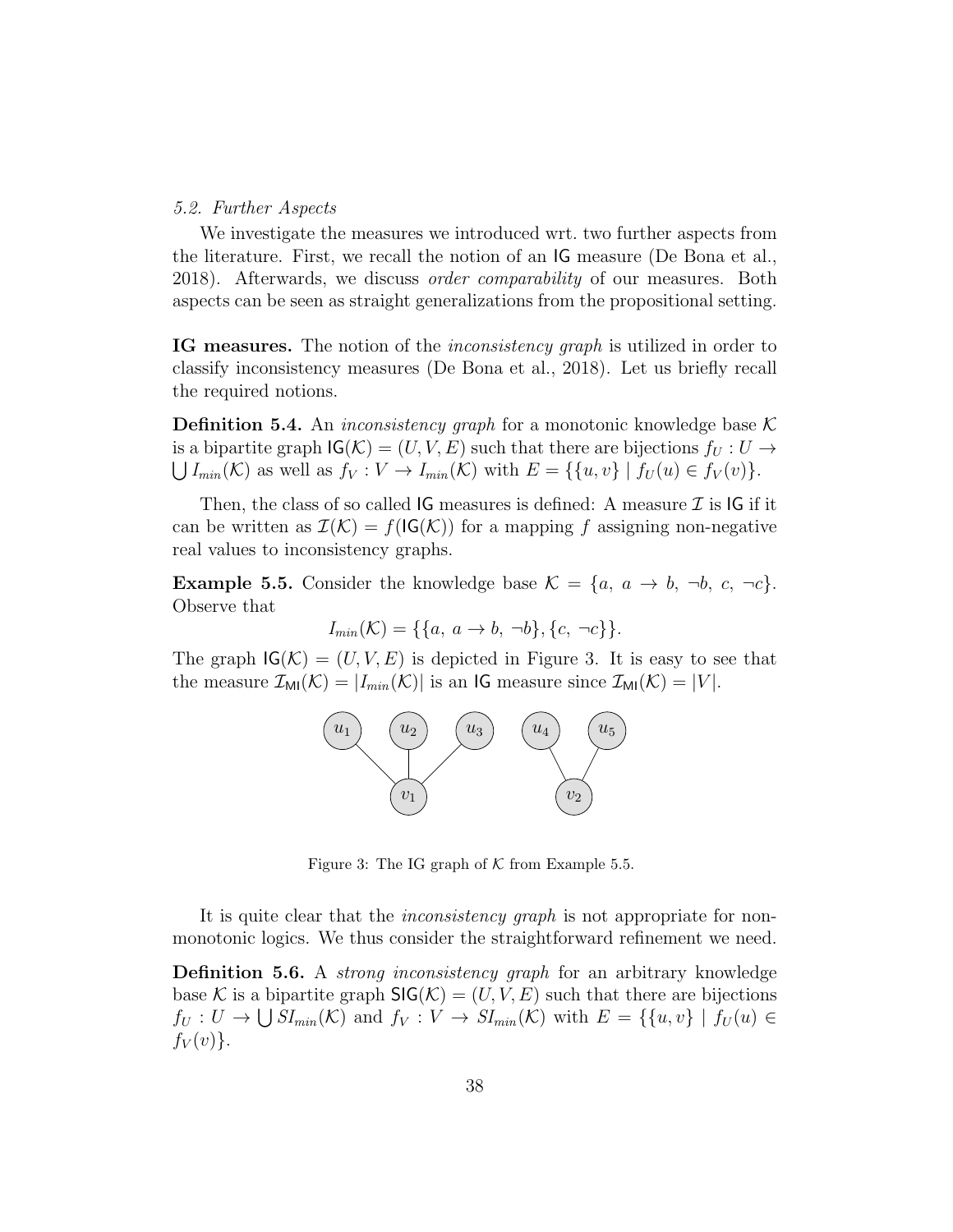We define SIG measures in the canonical way. As a corollary of Proposition 1 of De Bona et al. (2018), we see:

**Proposition 5.7.** The measures  $\mathcal{I}_{MSI}$ ,  $\mathcal{I}_{MSI}$  and  $\mathcal{I}_{p}$  are **SIG** measures.

More precisely, it is easy to see that  $\mathcal{I}_{MSI}$ ,  $\mathcal{I}_{MSI}$  and  $\mathcal{I}_{p}$  can be obtained from the graph SIG the same way their propositional counterparts can be obtained from the graph IG. For example, given  $\mathsf{SIG}(\mathcal{K}) = (U, V, E)$ , we have  $\mathcal{I}_{MSI}(\mathcal{K}) = |V|$  analogously to propositional logic (see Example 5.5).

De Bona et al. (2018) are mostly concerned about classifying inconsistency measures. For the measures considered in the present section, this classification is quite obvious: All of them are SIG measures. The classification might be more insightful (and more challenging) when it comes to further inconsistency measures, e. g., ones that are specifically tailored for certain logics. We believe this is a promising research direction for future work.

Order compatibility. In order to compare inconsistency measures we can use the notion of order compatibility (Grant and Hunter, 2011). We say that two inconsistency measures  $\mathcal{I}_1$  and  $\mathcal{I}_2$  are *order-compatible* if  $\mathcal{I}_1(\mathcal{K}) \leq \mathcal{I}_1(\mathcal{K}')$ iff  $\mathcal{I}_2(\mathcal{K}) \leq \mathcal{I}_2(\mathcal{K}')$  for all knowledge bases  $\mathcal{K}, \mathcal{K}'$ . So  $\mathcal{I}_1$  and  $\mathcal{I}_2$  induce the same ranking on knowledge bases without necessarily assigning the same inconsistency values. As a corollary of the corresponding result from for the propositional case (Grant and Hunter, 2011), we obtain:

**Proposition 5.8.** The measures  $\mathcal{I}_{MSI}$ ,  $\mathcal{I}_{MSI}$  and  $\mathcal{I}_{p}$  are pairwise not ordercompatible.

Hence, all measures are incompatible and provide different points of view on inconsistency.

### 6. Computational Complexity

We now address the complexity of several computational problems related to the measures we considered in this paper. Following Thimm and Wallner (2016; 2019), we consider the three decision problems  $\text{EXACT}_{\mathcal{I}}$ , UPPER<sub>T</sub>, LOWER<sub>T</sub>, and the natural function problem VALUE<sub>T</sub>. Let  $L =$ (WF, ACC, BS, INC) be a logic.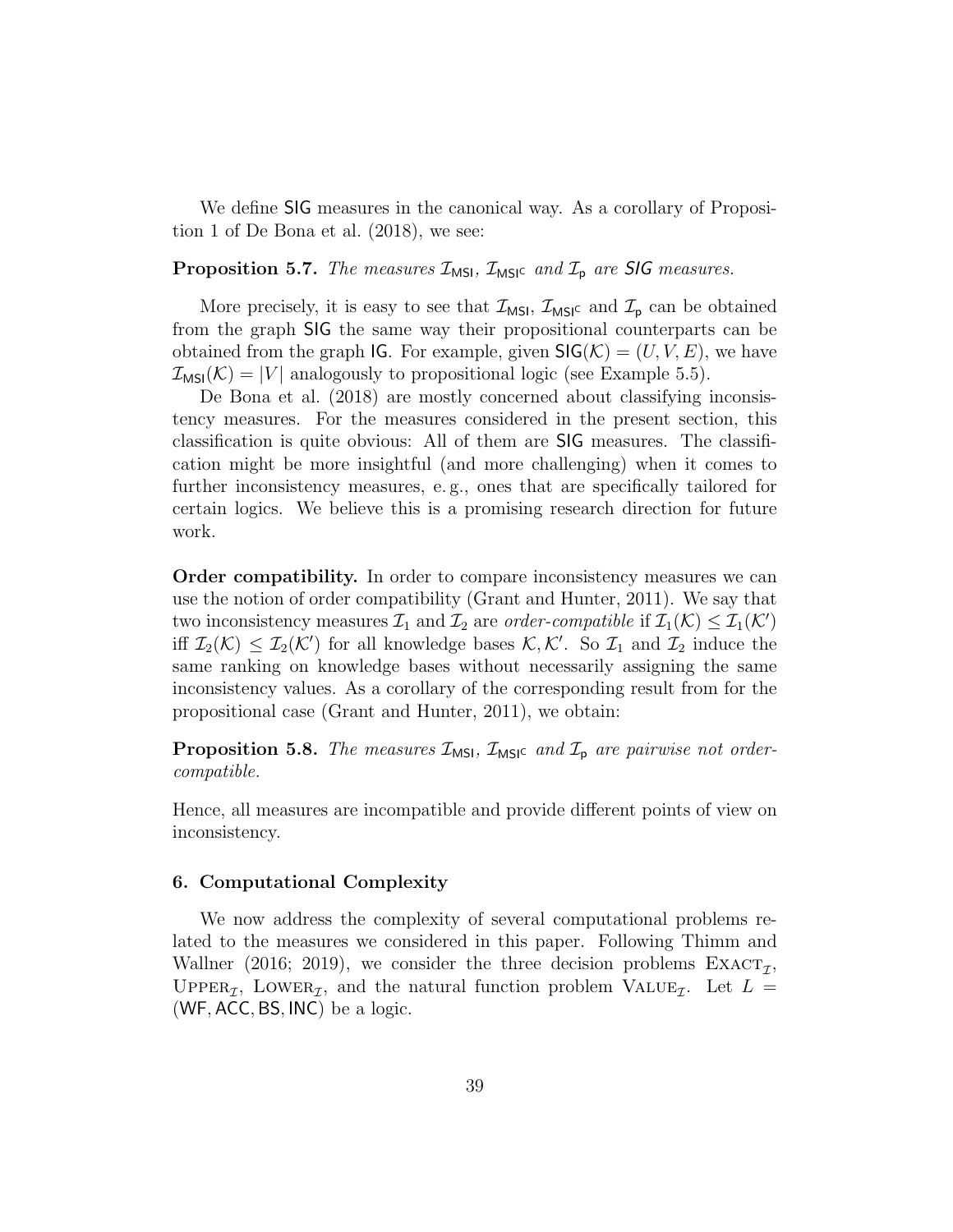| $EXACT_{\tau}^{L}$      |                                          | <b>Input:</b> $\mathcal{K} \subseteq \mathsf{WF}, x \in [0, \infty]$<br><b>Output:</b> TRUE iff $\mathcal{I}(\mathcal{K}) = x$    |
|-------------------------|------------------------------------------|-----------------------------------------------------------------------------------------------------------------------------------|
| $UPPER^L_{\mathcal{T}}$ |                                          | <b>Input:</b> $\mathcal{K} \subseteq \mathsf{WF}, x \in [0, \infty]$<br><b>Output:</b> TRUE iff $\mathcal{I}(\mathcal{K}) \leq x$ |
| LOWER $_7^L$            |                                          | <b>Input:</b> $\mathcal{K} \subseteq \mathsf{WF}, x \in (0, \infty]$<br><b>Output:</b> TRUE iff $\mathcal{I}(\mathcal{K}) \geq x$ |
| $VALU E^L_{\tau}$       | Input: $\mathcal{K} \subset \mathsf{WF}$ | <b>Output:</b> The value of $\mathcal{I}(\mathcal{K})$                                                                            |

After giving necessary preliminaries concerning computational complexity, we start by giving some general membership results for the given problems. Then, we demonstrate that these bounds are tight in general by giving corresponding hardness results for the frameworks  $L^{ASP^*}$  and  $L^{ASP}$ .

## 6.1. Background

We assume the reader to be familiar with the classes P, NP and coNP. Furthermore, we consider the polynomial hierarchy as usual: We let  $\Sigma_0^p =$  $\Pi_0^p = \mathsf{P}$  and for any  $m \geq 0$ ,  $\Sigma_{m+1}^p = \mathsf{NP}^{\Sigma_m^p}$  and  $\Pi_{m+1}^p = \mathsf{coNP}^{\Sigma_m^p}$ . Thereby, as usual,  $\mathcal{C}^{\mathcal{D}}$  is the class of decision problems solvable in  $\mathcal{C}$  having access to an oracle for some problem that is complete in D.

A quantified Boolean formula (QBF) Φ is a formula

$$
\Phi = Q_1 X_1 \dots Q_m X_m \phi
$$

with quantifiers  $Q_1, \ldots, Q_m \in \{\forall, \exists\}$ , pair-wise disjoint sets of variables  $X_1, \ldots, X_m$ , and a propositional formula  $\phi$  over the variables  $X_1 \cup \ldots \cup X_m$ . A QBF  $\Phi$  is *true* if  $\phi$  evaluates to true with respect to the quantifiers, e.g.,  $\forall x_1 \exists x_2(x_1 \vee \neg x_2)$  is true as for every truth value of  $x_1$  one can find a truth value of  $x_2$  such that  $x_1 \vee \neg x_2$  evaluates to true. A QBF  $\Phi$  is in prenex normal form if the quantifiers  $Q_1, \ldots, Q_m$  alternate between  $\forall$  and  $\exists$ . The problem of deciding whether a QBF  $\Phi$  with m alternating quantifiers starting with  $\exists$  (resp. starting with  $\forall$ ) is true is the canonical  $\Sigma_m^p$ -complete (resp.  $\Pi_m^p$ -complete) problem (Papadimitriou, 1994).

We will also consider *open QBFs*. They are defined similar as QBFs, but also contain free variables. Thus, an open QBF is of the form

$$
\Phi = \Phi(X) = Q_1 X_1 \dots Q_m X_m \phi(X, X_1, \dots, X_n).
$$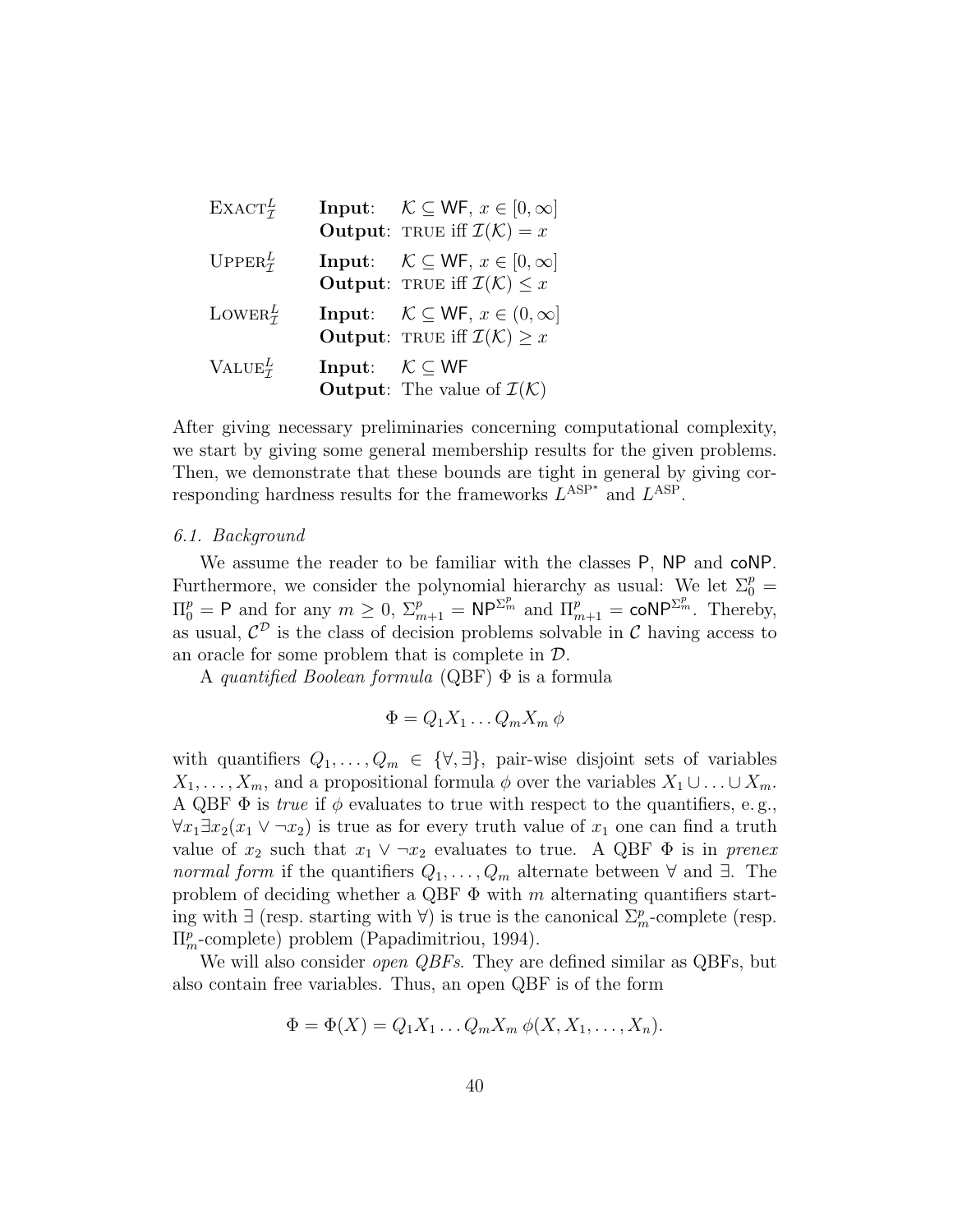If  $\Phi = \Phi(X)$  is an open QBF, then  $\text{Mod}(\Phi)$  is the set of all models of  $\Phi$ , i.e., the set of all assignments to the X-variables rendering  $\phi$  true with respect to the quantifiers.

We also make use of the classes  $\mathsf{D}_m^p$ , which are the classes of languages that are intersections of a language in  $\Sigma_m^p$  and a language in  $\Pi_m^p$  (Papadimitriou, 1994). For example, the generic  $D_1^p$  $_{1}^{p}$ -complete problem is SAT-UNSAT, where we are given two propositional formulas  $\phi_1$  and  $\phi_2$ , and have to decide whether  $\phi_1$  is satisfiable while  $\phi_2$  is not.

Examining  $\mathcal{I}_{\text{MSI}}$  leads to the consideration of counting complexity classes (Valiant, 1979). They are defined using witness functions  $w$  that assign words from an input alphabet Σ to finite subsets of an alphabet Γ. Given a string x from the alphabet  $\Sigma$ , the task is to return  $|w(x)|$ , i.e., the number of witnesses. Given a class  $\mathcal C$  of decision problems, by  $\#\mathcal C$  we denote the class of counting problems such that

- for every input string x, each  $y \in w(x)$  is polynomially bounded,
- the decision problem "Is  $y \in w(x)$ ?" is in C.

For example, the generic  $\#\text{-coNP-complete problem}$  is counting  $|\textsf{Mod}(\Phi)|$ for an open QBF  $\Phi = \forall Y \phi(X, Y)$ . Here, Mod( $\Phi$ ) is the witness function assigning to a given formula the corresponding models. As required, each truth assignment is polynomial bounded and given an assignment to the X-variables, the decision problem whether  $\forall Y \phi(X, Y)$  holds is in coNP.

Hardness results for  $\text{Exact}_{\mathcal{I}_{\text{MSI}}}^L$  are going to be given under subtractive reductions (Durand et al., 2005). For that, let  $\#V$  and  $\#W$  be counting problems with witness functions v and w. The problem  $\#V$  reduces to  $\#W$ under strong subtractive reductions if there are polynomial-time computable functions f and g such that for each input x we have  $w(f(x)) \subseteq w(g(x))$ and  $|v(x)| = |w(g(x))| - |w(f(x))|$ . Subtractive reductions are the transitive closure of strong subtractive reductions.

We also make use of the counting polynomial hierarchy (Wagner, 1986). We start by defining the counting quantifier C. Given a predicate  $R(x, y)$ with free variables  $x$  and  $y$ , let

$$
\mathsf{C}_y^k R(x, y) :\Leftrightarrow |\{y \mid R(x, y) \text{ true }\}| \ge k. \tag{8}
$$

Now for any class C of problems, A is in  $\mathsf{C} C$  if there is a  $B \in C$ , a function f computable in  $P$  and a polynomial  $p$  such that

$$
x \in A : \Leftrightarrow \mathsf{C}^{f(x)}_{|y| \le p(|x|)} R(x, y).
$$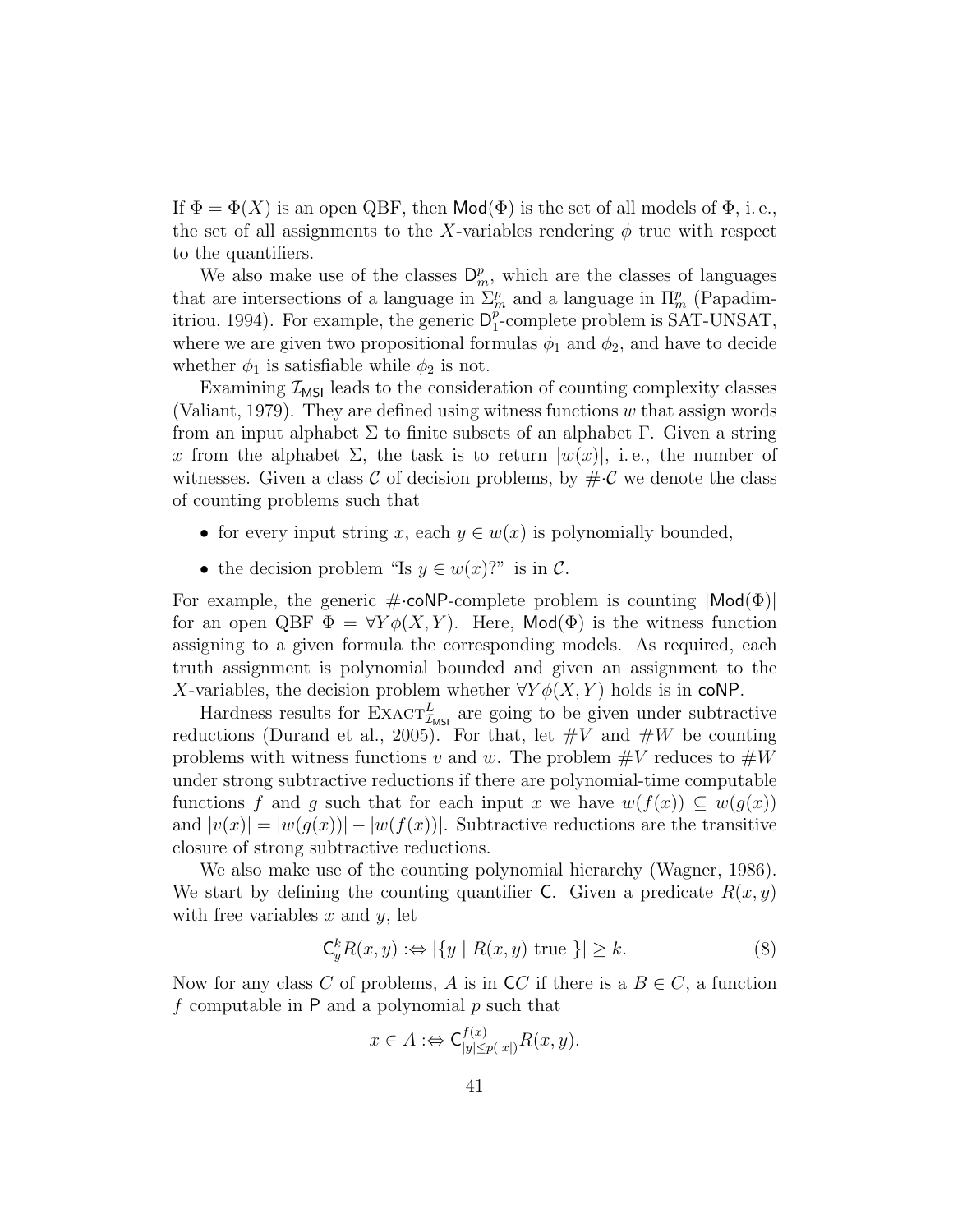where |x| denotes the length of x. Hence there are at least  $f(x)$  many (by a polynomial in x bounded) values y (whose length is bonded by a polynomial  $p(|x|)$ ) such that a given predicate R holds for  $(x, y)$ . Checking whether  $R(x, y)$  is true shall be in B. We will also use the class  $\mathsf{C}$ =NP Wagner (1986) which is a variation of CNP where " $\geq$ " is replaced by "=" in Equation (8).

Example 6.1. A generic complete problem for the class CP is the following: Given a propositional formula  $\phi$ , is it true that  $|\textsf{Mod}(\phi)| \geq k$ ? Indeed, k is just a constant, assignments to the x-variables have polynomial length and checking whether  $\phi$  holds given an assignment is in P.

To give a generic example for the class CcoNP, we make use of open QBFs: Given an open QBF  $\Phi = \forall Y \phi(X, Y)$ , is it true that  $|\textsf{Mod}(\Phi)| \geq k$ ?

First, we consider an arbitrary, possibly non-monotonic logic  $L = (WF,$ ACC, BS, INC). Since hardness results cannot be expected in general (these depend on the concrete logic), we will only give membership statements here. Our results will depend on the complexity of the satisfiability check of L.

 $\text{SAT}_L$  Input:  $\mathcal{K} \subset \text{WF}$ **Output:** TRUE iff  $K$  is consistent

To keep this section within a reasonable amount of space, we restrict most of our discussion to the measure  $\mathcal{I}_{MSI}$ .

## 6.2. Minimal Strong Inconsistency in General

Let us start with some general membership results which can be obtained dependent on the satisfiability check of the logic. Let us start by checking whether a given input integer is an upper bound for  $\mathcal{I}_{MSI}$ .

**Theorem 6.2.** Let  $m \geq 1$ . If the decision problem  $\text{SAT}_L$  is in

- (a)  $\Sigma_m^p$ , then  $\mathrm{Upp} \mathrm{ER}_{\mathcal{I}_{\text{MSI}}}^L$  is in  $\mathbb{C}\Sigma_m^p$ ,
- (b)  $\Pi_m^p$ , then  $\text{UpperR}_{\mathcal{I}_{\text{MSI}}}^L$  is in  $\mathbb{C}\Sigma_{m+1}^p$ ,

(c)  $\Pi_m^p$  and L is monotonic, then  $\text{UpperR}_{\mathcal{I}_{\text{MSI}}}^L$  is in  $\mathbb{C}\Sigma_m^p$ .

Proof.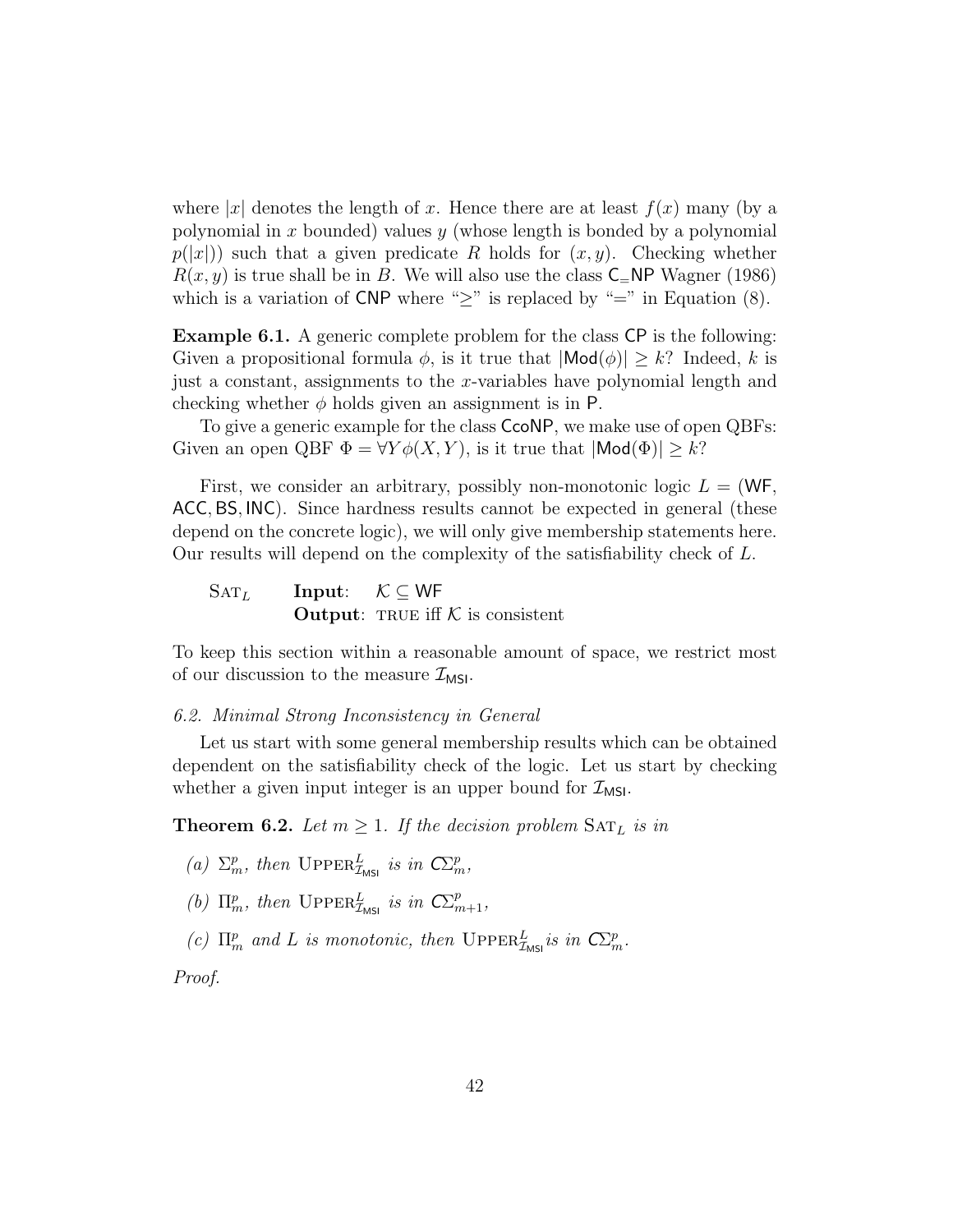- (a) Given an integer k,  $(\mathcal{K}, k)$  is a positive instance of LOWER $_{\mathcal{I}_{MSI}}^L$  if there are at least k minimal strongly  $\mathcal K$ -inconsistent sets. Due to Theorem 4.5 of Brewka et al. (2017), deciding whether  $\mathcal{H} \subseteq \mathcal{K}$  is in  $SI_{min}(\mathcal{K})$  is in  $D_m^p$ . Moreover, any  $\mathcal{H} \subseteq \mathcal{K}$  is of polynomial bounded size. Due to  $\overline{CD}_{m}^{p} = \overline{CD}_{m}^{p}$  (see Theorem 4 of Wagner (1986)<sup>3</sup>), LOWER<sup>L</sup><sub>*IMSI*</sub> is in  $\overline{CD}_{m}^{p}$ . Regarding UPPER<sup>L</sup><sub>MSI</sub>, again due to Theorem 4 of Wagner (1986),  $\mathsf{C}\Sigma_m^p$ is closed under complement and  $(K, k)$  is a yes instance iff  $(K, k+1)$  is a no instance of  $\text{Lower}_{\mathcal{I}_{\text{MSI}}}^L$ .
- (b) Similar, note that deciding whether  $\mathcal{H} \in SI_{min}(\mathcal{K})$  holds is in  $\mathsf{D}_{m+1}^p$  due to Theorem 4.5 by Brewka et al. (2017).
- (c) Similar, note that deciding whether  $\mathcal{H} \in SI_{min}(\mathcal{K})$  holds is in  $\mathsf{D}_{m}^{p}$  due to Theorem 4.5 by Brewka et al. (2017).  $\Box$

When considering the proof of the above theorem, it becomes apparent that the complexity of a counting problem heavily depends on the complexity of the underlying decision problem. Besides general properties of the counting polynomial hierarchy (Wagner, 1986), the proof only makes use of the complexity results about verifying minimal strong inconsistency given in Theorem 4.5 of Brewka et al. (2017). The same is true for the function problem:

**Theorem 6.3.** Let  $m \geq 1$ . If the decision problem  $\text{SAT}_L$  is in

- (a)  $\Sigma_m^p$ , then  $\text{VALUE}_{\mathcal{I}_{\text{MSI}}}^L$  is in  $\#\cdot \Pi_m^p$ ,
- (b)  $\Pi_m^p$ , then  $\text{VALUE}_{\mathcal{I}_{\text{MSI}}}^L$  is in  $\#\cdot\Pi_{m+1}^p$ ,
- (c)  $\Pi_m^p$  and L is monotonic, then  $\text{VALUE}_{\mathcal{I}_{\text{MSI}}}^L$  is in  $\#\cdot\Pi_m^p$ .

Proof. We make use of the observation that

$$
\#\!\cdot\!\Delta_{m+1}^p=\#\!\cdot\!\Pi_m^p
$$

by Hemaspaandra and Vollmer (1995). Furthermore, it is clear that

$$
\mathsf{D}_m^p \subseteq \Delta_{m+1}^p.
$$

Due to Theorem 4.5 by Brewka et al. (2017), we obtain:

<sup>&</sup>lt;sup>3</sup>More precisely, Theorem 4, item 5 of Wagner (1986) states  $\mathbb{C}\Sigma_m^p = \mathbb{C}B(\Sigma_m^p)$  where  $B(\Sigma_m^p)$  is the boolean closure of  $\Sigma_k^p$  implying  $D_m^p \subseteq B(\Sigma_m^p)$  and  $CD_m^p = C\Sigma_m^p$ .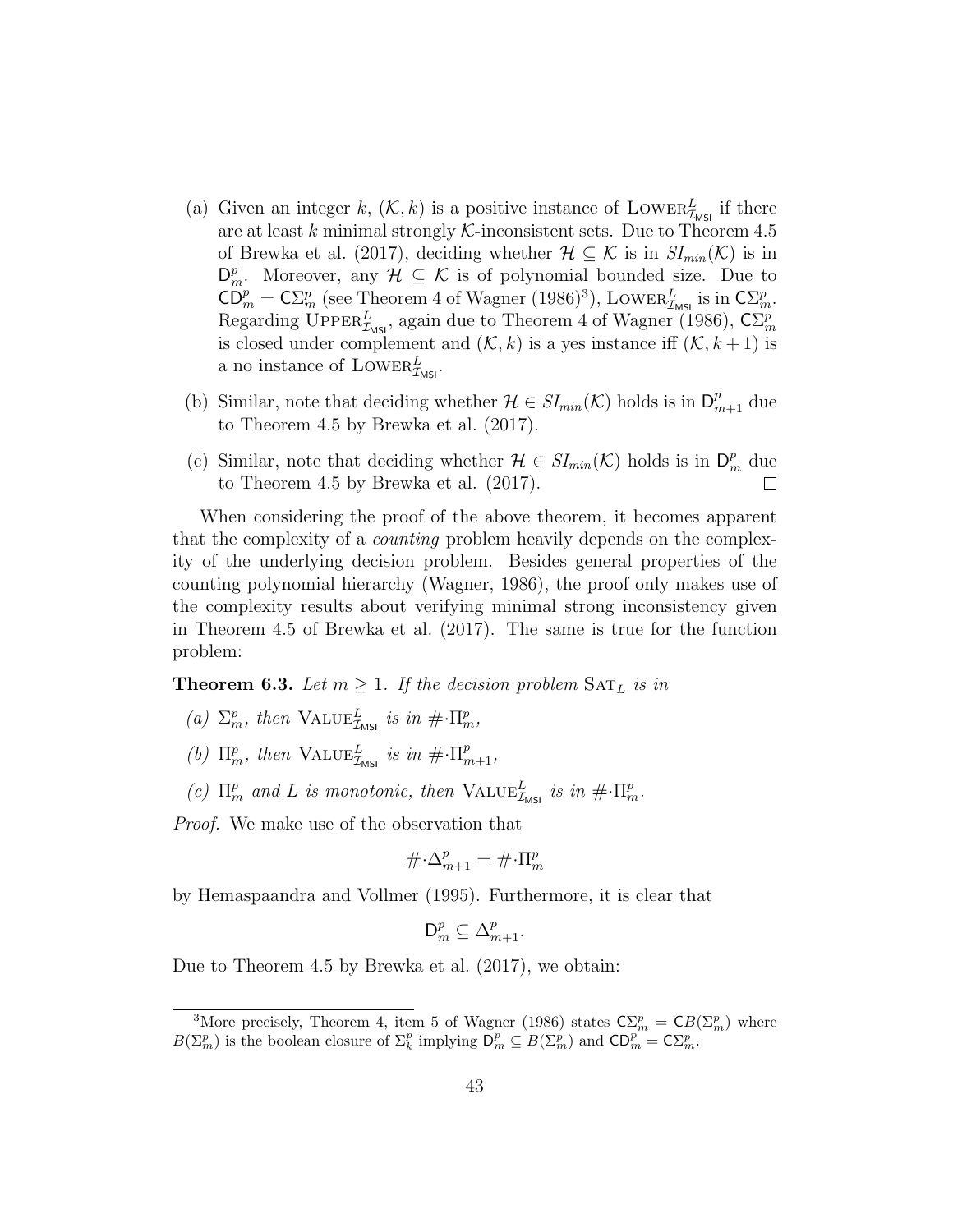(a) If  $\text{SAT}_L$  is in  $\Sigma_m^p$ , then checking whether  $\mathcal{H} \in SI_{min}(\mathcal{K})$  holds is in  $\mathsf{D}_n^p$ if  $\text{SAT } L$  is in  $\mathcal{L}_m$ , then checking whether  $n \in \text{Dim}_m(\mathcal{N})$  holds is in  $\mathcal{L}_m$ <br>and hence,  $\text{VALUE}_{\mathcal{I}_{MSI}}^L$  is in  $\#\cdot\Delta_{m+1}^p = \#\cdot\Pi_m^p$ .

Items (b) and (c) follow analogously from Theorem 4.5 of Brewka et al. (2017).  $\Box$ 

This finishes our discussion regarding general membership results. As the reader may have already observed, they are quite simply corollaries of the results for the corresponding decision problems. We want to emphasize that these results are in accordance with results from the literature for monotonic logics. For example, it has been shown that computing  $|I_{min}(\mathcal{K})|$  is in  $\#\text{-coNP}$ for a propositional knowledge base  $K$  (Thimm and Wallner, 2016, Proposition 11). This is a special case of Theorem 6.3, item (a) with satisfiability check in  $\Sigma_1^p = \mathsf{NP}$ .

# 6.3. Hardness Results for Answer Set Programming

We are going to give some exemplary hardness results for the observations we made above by considering the concrete logics  $L^{ASP^*}$  (disjunction-free logic programs under the answer set semantics) and  $L^{\text{ASP}}$  (disjunctive logic programs under the answer set semantics). Recall that deciding whether a program P within the framework  $L^{ASP^*}$  is consistent is NP-complete in general, while the decision problem for programs P in  $L^{\text{ASP}}$  is  $\Sigma^p_2$ -complete (Eiter and Gottlob, 1995).

The following results show that, for  $L^{ASP^*}$ , the computational complexity of the problems we consider is similar to the results for the propositional case (Thimm and Wallner, 2019). This seems natural as the satisfiability check for propositional logic is NP-complete as well. As expected, considering  $L^{\text{ASP}}$ involves going up one level within the corresponding hierarchy. We will give some of the proofs resp. constructions in order to demonstrate the required techniques. However, in order to keep this section within a reasonable space, most of the proofs can be found in Appendix A.

As already mentioned, the groundwork for our hardness results is the following observation. It establishes a required link between minimal strongly inconsistent sets of a program  $P$  to models of an open QBF  $\Phi$ .

**Lemma 6.4.** Given an open QBF  $\Phi = \forall Y \phi(X, Y)$ , there is a disjunctionfree logic program  $P(\Phi) \subseteq \mathsf{WF}^{ASP^*}$  of polynomial size with

$$
|SI_{min}(P(\Phi))| = |X| + |Mod(\Phi)|.
$$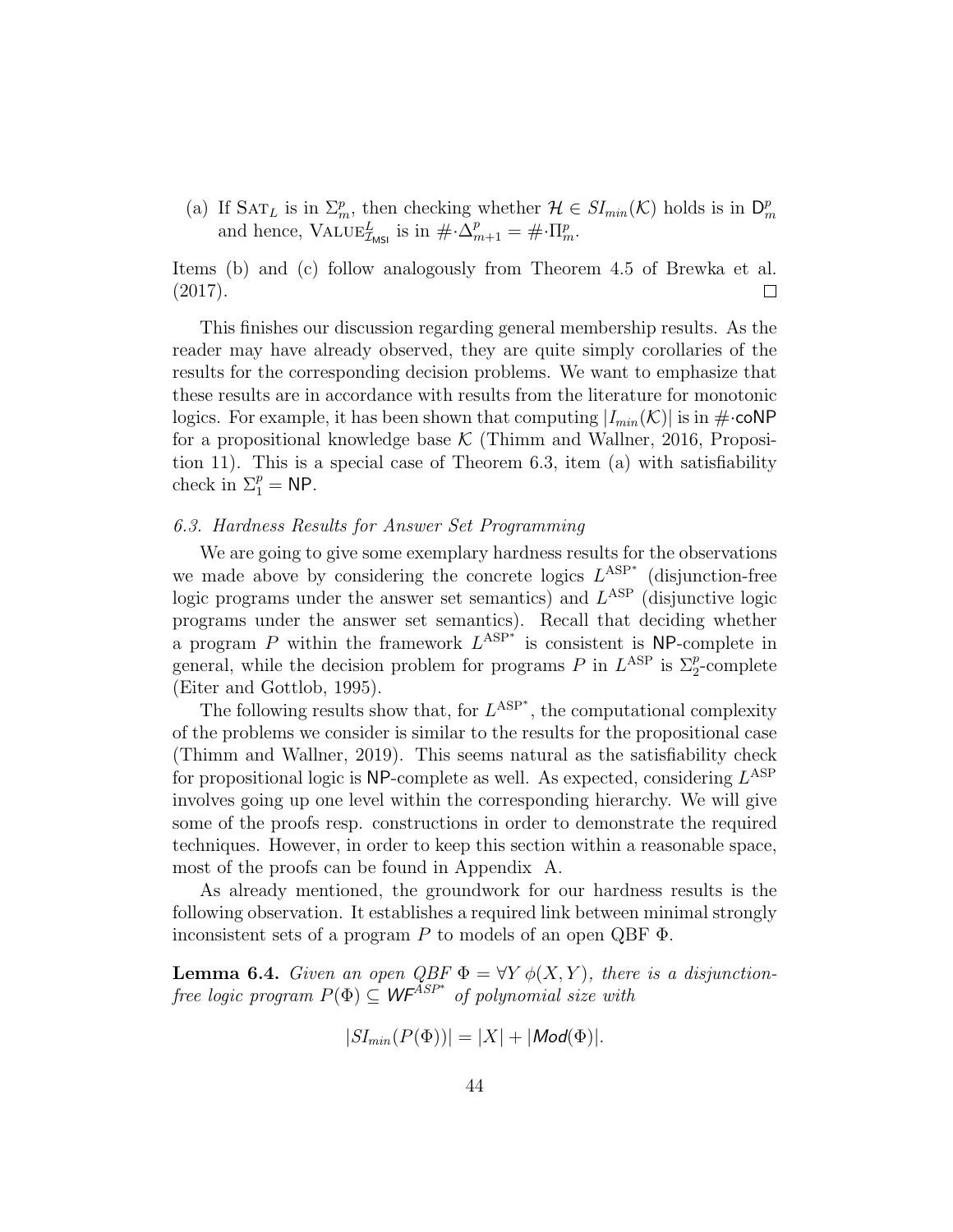Now the desired hardness results for disjunction-free answer set programming follow via the above lemma. We start with  $Lower_{\mathcal{I}_{MSI}}^{L<sup>ASP</sup>^*}$ and Up- $\operatorname{PER}_{\mathcal{I}_{\mathsf{MSI}}}^{L^{\text{ASP}*}}$  .

**Proposition 6.5.** The problems LOWER $_{\mathcal{I}_{MSI}}^{L^{ASP^*}}$  and  $\text{UPPER}_{\mathcal{I}_{MSI}}^{L^{ASP^*}}$  are CNPcomplete.

*Proof.* Membership of LOWER<sub>LASP</sub><sup>\*</sup> and UPPER<sub>LASP<sup>\*</sup></sub> follows from Theorem 6.2, so we need to show hardness. We consider the CNP-complete problem of deciding whether  $|\text{Mod}(\Phi)| \geq k$  for an open QBF  $\Phi = \forall Y \phi(X, Y)$  (recall  $\mathsf{C}\Sigma_m^p = \mathsf{C}\Pi_m^p$ , see Theorem 4 by Wagner (1986)). Since we can construct the program  $P(\Phi)$  as in Lemma 6.4 in P, we already found a polynomial reduction:  $\text{Mod}(\Phi) \geq k$  if and only if  $SI_{min}(P) \geq k + |X|$ .  $\Box$ 

Corollary 6.6. EXACT $_{\mathcal{I}_{MSI}}^{L^{ASP^*}}$  is  $C=NP$ -hard.

Next we show that  $\text{VALUE}_{\mathcal{I}_{\text{MSI}}}^{L^{\text{ASP}*}}$  is  $\#\text{-coNP-complete}$  under subtractive reductions. For  $\#\text{-coNP}$ , computing  $|\textsf{Mod}(\Phi)|$  for an open QBF  $\Phi = \forall Y \phi(X, Y)$ is the generic complete problem under subtractive reductions. Recall the idea behind this kind of reduction: We first overcount the value we actually aim at. Then, we correct this by subtracting unintended items. Consequently, the above construction where we found a program  $P = P(\Phi)$  satisfying  $|SI_{min}(P)| = |X| + |Mod(\Phi)|$  is a suitable starting point for a subtractive reduction (corresponding to the "overcount" part). We have left to find a program  $P'$  with

- $SI_{min}(P') \subseteq SI_{min}(P)$ ,
- $Mod(\Phi) = SI_{min}(P) SI_{min}(P')$ .

Given these programs P and P' we have shown that  $\mathsf{Mod}(\Phi)$  can be computed for an open QBF  $\Phi = \forall Y \phi(X, Y)$  via  $|SI_{min}(P)| - |SI_{min}(P')|$  in  $\#$ ·coNP (Durand et al., 2005). This yields completeness under subtractive reductions. The proof which is based on Lemma 6.4 can be found in Appendix A.

**Theorem 6.7.** The problem  $\text{VALUE}_{\mathcal{I}_{\text{MSI}}}^{L^{ASP^*}}$  is  $\# \cdot \text{coNP-complete under subtracted values}$ tive reductions.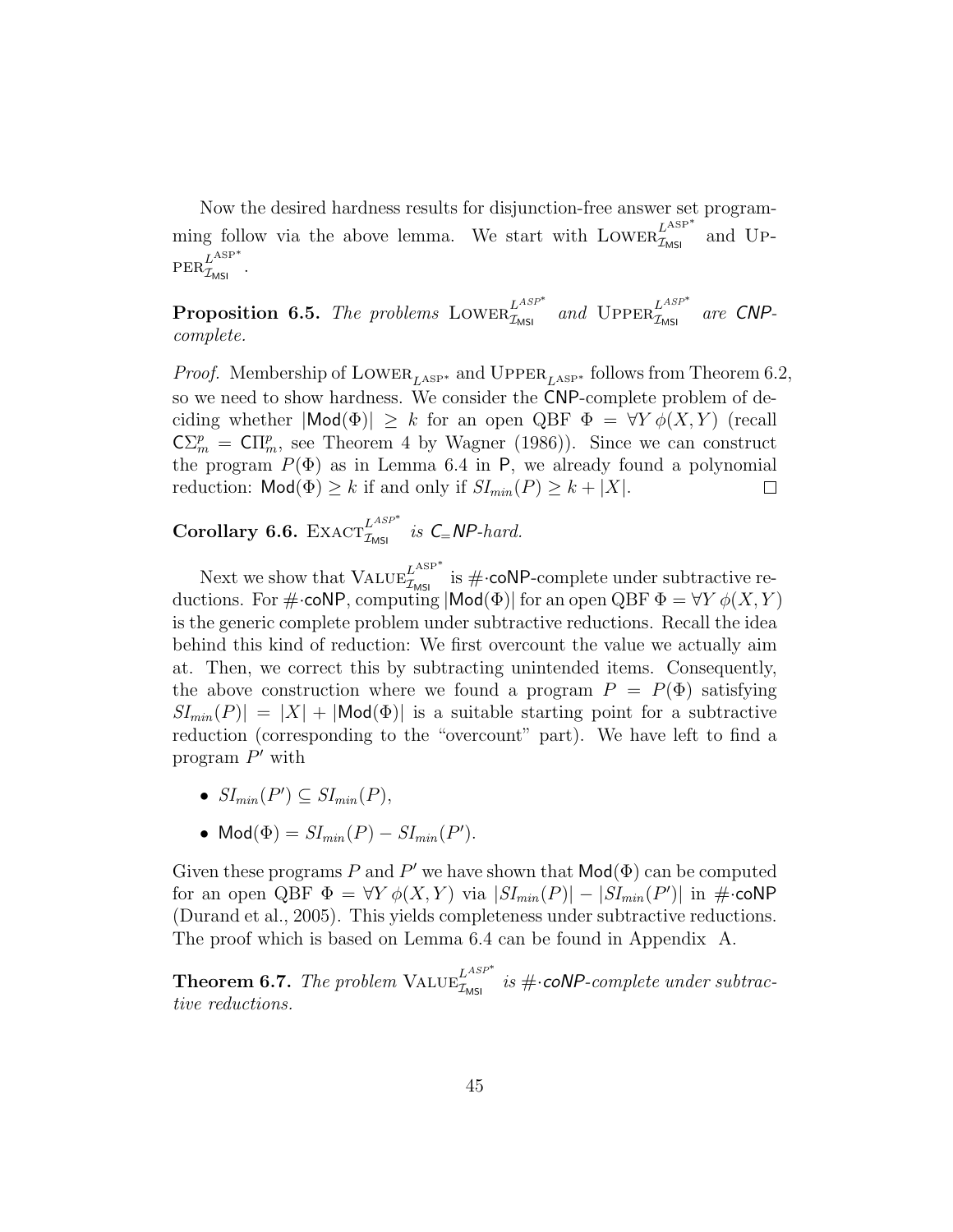This ends our discussion pertaining to  $L^{ASP^*}$ . As already mentioned, the case  $L^{\text{ASP}}$  is similar but involves going up one level in the corresponding hierarchy. Analogously, the fundamental step is constructing a program  $P$ with  $|SI_{min}(P(\Phi))| = |X| + |\text{Mod}(\Phi)|$  for an open QBF  $\Phi = \forall Y \exists Z \phi(X, Y, Z)$ . The construction is rather similar: We augment our previous construction with features from the program in the proof of Theorem 3.1 by Eiter and Gottlob (1995) which is used to show  $\Sigma_2^p$ -completeness of the satisfiability check for disjunctive logic programs. Then, the subsequent steps are as above:

**Lemma 6.8.** Given an open  $QBF \Phi = \forall Y \exists Z \phi(X, Y, Z)$ , there is a disjunctive logic program  $P(\Phi) \subseteq WF^{ASP}$  of polynomial size with

$$
|SI_{min}(P(\Phi))| = |X| + |Mod(\Phi)|.
$$

**Proposition 6.9.** The problems LOWER $_{\mathcal{I}_{\text{MSI}}}^{L^{ASP}}$  and UPPER $_{\mathcal{I}_{\text{MSI}}}^{L^{ASP}}$  are  $\mathbb{C}\mathbb{P}^p_2$  $_{2}^{p}$ -complete. The problem  $\text{EXACT}_{\mathcal{I}_{\text{MSI}}}^{L^{ASP}}$  is  $C_{\text{S}}\Sigma_2^p$  $\frac{p}{2}$ -hard. The problem  $\text{VALUE}_{\mathcal{I}_{\text{MSI}}}^{L^{ASP}}$  is  $\#\cdot\Pi^p_2$  $\frac{p}{2}$ complete under subtractive reductions.

# 6.4. Summary of Results for  $\mathcal{I}_{MSI^c}$  and  $\mathcal{I}_{\mathsf{p}}$

As already mentioned, we restrict most of the discussion in this section to the measure  $\mathcal{I}_{\text{MSI}}$ . Hence most of the work is done. In order to complete the picture, we report the results established for the other measures briefly in this section. Proofs can be found in Appendix A.

Regarding general membership results we find the following for  $\mathcal{I}_{p}$ .

**Theorem 6.10.** Let  $m \geq 1$ . If the decision problem  $\text{SAT}_L$  is in

- (a)  $\Sigma_m^p$ , then LOWER $_{\mathcal{I}_p}^L$  is in  $\Sigma_{m+1}^p$ ,
- (b)  $\Pi_m^p$ , then LOWER $_{\mathcal{I}_p}^L$  is in  $\Sigma_{m+2}^p$ ,
- (c)  $\Pi_m^p$  and L is monotonic, then LOWER $_{\mathcal{I}_p}^L$  is in  $\Sigma_{m+1}^p$ .

Within the scope of the proof techniques we worked with in the present paper, it does not appear to be straightforward to establish membership results for the measure  $\mathcal{I}_{MSI}$ . This problem is thus left for future work. The results in Theorem 6.10 can however used to infer corresponding upper bounds for UPPER, EXACT and VALUE for the measure  $\mathcal{I}_{p}$ :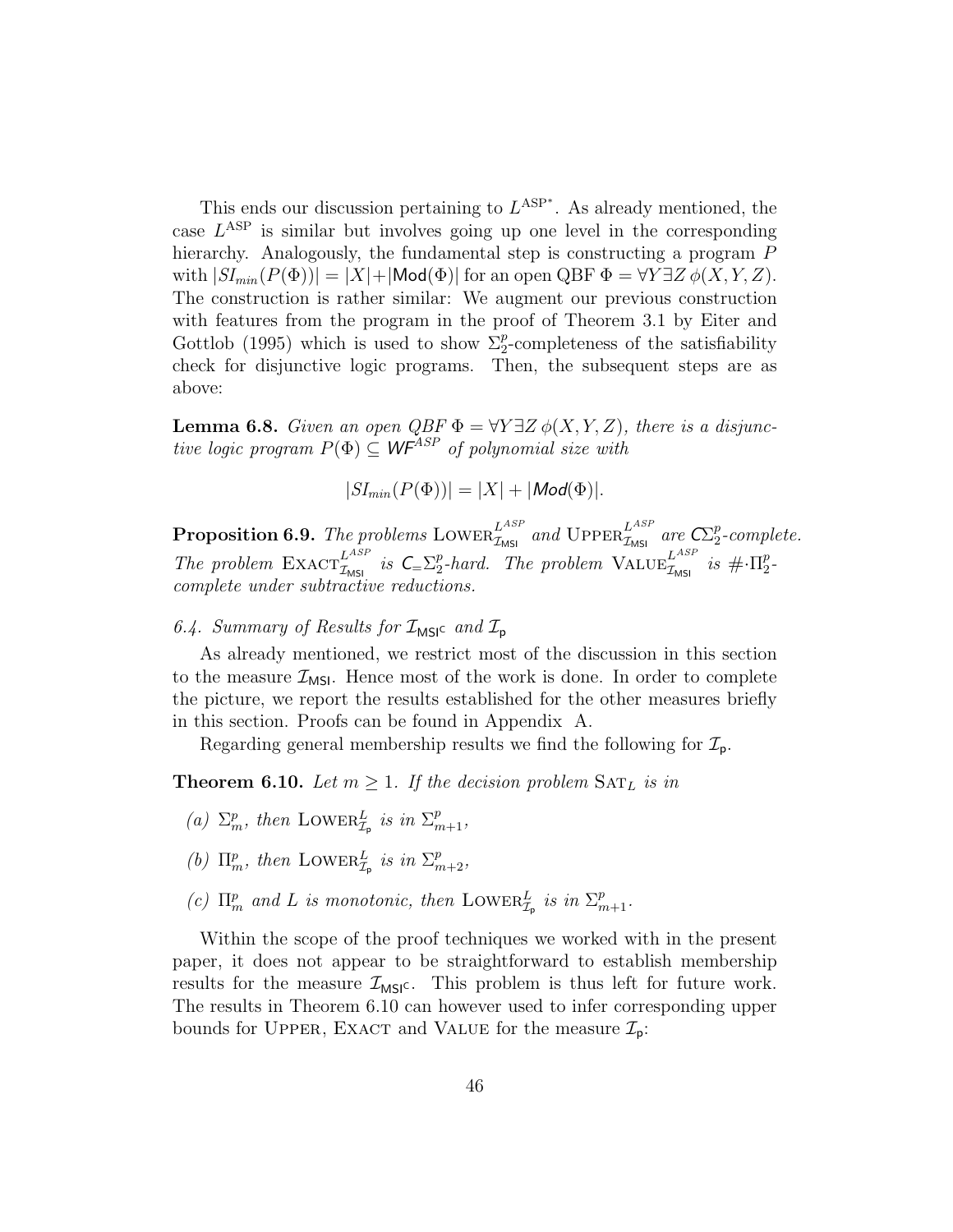**Corollary 6.11.** Let  $m \geq 81$ . If the decision problem  $\text{SAT}_L$  is in

- (a)  $\Sigma_m^p$ , then  $\text{UpperR}_{\mathcal{I}_p}^L$  is in  $\Pi_{m+1}^p$ ,  $\text{Exact}_{\mathcal{I}_p}^L$  is in  $D_{m+1}^p$  and  $\text{VALUE}_{\mathcal{I}_p}^L$  is in  $\mathsf{FP}^{\sum_{m+1}^p[\log n]},$
- (b)  $\Pi_m^p$ , then  $\text{UpperR}_{\mathcal{I}_p}^L$  is in  $\Pi_{m+2}^p$ ,  $\text{EXACT}_{\mathcal{I}_p}^L$  is in  $D_{m+2}^p$  and  $\text{VALUE}_{\mathcal{I}_p}^L$  is in  $\mathsf{FP}^{\sum_{m+2}^p[\log n]},$
- (c)  $\Pi_m^p$  and L is monotonic, then  $\text{UPPER}_{\mathcal{I}_p}^L$  is in  $\Pi_{m+1}^p$ ,  $\text{EXACT}_{\mathcal{I}_p}^L$  is in  $D_{m+1}^p$  and  $\text{VALUE}_{\mathcal{I}_p}^L$  is in  $\mathsf{FP}^{\Sigma_{m+1}^p[\log n]}.$

Following the investigation of  $\mathcal{I}_{MSI}$ , we also investigated lower bounds for ASP for the measures  $\mathcal{I}_{\text{p}}$  as well as  $\mathcal{I}_{\text{MSI}}$ . Interestingly, lower bounds for  $\mathcal{I}_{\text{MSIC}}$  can be established (and are similar to those of  $\mathcal{I}_{\text{MSI}}$ ). The measure  $\mathcal{I}_{\rm p}$  induces much easier problems since it does not involve counting several subsets of a given knowledge base. The hardness results for ASP are reported in Table 2 as well as the propositions below.

|                                                                                          | $\mathcal{I}_{MSI}$   | $\mathcal{I}_{\mathsf{MSIC}}$ | $\mathcal{I}_\mathsf{p}$ |
|------------------------------------------------------------------------------------------|-----------------------|-------------------------------|--------------------------|
| $\mathbf{UPPER}_{\mathcal{T}}^{L\overline{\mathbf{A}}\overline{\mathbf{S}\mathbf{P}}^*}$ | $CNP-c$               | $CNP-h$                       | $\Sigma^p_{2^-}c$        |
| LOWER $_{\tau}^{L_{\scriptscriptstyle\rm A}^{\rm ASP}}$                                  | $CNP-c$               | $CNP-h$                       | $\Pi^p_2$ -c             |
| $\text{EXACT}_{\tau}^{L_{\text{A}}^{\text{ASP}}}$                                        | $C_PNP-h$             | $C_PNP-h$                     | $D^p_2$ -c               |
| UPPER $_{\tau}^{L_{A}^{\text{ASP}}}$                                                     | $C\Sigma_{2}^{p}$ -c  | $C\Sigma^p_2$ -h              | $\Sigma^p_{3}$ -c        |
| LOWER $_{\tau}^{L_{A}^{\text{ASP}}}$                                                     | $C\Sigma^p_2$ -c      | $C\Sigma^p_2$ -h              | $\Pi^p_{3}$ -c           |
| $\textsc{Exact}^{L_{A}^{\textsc{ASP}}}_{\tau}$                                           | $C = \sum_{2}^{p} -h$ | $C = \sum_{2}^{p} -h$         | $D_3^p$ -c               |

Table 2: Hardness results for  $L_A^{\text{ASP}*}$  and  $L_A^{\text{ASP}}$ 

Disjunction-free logic programs yield the following lower bounds:

**Proposition 6.12.** The problems LOWER $_{\mathcal{I}_{M\text{SIS}}}^{L^{ASP^*}}$  and  $\text{Upper}^{L^{ASP^*}}_{\mathcal{I}_{M\text{SIS}}}$  are CNPhard,  $\text{EXACT}_{\mathcal{I}_{\text{MSI}^{\text{C}}}}^{L^{ASP^*}}$  is  $\text{C}_{=}\text{NP-hard}.$ 

**Proposition 6.13.** The problem LOWER $_{\mathcal{I}_{\mathsf{p}}}^{L^{ASP^*}}$  is  $\Sigma_2^p$  $2^{p}$ -complete. The problem UPPER $_{\mathcal{I}_{\mathsf{p}}}^{L^{ASP^*}}$  is  $\Pi_2^p$ p-complete. The problem  $\operatorname{EXACT}_{\mathcal{I}_{p}}^{L^{ASP^*}}$  is  $D_2^p$  $P_2$ -complete.

As expected, the same problems for disjunctive logic programs require moving up one level within the polynomial hierarchy.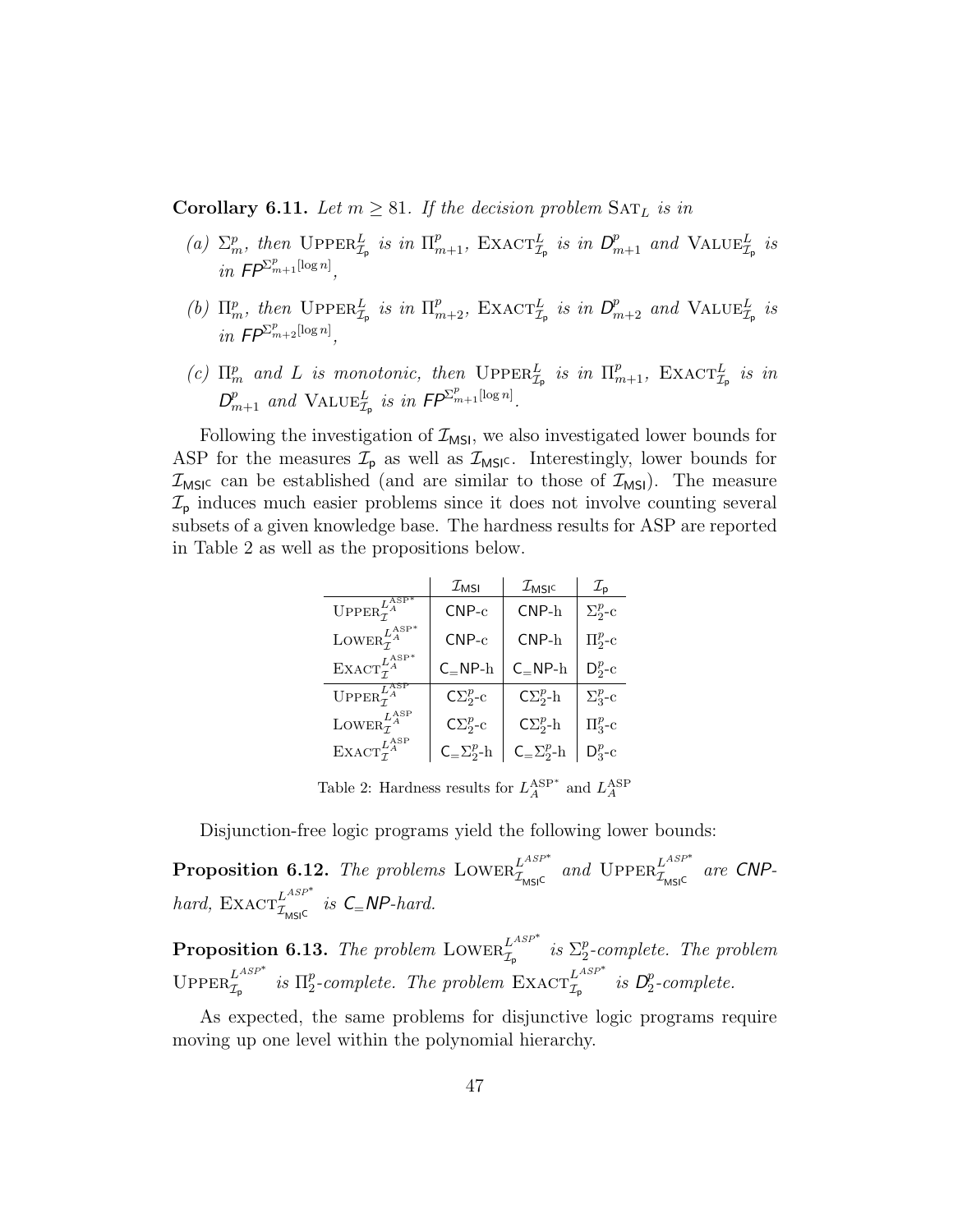**Proposition 6.14.** The problems LOWER<sup>LASP</sup> and UPPER<sup>LASP</sup> are  $\mathbb{C}\mathbb{Z}_2^p$  $\frac{p}{2}$ hard,  $\text{EXACT}_{\mathcal{I}_{\text{MSIC}}}^{asplang}$  is  $\text{C}_{=\sum_{2}^{p}$  $_{2}^{p}$ -hard.

We proceed similar as for  $L^{ASP^*}$  and obtain:

Proposition 6.15. The problem  $\text{Lower}_{\mathcal{I}_\text{p}}^{L^{ASP}}$  is  $\Sigma^p_3$  $_3^p$ -complete,  $\mathrm{Upper}_{\mathcal{I}_\mathsf{p}}^{L^{ASP}}$  is  $\Pi_3^p$ <sup>p</sup>-complete and  $\text{EXACT}_{\mathcal{I}_{\mathsf{p}}}^{L^{ASP}}$  is  $\mathcal{D}^p_3$  $n_3^p$ -complete.

# 7. Inconsistency and Context

Let us recall the motivation for the notion of strong inconsistency. In monotonic logics, we have: If  $\mathcal{H} \subset \mathcal{K}$  is inconsistent, then the same is true for each H' with  $\mathcal{H} \subseteq \mathcal{H}' \subseteq \mathcal{K}$ . In a non-monotonic logic this is not necessarily the case which led to the definition of strong inconsistency. However, if we are aiming to repair an inconsistent knowledge base  $K$ , instead of insisting on moving to maximal consistent subsets of  $K$ , this observation suggests a novel approach, namely resolving conflicts via *adding* information. Especially in frameworks like ASP where the absence of answer sets is oftentimes due to a minimality requirement, this appears to be a quite promising method to restore consistency. This also suggests that inconsistency measurement should take potential supersets of a given knowledge base into account. As we will see additional information does not only contribute to inconsistency of a knowledge base  $\mathcal{K}$ , but is also worth investigating when it comes to finding repairs. This leads to more varied situations that we also want to address in the context of measuring inconsistency.

In this section we will first establish some theoretical aspects, namely a generalization of the hitting set duality (Brewka et al., 2019) to situations where we also allow adding information to a knowledge base. We will then point out some implications for the field of measuring inconsistency. Since we want to focus on the latter aspect, all the proofs required for our novel duality results are moved to Appendix B.

Let us first repeat the basic notions required for this result. It will become apparent that all of them do have a counterpart in each setting we are going to investigate. Recall Definition 3.1:

For  $\mathcal{H}, \mathcal{K} \subseteq \mathbb{W}$  with  $\mathcal{H} \subseteq \mathcal{K}, \mathcal{H}$  is called strongly K-inconsistent if  $\mathcal{H} \subseteq \mathcal{H}' \subseteq \mathcal{K}$  implies  $\mathcal{H}'$  is inconsistent. Let  $SI(\mathcal{K})$  denote the set of all strongly K-inconsistent sets. If H is minimal with this property, we call H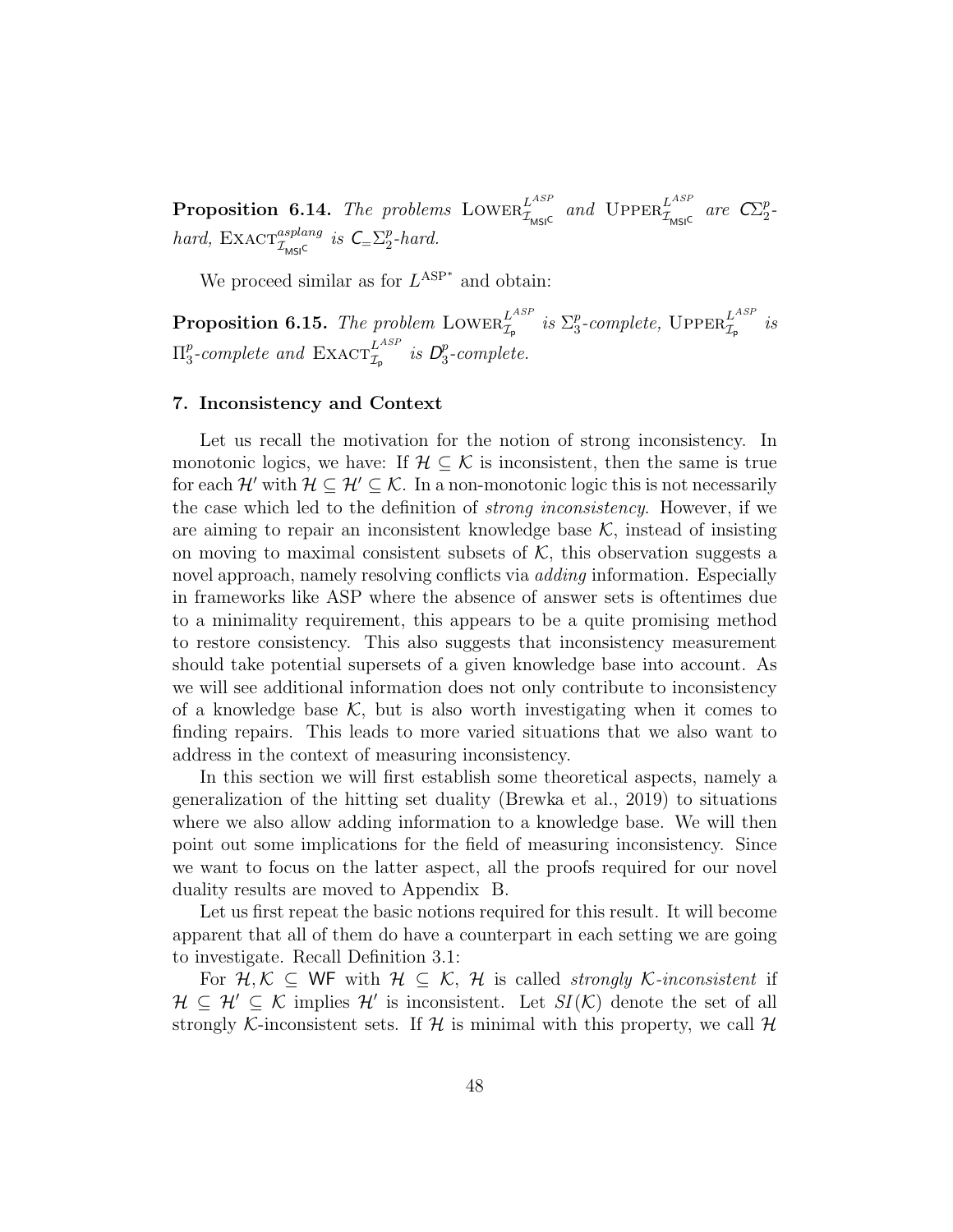minimal strongly K-inconsistent. Let  $SI_{min}(\mathcal{K})$  denote the set of all minimal strongly  $K$ -inconsistent sets.

Moreover, we let  $C_{max}(\mathcal{K})$  be the collection of  $\subseteq$ -maximal consistent subsets of a knowledge base  $K$ .

**Definition 7.1.** Let M be a set of sets. We call S a hitting set of M if  $\mathcal{S} \cap M \neq \emptyset$  for each  $M \in \mathcal{M}$ . If S is minimal with this property, we call S a minimal hitting set of M.

Now let us restate Theorem 3.6 by Brewka et al. (2019).

**Theorem 7.2.** Let  $K$  be a knowledge base. Then,  $S$  is a minimal hitting set of  $SI_{min}(\mathcal{K})$  if and only if  $\mathcal{K} \setminus \mathcal{S} \in C_{max}(\mathcal{K})$ .

# A Hitting Set Duality for Addition-Based Repairs

Let us start with repairs based on additional information. In general, it is not quite clear which additional information might be appropriate, especially when considering an arbitrary abstract logic as in Definition 2.13. Moreover, phrasing meaningful results appears hard when investigating an arbitrary superset of a knowledge base  $K$ . We thus assume the set of potential additional information is given.

More precisely, we consider knowledge bases  $\mathcal K$  (as usual) and  $\mathcal G$  (of potential additional assumptions). The set  $G$  itself is not necessarily consistent. For technical convenience we assume K and G to be disjoint. This assumption also matches the intuitive meaning of  $\mathcal G$  as a set of potential additional information. The following definition formally introduces repairs that utilize  $\mathcal G$ .

**Definition 7.3.** Let K and G be disjoint knowledge bases. If for  $A \subseteq G$ ,  $\mathcal{K} \cup \mathcal{A}$  is consistent, then we call  $\mathcal{A}$  a repairing subset of  $\mathcal{G}$  wrt.  $\mathcal{K}$ . Let  $\text{Rep}(\mathcal{K}, \mathcal{G})$  and  $\text{Rep}_{min}(\mathcal{K}, \mathcal{G})$  denote the set of repairing subsets of  $\mathcal{G}$  wrt.  $K$  and the minimal ones, respectively.

Of course, no additional information is capable of repairing an inconsistent knowledge base of a monotonic logic. So our running example of a propositional knowledge base is meaningless in this context, and we move straight to our non-monotonic formalisms.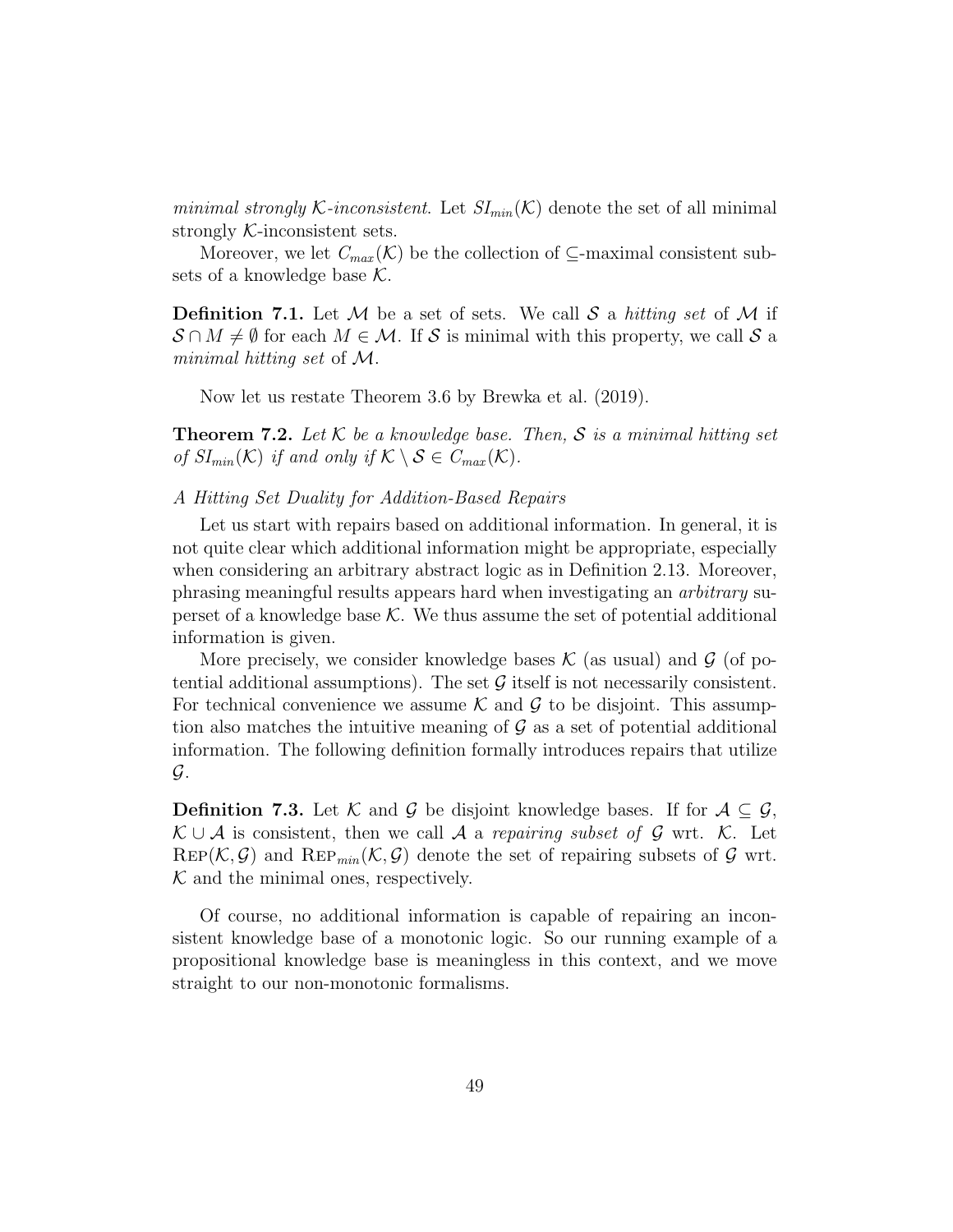Example 7.4. Recall our running example P.

$$
P: \t a \lor b. \t a \leftarrow b.
$$
  

$$
c \leftarrow \text{not } b. \t \neg c \leftarrow \text{not } b.
$$

Assume we have

$$
G: \hspace{1cm} a. \hspace{1cm} b. \hspace{1cm} c.
$$

We see that  $P \cup \{b\}$  and  $P \cup \{d, b \leftarrow d\}$  are already consistent and thus

$$
Rep_{min}(P, G) = \{\{b.\}, \{d., b \leftarrow d.\}\}.
$$

Minimality is clear.

Let us now extend our running example for abstract argumentation. Recall Example 2.17 where we defined the logic

$$
L_{A}^{\rm AAF}=\left({\sf WF}_{A}^{\rm AAF},{\sf BS}_{A}^{\rm AAF},{\sf INC}_{A}^{\rm AAF},{\sf ACC}_{A}^{\rm AAF}\right).
$$

We pointed out that an AF is actually a tuple and not a set. We thus represent AFs as a knowledge base in a way that a set A of arguments is fixed and  $K$  contains the attacks. Hence augmenting  $F$  with another knowledge base G means in our setup additional attacks rather than novel arguments. Of course, it would be possible to interpret our running example framework F as an AF over, e.g.,  $A' = \{a, b, c, d\}$  resulting in an AF containing the argument "d" which does not participate in any attack. We will stick however with an AF over  $A = \{a, b, c\}.$ 

**Example 7.5.** So consider the AF represented by  $R = \{(a, b), (b, c), (c, c)\}.$ Assume we are given additional attacks  $G = \{(a, c), (b, a), (c, b)\}.$  Observe that  $R\cup\{(a, c)\}\$  and  $R\cup\{(b, a)\}\$  represent AFs that possess stable extensions. We thus see

 $\text{Rep}_{min}(R, G) = \{\{(a, c)\}, \{(b, a)\}\}\$ 

Again, the repairs are clearly minimal.

Our goal is to characterize the minimal repairs for a given knowledge base  $\mathcal K$  in terms of a hitting set duality similar in spirit to Theorem 7.2. In the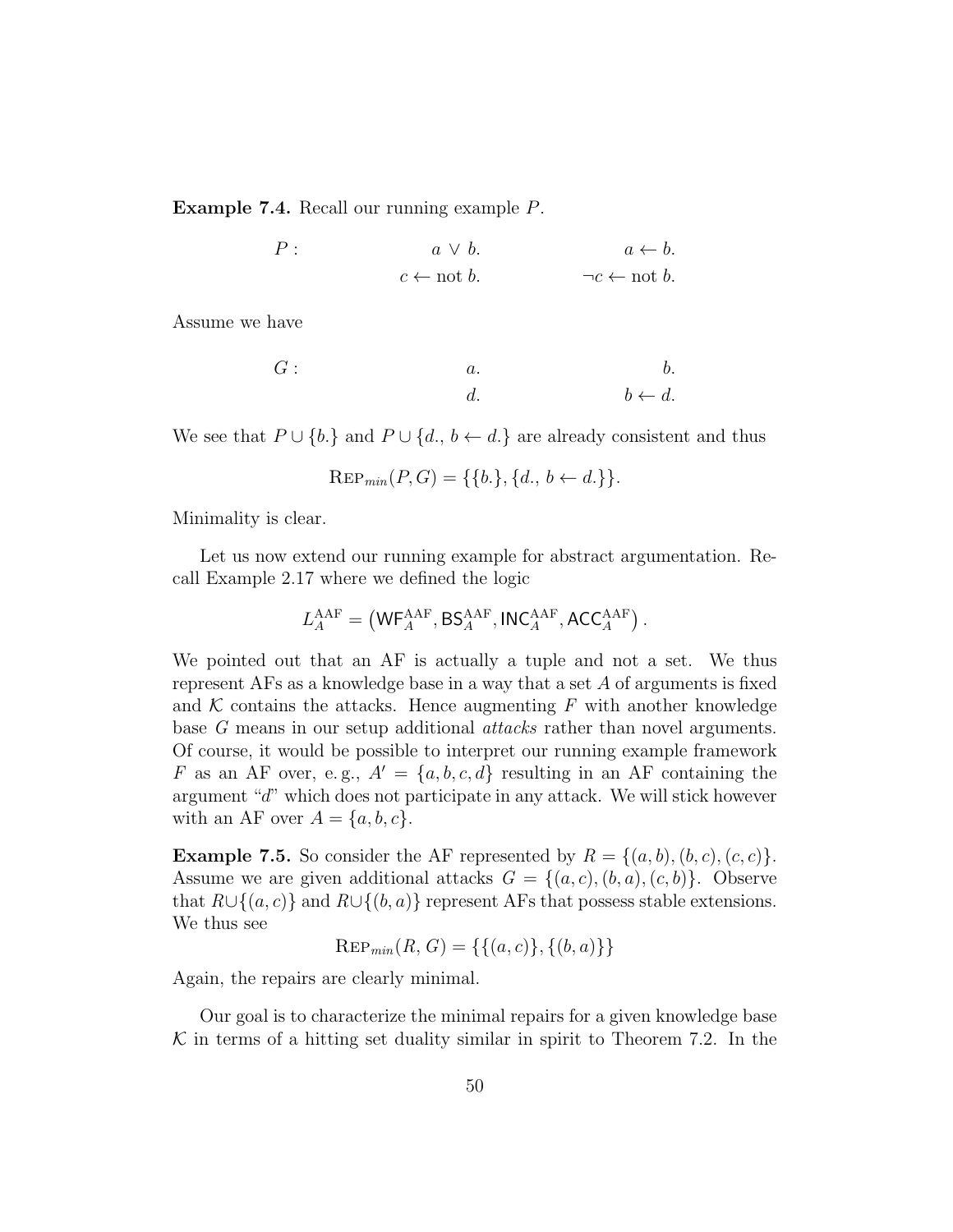

Figure 4: The argumentation framework represented by  $R \cup G$  (attacks in G dotted and gray) from Example 7.5



Figure 5: The argumentation frameworks represented by  $R \cup \{(a, c)\}\$  and  $R \cup \{(b, a)\}\$  from Example 7.5 including their respective stable extensions (gray)

latter theorem the central notion is strong inconsistency i.e., subsets  $\mathcal{H}$  of a knowledge base K such that each set  $\mathcal{H}'$  with  $\mathcal{H} \subseteq \mathcal{H}' \subseteq \mathcal{K}$  is inconsistent. For addition-based repairs, our central notion is a natural counterpart to this, which we want to develop by considering Example 7.4 again.

Assume for the moment the goal was already achieved, implying we had certain sets whose minimal hitting sets are

$$
Rep_{min}(P, G) = \{\{b.\}, \{d., b \leftarrow d.\}\}.
$$

Even without being aware of a general technique, this is easy to obtain for this particular example: We consider  $G_1 = \{b_1, d_1\}$  and  $G_2 = \{b_1, b \leftarrow d_1\}.$ The reader may observe that the two minimal hitting sets of  $G_1$  and  $G_2$  are  ${b.}$  and  ${d., b \leftarrow d.}$ . By removing the  $G_i$  from  $G$ , we find their meaning: We obtain

| $P$ :                          | $a \vee b$ .                        | $a \leftarrow b$ . |
|--------------------------------|-------------------------------------|--------------------|
| $c \leftarrow \text{not } b$ . | $\neg c \leftarrow \text{not } b$ . |                    |
| $G \setminus G_1$ :            | $a$ .                               | $b \leftarrow d$ . |
| $G \setminus G_2$ :            | $a$ .                               | $d$ .              |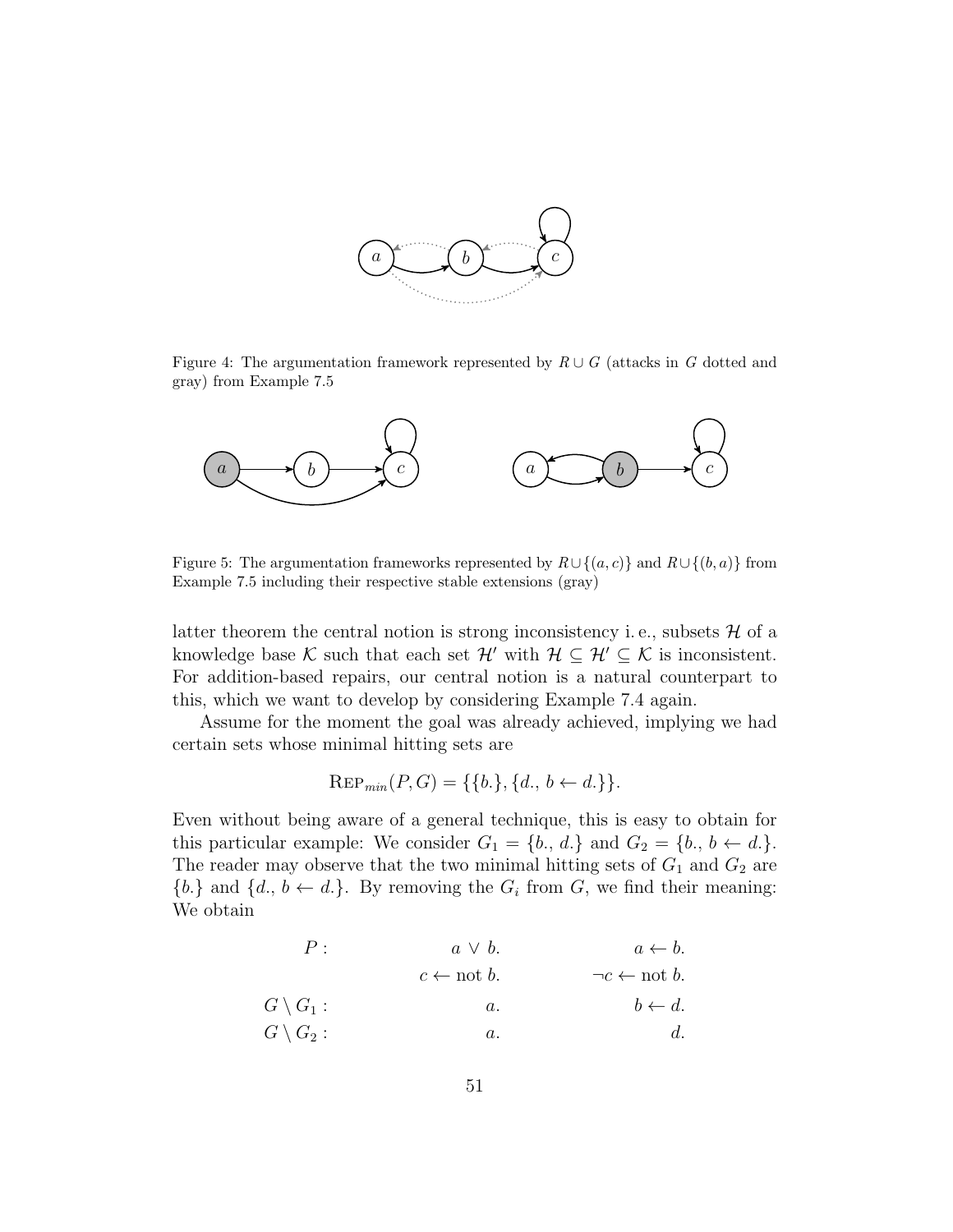and we see that  $P$  is now strongly inconsistent in both cases. More precisely, P is strongly  $(P \cup G \setminus G_1)$ -inconsistent as well as strongly  $(P \cup G \setminus G_2)$ inconsistent. The intuitive reason is that in both cases we removed all possibilities to repair P via G. Hence, in general we are looking for sets  $\mathcal{H} \subset \mathcal{G}$ such that K is strongly  $(K \cup \mathcal{G} \setminus \mathcal{H})$ -inconsistent. If we set  $\mathcal{A} = \mathcal{G} \setminus \mathcal{H}$ , this means K has to be strongly  $(K \cup A)$ -inconsistent.

**Definition 7.6.** Let K and G be disjoint knowledge bases. If for  $A \subseteq \mathcal{G}$ , K is strongly  $(K \cup A)$ -inconsistent, i.e.,  $K \in SI(K \cup A)$ , then we call A a non-repairing subset of G wrt. K. Let  $N_{\text{REP}}(\mathcal{K}, \mathcal{G})$  and  $N_{\text{REP}_{max}}(\mathcal{K}, \mathcal{G})$ denote the set of non-repairing subsets of  $\mathcal G$  wrt.  $\mathcal K$  and the maximal ones, respectively.

To see the non-repairing subsets of  $\mathcal G$  at work, we consider the following examples:

Example 7.7. Recall our running example P from above

| P: | $a \vee b.$                    | $a \leftarrow b$ .                  |
|----|--------------------------------|-------------------------------------|
|    | $c \leftarrow \text{not } b$ . | $\neg c \leftarrow \text{not } b$ . |

with

$$
G: \hspace{1cm} a. \hspace{1cm} b. \hspace{1cm} \\ d. \hspace{1cm} b \leftarrow d.
$$

Indeed, the maximal non-repairing subsets of  $G$  are  $A_1$  and  $A_2$  where

| $A_1$ : | $a_{\cdot}$ | $b \leftarrow d$ . |
|---------|-------------|--------------------|
| $A_2$ : |             | d.                 |

**Example 7.8.** Now recall the framework represented by  $R = \{(a, b), (b, c), (c, c)\}$ with  $G = \{(a, c), (b, a), (c, b)\}\$ . There is only one non-repairing subset of G, namely  $\{(c, b)\}\$ . To see this recall from Figure 5 that adding " $(a, c)$ " or " $(b, a)$ " results in a consistent AF. Hence

$$
\text{NRep}_{max}(R, G) = \{ \{ (c, b) \} \}.
$$

We are almost ready to phrase a duality result similar in spirit to Theorem 7.2. As before, we require one additional auxiliary notion, namely  $co\text{-}NREF_{max}(\mathcal{K},\mathcal{G})$  which is defined as expected: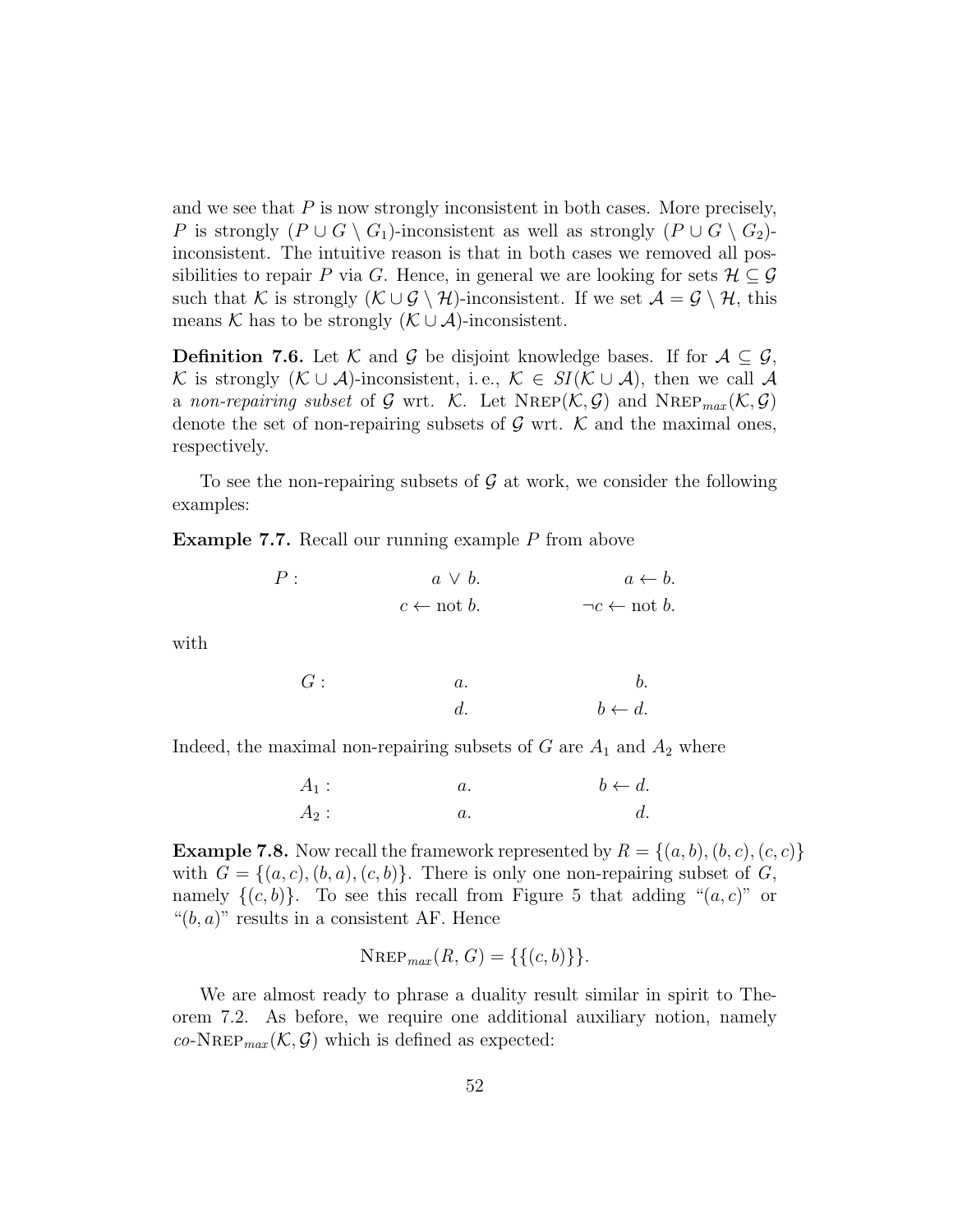**Definition 7.9.** Let K and G be disjoint knowledge bases. The set  $co\text{-}N_{\text{REP}_{max}}(\mathcal{K}, \mathcal{G})$ consists of all  $\overline{\mathcal{A}} \subseteq \mathcal{G}$  such that  $\mathcal{G} \setminus \overline{\mathcal{A}}$  is in NREP<sub>max</sub> $(\mathcal{K}, \mathcal{G})$ .

As desired, the following theorem gives a characterization of  $\text{Rep}_{min}(\mathcal{K}, \mathcal{G})$ in terms of a hitting set duality. Analogously to the characterization of  $C_{max}(\mathcal{K})$  via minimal hitting sets of  $SI_{min}(\mathcal{K})$  (see Theorem 7.2), we may now characterize REP<sub>min</sub>( $\mathcal{K}, \mathcal{G}$ ) via minimal hitting sets of co-NREP<sub>max</sub>( $\mathcal{K}, \mathcal{G}$ ). In this sense, co-NREP<sub>max</sub>  $(\mathcal{K}, \mathcal{G})$  plays an analogous role for addition-based repairs as  $SI_{min}(\mathcal{K})$  for removing-repairs: A removing-based repair of a knowledge base K must rule out at least one formula of each set in  $SI_{min}(\mathcal{K})$ ; an adding-based repair of  $K$  (given additional formulas  $\mathcal{G}$ ) must add at least one formula of each set in  $co\text{-NRep}_{max}(\mathcal{K}, \mathcal{G})$ .

**Theorem 7.10** (Superset Duality). Let  $K$  and  $G$  be disjoint knowledge bases. Then S is a minimal hitting set of co-NREP<sub>max</sub>  $(K, \mathcal{G})$  if and only if  $S \in$  $\mathrm{Rep}_{min}(\mathcal{K}, \mathcal{G}).$ 

As the following theorem shows, we can also characterize NREP<sub>max</sub>  $(\mathcal{K}, \mathcal{G})$ in terms of minimal hitting sets of  $\text{Rep}_{min}(\mathcal{K}, \mathcal{G})$ .

**Theorem 7.11** (Superset Duality II). Let  $K$  and  $G$  be disjoint knowledge bases. Then S is a minimal hitting set of  $\text{Rep}_{min}(\mathcal{K}, \mathcal{G})$  if and only if  $\mathcal{G} \setminus \mathcal{S} \in$  $N_{\text{REP}_{max}}(\mathcal{K}, \mathcal{G}).$ 

**Example 7.12.** Consider again  $P$  and  $G$ :

$$
P: \t a \lor b. \t a \leftarrow b. \t G: \t a. \t b. \t c \leftarrow \text{not } b. \t \neg c \leftarrow \text{not } b. \t d. \t b \leftarrow d.
$$

Let us summarize:

$$
Rep_{min}(P, G) = \{\{b.\}, \{d., b \leftarrow d.\}\},
$$

$$
N_{\text{REP}_{max}}(P, G) = \{\{a., b \leftarrow d.\}, \{a., d.\}\},
$$

$$
co\text{-}N_{\text{REP}_{max}}(P, G) = \{\{b., d.\}, \{b., b \leftarrow d.\}\}.
$$

Indeed,  $\text{Rep}_{min}(P, G)$  consists of the minimal hitting sets of co-NREP  $_{max}(P, G)$ (Theorem 7.10) and vice versa (Theorem 7.11).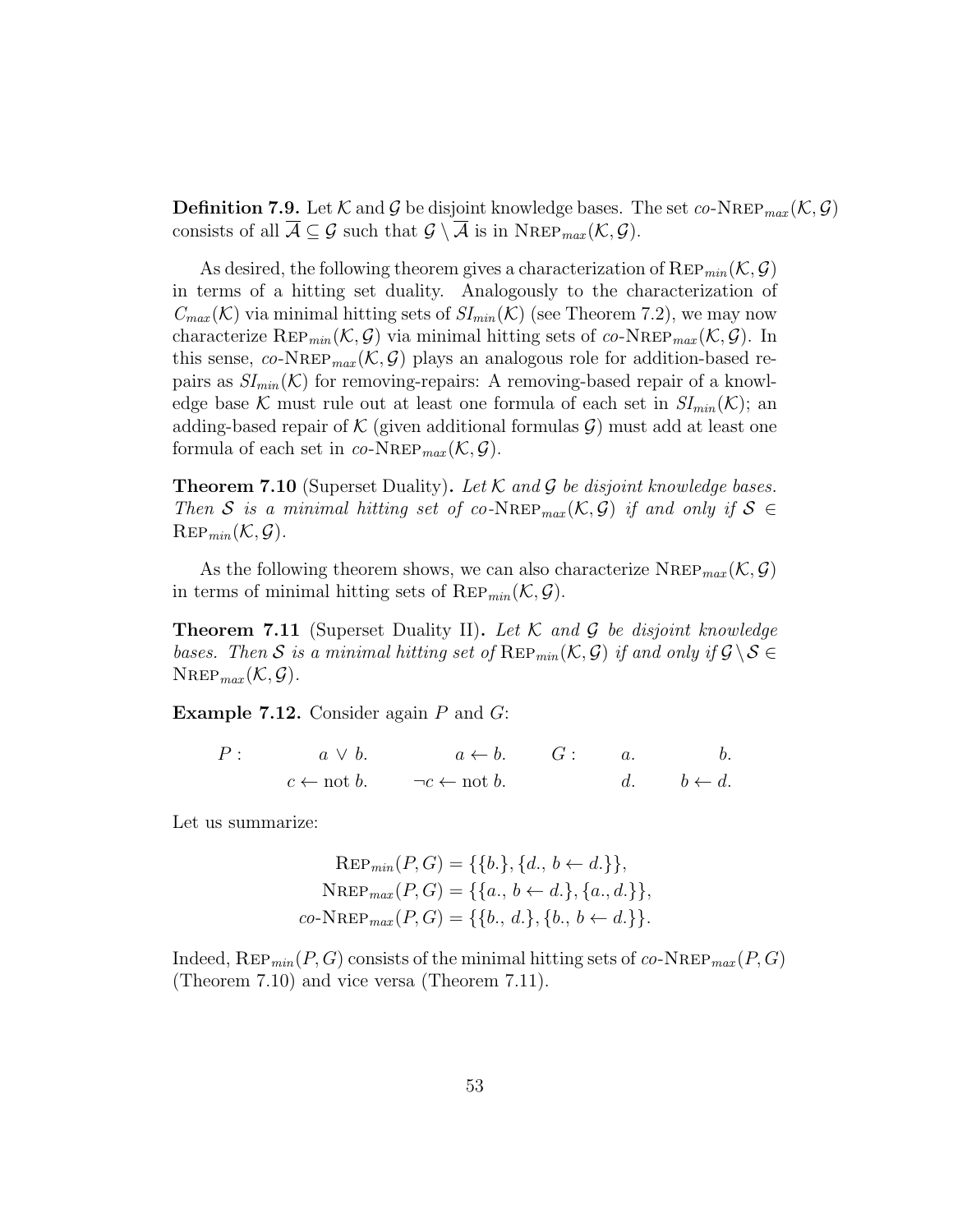**Example 7.13.** Recall  $R = \{(a, b), (b, c), (c, c)\}\$  with  $G = \{(a, c), (b, a), (c, b)\}\$ . Here, the relevant sets are:

$$
Rep_{min}(R, G) = \{ \{ (a, c) \}, \{ (b, a) \} \},
$$
  
 
$$
N_{REP_{max}}(R, G) = \{ \{ (c, b) \} \},
$$
  
co-N\_{REP\_{max}}(R, G) = \{ \{ (a, c), (b, a) \} \}.

The set  $\text{Rep}_{min}(R, G)$  consists of the two minimal hitting sets of co-NREP<sub>max</sub>  $(R, G)$ . Moreover, co-NREP<sub>max</sub>  $(R, G)$  contains the unique minimal hitting set of  $\mathrm{Rep}_{min}(R, G).$ 

# A Hitting Set Duality for Arbitrary Repairs

Of course, Theorem 7.10 is only meaningful if K is not strongly  $(K \cup \mathcal{G})$ inconsistent, i.e., whenever  $\mathcal{G} \notin \text{NRep}_{max}(\mathcal{K}, \mathcal{G})$ . For example, this is naturally violated whenever the underlying logic is monotonic, but also when  $\mathcal G$  is inappropriate when it comes to providing repair options for  $\mathcal K$ . This is an advantage of Theorem 7.2: Usually, a knowledge base contains consistent subsets and thus the theorem yields non-trivial results. Clearly, the finest solution would be combining the benefits of both Theorem 7.2 and Theorem 7.10. As it turns out, this can be achieved in a smooth and natural way.

So assume we are given knowledge bases K and G with  $K \cap G = \emptyset$  as before. Our goal is to find a consistent knowledge base  $\mathcal H$  which is as close as possible to  $K$ . In Theorem 7.2 the result was a maximal consistent subset of K, i. e., a knowledge base H of the form  $\mathcal{H} = \mathcal{K} \setminus \mathcal{D}$  where D is minimal such that  $H$  is consistent. In Theorem 7.10 the result was a minimal consistent superset of K, i.e., a knowledge base H of the form  $\mathcal{H} = \mathcal{K} \cup \mathcal{A}$  where  $\mathcal{A}$  is minimal such that  $H$  is consistent. Combining both approaches yields the following notion:

**Definition 7.14.** Let K and G be disjoint knowledge bases. We call  $(D, \mathcal{A})$ a bidirectional repair for  $K$  with respect to  $G$  if

- $\mathcal{D} \subseteq \mathcal{K}$  and  $\mathcal{A} \subseteq \mathcal{G}$ ,
- $\mathcal{K} \setminus \mathcal{D} \cup \mathcal{A}$  is consistent.

By BI-REP( $K, \mathcal{G}$ ) we denote the set of all bidirectional repairs for K with respect to G. Let BI-REP<sub>min</sub> $(K, \mathcal{G})$  be the set of all minimal ones, i.e., if  $(\mathcal{D},\mathcal{A})\in\text{BI-Rep}_{min}(\mathcal{K},\mathcal{G}),$  then  $(\mathcal{D}',\mathcal{A}')\in\text{BI-Rep}(\mathcal{K},\mathcal{G})$  and  $\mathcal{A}'\subseteq\mathcal{A}$  and  $\mathcal{D}' \subseteq \mathcal{D}$  implies  $(\mathcal{D}', \mathcal{A}') = (\mathcal{D}, \mathcal{A}).$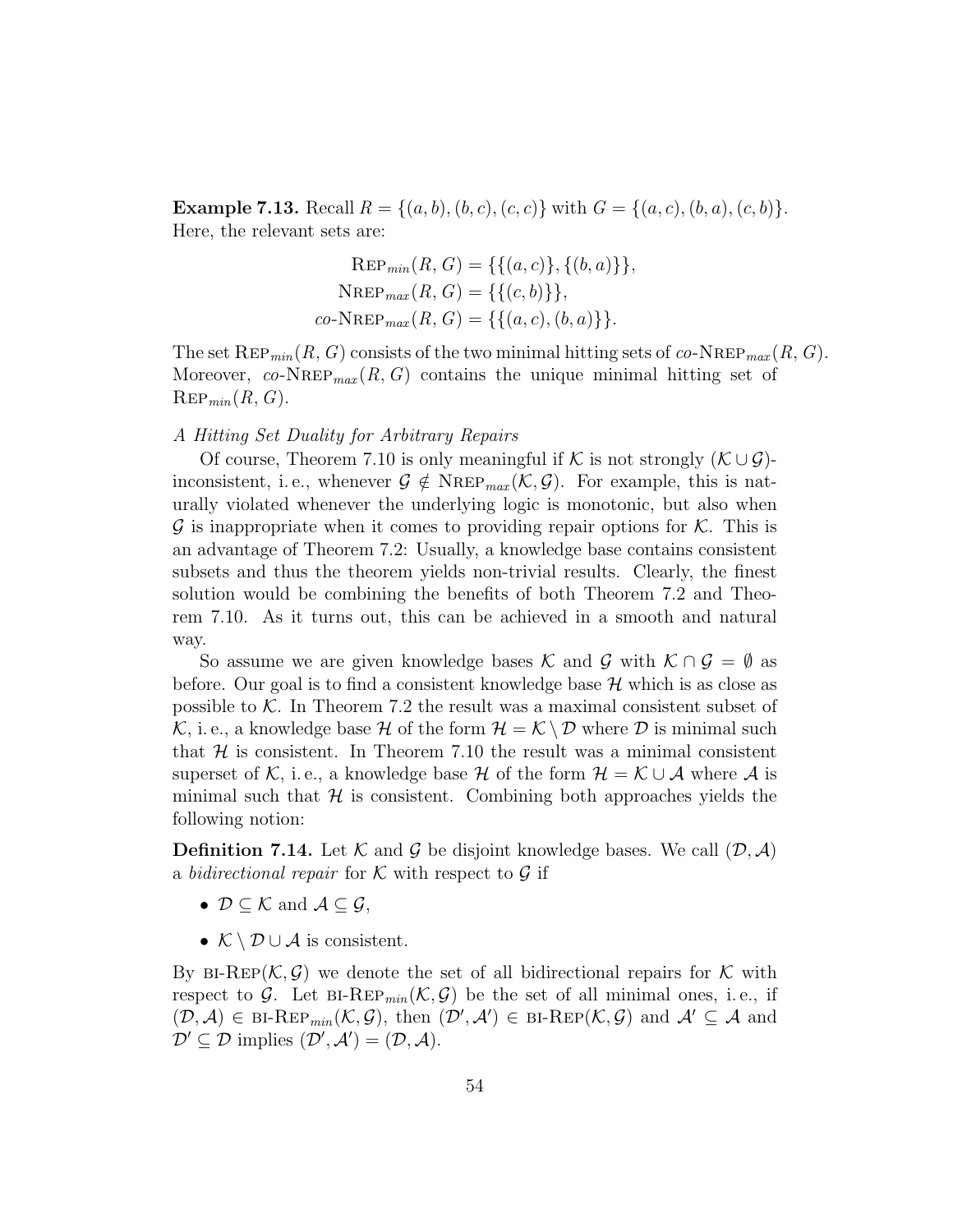Example 7.15. Recall our programs P and G.

$$
P: \t a \lor b. \t a \leftarrow b. \t G: \t a. \t b. \t c \leftarrow \text{not } b. \t \neg c \leftarrow \text{not } b. \t d. \t b \leftarrow d.
$$

We see that  $BI-REP_{min}(P, G)$  consists of the tuples

$$
(\{a \leftarrow b.\}, \emptyset), (\{c \leftarrow \text{not } b.\}, \emptyset), (\{\neg c \leftarrow \text{not } b.\}, \emptyset), (\emptyset, \{b.\}), (\emptyset, \{d., b \leftarrow d.\}).
$$

Here, one of the sets in  $(D, \mathcal{A})$  is always empty for  $(D, \mathcal{A}) \in {\text{BI-Rep}}_{min}(P, G)$ . We want to illustrate that this is not necessarily the case in general.

Example 7.16. Consider  $P'$  given via

 $P'$  $\leftarrow$  not b.  $\leftarrow$  not c.

and G as before. Note that " $\leftarrow$  not c." will cause inconsistency no matter which rules from  $G$  are added. We thus find

$$
\mathrm{BI\text{-}Rep}_{min}(P', G) = \{ (P, \emptyset), (\{\leftarrow \text{not } c.\}, \{b.\}), (\{\leftarrow \text{not } c.\}, \{d., b \leftarrow d.\}) \}.
$$

Indeed, for all tuples  $(D, \mathcal{A}) \in \text{BI-Rep}_{min}(P', G)$  we have  $\leftarrow$  not  $c \in \mathcal{D}$  which formalizes that this constraint needs to be removed.

Let us now continue with our running AF example.

**Example 7.17.** For  $R = \{(a, b), (b, c), (c, c)\}\$ and  $G = \{(a, c), (b, a), (c, b)\}\$ we recall from previous examples the following options to turn the represented AF F into one which possesses a stable extension (see Figure 6): Remove  $(c, c)$   $(F_1)$ , remove  $(a, b)$   $(F_2)$ , or add  $(a, c)$   $(F_3)$  or  $(b, a)$   $(F_4)$ : Hence

$$
BI-Rep_{min}(R, G) = \{ (\{(c, c)\}, \emptyset), (\{(a, b)\}, \emptyset), (\emptyset, \{(a, c)\}), (\emptyset, \{(b, a)\}) \}.
$$

We want to emphasize that repair options generalize the notion of consistent subsets of a knowledge base.

**Proposition 7.18.** Let K and G be disjoint knowledge bases. A tuple of the form  $(\mathcal{D}, \emptyset)$  is in BI-REP<sub>min</sub> $(\mathcal{K}, \mathcal{G})$  if and only if  $\mathcal{H} = \mathcal{K} \setminus \mathcal{D} \in C_{max}(\mathcal{K})$ .

The same is true for addition-based repairs, which demonstrates the symmetry of these notions.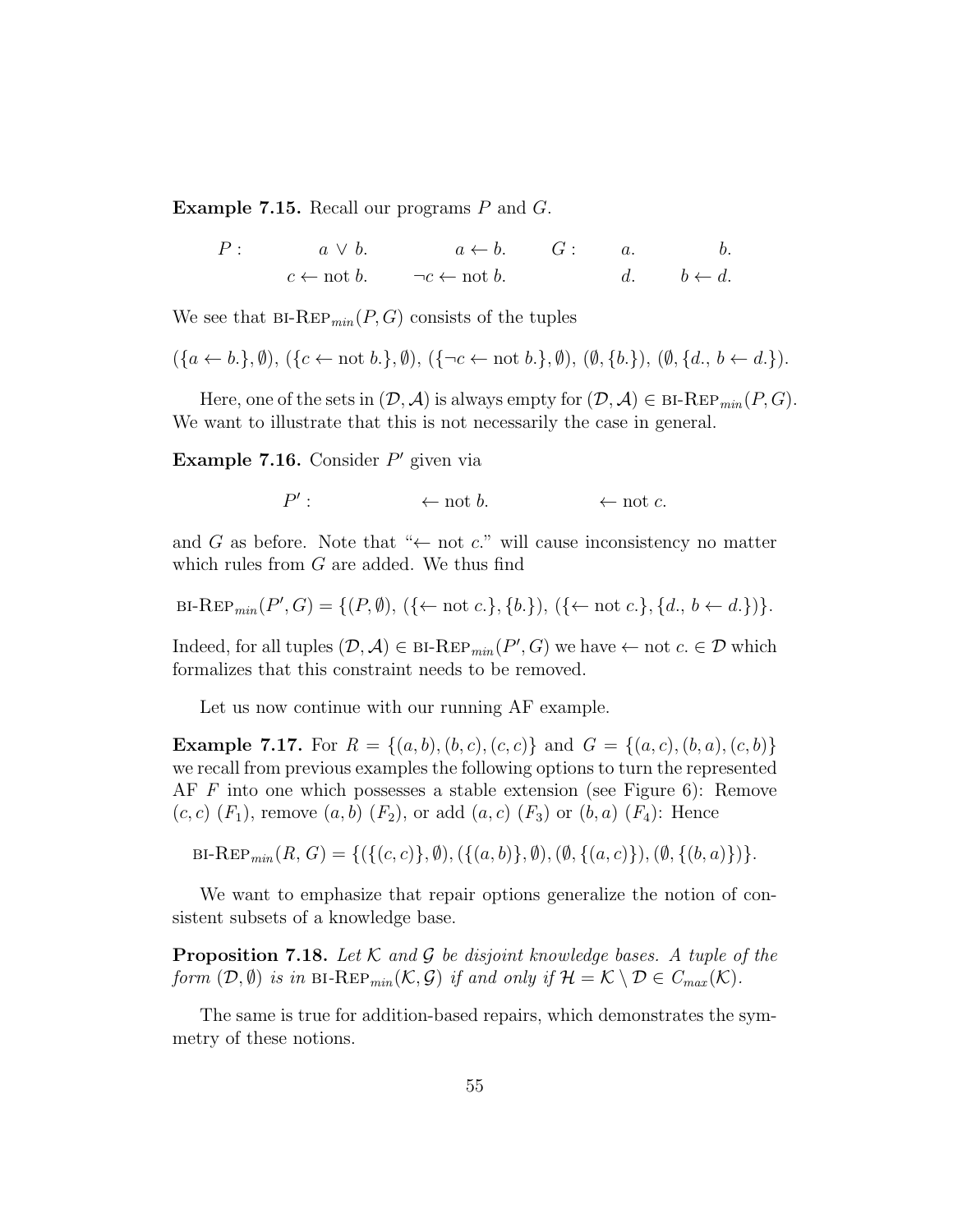

Figure 6: The consistent argumentation frameworks  $F_1, \ldots, F_4$  from Example 7.17

**Proposition 7.19.** Let  $K$  and  $G$  be disjoint knowledge bases. A tuple of the form  $(\emptyset, \mathcal{A})$  is in BI-REP<sub>min</sub> $(\mathcal{K}, \mathcal{G})$  if and only if  $\mathcal{A} \in \text{Rep}_{min}(\mathcal{K}, \mathcal{G})$ .

Now let us develop the "inconsistency" notion inducing the desired hitting set characterization of  $\text{Rep}_{min}(\mathcal{K}, \mathcal{G})$ . For addition-based repairs, our first intermediate step (before moving to their complements) was consideration of NREP<sub>max</sub> (K, G), i.e., maximal sets  $A \subseteq G$  such that K is strongly (K  $\cup$  A)inconsistent. A strongly K-inconsistent subset  $\mathcal H$  as used to characterize  $C_{max}(\mathcal{K})$  is itself complementary to a set  $\mathcal{D} \subseteq \mathcal{K}$  which is maximal such that  $\mathcal{K} \setminus \mathcal{D}$  is strongly  $\mathcal{K}$ -inconsistent. Combining both notions now yields:

**Definition 7.20.** Let K and G be disjoint knowledge bases. We call  $(\mathcal{D}, \mathcal{A})$ a bidirectional non-repair for  $K$  with respect to  $G$  if

- $\mathcal{D} \subset \mathcal{K}$  and  $\mathcal{A} \subset \mathcal{G}$ ,
- $\mathcal{K} \setminus \mathcal{D}$  is strongly  $(\mathcal{K} \cup \mathcal{A})$ -inconsistent, i.e.,  $\mathcal{K} \setminus \mathcal{D} \in SI(\mathcal{K} \cup \mathcal{A})$ .

Denote by BI-NREP( $\mathcal{K}, \mathcal{G}$ ) the set of all bidirectional non-repair for  $\mathcal K$  with respect to G and by  $BI\text{-}NREF_{max}(\mathcal{K},\mathcal{G})$  the maximal ones.

We want to emphasize that a bidirectional non-repair is not just about  $\mathcal{K} \setminus \mathcal{D} \cup \mathcal{A}$  being inconsistent - it requires that all sets H with  $\mathcal{K} \setminus \mathcal{D} \subseteq \mathcal{H} \subseteq$  $\mathcal{K} \cup \mathcal{A}$  are inconsistent (see Example 7.23 below).

To see the notion of bidirectional non-repairs at work, let us reconsider the three examples from above.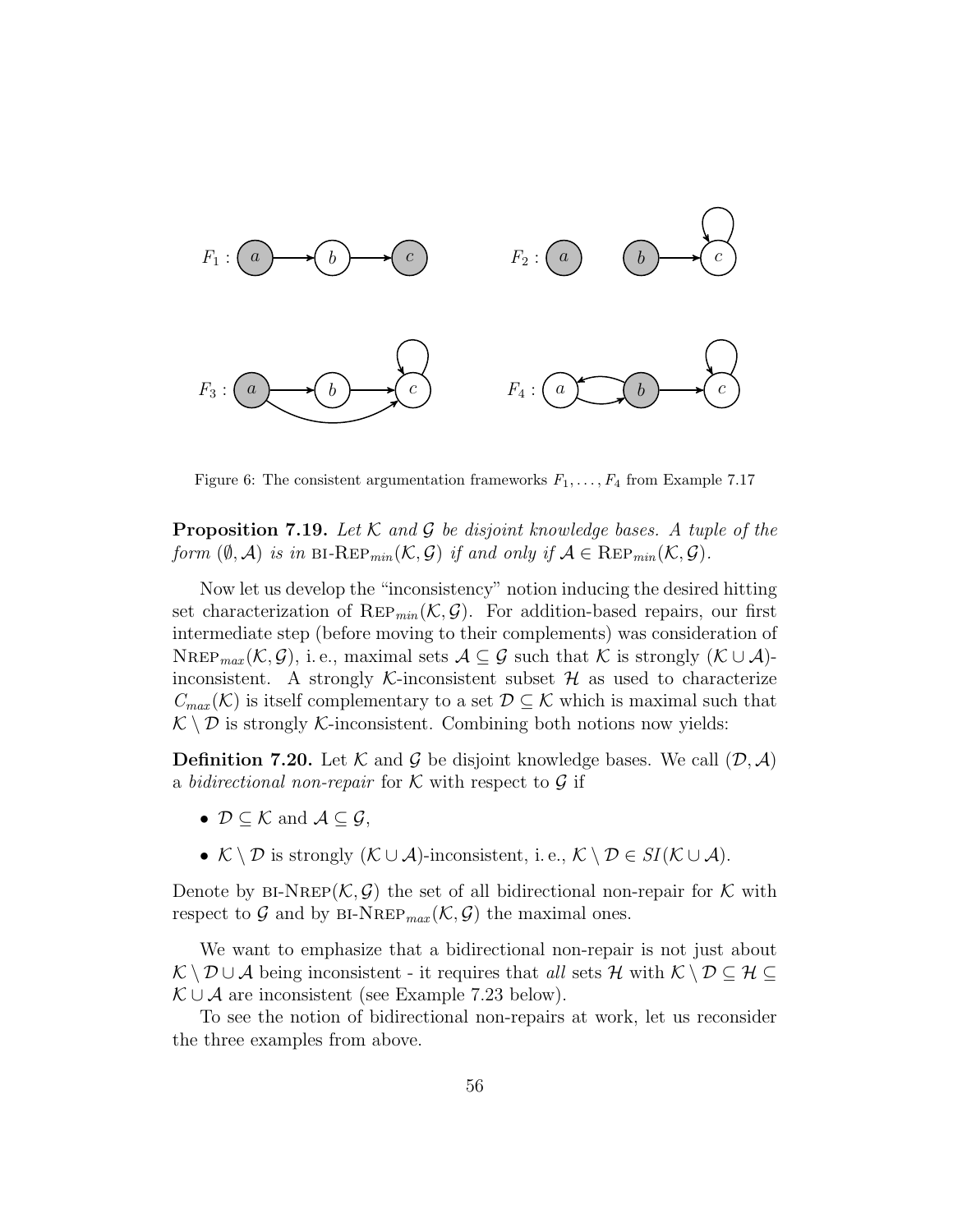Example 7.21. Recall our programs P and G.

$$
P: \t a \lor b. \t a \leftarrow b. \t G: \t a. \t b. \t c \leftarrow \text{not } b. \t \neg c \leftarrow \text{not } b. \t d. \t b \leftarrow d.
$$

We already noted that the non-repairing subsets of G are  $A_1 = \{a_i, b \leftarrow d\}$ and  $A_2 = \{a_1, d_1\}$ . Moreover, removal of "a  $\vee$  b." is never beneficial, no matter which subset of  $P$  or  $G$  is under consideration. Hence

BI-NREP<sub>max</sub>
$$
(P, G) = \{ (\{a \lor b.\}, \{a., b \leftarrow d.\}), (\{a \lor b.\}, \{a., d.\}) \}.
$$

Example 7.22. Consider again  $P'$ 

$$
P': \qquad \qquad \leftarrow \text{not } b. \qquad \qquad \leftarrow \text{not } c.
$$

and G as above. Since " $\leftarrow$  not c." will cause inconsistency no matter which rules from G are added we see  $P' \setminus {\{\leftarrow \text{ not } b.\}} \in SI(P' \cup G)$ , i.e.,  $({\{\leftarrow \text{ not } b.\}})$ not  $b.$ },  $G$ )  $\in$  BI-NREP<sub>max</sub> $(P', G)$ . Moreover, even if " $\leftarrow$  not  $c$ ." is removed,  ${b.} \subseteq G$  or  ${d., b \leftarrow d.} \subseteq G$  is also required in order to repair P'. Thus, BI-NREP<sub>max</sub>  $(P', G)$  consists of the following tuples:

$$
(\{\leftarrow \text{not } b.\}, G), (\{\leftarrow \text{not } c.\}, \{a., b \leftarrow d.\}), (\{\leftarrow \text{not } c.\}, \{a., d.\}).
$$

**Example 7.23.** Recall the AF represented by  $R = \{(a, b), (b, c), (c, c)\}\$ and the additional attacks  $G = \{(a, c), (b, a), (c, b)\}.$  Observe that removing " $(b, c)$ " or adding " $(c, b)$ " is in no situation beneficial. Hence,

BI-NREP<sub>max</sub>
$$
(R, G) = \{ (\{(b, c)\}, \{(c, b)\}) \}.
$$

To verify this, recall that in Example 7.17 we saw that any other modification to F yields one possessing a stable extension (also recall Figure 6). We want to mention that  $({{(b, c)}, {(b, a), (c, b)}})$  is not a bidirectional nonrepair. Suppose the induced AF is called  $F'$ :



Then  $F'$  is inconsistent since it does not possess any stable extension. However,  $R \setminus \{(b, c)\}\$ is not strongly  $R \cup \{(b, a), (c, b)\}\$ -inconsistent since moving from  $R \setminus \{(b, c)\}\$ to  $R \cup \{b, a\}$  yields a consistent AF: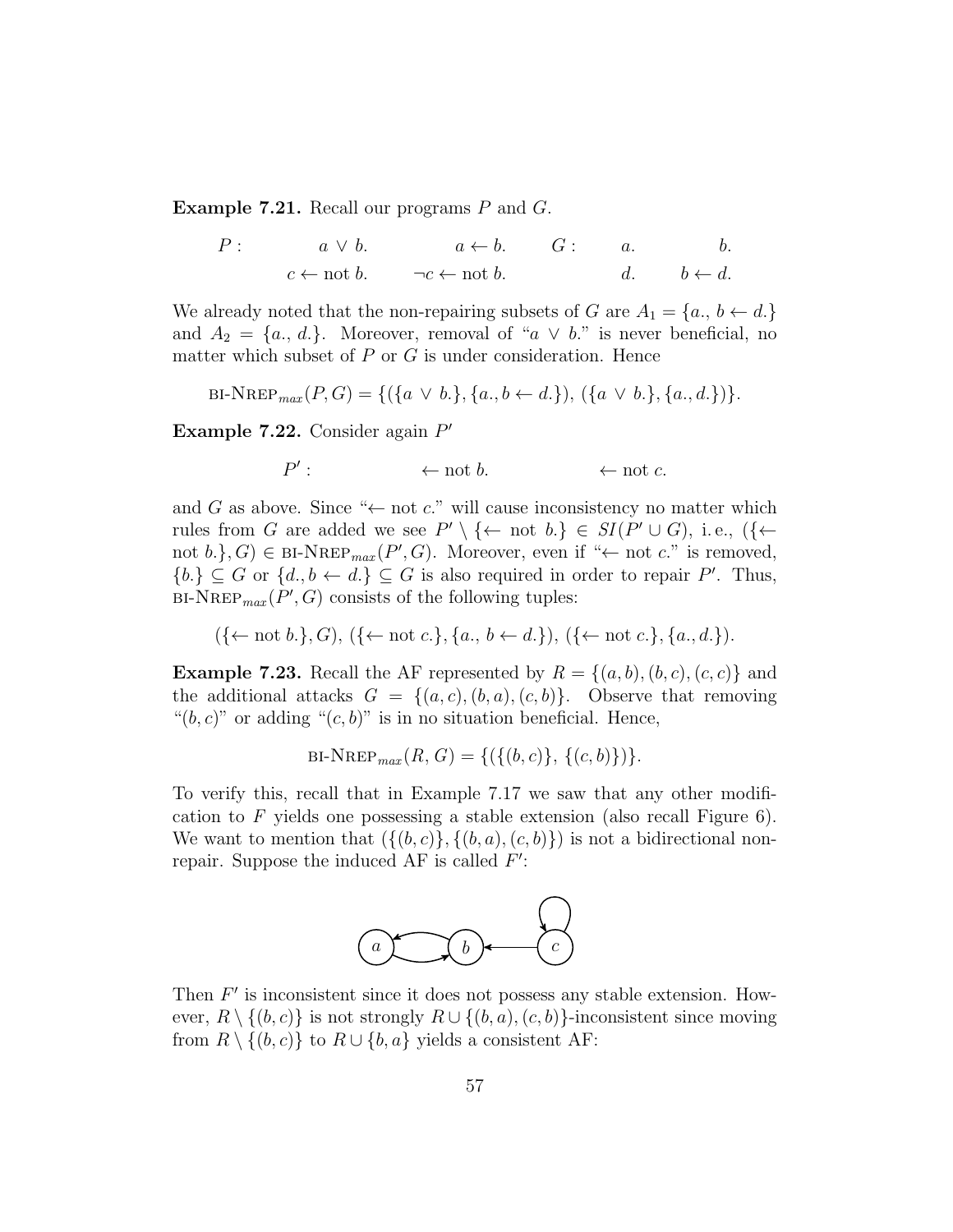

We make the following observations to emphasize how BI-NREP<sub>max</sub>  $(\mathcal{K}, \mathcal{G})$ generalizes minimal (strong) inconsistency (via moving to the complement of  $\mathcal{D}$ ). First let us consider a monotonic logic. Recall that in this case,  $SI_{min}(\mathcal{K}) = I_{min}(\mathcal{K})$ . We do not expect G to play any role here. Indeed, we find:

**Proposition 7.24.** Let  $K$  and  $G$  be disjoint knowledge bases of a monotonic logic. If  $(D, \mathcal{A}) \in \text{BI-NREF}_{max}(\mathcal{K}, \mathcal{G})$ , then  $\mathcal{A} = \mathcal{G}$ . Moreover,  $(D, \mathcal{G}) \in$ BI-NREP<sub>max</sub>  $(\mathcal{K}, \mathcal{G})$  if and only if  $\mathcal{H} = \mathcal{K} \setminus \mathcal{D} \in SI_{min}(\mathcal{K})$ .

In the previous proposition  $\mathcal G$  was irrelevant as the underlying logic was assumed to be monotonic. Clearly, a similar result holds whenever there is no set  $\mathcal G$  at all.

**Proposition 7.25.** Let K be a knowledge base and  $\mathcal{G} = \emptyset$ . A tuple of the form  $(\mathcal{D}, \emptyset)$  is in BI-NREP<sub>max</sub>  $(\mathcal{K}, \mathcal{G})$  if and only if  $\mathcal{H} = \mathcal{K} \setminus \mathcal{D} \in SI_{min}(\mathcal{K})$ .

A more advanced version of this result without restricting  $\mathcal G$  is the following. It shows that there is a general connection between  $BI-NREF_{max}(\mathcal{K},\mathcal{G})$ and  $SI_{min}(\mathcal{K})$ , but it is not as straightforward as the connection between  $B\text{I-Rep}_{min}(\mathcal{K}, \mathcal{G})$  and  $C_{max}(\mathcal{K})$  (see Proposition 7.18). The difference is that we are now looking for maximal instead of minimal tuples with a certain property. Assume we are given a set  $\mathcal{H} \in SI_{min}(\mathcal{K})$ . We can be sure that  $(\mathcal{D}, \emptyset) \in \text{BI-NREF}(\mathcal{K}, \mathcal{G})$  with  $\mathcal{D} = \mathcal{K} \setminus \mathcal{H}$ , but there are in general several sets  $A \subseteq G$  such that  $(D, \mathcal{A})$  is maximal in BI-NREP( $\mathcal{K}, \mathcal{G}$ ). On the other hand, given  $(D, \mathcal{A}) \in \text{BI-NREF}_{max}(\mathcal{K}, \mathcal{G})$  we can guarantee  $\mathcal{K} \setminus \mathcal{D} \in SI(\mathcal{K})$ ; but not minimality:

**Proposition 7.26.** Let  $K$  and  $G$  be disjoint knowledge bases.

- If  $(D, \mathcal{A}) \in \text{BI-NREF}_{max}(\mathcal{K}, \mathcal{G})$ , then  $\mathcal{H} = \mathcal{K} \backslash \mathcal{D} \in SI(\mathcal{K})$ . In particular, there is a set  $\mathcal{D}'$  with  $\mathcal{D} \subseteq \mathcal{D}'$  such that  $\mathcal{K} \setminus \mathcal{D}' \in SI_{min}(\mathcal{K})$ .
- If  $\mathcal{H} = \mathcal{K} \setminus \mathcal{D} \in SI_{min}(\mathcal{K})$ , then there is a (not necessarily uniquely defined)  $A \subseteq \mathcal{G}$  such that  $(\mathcal{D}, \mathcal{A}) \in \text{BI-NREF}_{max}(\mathcal{K}, \mathcal{G})$ .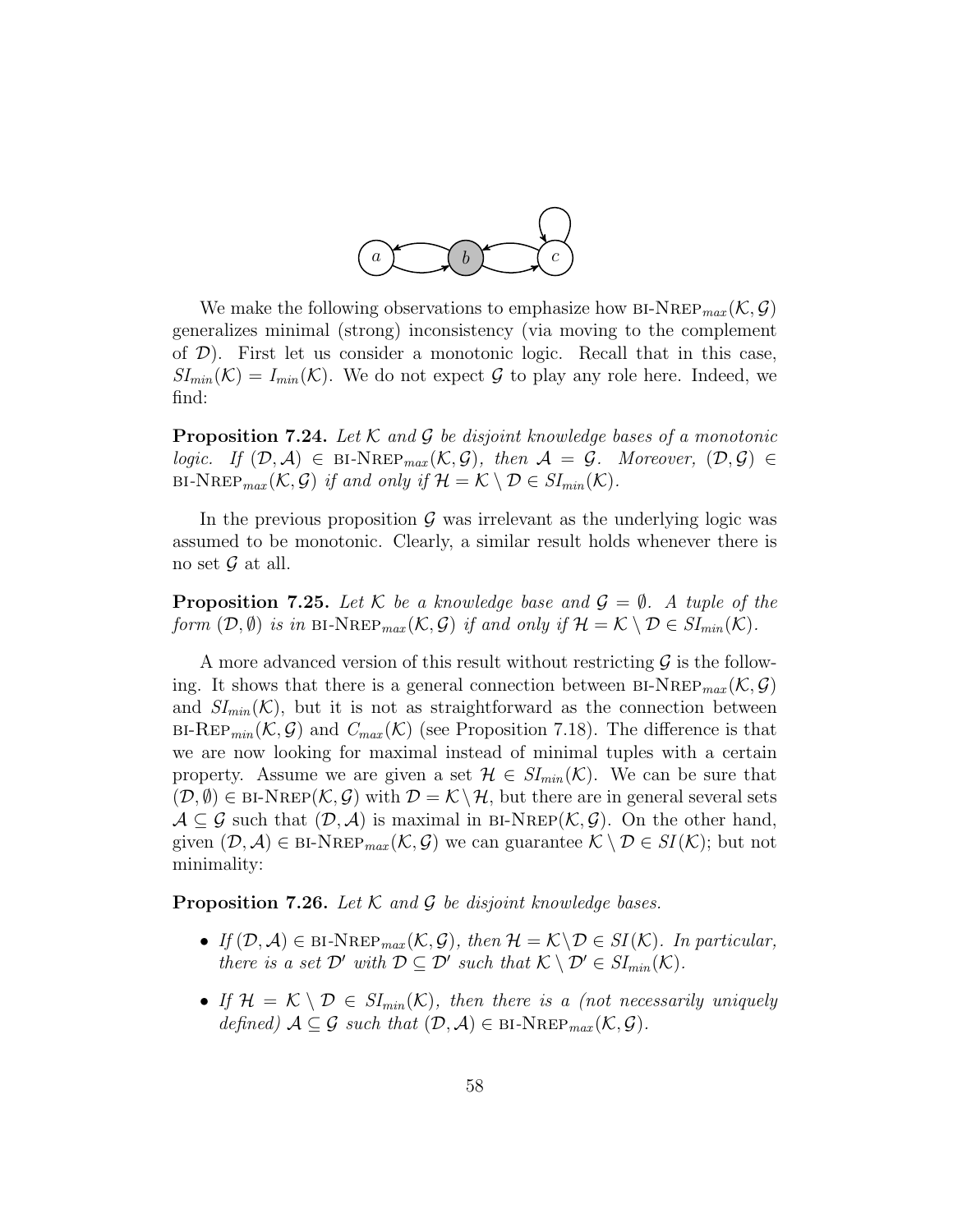Thus, the second item is quite nice, but the first one suggests some caution: Given a tuple  $(\mathcal{D}, \mathcal{A}) \in {\rm BI-NREF}_{max}(\mathcal{K}, \mathcal{G})$ , we cannot just "project" away" the second component when looking for sets in  $SI_{min}(\mathcal{K})$ .

**Example 7.27.** Example 7.21 shows that  $BI-NREF_{max}(P, G)$  contains two distinct tuples  $(D, A)$  with  $D = \{a \lor b.\}$ . We already have  $H = P \setminus D \in$  $SI_{min}(P)$ , so we can choose  $D' = D$  for the first item in Proposition 7.26. Since there are two tuples of this form in Example 7.21, it illustrates in particular that A in the second item in Proposition 7.26 is not uniquely defined in general.

Now let us compare BI-NREP<sub>max</sub>  $(\mathcal{K}, \mathcal{G})$  to the non-repairing subsets of  $\mathcal{G}$ from Definition 7.6. Considering cases where the underlying logic is monotonic or  $\mathcal G$  is empty will clearly not yield insightful results when investigating NREP( $\mathcal{K}, \mathcal{G}$ ). However, we find a counterpart to Proposition 7.26.

**Proposition 7.28.** Let  $K$  and  $G$  be disjoint knowledge bases.

- If  $(\mathcal{D}, \mathcal{A}) \in \text{BI-NRep}_{max}(\mathcal{K}, \mathcal{G})$  then  $\mathcal{A} \in \text{NRep}(\mathcal{K}, \mathcal{G})$ . In particular, there is a set  $A'$  with  $A \subseteq A'$  such that  $A' \in \text{NREP}_{max}(\mathcal{K})$ .
- If  $A \in \text{Nrep}_{max}(\mathcal{K}, \mathcal{G})$ , then there is a (not necessarily uniquely defined)  $\mathcal{D} \subseteq \mathcal{K}$  such that  $(\mathcal{D}, \mathcal{A}) \in \text{BI-NREF}_{max}(\mathcal{K}, \mathcal{G}).$

We now return to the main goal of this section, namely our duality characterization for  $BI-REP_{min}(\mathcal{K}, \mathcal{G})$ . It should not be surprising that a notion of  $co-BI-NREP_{max}(\mathcal{K}, \mathcal{G})$  is required. The following is natural and well-behaving, extending the previous one component-wise.

**Definition 7.29.** Let K and G be disjoint knowledge bases. The set co-BI-NREP<sub>max</sub>  $(K, \mathcal{G})$ consists of all  $(\overline{A}, \overline{\mathcal{D}})$  such that  $(\mathcal{G} \setminus \overline{A}, \mathcal{K} \setminus \overline{\mathcal{D}})$  is in BI-NREP<sub>max</sub> $(\mathcal{K}, \mathcal{G})$ .

Let us summarize the important sets from the previous examples.

Example 7.30. Recall our programs P and G.

$$
P: \t a \lor b. \t a \leftarrow b. \t G: \t a. \t b. \t b.
$$
  

$$
c \leftarrow \text{not } b. \t \neg c \leftarrow \text{not } b. \t d. \t b \leftarrow d.
$$

We found that  $B1-REP_{min}(P, G)$  consists of the following tuples:

 $({a \leftarrow b.}, \emptyset), ({c \leftarrow \text{not } b.}, \emptyset), ({c \leftarrow \text{not } b.}, \emptyset), (\emptyset, {b.}, \emptyset), (\emptyset, {d., b \leftarrow d.}).$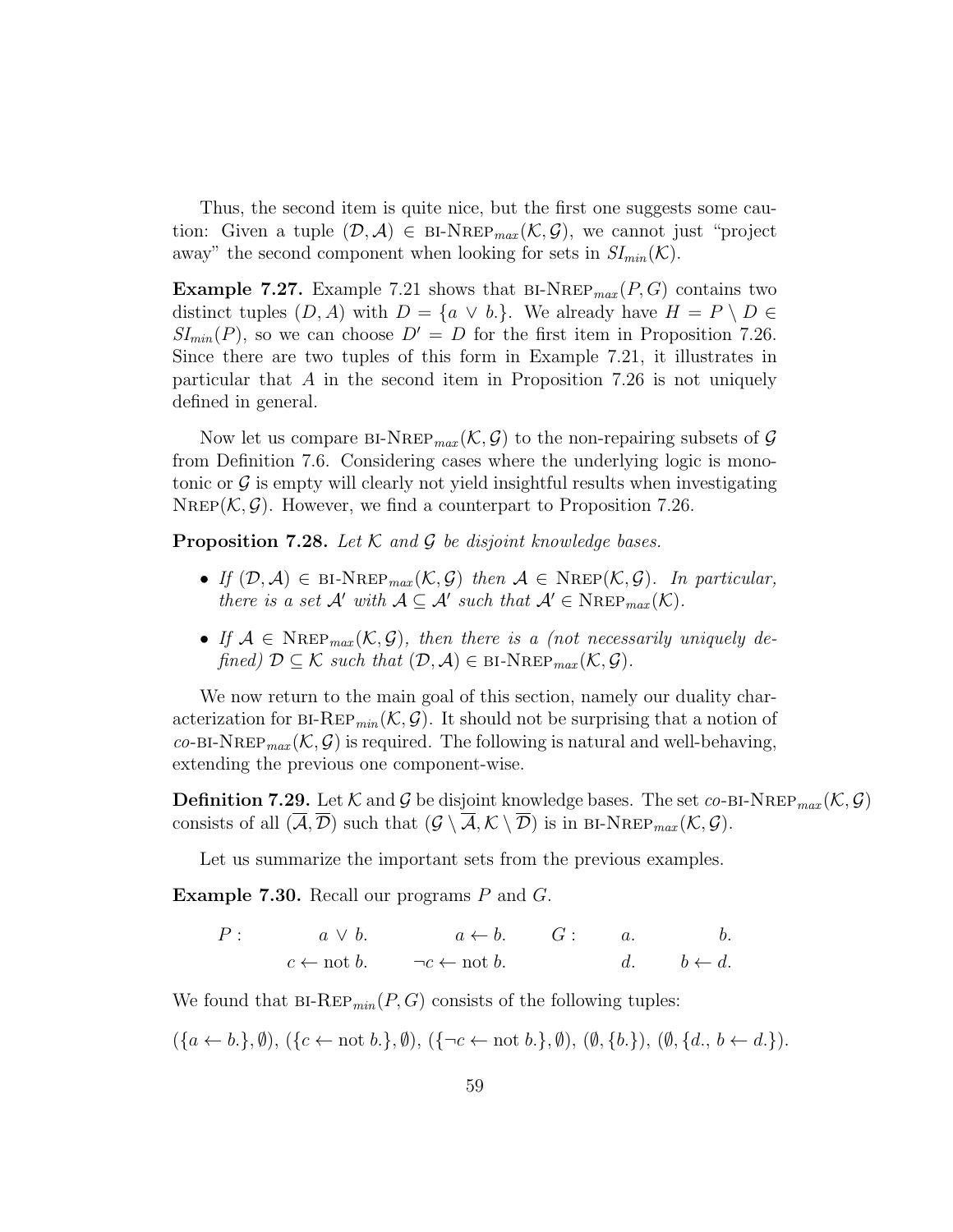Moreover,

BI-NREP<sub>max</sub>
$$
(P, G) = \{ (\{a \lor b.\}, \{a., b \leftarrow d.\}), (\{a \lor b.\}, \{a., d.\}) \}.
$$

Hence if we set  $H = P \setminus \{a \lor b.\}$  we obtain

co-BI-NREP<sub>max</sub>
$$
(P, G) = \{(H, \{b., d.\}), (H, \{b., b \leftarrow d.\})\}.
$$

The following theorem states that the desired duality result is indeed obtained. Before stating it, we need to extend the notion of a hitting set to tuples of sets. This is done in the natural way: Given tuples  $\mathcal{M} = \{(X_i, Y_i) \mid$  $i = 1, \ldots, n$ , we say  $(X, Y)$  is a hitting set of M if  $X \cap X_i \neq \emptyset$  or  $Y \cap Y_i \neq \emptyset$ for each  $i = 1, \ldots, n$ . This is natural as it corresponds to extending the intersection to tuples of sets component-wise and letting  $(\emptyset, \emptyset)$  be the empty tuple.

**Theorem 7.31** (Subset-Superset Duality). Let  $\mathcal{K}$  and  $\mathcal{G}$  be disjoint knowledge bases. Then S is a minimal hitting set of co-BI-NREP<sub>max</sub> $(K, \mathcal{G})$  iff  $S \in \textsc{bi-REP}_{min}(\mathcal{K}, \mathcal{G}).$ 

For this, proving the following dual statement almost suffices (see Appendix Appendix B)

**Theorem 7.32** (Subset-Superset Duality II). Let K and G be disjoint knowledge bases. Then S is a minimal hitting set of BI-REP<sub>min</sub> $(\mathcal{K}, \mathcal{G})$  iff  $\mathcal{S} \in$  $co$ -BI-NREP<sub>max</sub> $(K, \mathcal{G})$ .

To see the duality at work, we recall our examples.

Example 7.33. Consider again  $P'$ 

 $P'$  $\leftarrow$  not b.  $\leftarrow$  not c.

with G as usual. We found

BI-REP<sub>min</sub>(P', G) = {(P, Ø), ({← not c.}, {b.}), ({← not c.}, {d., b ← d.})}

and  $co-BI-NREF_{max}(P',G)$  consists of

$$
(\{\leftarrow \text{not } c.\}, \emptyset), (\{\leftarrow \text{not } b.\}, \{b., d.\}), (\{\leftarrow \text{not } b.\}, \{b., b \leftarrow d.\}).
$$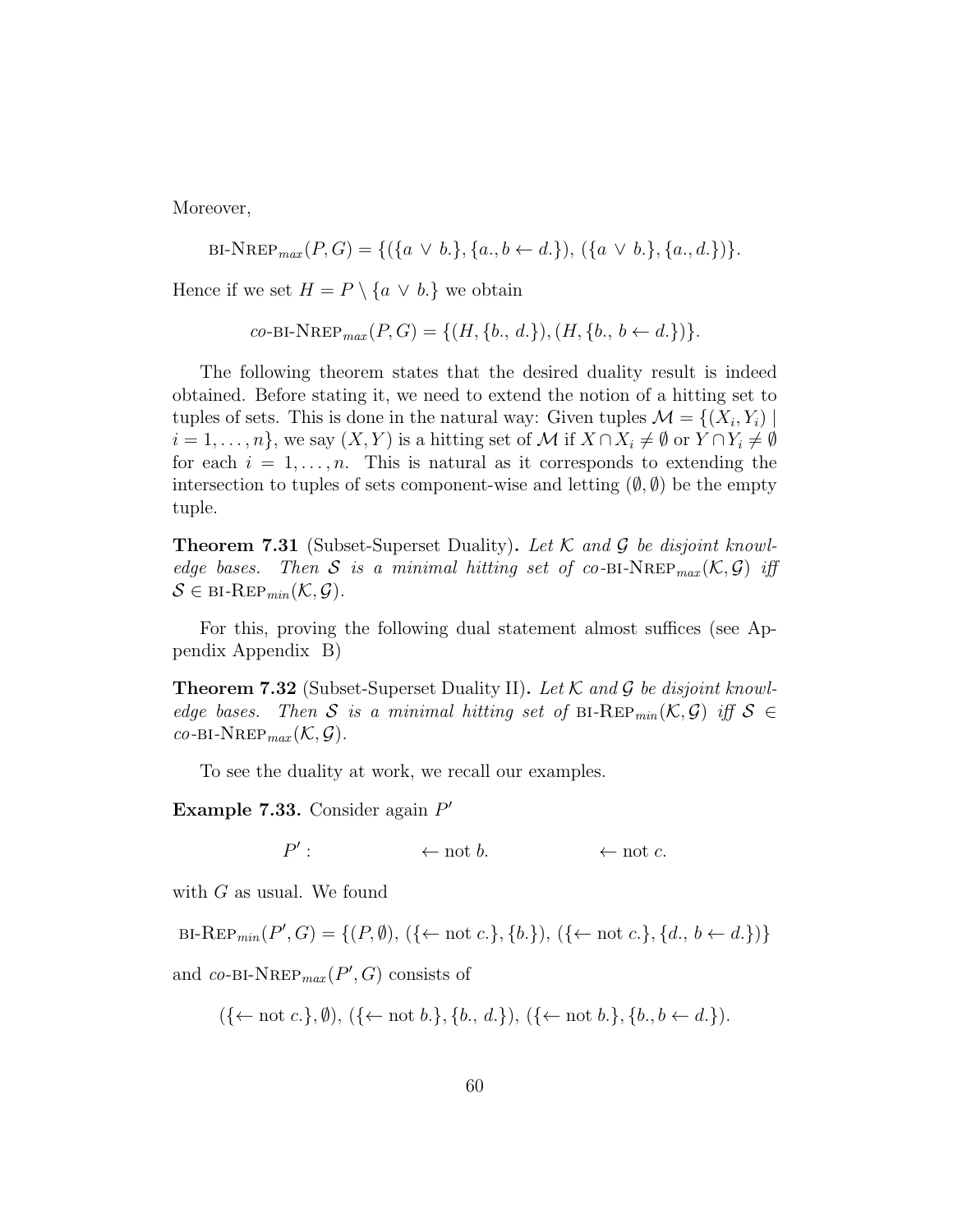Take  $({\mathcal{H}} \text{ not } c.$ ,  ${b.}$ )  $\in$  BI-REP<sub>min</sub>( $P', G$ ). Indeed,

$$
(\{\leftarrow \text{not } c.\}, \{b.\}) \cap (\{\leftarrow \text{not } c.\}, \emptyset) = (\{\leftarrow \text{not } c.\}, \emptyset)
$$

$$
(\{\leftarrow \text{not } c.\}, \{b.\}) \cap (\{\leftarrow \text{not } b.\}, \{b., d.\}) = (\emptyset, \{b.\})
$$

$$
(\{\leftarrow \text{not } c.\}, \{b.\}) \cap (\{\leftarrow \text{not } b.\}, \{b., b \leftarrow d.\}) = (\emptyset, \{b.\})
$$

where all intersections are non-empty. It is thus a hitting set of  $co-BI-NREP_{max}(P', G)$ . Minimality can bee seen straightforwardly.

**Example 7.34.** For the AF represented by  $R = \{(a, b), (b, c), (c, c)\}\$ and additional attacks  $G = \{(a, c), (b, a), (c, b)\}\$ we found:

BI-REP<sub>min</sub>(R, G) = {(
$$
\{(c, c)\}, \emptyset
$$
), ( $\{(a, b)\}, \emptyset$ ), ( $\emptyset$ ,  $\{(a, c)\}\)$ , ( $\emptyset$ ,  $\{(b, a)\}\$ ),  
BI-NREP<sub>max</sub>(R, G) = {( $\{(b, c)\}, \{(c, b)\}\$ ),  
co-BI-NREP<sub>max</sub>(R, G) = {( $\{(a, b), (c, c)\}, \{(a, c), (b, a)\}\$ )}.

Now consider  $({(c, c)}, \emptyset) \in \text{BI-Rep}_{min}(R, G)$ . Then

 $(\{(c, c)\}, \emptyset) \cap (\{(a, b), (c, c)\}, \{(a, c), (b, a)\}) = (\{(c, c)\}, \emptyset),$ 

so it is a hitting set of (the singleton) co-bi-NREP $_{max}(R, G)$ . As above, minimality is clear.

# Properties of Hitting Sets And Former Dualities

We now demonstrate how to infer Theorem 7.2 as well as Theorem 7.10 from the more general Theorem 7.31. To see this, we need to investigate the structure of (the minimal hitting sets of) co-BI-NREP<sub>max</sub>  $(\mathcal{K}, \mathcal{G})$ . Let us start with Theorem 7.2. Here, the key observation is that—when trying to restore consistency of  $K$ —one is not reliant on G as long as K possesses consistent subsets. We need to formally find what this means regarding the minimal hitting sets of  $SI_{min}(\mathcal{K})$  resp. co-BI-NREP<sub>max</sub> $(\mathcal{K}, \mathcal{G})$ . We may then translate the duality characterization from Theorem 7.31 into the special case Theorem 7.2. The first and most important step is the following observation.

**Proposition 7.35.** Let K and G be disjoint knowledge bases. Let  $C_{max}(\mathcal{K}) \neq$  $\emptyset$ , i.e., K possesses consistent subsets and let  $SI_{min}(\mathcal{K})\neq \emptyset$ , i.e., K is inconsistent. A set  $S_D$  is a minimal hitting set of  $SI_{min}(\mathcal{K})$  if and only if  $(S_D, \emptyset)$ is a minimal hitting set of co-BI-NREP<sub>max</sub> $(\mathcal{K}, \mathcal{G})$ .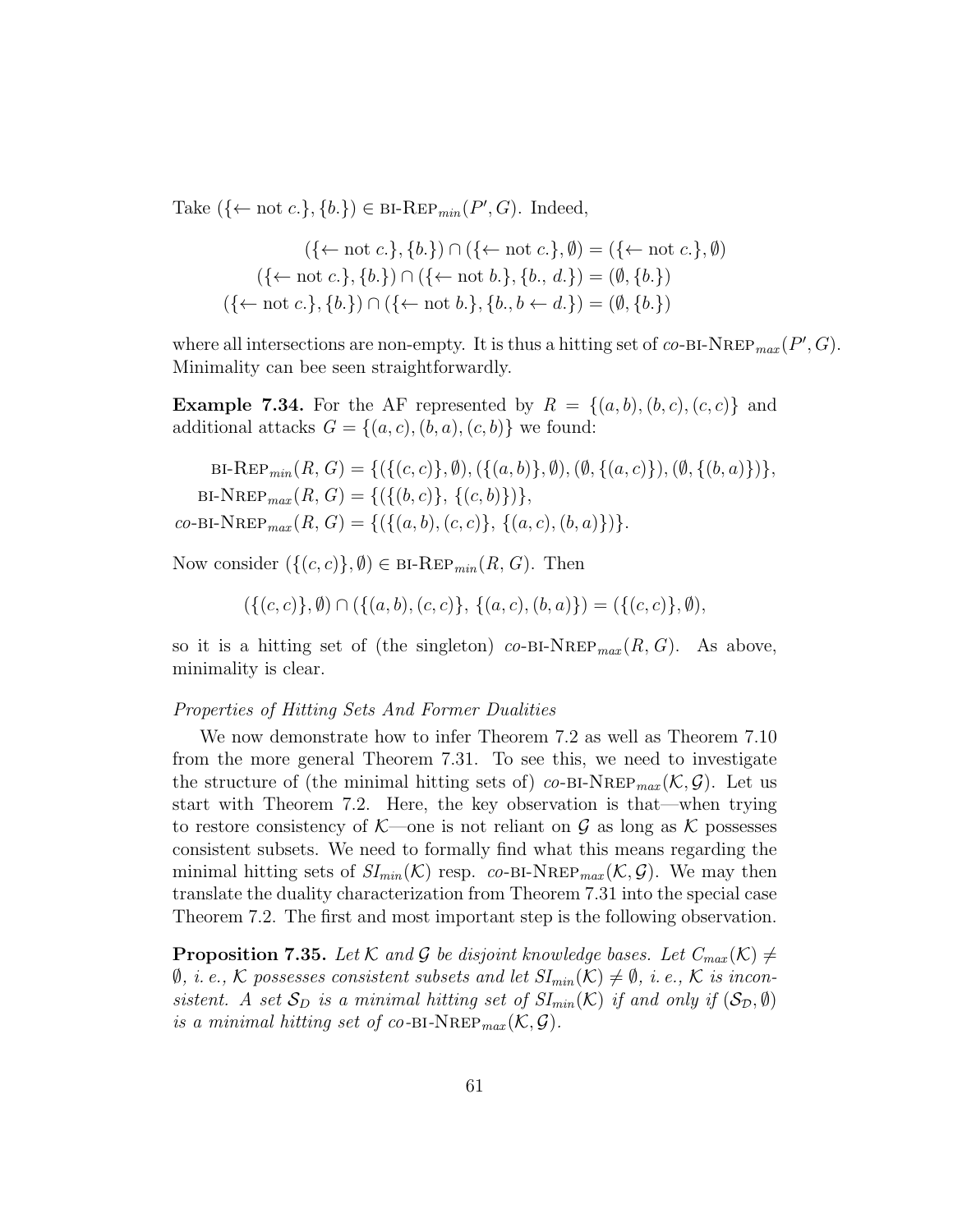We want to emphasize that Proposition 7.35 in particular implies the following: If (the conditions of Proposition 7.35 are met and)  $(\overline{\mathcal{D}}, \overline{\mathcal{A}}) \in$ co-BI-NREP<sub>max</sub>  $(\mathcal{K}, \mathcal{G})$ , then  $\overline{\mathcal{D}} \neq \emptyset$ . Otherwise,  $(\mathcal{S}_{\mathcal{D}}, \emptyset)$  could not be a (minimal) hitting set of co-BI-NREP<sub>max</sub> $(K, \mathcal{G})$ :

**Proposition 7.36.** Let K and G be disjoint knowledge bases. Let  $C_{max}(\mathcal{K}) \neq$  $\emptyset$ , *i.e.*, K possesses consistent subsets and let  $SI_{min}(\mathcal{K}) \neq \emptyset$ , *i.e.*, K is inconsistent. Then there is no tuple  $(\mathcal{D}, \overline{\mathcal{A}}) \in co-BI-NREP_{max}(\mathcal{K}, \mathcal{G})$  with  $\overline{\mathcal{D}} = \emptyset$ .

Having established those properties of (minimal) hitting sets, it is possible to infer Theorem 7.2 from Theorem 7.31 as a corollary.

*Proof of Theorem 7.2.* In case  $\emptyset \in SI(\mathcal{K})$ , i.e., any subset of  $\mathcal K$  is inconsistent, then the claim holds trivially. So assume  $K$  possesses consistent subsets.

Let S be a minimal hitting set of  $SI_{min}(\mathcal{K})$ . Consider an arbitrary knowledge base G with  $\mathcal{K} \cap \mathcal{G} = \emptyset$ . Due to Proposition 7.35, S is a hitting set of  $SI_{min}(\mathcal{K})$  if and only if  $(\mathcal{S}, \emptyset)$  is a minimal hitting set of co-BI-NREP  $_{max}(\mathcal{K}, \mathcal{G})$ . By Theorem 7.31 this is equivalent to  $(S, \emptyset) \in {\text{BI-Rep}_{min}}(\mathcal{K}, \mathcal{G})$ . Due to Proposition 7.18, this is the case if and only if  $\mathcal{K} \setminus \mathcal{S} \in C_{max}(\mathcal{K})$ .  $\Box$ 

Let us now see how to analogously derive Theorem 7.10. Note that the previous derivation was based on Proposition 7.35, so towards Theorem 7.10 we require a counterpart to it:

**Proposition 7.37.** Let K and G be disjoint knowledge bases. Let  $\text{Rep}_{min}(\mathcal{K}, \mathcal{G}) \neq$  $\emptyset$ , *i.e.*, K possesses addition-based repairs and let  $SI_{min}(\mathcal{K}) \neq \emptyset$ , *i.e.*, K is inconsistent.

A set  $S_A$  is a minimal hitting set of co-NREP<sub>max</sub> $(\mathcal{K}, \mathcal{G})$  if and only if  $(\emptyset, \mathcal{S}_{\mathcal{A}})$  is a minimal hitting set of co-BI-NREP<sub>max</sub> $(\mathcal{K}, \mathcal{G})$ .

We may infer an analogous result about the tuples in  $co-BI-NREF_{max}(\mathcal{K},\mathcal{G})$ :

**Proposition 7.38.** Let K and G be disjoint knowledge bases. Let  $\text{Rep}_{min}(\mathcal{K}, \mathcal{G}) \neq$  $\emptyset$ , *i.e.*, G possesses repairing subsets wrt. K and let  $SI_{min}(\mathcal{K}) \neq \emptyset$ , *i.e.*, K is inconsistent.. Then there is no  $(\overline{\mathcal{D}}, \overline{\mathcal{A}}) \in co-BI-NREP_{max}(\mathcal{K}, \mathcal{G})$  with  $\overline{\mathcal{A}} = \emptyset$ .

Now Theorem 7.10 is a corollary of Theorem 7.31.

*Proof of Theorem 7.10.* The case  $\text{Rep}_{min}(\mathcal{K}, \mathcal{G}) = \emptyset$  is clear. So let  $\text{Rep}_{min}(\mathcal{K}, \mathcal{G}) \neq \emptyset$  $\emptyset$ . Let S be a minimal hitting set of co-NREP<sub>max</sub> (K, G). Due to Proposition 7.37, S is a hitting set of co-NREP<sub>max</sub>  $(K)$  if and only if  $(S, \emptyset)$  is a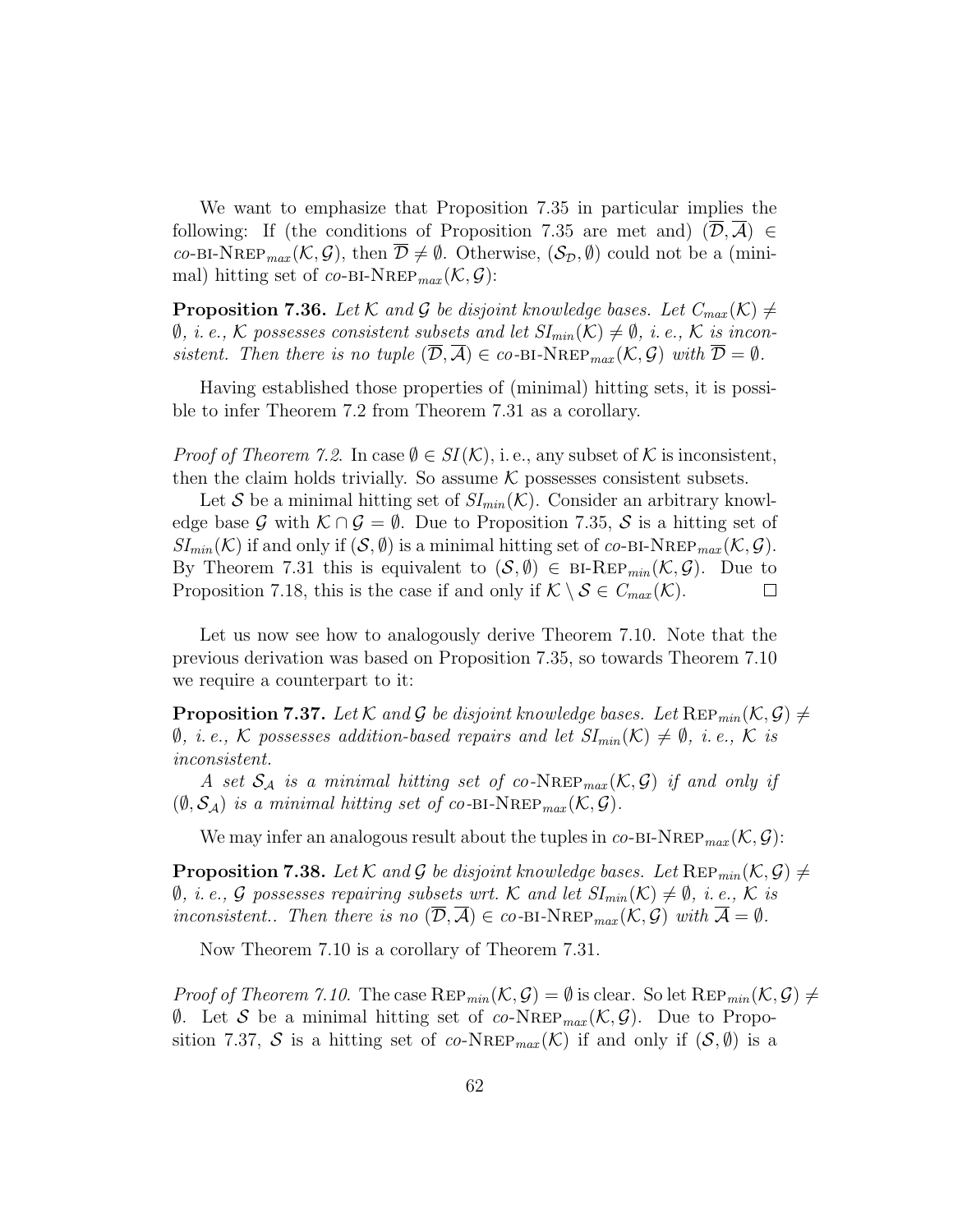minimal hitting set of co-BI-NREP<sub>max</sub>  $(\mathcal{K}, \mathcal{G})$ . By Theorem 7.31 this is equivalent to  $(S, \emptyset) \in {\text{BI-Rep}_{min}}(\mathcal{K}, \mathcal{G})$ . Due to Proposition 7.19, this is the case if and only if  $S \in \text{Rep}_{min}(\mathcal{K})$ .  $\Box$ 

We thus see that both Theorem 7.2 as well as Theorem 7.10 can be inferred from Theorem 7.31 by establishing appropriate connections between the hitting sets of the different inconsistency notions.

#### Measuring Inconsistent Subsets

Let us now turn to measuring inconsistency. Assume we are given a knowledge base  $\mathcal K$  as well as a disjoint knowledge base  $\mathcal G$ . In the present section, we do not interpret  $\mathcal G$  as a set of potential additional assumptions. We will instead assume  $\mathcal{K} \cup \mathcal{G}$  is our whole knowledge base and thus,  $\mathcal{K}$  is not an isolated one, but seen as a subset of  $\mathcal{K} \cup \mathcal{G}$ . This should be taken into account when assessing the conflicts within  $K$  as the following examples illustrate.

**Example 7.39.** Consider the logic program  $P = \{\leftarrow \text{not } a, \text{not } c.\}$ . Since there is no way to infer  $a$  or  $c$ , the program  $P$  is inconsistent and, e.g., the measure  $\mathcal{I}_{MSI}$  assigns 1 to it. However, interpreted as part of the program  $P \cup G$  with

> $P \cup G: a \leftarrow \text{not } b.$   $c \leftarrow \text{not } d.$   $\leftarrow \text{not } a, \text{not } c.$  $b \leftarrow \text{not } a.$   $d \leftarrow \text{not } c.$

the program P simply constrains the answer sets rather than causing inconsistency. Hence, although  $\mathcal{I}_{MSI}(P) = 1$  seems reasonable on its own, it does not appear to make sense when considering  $P \cup G$ .

**Example 7.40.** Let  $P = \{\leftarrow \text{not } a_{\cdot}, \leftarrow \text{not } b_{\cdot} \}$ . Consider the program  $P \cup G$  given as follows:

$$
P \cup G: a \vee b. \qquad \leftarrow \text{not } a. \qquad \leftarrow \text{not } b.
$$

Inconsistency of  $P \cup G$  stems from the two constraints "← not a." and "← not b.". As answer sets are required to be minimal models, it is not possible to satisfy both constraints simultaneously. The subset  $P = \{\leftarrow \text{ not } a_{\cdot}, \leftarrow \}$ not b.} obviously consists of two conflicts and this intuition is confirmed by the observation that  $\mathcal{I}_{MSI}(P) = 2$ . However, given the disjunctive rule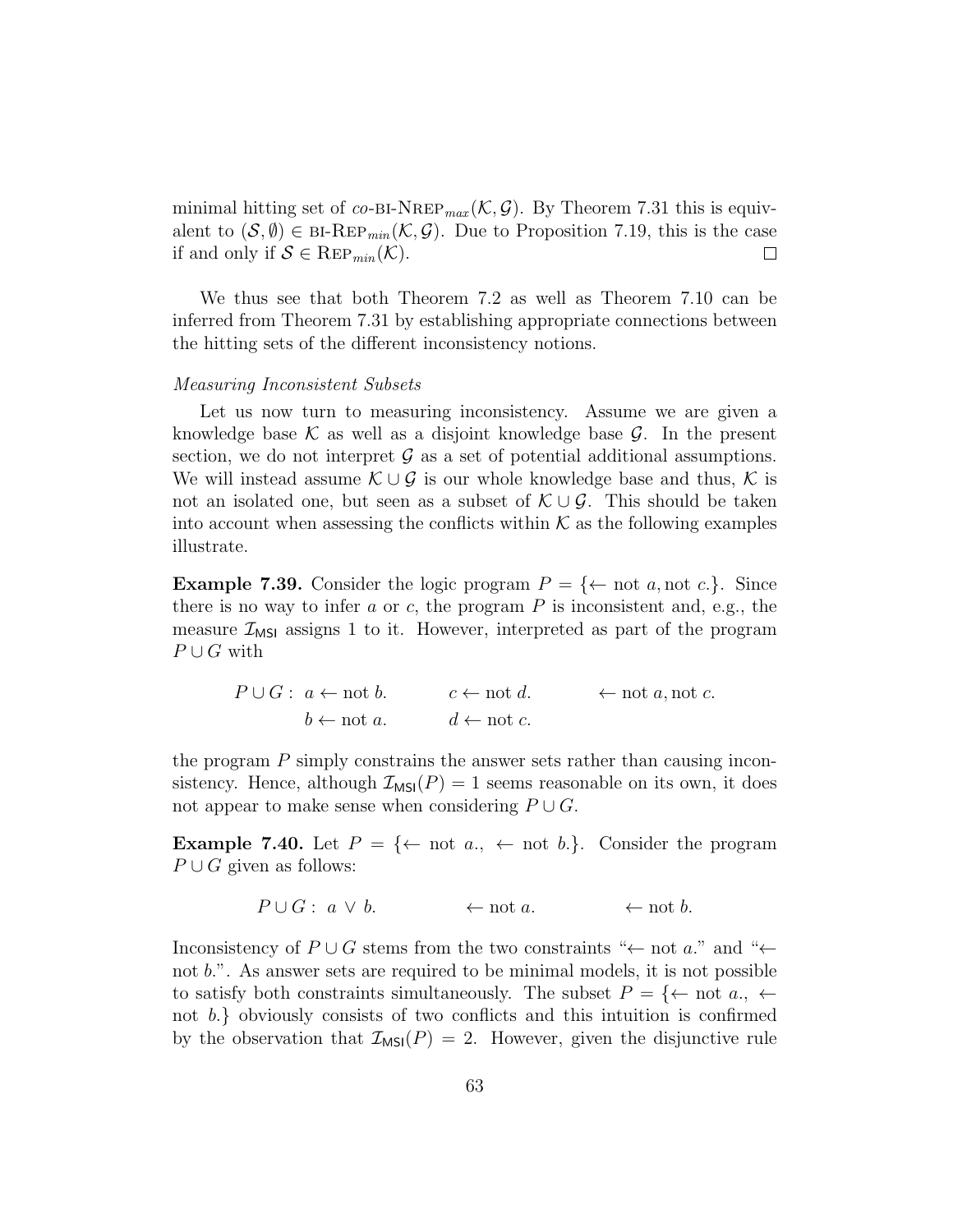" $a \vee b$ ", this is peculiar since there is actually only one conflict which cannot be resolved (either  $a$  or  $b$  is missing). This is confirmed by the observation  $\mathcal{I}_{MSI}(P\cup G)=1.$ 

A simple solution simulates the concept of strong inconsistency. Recall that a subset of a knowledge base is strongly inconsistent if it contains conflicts that cannot be resolved (within  $K$ ). We can proceed similarly here and take all supersets of K within  $\mathcal{K} \cup \mathcal{G}$  into account, looking for the smallest possible inconsistency degree. As this approach depends on a given measure  $I$ , we obtain the following notion.

**Definition 7.41.** Let  $\mathcal{I}: 2^{\mathsf{WF}} \to \mathbb{R}^{\infty}_{\geq 0}$  be an inconsistency measure and  $\mathcal{K} \cup \mathcal{G}$ a knowledge base. We call

$$
\mathsf{Co}_{\mathcal{G},\,\mathcal{I}}(\mathcal{K}) := \min_{\mathcal{G}' \subseteq \mathcal{G}} \mathcal{I}(\mathcal{K} \cup \mathcal{G}') \tag{9}
$$

the value of  $\mathcal{I}(\mathcal{K})$  with respect to the context  $\mathcal{K} \cup \mathcal{G}$ .

This approach is quite well-behaving for the two examples we considered before.

**Example 7.42.** For the logic program  $P = \{\leftarrow \text{not } a, \text{not } c.\}$  with

$$
P \cup G: a \leftarrow \text{not } b.
$$
  

$$
b \leftarrow \text{not } a.
$$
  

$$
c \leftarrow \text{not } d.
$$
  

$$
\leftarrow \text{not } a, \text{not } c.
$$

we immediately see  $\mathsf{Co}_{G,\mathcal{I}_{\mathsf{MSI}}}(P) = 0$  caused by consistency of  $P \cup G$ .

**Example 7.43.** Consider again  $P = \{\leftarrow \text{not } a., \leftarrow \text{not } b.\}$  where  $P \cup G$  is

 $P \cup G : a \vee b.$  ← not a. ← not b.

Clearly, there is only one strongly inconsistent subset of  $P \cup G$ , namely P. We thus see  $\mathsf{Co}_{G,\mathcal{I}_{\mathsf{MSI}}}(P) = 1.$ 

Let us collect some properties of  $\mathsf{Co}_{\mathcal{G}, \mathcal{I}}(\mathcal{K})$ , depending on the given measure *I*. We see that some desirable properties of *I* transfer to  $\text{Co}_{\mathcal{G},\mathcal{I}}(\mathcal{K})$ .

**Proposition 7.44.** Let  $K$ ,  $K'$  and G be a knowledge bases.

(a) If I satisfies consistency, then  $\mathsf{Co}_{G,\mathcal{I}}(\mathcal{K})=0$  if and only if  $\mathcal{K}\notin SI(\mathcal{K}\cup$  $\mathcal{G}$ ),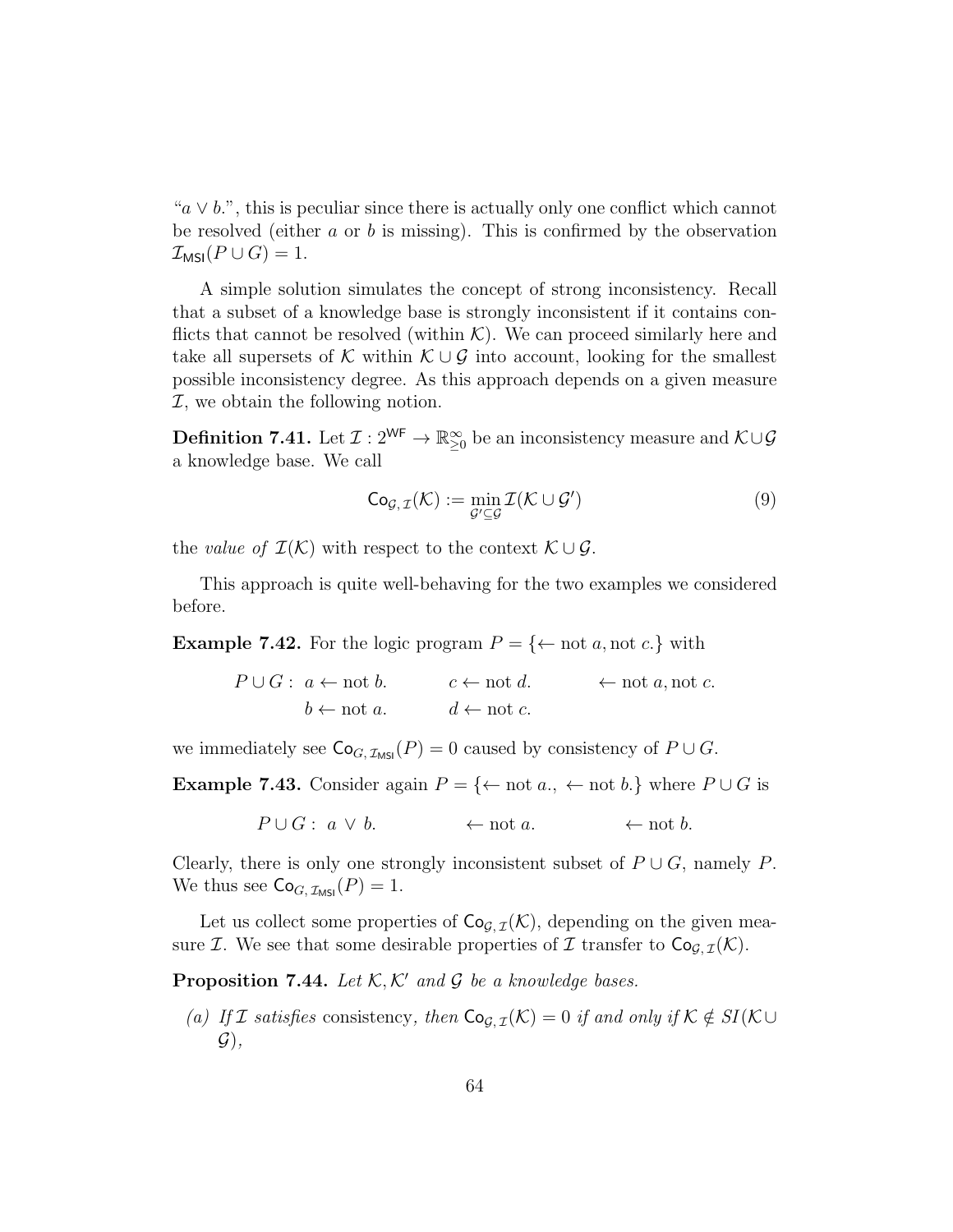- (b) if I satisfies independence and  $\alpha \in Ntr(\mathcal{K} \cup \mathcal{G})$ , then  $\mathsf{Co}_{\mathcal{G},\mathcal{I}}(\mathcal{K}) =$  $Co_{G,\mathcal{I}}(\mathcal{K}\setminus\{\alpha\}),$
- (c) if I satisfies strong equivalence and  $\mathcal{K} \equiv_s \mathcal{K}'$ , then  $\mathsf{Co}_{\mathcal{G},\mathcal{I}}(\mathcal{K}) = \mathsf{Co}_{\mathcal{G},\mathcal{I}}(\mathcal{K}')$ .

*Proof.* Let  $K, K'$  and G be knowledge bases.

(a): Assume the measure I satisfies the *consistency* postulate. If  $\mathsf{Co}_{G,\mathcal{I}}(\mathcal{K}) =$ 0 then there is  $\mathcal{K} \cup \mathcal{G}' \subseteq \mathcal{K} \cup \mathcal{G}$  such that  $\mathcal{I}(\mathcal{K} \cup \mathcal{G}') = 0$ . Since  $\mathcal{I}$  satisfies consistency,  $\mathcal{K} \cup \mathcal{G}'$  is consistent and therefore  $\mathcal{K}$  is not strongly  $(\mathcal{K} \cup \mathcal{G})$ inconsistent. On the other hand, if  $\mathcal{K} \notin SI(\mathcal{K} \cup \mathcal{G})$  then there is  $\mathcal{G}' \subseteq \mathcal{G}$  such that  $\mathcal{K} \cup \mathcal{G}'$  is consistent and  $\mathcal{I}(\mathcal{K} \cup \mathcal{G}') = 0$ . Then  $\mathsf{Co}_{\mathcal{G},\mathcal{I}}(\mathcal{K}) = 0$  as well.

(b): Let I satisfy independence. For  $\alpha \in Ntr(\mathcal{K} \cup \mathcal{G})$  we have  $\alpha \in Ntr(\mathcal{H})$ for any subset H of  $\mathcal{K} \cup \mathcal{G}$ . Now the claim follows immediately.

(c): Let I satisfy strong equivalence and let  $\mathcal{K} \equiv_s \mathcal{K}'$ . It follows that  $\mathcal{I}(\mathcal{K}) =$  $\mathcal{I}(\mathcal{K}')$  and, as  $\mathcal{K} \equiv_s \mathcal{K}'$  implies  $\mathcal{K} \cup \mathcal{G}' \equiv_s \mathcal{K}' \cup \mathcal{G}'$  for all  $\mathcal{G}' \subseteq \mathcal{G}, \mathcal{I}(\mathcal{K} \cup \mathcal{G}') =$  $\mathcal{I}(\mathcal{K}' \cup \mathcal{G}')$  and by this the claim.  $\Box$ 

While the expression (9) simply takes the minimum over all possible supersets, it would be rather appealing to utilize a general framework for measuring the information which is added to a knowledge base. The idea of measuring information is not novel (Shannon, 1948; Lozinskii, 1994). An *information measure* (Grant and Hunter, 2011) is defined as a mapping  $\mathcal{J}$ assigning non-negative real numbers to propositional knowledge bases and satisfying

- if  $K = \emptyset$ , then  $\mathcal{J}(\mathcal{K}) = 0$ .
- if  $K \subseteq \mathcal{K}'$  and  $\mathcal{K}'$  is consistent, then  $\mathcal{J}(\mathcal{K}) \leq \mathcal{J}(\mathcal{K}')$ ,
- if K is consistent and at least one formula  $\alpha \in \mathcal{K}$  is not a tautology, then  $\mathcal{J}(\mathcal{K}) > 0$ .

Equipped with an appropriate technique to measure information in nonmonotonic logics, one could utilize  $\mathcal{J}(\mathcal{A})$  (where  $\mathcal{A} \subseteq \mathcal{G}$ ) to measure the information added to K and then consider  $\mathcal{I}(\mathcal{K}\cup\mathcal{A})$  to measure inconsistency of the remaining conflicts within  $K$ . This approach induces inconsistency measures based on, e.g., the expression

$$
\min_{\mathcal{A}\subseteq\mathcal{G}}\,\mathcal{J}(\mathcal{A})+\mathcal{I}(\mathcal{K}\cup\mathcal{A}).\tag{10}
$$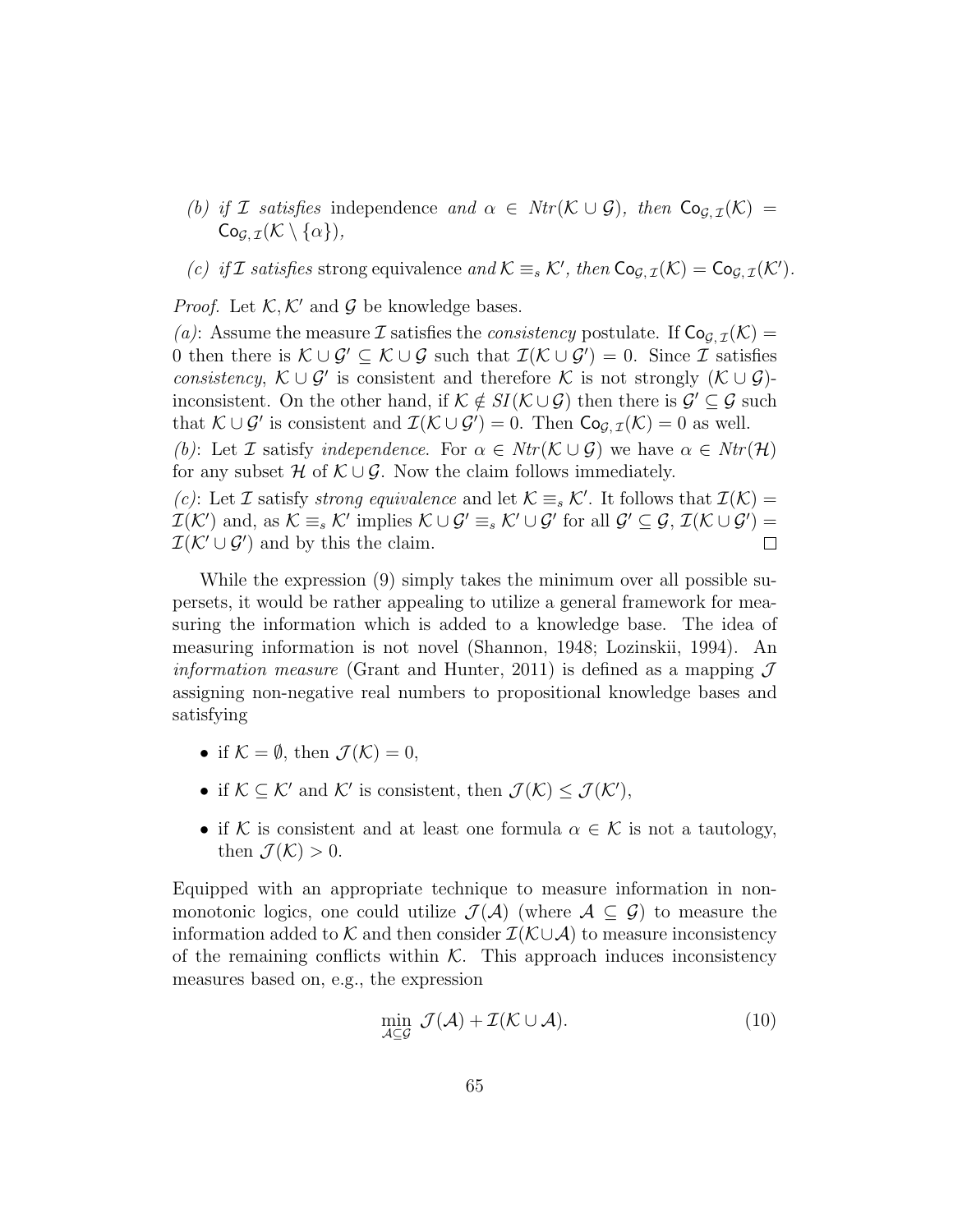Although we leave a thorough investigation of this issue for future work, we want to mention that  $(9)$  is a special case of this approach, utilizing the trivial function  $\mathcal{J} \equiv 0.4$  In the subsequent Section 8.1 on measuring inconsistency in ASP we will consider a measure  $\mathcal{I}_{\pm}$  which can be interpreted as an expression of this form, where  $J$  counts the number of facts we add to a given program.

In order to calculate  $(9)$ , we require a given inconsistency measure  $\mathcal{I}$ . We also want to consider a novel approach here. Recall the measures introduced in Section 3. They are based on (the number of) strongly inconsistent subsets of a knowledge base  $\mathcal K$ . The notion of strong inconsistency facilitated the previously considered generalization of inconsistency measures from the literature. The results of the previous sections suggest that bidirectional nonrepairs are worth investigating when given a knowledge base  $K$  as a subset of  $K \cup G$ . This motivates considering the following measures of the type

$$
\mathcal{I}_{\mathcal{G}}: 2^{\mathsf{WF}} \to \mathbb{R}_{\geq 0}^{\infty} \text{ with } \mathcal{K} \mapsto \mathcal{I}_{\mathcal{G}}(\mathcal{K}).
$$

**Definition 7.45.** Given disjoint knowledge bases  $\mathcal{K}$  and  $\mathcal{G}$ , define

•  $\mathcal{I}_{NR,\mathcal{G}}$  via

$$
\mathcal{I}_{\text{NR},\mathcal{G}}(\mathcal{K}) = |co\text{-BI-NREP}_{max}(\mathcal{K},\mathcal{G})| = |\text{BI-NREP}_{max}(\mathcal{K},\mathcal{G})|,
$$

 $\bullet$   $\mathcal{I}_{\text{NR}^c,\mathcal{G}}$  via

$$
\mathcal{I}_{\mathrm{NR}^c,\mathcal{G}}(\mathcal{K}) = \sum_{\substack{(\mathcal{D},\mathcal{A}) \in \\ co\text{-}\mathrm{BI-NREF}_{max}(\mathcal{K},\mathcal{G})}}\frac{1}{|\mathcal{D}\cup\mathcal{A}|}.
$$

We observe the similarities to the measures  $\mathcal{I}_{MSI}$  and  $\mathcal{I}_{MSI}$ . Those given in Definition 7.45 are similar in their spirit, replacing  $SI_{min}(\mathcal{K})$  with co-BI-NREP  $_{max}(\mathcal{K}, \mathcal{G})$ . We want to emphasize that the resulting measures are rather pessimistic when it comes to assessing K as subset of  $\mathcal{K} \cup \mathcal{G}$ . To illustrate this, let us consider  $\mathcal{I}_{NR,\mathcal{G}}$  applied to the previous examples.

<sup>&</sup>lt;sup>4</sup>More precisely,  $\mathcal{J} \equiv 0$  is no information measure since the third condition is violated (Grant and Hunter, 2011)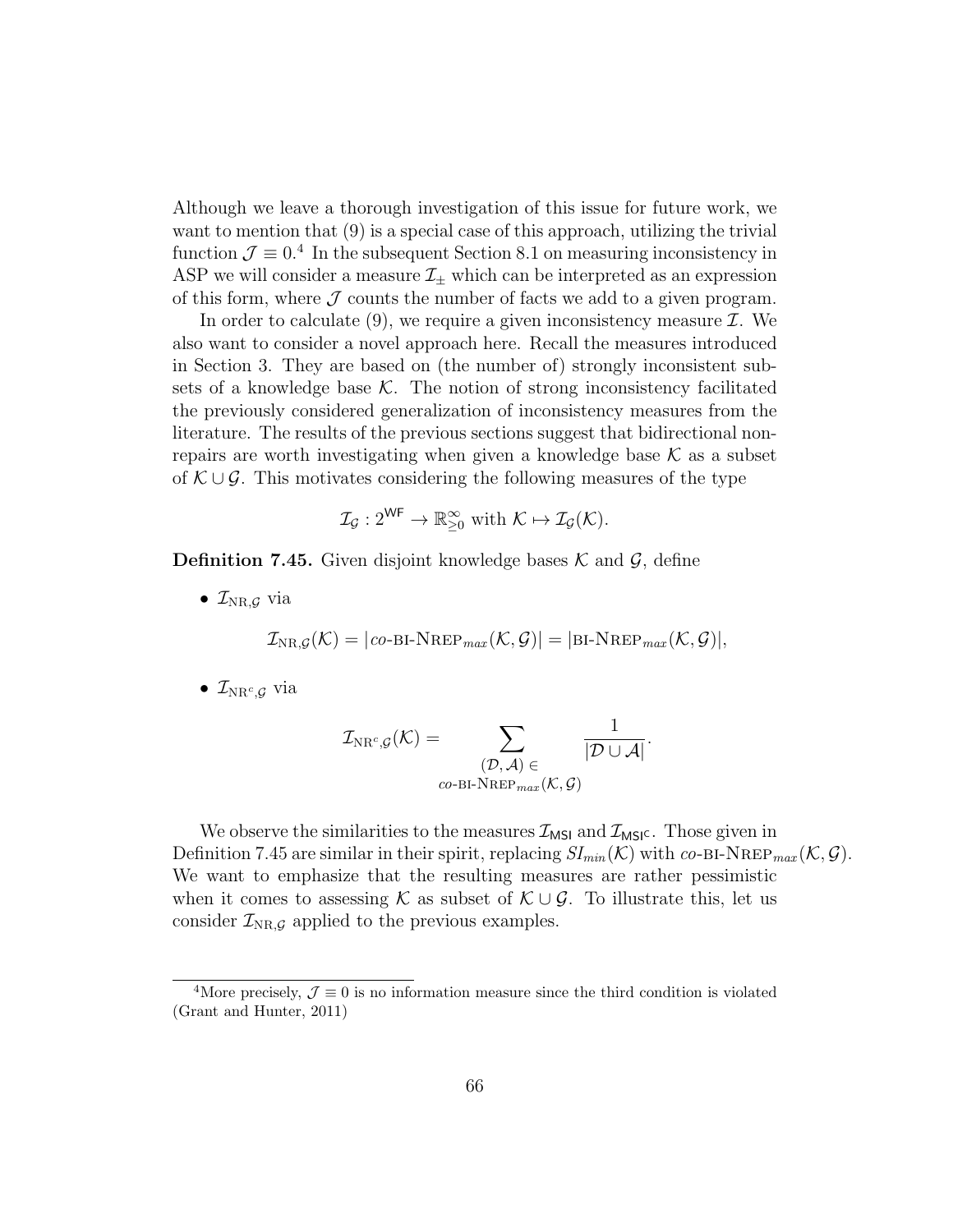**Example 7.46.** Recall the logic program  $P = \{\leftarrow \text{not } a, \text{not } c.\}$  with

 $P \cup G : a \leftarrow \text{not } b.$   $c \leftarrow \text{not } d.$   $\leftarrow \text{not } a, \text{not } c.$  $b \leftarrow \text{not } a.$   $d \leftarrow \text{not } c.$ 

Even though  $P \cup G$  itself is consistent, there is a non-repairing subset G' of G, namely

$$
G': b \leftarrow \text{not } a. \qquad d \leftarrow \text{not } c.
$$

We note that

$$
P \cup G' : b \leftarrow \text{not } a.
$$
  $d \leftarrow \text{not } c.$   $\leftarrow$  not  $a, \text{not } c.$ 

is inconsistent. We thus see BI-NREP<sub>max</sub> $(P, G) = \{(\emptyset, G')\}$ , yielding  $\mathcal{I}_{NR, G}(P) =$ 1. Moreover, co-BI-NREP<sub>max</sub>  $(P, G) = \{(P, G \setminus G')\} = \{(P, \{a \leftarrow \text{not } b., c \leftarrow \})\}$ not d.})}. Hence, we have  $\mathcal{I}_{NR^c,G}(P) = 1/3$ .

So these measures punish knowledge bases  $\mathcal K$  and  $\mathcal G$  for each maximal bidirectional non-repair. This can be seen as a counterpart to  $\mathsf{Co}_{G\,\mathcal{T}}(\mathcal{K})$ which rewards  $K$  for any possibility  $G$  possesses to resolve a conflict. In this sense, one also could interpret  $\mathcal{I}_{NR,\mathcal{G}}$  and  $\mathcal{I}_{NR^c,\mathcal{G}}$  as measures for the quality of the repair options provided by  $\mathcal G$ . To see the two approaches at work, let us consider the following example:

**Example 7.47.** Let  $P$  and  $G$  be the following programs:

 $P: a. \leftarrow \text{not } b. \qquad G: \qquad \neg a. \qquad b.$ 

We see that  $Co_{G,\mathcal{I}_{MSI}}(P) = 0$  since P has the consistent superset  $P \cup \{b\}.$ However, there is also one bidirectional non-repair, namely  $({a},({a},\{-a,\})$ , thus we find  $\mathcal{I}_{NR,G}(P) = 1$ .

We also want to mention a quite special feature of the measure  $\mathcal{I}_{NR^c,g}$ . Recall the motivation for defining  $\mathcal{I}_{MSI}$  in contrast to  $\mathcal{I}_{MSI}$ , namely taking the size of a set  $\mathcal{H} \in I_{min}(\mathcal{K})$  into account. The measure  $\mathcal{I}_{NR^c,g}$  attains larger values the bigger the sets in BI-NREP<sub>max</sub>  $(\mathcal{K}, \mathcal{G})$  are. This is similar in spirit to  $\mathcal{I}_{MSI}$ , but not quite the same since punishing the size of a tuple  $(\mathcal{D}, \mathcal{A}) \in {\text{BI-NRep}}_{max}(\mathcal{K}, \mathcal{G})$  means punishing the fact that there is a large number of formulas which are not capable of providing a repair.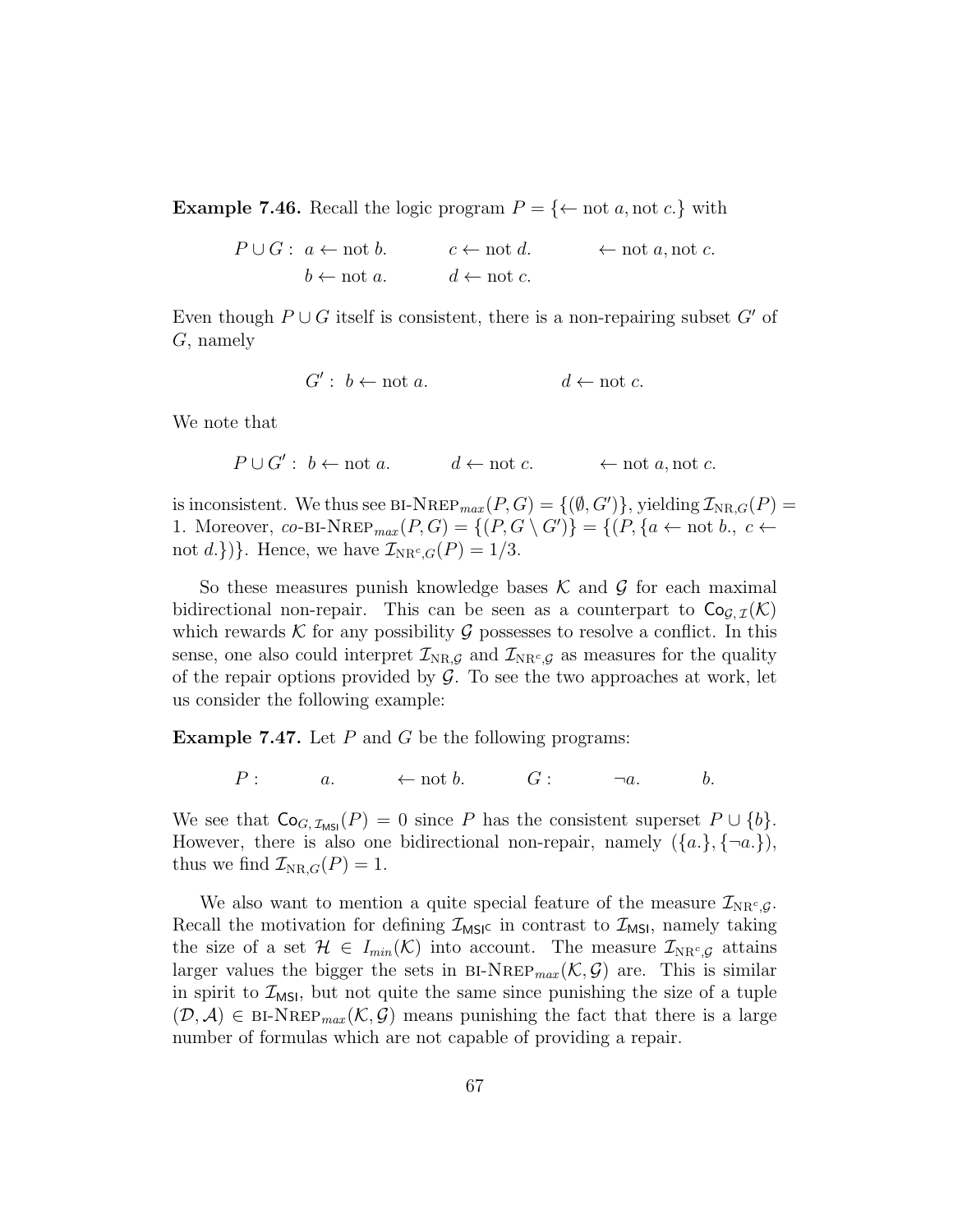**Example 7.48.** Recall  $P = \{\leftarrow \text{not } a., \leftarrow \text{not } b.\}$  and  $G = \{a \lor b.\}$ , i.e.,

$$
P \cup G: a \vee b. \qquad \leftarrow \text{not } a. \qquad \leftarrow \text{not } b.
$$

As  $P\cup G$  is inconsistent, we see BI-NREP<sub>max</sub>  $(P, G) = \{(\emptyset, G)\}\$ , i. e.,  $\mathcal{I}_{NR,G}(P) =$ 1.

Let us now compare the measures from Definition 7.45 to those from Section 3. We note that  $\mathcal{I}_{NR,\mathcal{G}}(\mathcal{K})$  attains larger values in general. This is a corollary of Proposition 7.26.

**Corollary 7.49.** Let K and G be disjoint knowledge bases. Then,  $\mathcal{I}_{MSI}(\mathcal{K}) \leq$  $\mathcal{I}_{\text{NR},\mathcal{G}}(\mathcal{K}).$ 

*Proof.* We have  $\mathcal{I}_{NR,\mathcal{G}}(\mathcal{K}) = |\text{BI-NRep}_{max}(\mathcal{K},\mathcal{G})|$ . As we know from Proposition 7.26, if  $\mathcal{H} = \mathcal{K} \setminus \mathcal{D} \in SI_{min}(\mathcal{K})$ , then there is an  $\mathcal{A} \subseteq \mathcal{G}$  with  $(\mathcal{D}, \mathcal{A}) \in$  $B\text{I-NRep}_{max}(\mathcal{K}, \mathcal{G})$ . In particular,  $|SI_{min}(\mathcal{K})| \leq |B\text{I-NRep}_{max}(\mathcal{K}, \mathcal{G})|$ , i.e.,  $\mathcal{I}_{\textsf{MSI}}(\mathcal{K}) \leq \mathcal{I}_{\text{NR},\mathcal{G}}(\mathcal{K}).$  $\Box$ 

We observe that  $\mathcal{I}_{\text{MSIC}}(\mathcal{K}) \leq \mathcal{I}_{\text{NR}^c, \mathcal{G}}(\mathcal{K})$  does not hold in general as one can already see from Example 7.46. Here we had  $\mathcal{I}_{NR^c,G}(P) = 1/3$  where  $\mathcal{I}_{\text{MSIC}}(P) = 1$ . We want to emphasize that a comparison between  $\mathcal{I}_{\text{MSIC}}(\mathcal{K})$ and  $\mathcal{I}_{NR^c,g}(\mathcal{K})$  does not appear to be very meaningful. This is because both measures depend positively on the number of undesired sets, but negatively on their size.

However we note that the expected outcome is obtained whenever  $\mathcal G$  is empty. This is a corollary of Proposition 7.25.

**Corollary 7.50.** Let K be a knowledge base. Then,  $\mathcal{I}_{NR,\emptyset}(\mathcal{K}) = \mathcal{I}_{MS}(\mathcal{K})$  and  $\mathcal{I}_{\text{NR}^c, \emptyset}(\mathcal{K}) = \mathcal{I}_{\textsf{MSIC}}(\mathcal{K}).$ 

*Proof.* Due to Proposition 7.25,  $(\mathcal{D}, \emptyset) \in {\text{BI-NREF}_{max}(\mathcal{K}, \emptyset)}$  iff  $\mathcal{K} \setminus \mathcal{D} \in$  $SI_{min}(\mathcal{K})$ . Equivalently,  $(\mathcal{H}, \emptyset) \in co-BI-NREP_{max}(\mathcal{K}, \emptyset)$  iff  $\mathcal{H} \in SI_{min}(\mathcal{K})$ . This proves both equations.  $\Box$ 

We make an analogous observation whenever the underlying logic is monotonic.

**Corollary 7.51.** Let K and G be disjoint knowledge bases. Let the underlying logic be monotonic. Then,  $\mathcal{I}_{NR,\mathcal{G}}(\mathcal{K}) = \mathcal{I}_{MS}(\mathcal{K})$  and  $\mathcal{I}_{NR^c,\mathcal{G}}(\mathcal{K}) = \mathcal{I}_{MS}(\mathcal{K})$ .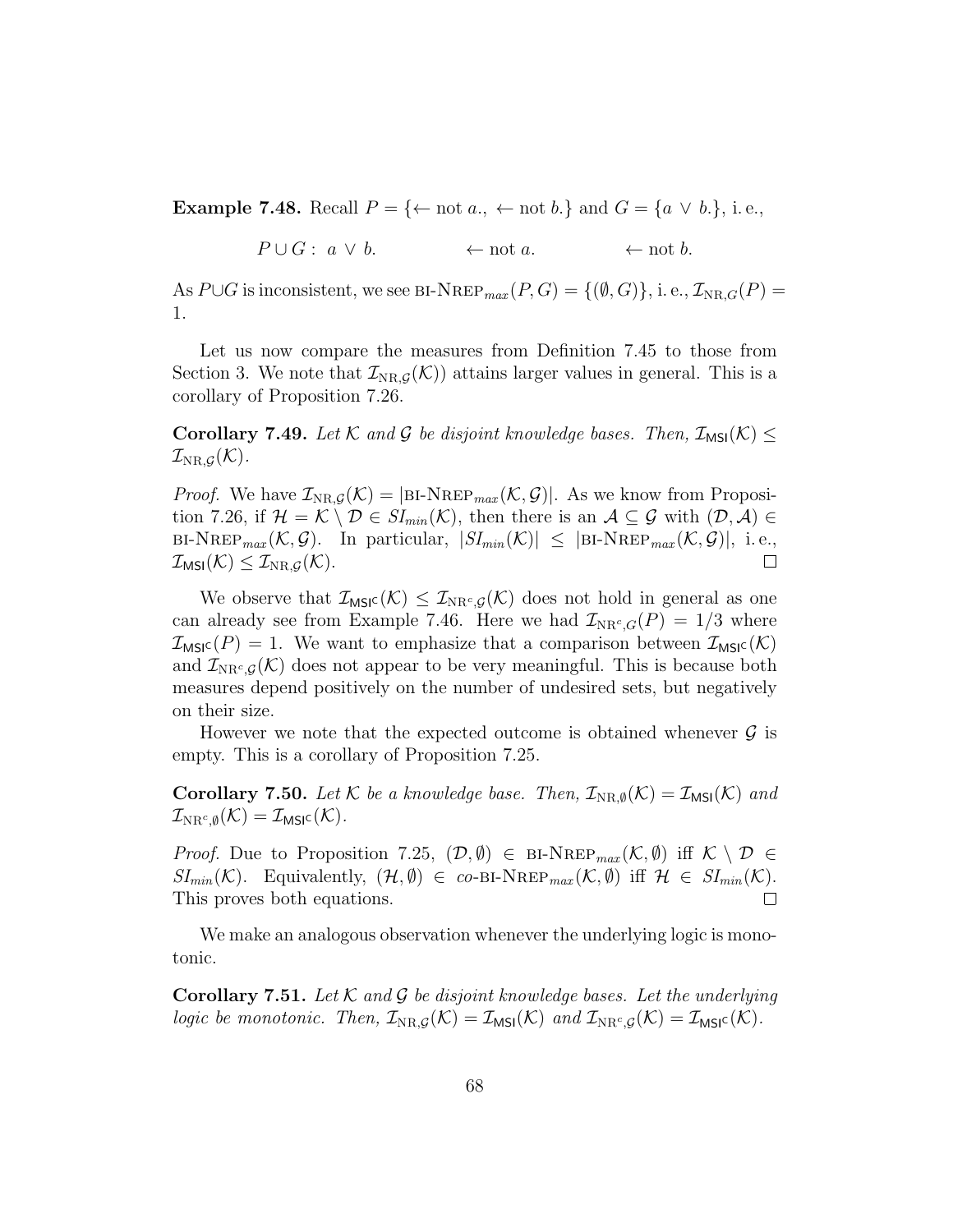*Proof.* Due to Proposition 7.24,  $(\mathcal{D}, \mathcal{G}) \in \text{BI-NREP}_{max}(\mathcal{K}, \mathcal{G})$  iff  $\mathcal{K} \setminus \mathcal{D} \in$  $I_{min}(\mathcal{K})$ . Equivalently,  $(\mathcal{H}, \emptyset) \in co-BI-NREP_{max}(\mathcal{K}, \mathcal{G})$  iff  $\mathcal{H} \in SI_{min}(\mathcal{K})$ . This proves both equations.  $\Box$ 

Let us now collect some properties of the two measures we just introduced. As before, they are adapted rationality postulates from Section 4. Note the differences and similarities to Proposition 7.44.

**Proposition 7.52.** Given two disjoint knowledge bases  $\mathcal{K}$  and  $\mathcal{G}$ , the measures  $\mathcal{I}_{NR,\mathcal{G}}(\cdot)$  and  $\mathcal{I}_{NR^c,\mathcal{G}}(\cdot)$  satisfy

- (a)  $\mathcal{I}_G(\mathcal{K})=0$  if and only if K is consistent,
- (b) if  $\alpha \in Ntr(\mathcal{K} \cup \mathcal{G})$ , then  $\mathcal{I}_{\mathcal{G}}(\mathcal{K}) = \mathcal{I}_{\mathcal{G}}(\mathcal{K} \setminus \{\alpha\}) = \mathcal{I}_{\mathcal{G}\setminus{\{\alpha\}}}(\mathcal{K}),$
- (c) if  $\mathcal{G} \equiv_{\alpha} \mathcal{G}'$ , then  $\mathcal{I}_{\mathcal{G}}(\mathcal{K}) = \mathcal{I}_{\mathcal{G}'}(\mathcal{K})$ .

*Proof.* (a): Observe that  $\mathcal{K} \setminus \mathcal{D}$  can never be strongly  $(\mathcal{K} \cup \mathcal{A})$ -inconsistent, whenever K itself is consistent. So BI-NREP<sub>max</sub>  $(\mathcal{K}, \mathcal{G}) = \emptyset$ , i.e.,  $\mathcal{I}_{NR,\mathcal{G}}(\mathcal{K}) =$  $\mathcal{I}_{\text{NR}^c,\mathcal{G}}(\mathcal{K})=0.$  If K is inconsistent, then BI-NREP<sub>max</sub> $(\mathcal{K},\mathcal{G})$  contains at least one tuple since BI-NREP $(\mathcal{K}, \mathcal{G})$  contains at least  $(\emptyset, \emptyset)$ . So  $\mathcal{I}_{NR,\mathcal{G}}(\mathcal{K}), \mathcal{I}_{NR^c,\mathcal{G}}(\mathcal{K})$ 0.

 $(b)$ : Clear, similar to the proof of Proposition 5.1.

 $(c)$ : Clear, similar to the proof of Proposition 5.1.

 $\Box$ 

This finishes our discussion on the measures based on bidirectional nonrepairs. In contrast to the measure (9) defined in Definition 7.41, the measures from Definition 7.45 are based on bidirectional non-repairs and thus do not require a given measure  $\mathcal{I}$ . One drawback of the latter is that inconsistencies which stem from defaults (" $a \leftarrow$  not a.") are not distinguished from hard-coded ones ("a." vs. " $\neg a$ ."). This can be achieved by measures defined via (10), when making appropriate choices for  $\mathcal I$  and  $\mathcal J$ .

#### 8. Related Work

Inconsistency measurement in non-classical frameworks has been addressed in some limited fashion before (Thimm, 2013; Potyka, 2014; De Bona and Finger, 2015; Condotta et al., 2016; Ulbricht et al., 2016; Hunter, 2017; Amgoud and Ben-Naim, 2017). The latter two papers study disagreement in argumentation graphs, a notion slightly different from inconsistency. It will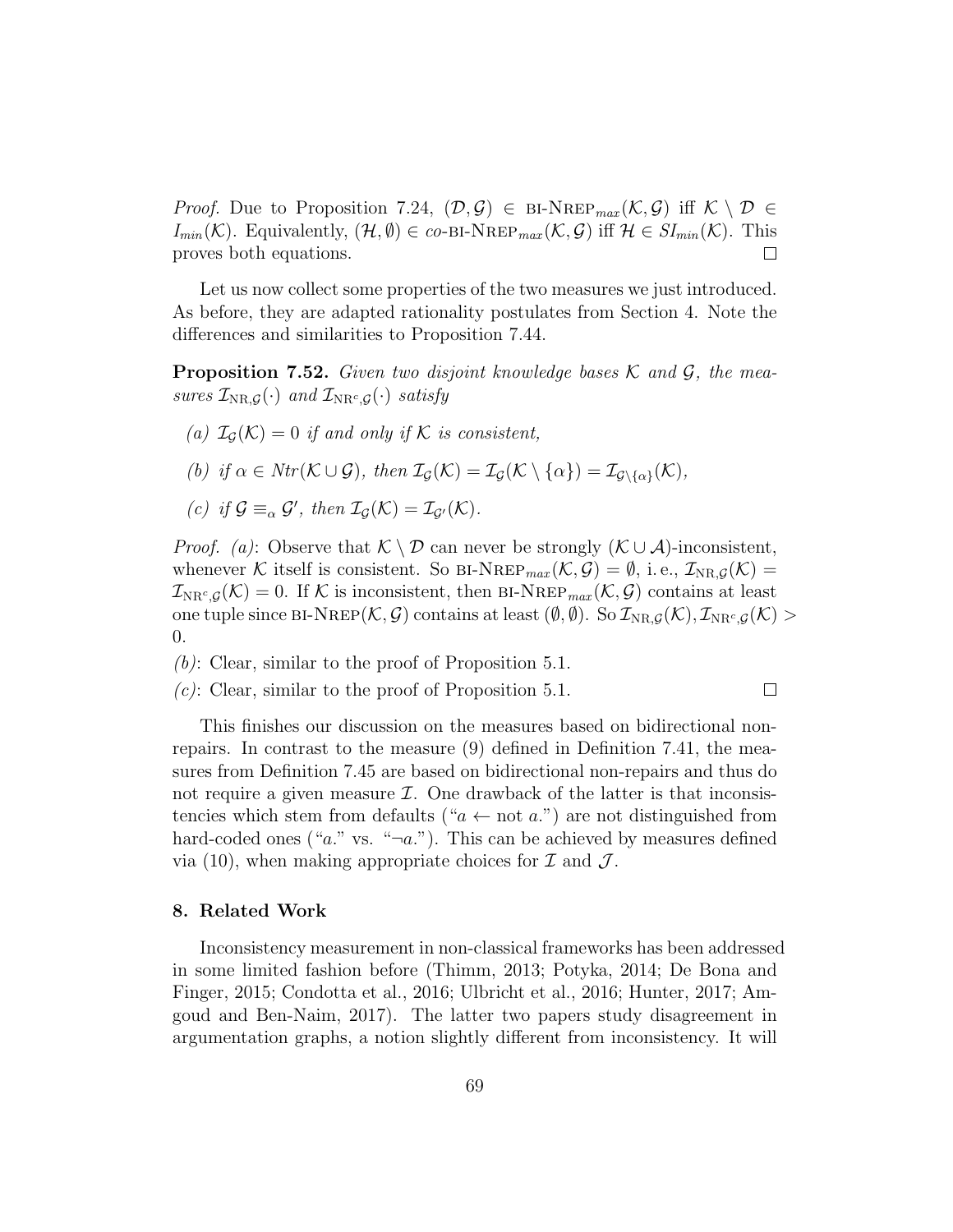nevertheless be interesting to see whether postulates for disagreement are applicable to inconsistency as well. However, the closest work to this one is the work of Ulbricht et al. (2016) where the special case of  $L^{ASP^*}$  is considered rather than a general, non-monotonic logic. It is quite obvious that considering one particular framework only —while being not as general as the present paper— allows to phrase more meaningful postulates as they can be tailored for the given framework. We want to discuss this work in some detail here.

Moreover, Hunter and Konieczny (2010) consider the following problem: Given an inconsistent knowledge base  $K$ , how much of the "blame" should be assigned to a given formula  $\alpha \in \mathcal{K}$ ? For this setting, minimal inconsistent subsets of a knowledge base are a rather useful tool. We want to indicate how our notion of strong inconsistency might help to lift some results, but also limitations we face.

## 8.1. Measuring Inconsistency in ASP

Many of the postulates of Ulbricht et al. (2016) are concerned about situations where some kind of *monotonicity* should hold. However, all of them do have in common that conflicts are preserved as in strong monotonicity from above. In fact, they turn out to be special cases. Before we state them, we need the notion of a splitting set of a program P.

**Definition 8.1.** Let P be a logic program, i.e., a set of rules of the form

 $l_0 \vee ... \vee l_k \leftarrow l_{k+1}, ..., l_m, \text{not } l_{m+1}, ..., \text{not } l_n.$ 

A set U of literals is called a *splitting set* for P, if  $\{l_0, \ldots, l_k\} \cap U \neq \emptyset$  implies  $\{l_0, \ldots, l_n\} \subseteq U$  for any rule  $r \in P$ . For a splitting set U, let  $bot_U(P)$  be the set of all rules  $r \in P$  with  $\{l_0, \ldots, l_n\} \subseteq U$ .

Now we consider the following postulates by Ulbricht et al. (2016).

**CLP-monotonicity** If P does not contain default negation " $not$ ", then  $\mathcal{I}(P) \leq \mathcal{I}(P \cup P')$  for any program P'.

**Split-monotonicity** If U is a splitting set for P, then  $\mathcal{I}(bot_U(P)) \leq \mathcal{I}(P)$ .

**Con-monotonicity** If  $P \subseteq \mathsf{WF}^{\text{ASP}^*}$  and  $r \in P$  is a constraint, then  $\mathcal{I}(P) \leq$  $\mathcal{I}(P\cup\{r\}).$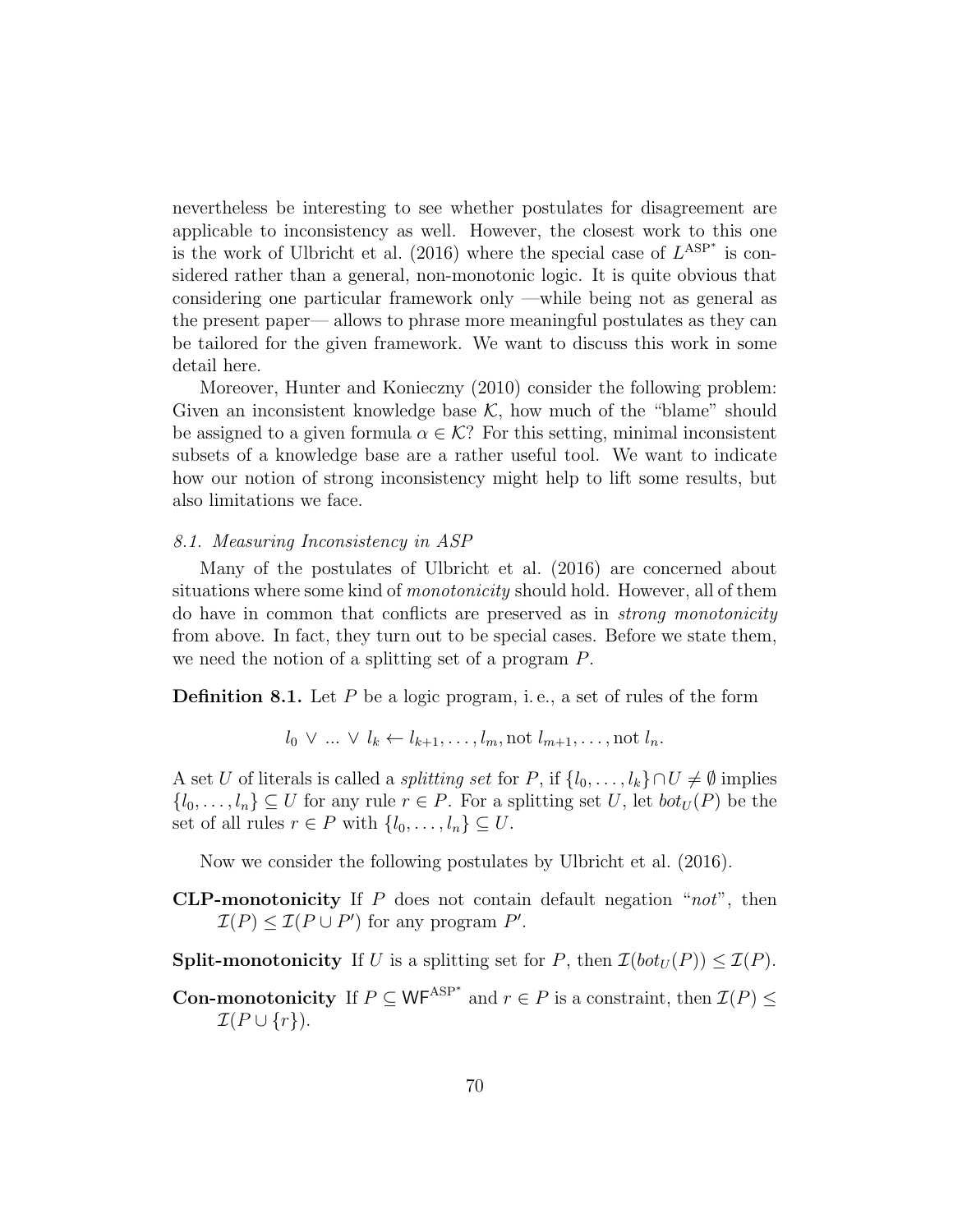All of them describe situations where the additional rules preserve conflicts of the program on the left hand side. Thus, we see:

**Proposition 8.2.** If a measure  $\mathcal{I}$  satisfies strong monotonicity, it satisfies CLP-monotonicity, Split-monotonicity and Con-monotonicity as well.

This, however, does not mean that the former postulates are pointless. We consider the measure  $\mathcal{I}_{\pm}$  by Ulbricht et al. (2016).

**Definition 8.3.** Define  $\mathcal{I}_{\pm} : \mathcal{P} \to \mathbb{R}^{\infty}_{\geq 0}$  via

 $\mathcal{I}_{\pm}(P) = \min\{|A| + |D| \mid A, D \subseteq \mathsf{WF}^{\mathrm{ASP}^*}$  such that  $(P \cup A) \setminus D$  is consistent} for all  $P \in \mathcal{P}$ .

Despite satisfying *CLP-monotonicity*, *Split-monotonicity* and *Con-monotonicity*, this measure does not satisfy strong monotonicity.

**Example 8.4.** Consider the following programs  $P$  and  $P'$ :

 $P: \leftarrow \text{not } a. \leftarrow \text{not } b. \leftarrow \text{not } c.$  $P' : a \leftarrow x.$   $b \leftarrow x.$   $c \leftarrow x.$ 

It is easy to see that  $SI_{min}(P)$  consists of the three unsatisfied constraints. Moreover, as x cannot be entailed, P' preserves conflicts of P. Yet,  $\mathcal{I}_{\pm}(P)$  = 3, while  $\mathcal{I}_{\pm}(P \cup P') = 1$ .

This example shall illustrate that the notion of preserving conflicts might be too strong in some cases. The fact that  $\mathcal{I}_{\pm}$  satisfies the three weak versions of monotonicity mentioned above confirms the intuition that  $\mathcal{I}_{\pm}$  behaves quite "monotonic" as long as the additional information does not resolve conflicts. This is not surprising as  $\mathcal{I}_{+}$  counts the number of modifications that are required on the level of formulas to restore consistency. Moving from P to  $P \cup P'$  weakens the severity of the inconsistency, since a single additional rule suffices to satisfy all constraints. However, these are considerations on the level of the language of the given programs and thus hard to capture within the general notion of a logic.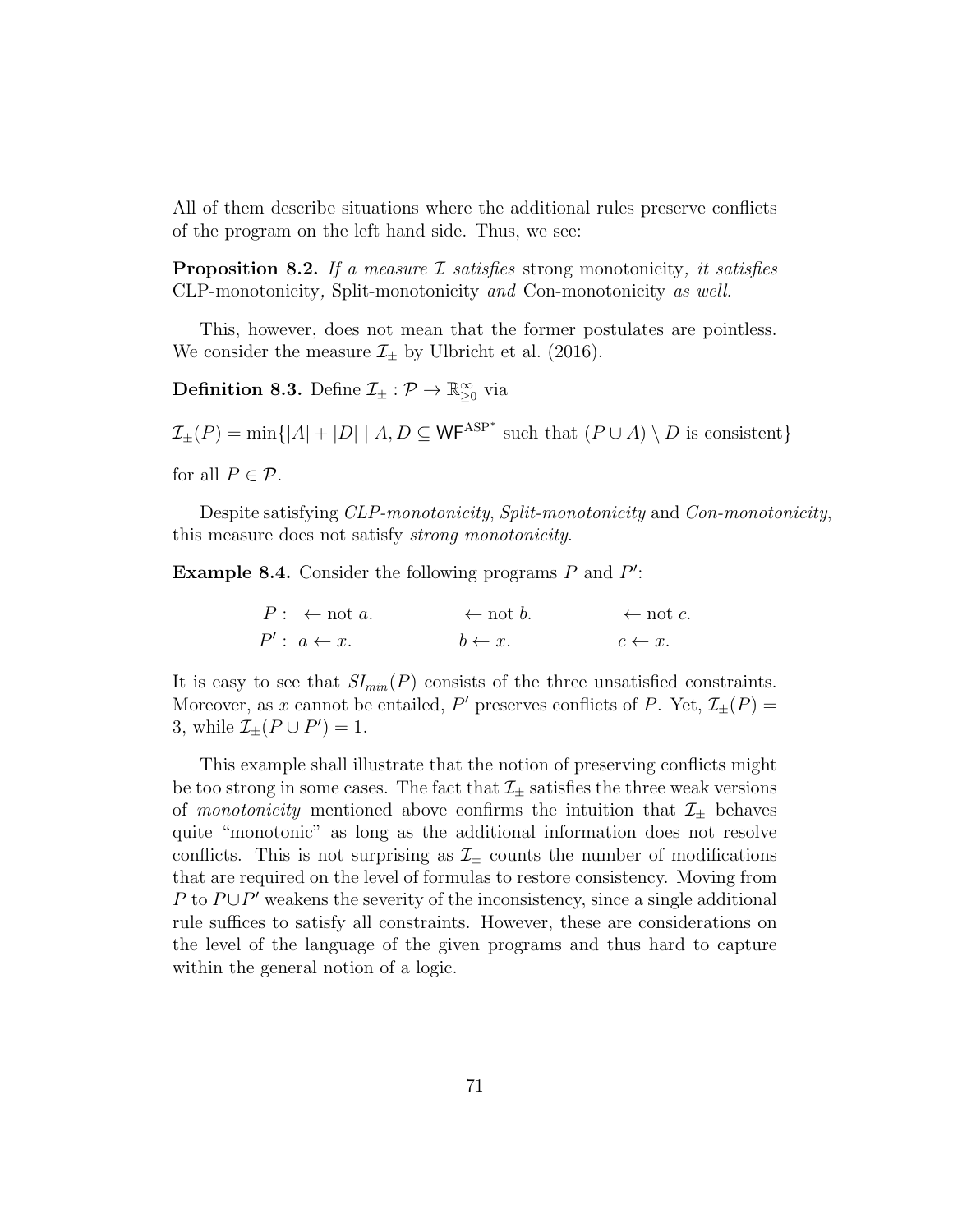## 8.2. Culpability Measures

While inconsistency measures aim at assessing the inconsistency of a whole knowledge base, several works have addressed the issue of leveraging such approaches to assign degrees of "blame" for the individual formulas of a knowledge base. More concretely, a culpability measure (Daniel, 2009) is a measure I that takes a knowledge base K and a formula  $\alpha \in \mathcal{K}$  and returns a non-negative number  $\mathcal{I}(\mathcal{K}, \alpha)$  representing a degree of responsibility of  $\alpha$  on the overall inconsistency of  $K^5$ . As with inconsistency measures, culpability measures can be defined using minimal inconsistent subsets of a propositional knowledge base, leading to a smooth generalization within our setting. Due to non-monotonicity, however, a formula  $\alpha$  might resolve conflicts of a knowledge base  $K$ . It thus becomes apparent that assessing the blame of one particular formula possess new challenges in a non-monotonic framework. We will briefly discuss this issue here.

**Definition 8.5.** For a knowledge base  $K$ , a culpability measure is a mapping  $\mathcal{I}(\mathcal{K}, \cdot) : \mathcal{K} \to \mathbb{R}$  with  $\alpha \mapsto \mathcal{I}(\mathcal{K}, \alpha)$ .

We consider two approaches by Hunter and Konieczny (2008). The first one is similar in spirit of  $\mathcal{I}_{\text{MSIC}}$ . Straightforwardly making use of minimal strongly  $K$ -inconsistent subsets yields:

**Definition 8.6.** Define  $MSIV_{\mathcal{C}}(\mathcal{K}, \alpha)$  via

$$
MSIV_C(\mathcal{K}, \alpha) = \sum_{\substack{H \in SI_{min}(\mathcal{K}), \\ \alpha \in H}} \frac{1}{|H|}.
$$
 (11)

The second utilizes a given inconsistency measure  $\mathcal I$  by applying the Shapley value. The latter was proposed as a solution concept for cooperative game theory. Here, players form coalitions with a certain payoff assigned to each coalition. The question is how to assess each player in terms of her "value" for the present coalition (Shapley, 1953). Hunter and Konieczny realized

<sup>&</sup>lt;sup>5</sup>In some works these functions have been called *inconsistency values* (Hunter and Konieczny, 2008); we stick to the term culpability measure as the term inconsistency value is also used to refer to the inconsistency degree of a knowledge base wrt. some inconsistency measure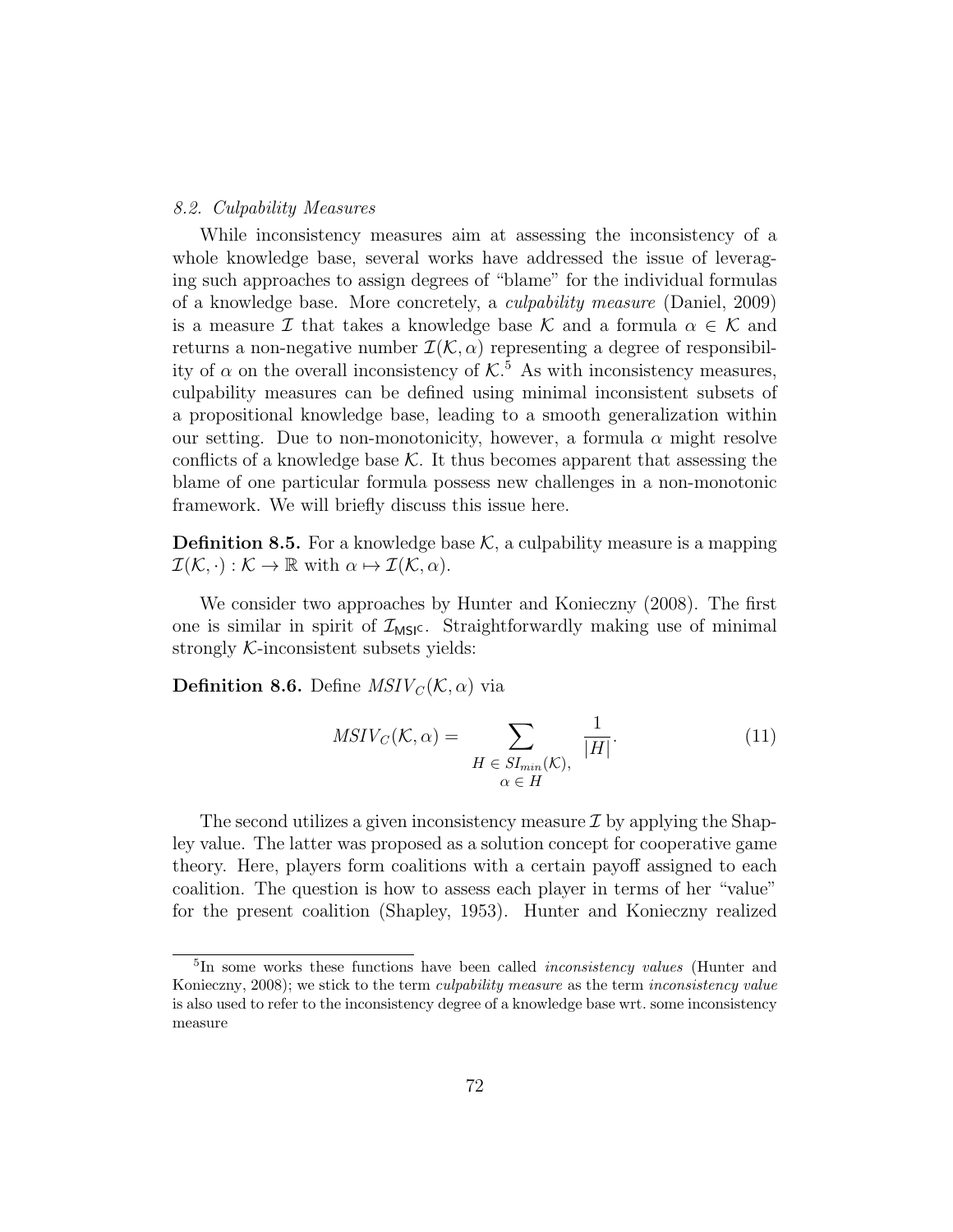that the Shapley value provides a smooth tool to asses the "blame" of a formula  $\alpha \in \mathcal{K}$  for the inconsistency degree of  $\mathcal{K}$ . Instead of the payoff function assigning coalitions to their payoff simply consider an inconsistency measure:

**Definition 8.7.** Let  $\mathcal{I}$  be an inconsistency measure. The corresponding Shapley culpability measure is given as

$$
S^{\mathcal{I}}(\mathcal{K}, \alpha) = \sum_{C \subseteq \mathcal{K}} \frac{(|C| - 1)!(|\mathcal{K}| - |C|)!}{|\mathcal{K}|!} (\mathcal{I}(C) - \mathcal{I}(C \setminus {\alpha}))
$$

Hunter and Konieczny obtain  $MSIV_C(\mathcal{K}, \alpha) = S^{\mathcal{I}_{MS}}(\mathcal{K}, \alpha)$  for propositional knowledge bases (that is,  $\mathcal{I}_{MSI}$  coincides with the Shapley culpability measure using the established measure  $\mathcal{I}_{\text{MI}}$ ). Since they do not make explicit use of properties of propositional logic (see Proposition 8 by Hunter and Konieczny (2010)) we find:

**Proposition 8.8.** If K is a monotonic knowledge base, then  $MSIV_C(K, \alpha) =$  $S^{\mathcal{I}_{\textsf{MSI}}}(\mathcal{K},\alpha).$ 

It is quite easy to see that this equation does not hold in non-monotonic logics. The following example shall illustrate why this is actually good news for the Shapley inconsistency value  $S^{\mathcal{I}_{MS}}(\mathcal{K}, \alpha)$ . As one realizes considering (11),  $MSIV_C(\mathcal{K}, \alpha)$  is only capable of "blaming" formulas for occurring in a strongly inconsistent subset. No notion of "reward" for restoring consistency in some cases is taken into consideration.

Example 8.9. Consider the program P given as follows.

 $P: a. \quad b. \quad \leftarrow \text{not } a, \text{not } c_1. \quad \leftarrow \text{not } a, \text{not } c_2.$ 

As P is consistent,  $MSIV_C(P,r) = 0$  for all  $r \in P$  despite "a." should be rewarded for restoring consistency while the rules " $\leftarrow$  not a, not  $c_i$ ." should be punished for being dependent on "a.".

Now consider the Shapley culpability measure. We have  $S^{\mathcal{I}_{\text{MSI}}}(P, b.) = 0$ because "b." is neutral in P. Moreover,  $S^{I_{MSI}}(P) \leftarrow$  not  $a, \text{not } c_1$ .) =  $\frac{1}{2}$  =  $S^{\mathcal{I}_{\text{MSI}}}(P, \leftarrow \text{not } a, \text{not } c_2)$  as they are punished for introducing inconsistency in some cases and  $S^{I_{MS}}(P, a) = -1$  holds because "a." resolves conflicts within P.

The Shapley culpability measure possesses some desirable properties which where already found by Hunter and Konieczny (2008). The proofs work in the same way.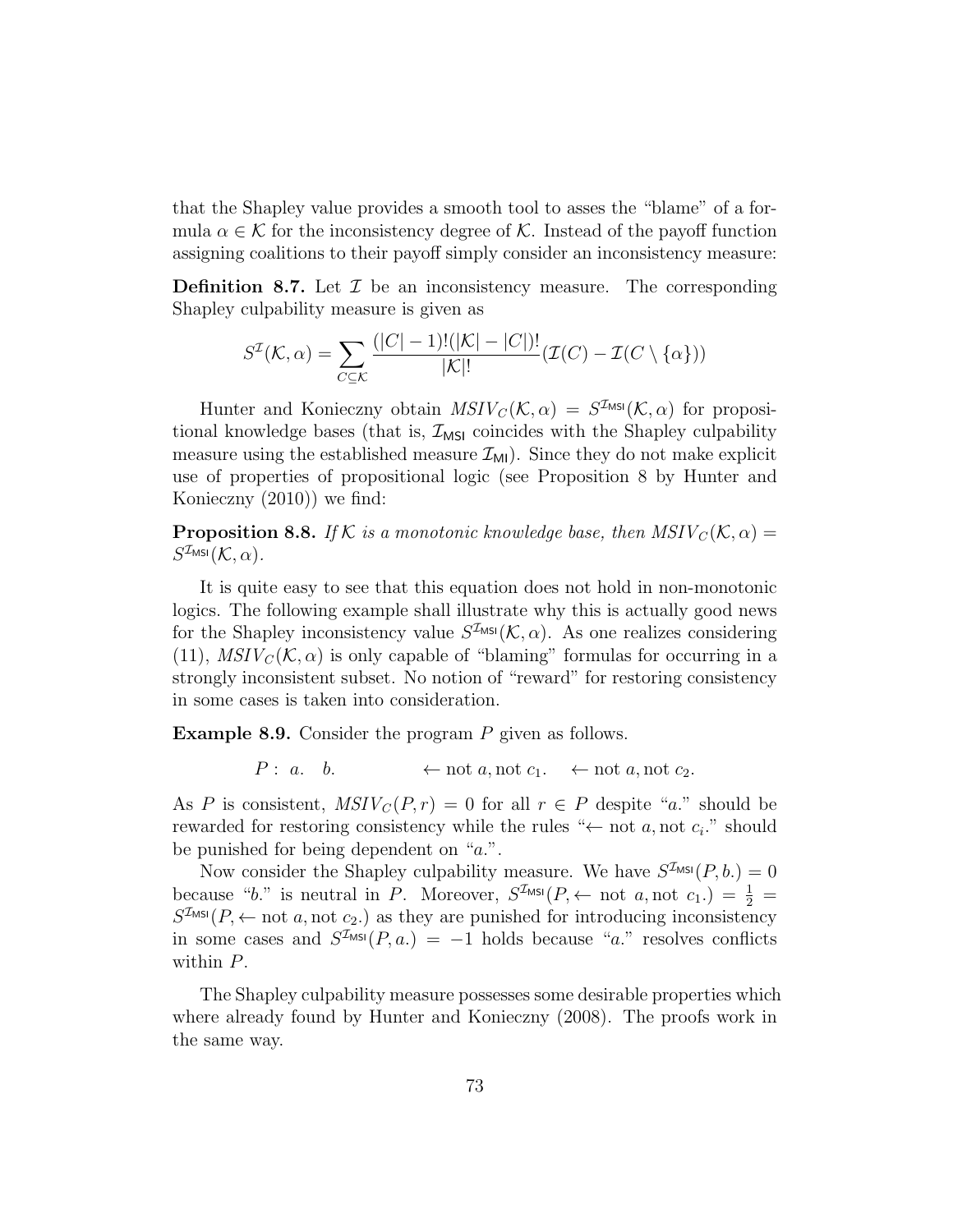**Proposition 8.10.** If  $\mathcal I$  is an inconsistency measure satisfying consistency and independence, then  $S^{\mathcal{I}}(\mathcal{K},\cdot)$  satisfies

Distribution  $\sum_{\alpha \in \mathcal{K}} S^{\mathcal{I}}(\mathcal{K}, \alpha) = \mathcal{I}(\mathcal{K}),$ 

Symmetry if  $\mathcal{I}(\mathcal{K}' \cup {\alpha}) = \mathcal{I}(\mathcal{K}' \cup {\beta})$  for all  $\mathcal{K}' \subseteq \mathcal{K}$  with  $\alpha, \beta \notin \mathcal{K}',$ then  $S^{\mathcal{I}}(\mathcal{K}, \alpha) = S^{\mathcal{I}}(\mathcal{K}, \beta)$  and

Neutral independence if  $\alpha \in Ntr(\mathcal{K})$ , then  $S^{\mathcal{I}}(\mathcal{K}, \alpha) = 0$ .

We believe that consideration of culpability measures for non-monotonic logics is an interesting and quite promising research direction. Besides the culpability measures mentioned in this section, Mu (2015; 2018) also introduced further such measures, in particular one that can be interpreted through Pearl and Halpern's (2005) model of causality. However, the notion of strong inconsistency might not be appropriate in all cases as it depends on the structure of the *whole* knowledge base. Even though  $S^{\mathcal{I}_{MS}}(\mathcal{K}, \alpha)$  is capable of capturing a notion of "reward" for restoring inconsistency, the underlying measure  $\mathcal{I}_{MSI}$  is actually tailored for consideration of a whole knowledge base  $K$ . Investigation of culpability measures for non-monotonic logics is thus left for future work.

### 9. Summary and Conclusion

In this paper, we gave a comprehensive account on the challenges of handling and measuring inconsistency in general, i. e., not necessarily monotonic, logics using the concept of strong inconsistency. In particular, using a very general notion of a logic, we generalized three popular approaches to inconsistency measurement from the literature. Furthermore, we generalized many of the existing rationality postulates for inconsistency measurement as well and presented some new ones, particularly focusing on measure relating to monotonicity properties. We investigated the compliance of the discussed measures wrt. the postulates and also generalized the notion of IG measures (De Bona et al., 2018). It has to be noted here that our analysis is general insofar as it does not depend on the actual logic. All results are valid wrt. to any logic that can be cast into the form of Definition 2.13.

We continued with an analysis of the computational complexity of various problem related to inconsistency measurement. We obtained various membership results which are parameterized by the complexity of the satisfiability problem of the used logic and, as an example, provided hardness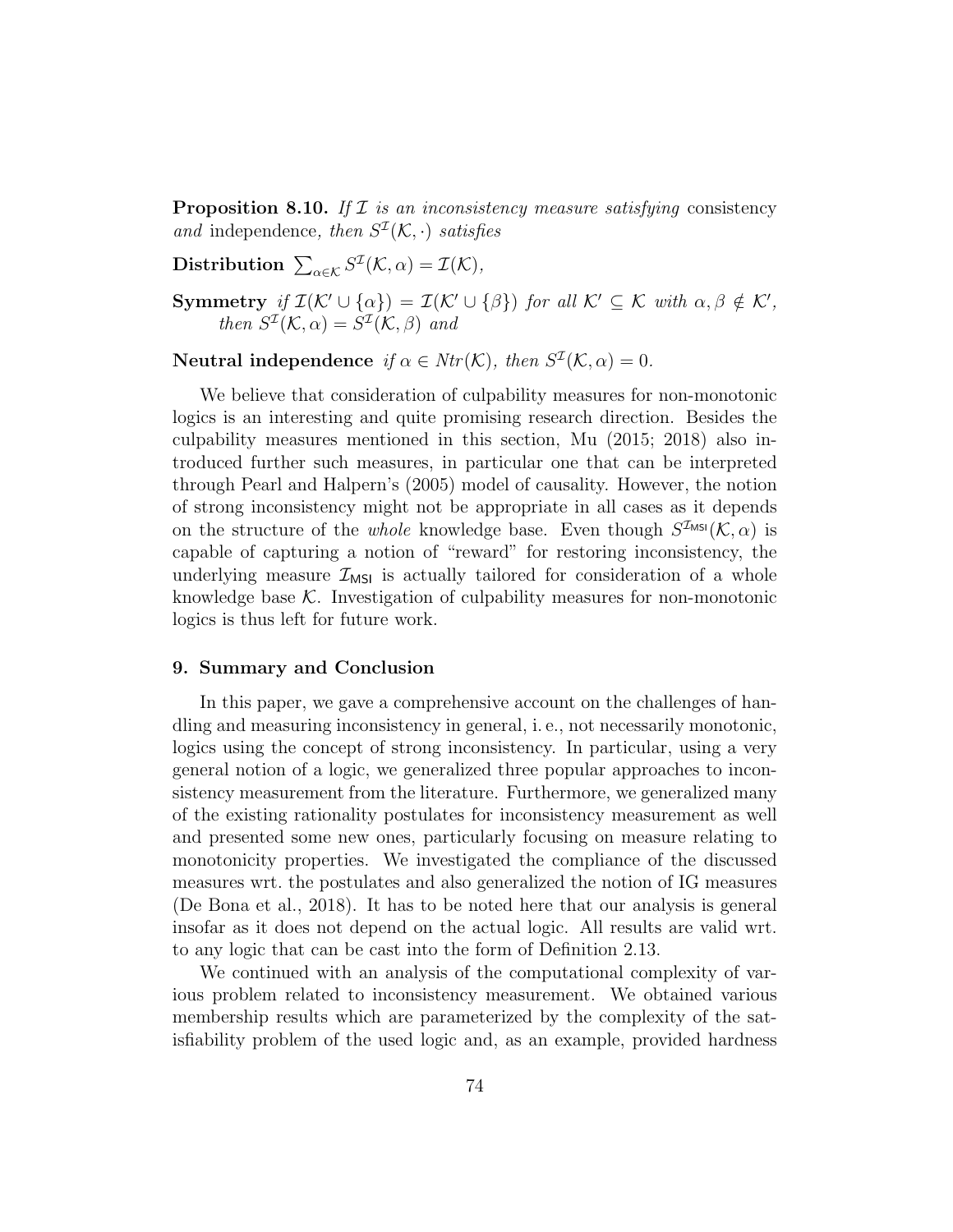results if the used logic is answer set programming. As another contribution, we had a closer look at the influence of context in measuring (and repairing) inconsistencies. In contrast to monotonic logics, inconsistency may be repaired in non-monotonic logics by adding information. For that we assumed the existence of a set  $\mathcal G$  containing information that may be added to the knowledge base if it helps in restoring consistency. We phrased novel hitting set dualities for this setting, characterising the relationship between adjusted notions of maximal consistent and minimal inconsistent sets. We then also investigated the problem of measuring inconsistency in this setting. Finally, we also looked briefly at applying the notion of strong inconsistency to define culpability measures.

In our analysis we focused on three specific inconsistency measures:  $\mathcal{I}_{MSI}$ ,  $\mathcal{I}_{MSIC}$ , and  $\mathcal{I}_{p}$ . However, we can find further measures making use of minimal inconsistent subsets in the literature (Jabbour et al., 2016; Jabbour and Sais, 2016). These measures take a closer look at the relationships between minimal inconsistent subsets—i. e., whether there are disjoint sets or many sets having large overlaps—and take this into account to provide a finer assessment of the inconsistency. In the same vein as we did for  $\mathcal{I}_{MSI}$ ,  $\mathcal{I}_{MSI}$ , and  $\mathcal{I}_{\mathsf{p}}$ , we can generalize these measures as well, simply by substituting the set of minimal inconsistent sets by the set of minimal strong inconsistent sets in their formal definitions. Investigating these measures could be a fruitful endeavour for future work.

Again, it has to be noted that the developed approaches and our analysis is general wrt. to the underlying formalism and encompasses many different logical instantiations such as classical logic, answer set programming, abstract argumentation, and many others. In some of these logics, the challenges of handling and measuring inconsistency have been addressed only to a limited extent before or not at all. For example, in abstract argumentation the only works considering a similar challenge are those by Hunter (2017) and Amgoud and Ben-Naim (2017). They propose measures to assess the "disagreement" in abstract argumentation frameworks, which is more about assessing the amount of conflicts between arguments than our notion of inconsistency (which is defined for that logic as the absence of extensions). Our measures can be readily applied to formalisms such as abstract argumentation and may provide new insights on their semantics.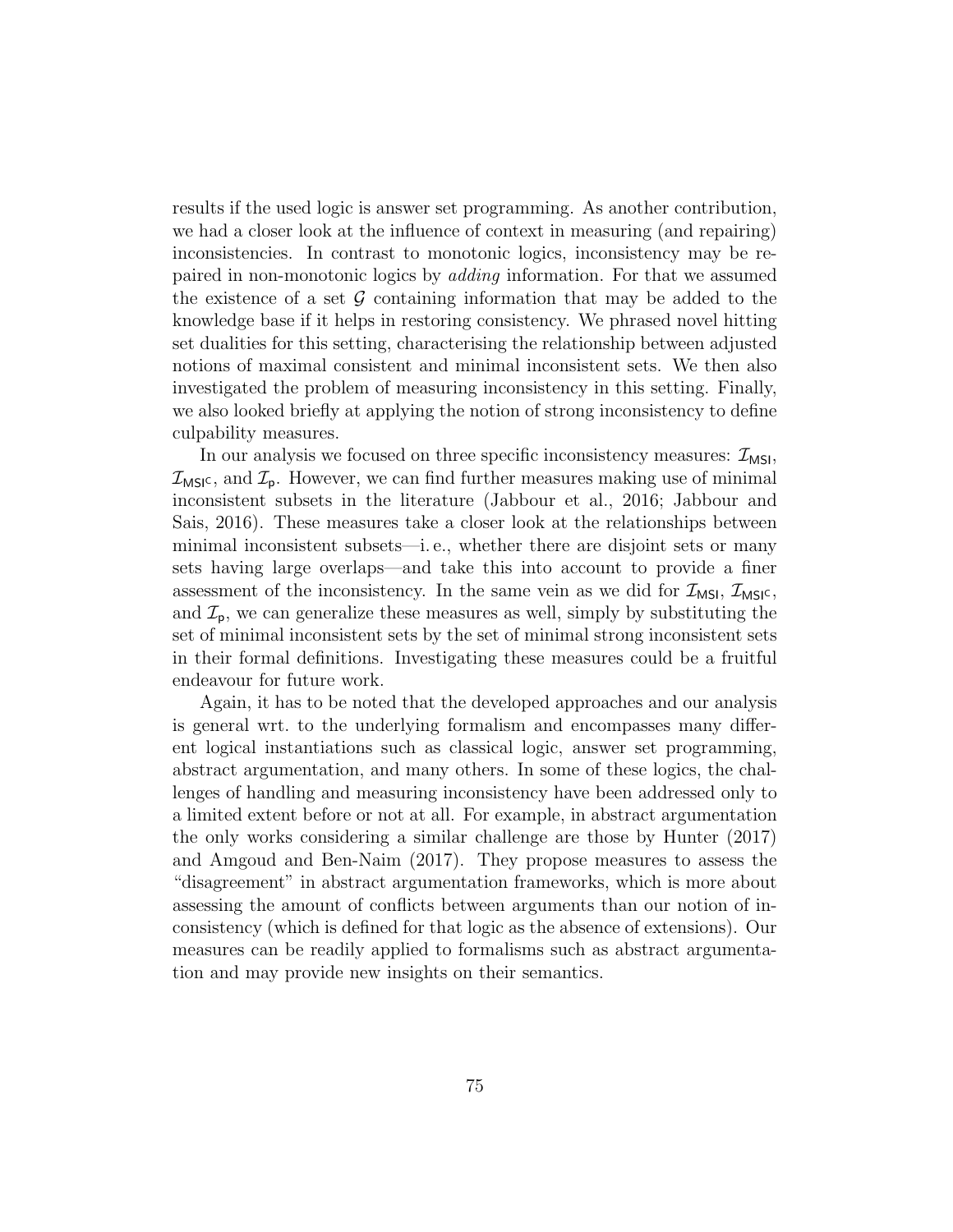# Acknowledgements

This work was partially funded by Deutsche Forschungsgemeinschaft DFG (Research Training Group 1763; project BR 1817/7-2; project DE 1983/9-1).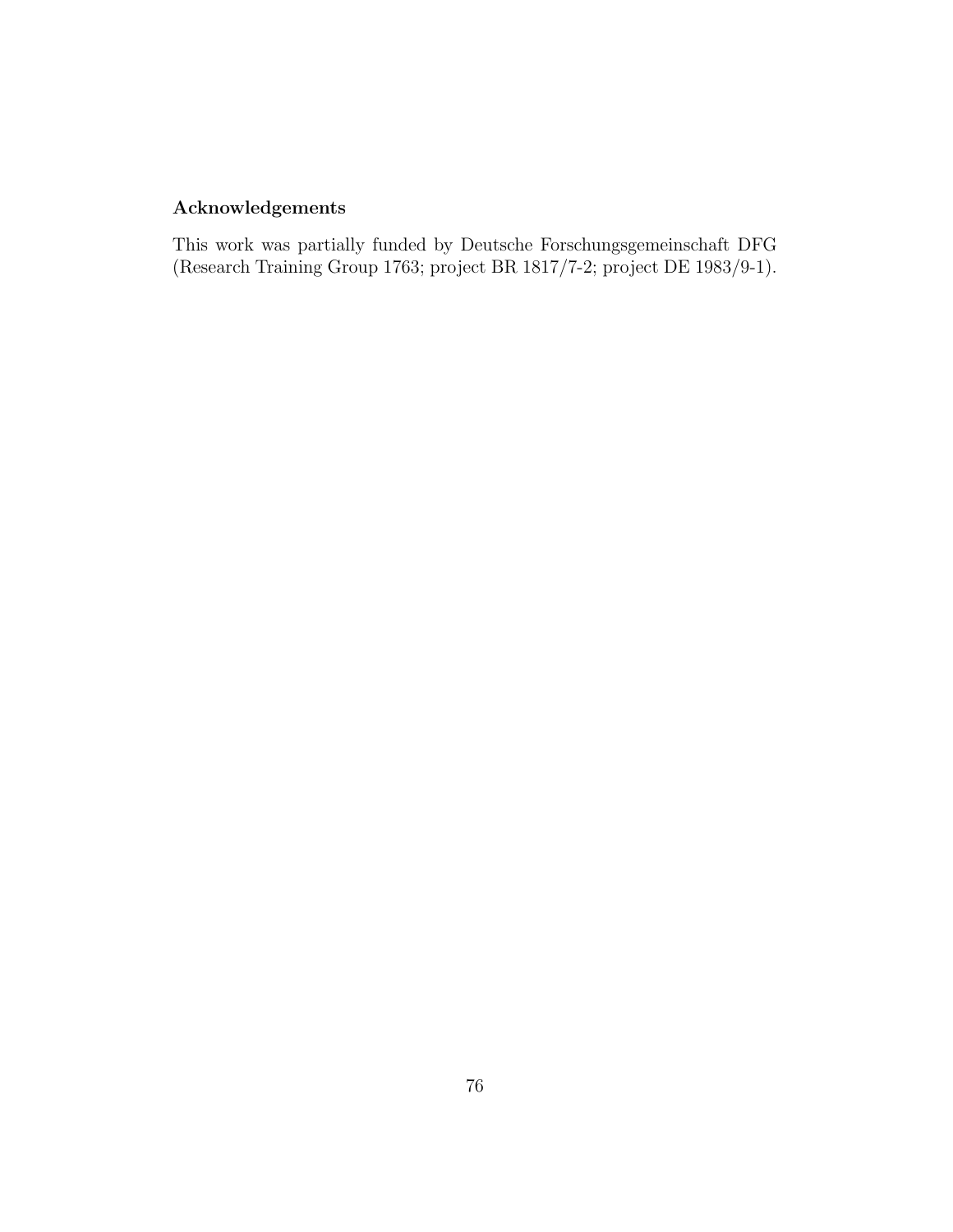## References

- Amgoud, L., Ben-Naim, J., 2017. Measuring disagreement in argumentation graphs. In: Moral, S., Pivert, O., Sánchez, D., Marín, N. (Eds.), Proceedings of the 11th International Conference on Scalable Uncertainty Management (SUM'17). pp. 208–222.
- Atkinson, K., Baroni, P., Giacomin, M., Hunter, A., Prakken, H., Reed, C., Simari, G. R., Thimm, M., Villata, S., October 2017. Toward artificial argumentation. AI Magazine 38 (3), 25–36.
- Baroni, P., Caminada, M., Giacomin, M., 2018. Abstract argumentation frameworks and their semantics. In: Baroni, P., Gabbay, D., Giacomin, M., van der Torre, L. (Eds.), Handbook of Formal Argumentation. College Publications, pp. 159–236.
- Berge, C., 1989. Hypergraphs: Combinatorics of finite sets, vol. 45.
- Besnard, P., 2014. Revisiting postulates for inconsistency measures. In: Proceedings of the 14th European Conference on Logics in Artificial Intelligence (JELIA'14). pp. 383–396.
- Besnard, P., 2017. Basic postulates for inconsistency measures. Transactions Large-Scale Data- and Knowledge-Centered Systems 34, 1–12.
- Béziau, J.-Y., Carnielli, W., Gabbay, D. (Eds.), 2007. Handbook of Paraconsistency. College Publications, London.
- Brewka, G., Eiter, T., 2007. Equilibria in heterogeneous nonmonotonic multicontext systems. In: Proceedings of the Twenty-Second AAAI Conference on Artificial Intelligence, July 22-26, 2007, Vancouver, British Columbia, Canada. pp. 385–390.
- Brewka, G., Eiter, T., Truszczynski, M., 2011. Answer set programming at a glance. Commun. ACM 54 (12), 92–103.
- Brewka, G., Thimm, M., Ulbricht, M., 2017. Strong inconsistency in nonmonotonic reasoning. In: Proceedings of the Twenty-Sixth International Joint Conference on Artificial Intelligence, IJCAI-17. pp. 901–907.
- Brewka, G., Thimm, M., Ulbricht, M., 2019. Strong inconsistency. Artificial Intelligence 267, 78–117.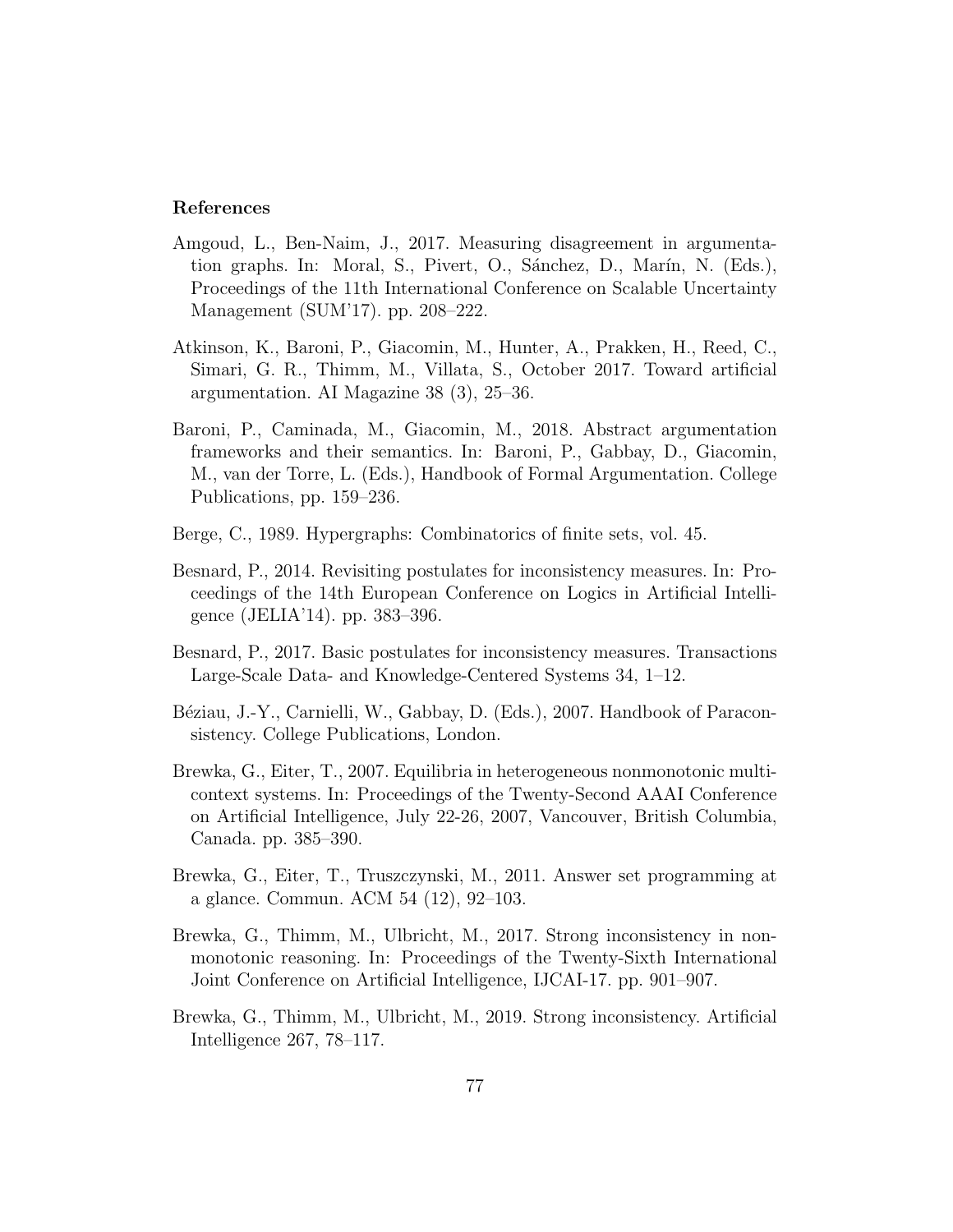- Cholvy, L., Hunter, A., 1997. Information fusion in logic: A brief overview. In: Qualitative and Quantitative Practical Reasoning (EC-SQARU'97/FAPR'97). Vol. 1244 of Lecture Notes in Computer Science. Springer, pp. 86–95.
- Condotta, J.-F., Raddaoui, B., Salhi, Y., 2016. Quantifying conflicts for spatial and temporal information. In: Proceedings of the 15th International Conference on Principles of Knowledge Representation and Reasoning (KR'16). pp. 443–452.
- Daniel, L., December 2009. Paraconsistent Probabilistic Reasoning. Ph.D. thesis, L'École Nationale Supérieure des Mines de Paris.
- De Bona, G., Finger, M., 2015. Measuring inconsistency in probabilistic logic: Rationality postulates and dutch book interpretation. Artificial Intelligence 227, 140–164.
- De Bona, G., Grant, J., Hunter, A., Konieczny, S., 2018. Towards a unified framework for syntactic inconsistency measures. In: Proceedings of the 32nd AAAI Conference on Artificial Intelligence. pp. 1803–1810.
- De Bona, G., Hunter, A., 2017. Localising iceberg inconsistencies. Artificial Intelligence 246, 118–151.
- Dung, P. M., 1995. On the acceptability of arguments and its fundamental role in nonmonotonic reasoning, logic programming and n-person games. Artif. Intell. 77 (2), 321–358.
- Durand, A., Hermann, M., Kolaitis, P. G., 2005. Subtractive reductions and complete problems for counting complexity classes. Theoretical Computer Science 340 (3), 496–513.
- Eiter, T., Fink, M., Tompits, H., Woltran, S., 2005. Strong and uniform equivalence in answer-set programming: Characterizations and complexity results for the non-ground case. In: Proceedings, The Twentieth National Conference on Artificial Intelligence and the Seventeenth Innovative Applications of Artificial Intelligence Conference, July 9-13, 2005, Pittsburgh, Pennsylvania, USA. pp. 695–700.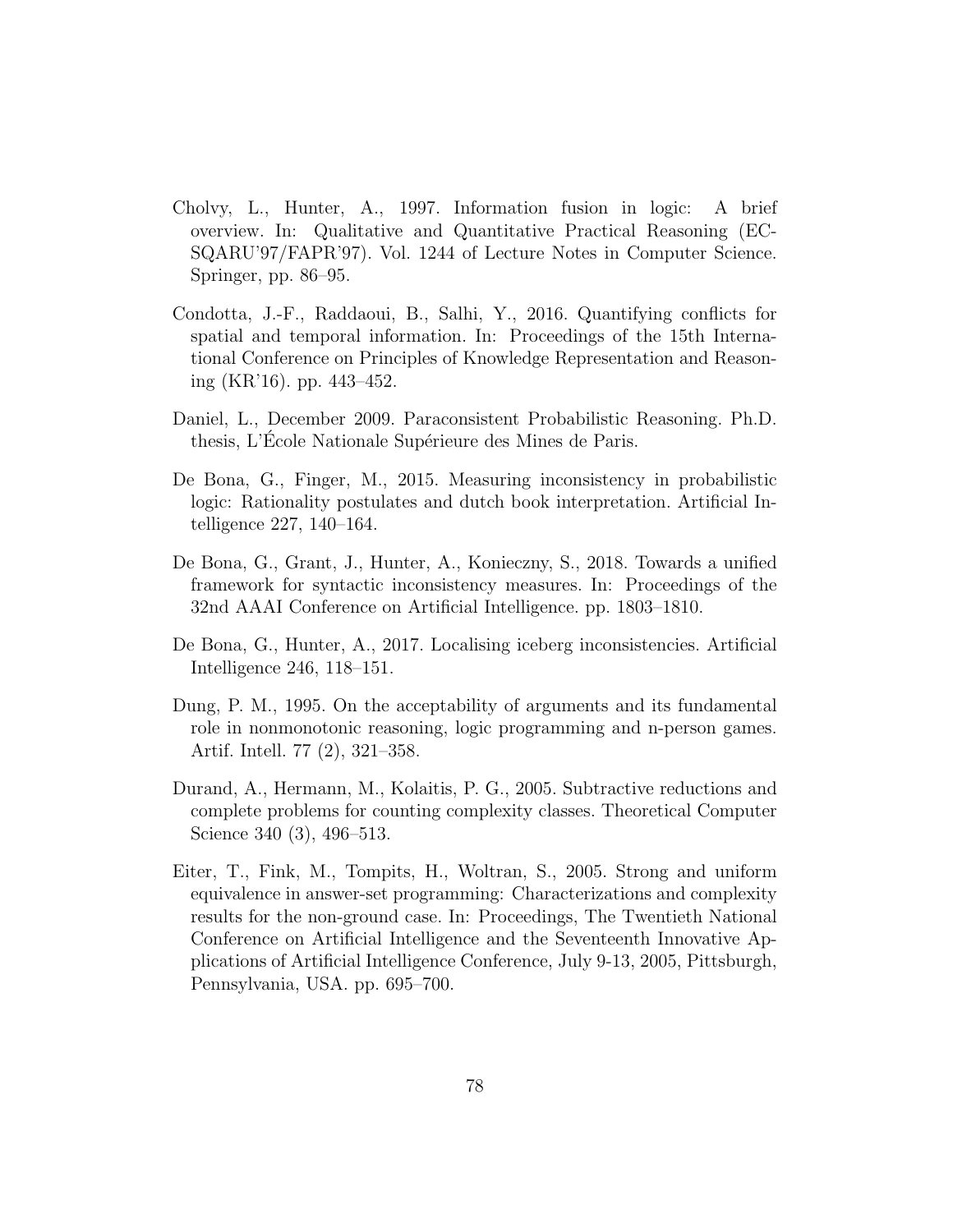- Eiter, T., Gottlob, G., 1995. On the computational cost of disjunctive logic programming: Propositional case. Annals of Mathematics and Artificial Intelligence 15 (3-4), 289–323.
- Gelfond, M., Leone, N., 2002. Logic programming and knowledge representation – the A-Prolog perspective. Artificial Intelligence 138 (1–2), 3–38.
- Gelfond, M., Lifschitz, V., 1991. Classical negation in logic programs and disjunctive databases. New Generation Comput. 9 (3/4), 365–386.
- Grant, J., Hunter, A., 2006. Measuring Inconsistency in Knowledgebases. Journal of Intelligent Information Systems 27, 159–184.
- Grant, J., Hunter, A., 2011. Measuring consistency gain and information loss in stepwise inconsistency resolution. In: European Conference on Symbolic and Quantitative Approaches to Reasoning and Uncertainty. Springer, pp. 362–373.
- Halpern, J. Y., Pearl, J., 2005. Causes and explanations: A structural-model approach. part ii: Explanations. The British Journal for the Philosophy of Science 56 (4), 889–911.
- Hansson, S. O., 2001. A Textbook of Belief Dynamics. Kluwer Academic Publishers, Norwell, MA, USA.
- Hemaspaandra, L. A., Vollmer, H., 1995. The satanic notations: counting classes beyond  $\#$  p and other definitional adventures. ACM SIGACT News 26 (1), 2–13.
- Hunter, A., 2017. Measuring inconsistency in argument graphs. Tech. rep., University College London.
- Hunter, A., Konieczny, S., 2004. Approaches to Measuring Inconsistent Information. In: Inconsistency Tolerance. Vol. 3300 of Lecture Notes in Computer Science. Springer International Publishing, pp. 189–234.
- Hunter, A., Konieczny, S., 2008. Measuring inconsistency through minimal inconsistent sets. In: Proceedings of the Eleventh International Conference on Principles of Knowledge Representation and Reasoning (KR'2008). AAAI Press, pp. 358–366.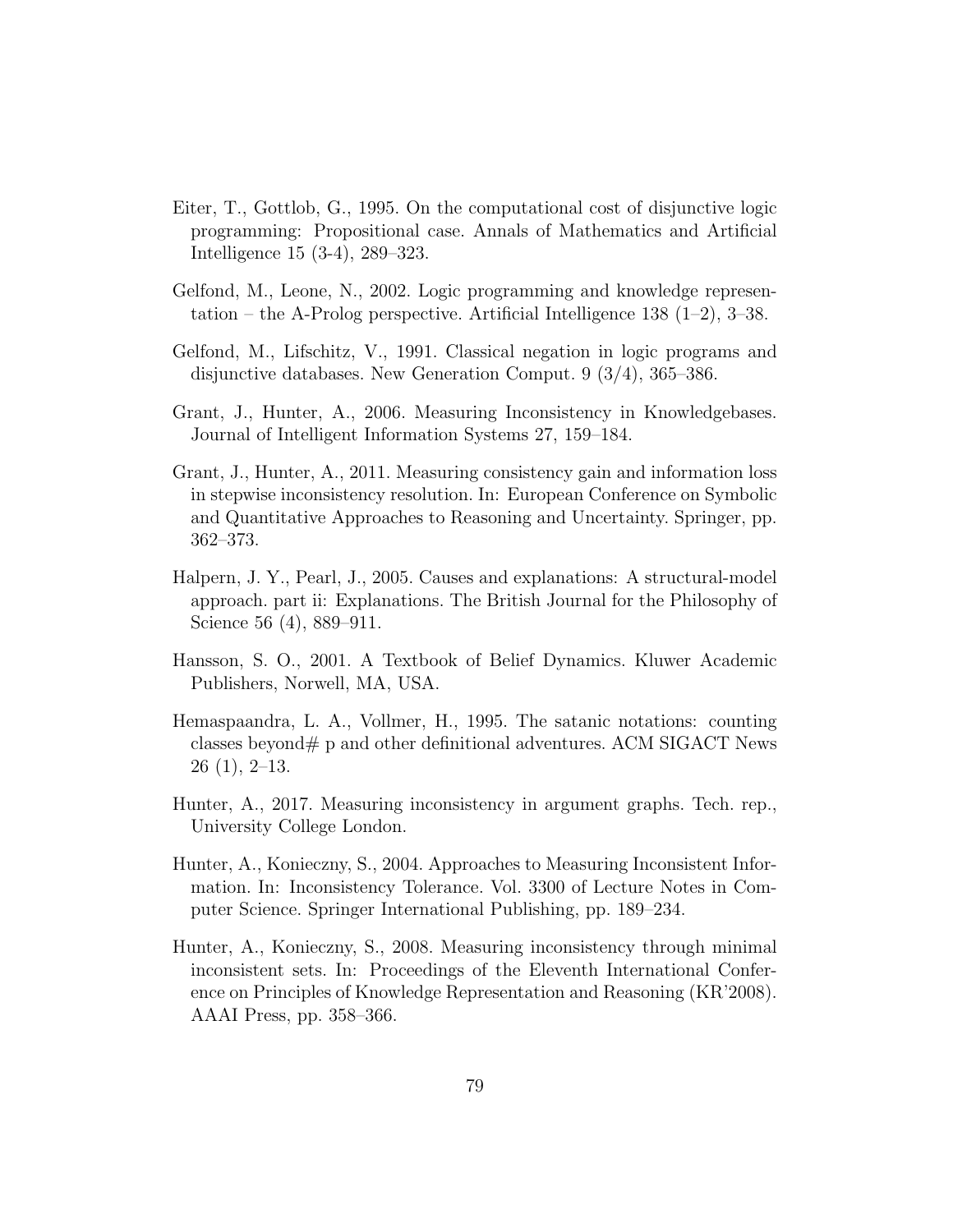- Hunter, A., Konieczny, S., July 2010. On the measure of conflicts: Shapley inconsistency values. Artificial Intelligence 174 (14), 1007–1026.
- Jabbour, S., Ma, Y., Raddaoui, B., Sais, L., 2014. On the characterization of inconsistency: A prime implicates based framework. In: Tools with Artificial Intelligence (ICTAI), 2014 IEEE 26th International Conference on. IEEE, pp. 146–153.
- Jabbour, S., Ma, Y., Raddaoui, B., Sais, L., Salhi, Y., 2016. A MIS Partition Based Framework for Measuring Inconsistency. In: Proceedings of the 15th International Conference on Principles of Knowledge Representation and Reasoning (KR'16). pp. 84–93.
- Jabbour, S., Sais, L., 2016. Exploiting MUS Structure to Measure Inconsistency of Knowledge Bases. In: Proceedings of the 22nd European Conference on Artificial Intelligence (ECAI'16). pp. 991–998.
- Knight, K. M., 2001. Measuring inconsistency. Journal of Philosophical Logic 31, 77–98.
- Konieczny, S., Pérez, R. P., 1998. On the logic of merging. In: Proceedings of the Sixth International Conference on Principles of Knowledge Representationa and Reasoning (KR'98). Morgan Kaufmann, pp. 488–498.
- Lifschitz, V., Pearce, D., Valverde, A., 2001. Strongly equivalent logic programs. ACM Trans. Comput. Log. 2 (4), 526–541.
- Lozinskii, E. L., 1994. Information and Evidence in Logic Systems. Journal of Experimental and Theoretical Artificial Intelligence 6, 163–193.
- Madrid, N., Ojeda-Aciego, M., 2010. Measuring instability in normal residuated logic programs: adding information. In: Proceedings of the 19th IEEE International Conference on Fuzzy Systems. pp. 1–7.
- Mu, K., 2015. Responsibility for inconsistency. International Journal of Approximate Reasoning 61, 43–60.
- Mu, K., 2018. Measuring inconsistency with constraints for propositional knowledge bases. Artificial Intelligence 259, 52–90.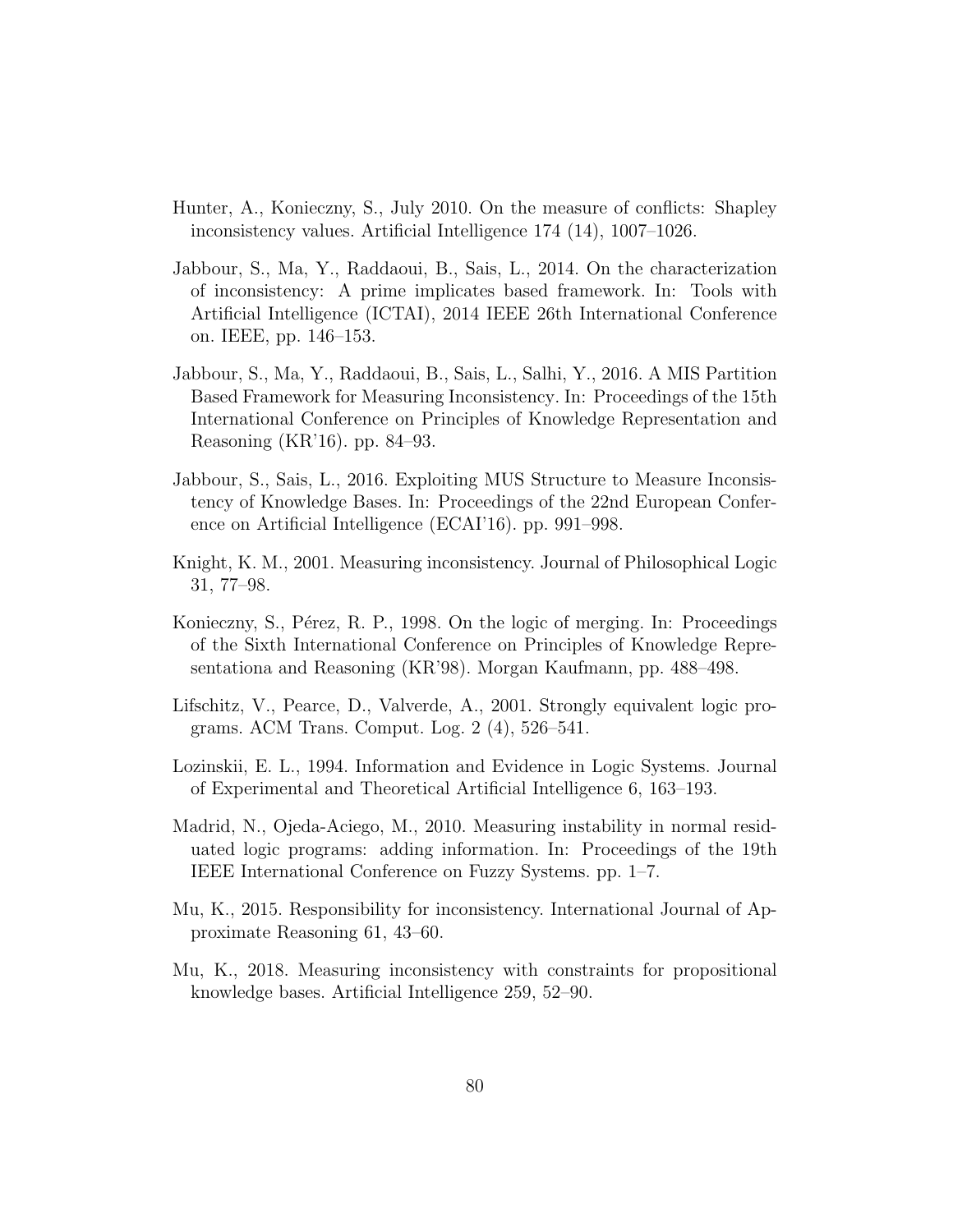- Mu, K., 2019. Formulas free from inconsistency: An atom-centric characterization in priest's minimally inconsistent lp. Journal of Artificial Intelligence Research 66, 279–296.
- Mu, K., Liu, W., Jin, Z., 2011. A general framework for measuring inconsistency through minimal inconsistent sets. Knowledge and Information Systems 27 (1), 85–114.
- Oikarinen, E., Woltran, S., 2011. Characterizing strong equivalence for argumentation frameworks. Artif. Intell. 175 (14-15), 1985–2009.
- Papadimitriou, C., 1994. Computational Complexity. Addison-Wesley.
- Potyka, N., 2014. Linear Programs for Measuring Inconsistency in Probabilistic Logics. In: Proceedings of the 14th International Conference on Principles of Knowledge Representation and Reasoning (KR'14). pp. 568– 577.
- Reiter, R., 1980. A logic for default reasoning. Artificial Intelligence 13, 81– 132.
- Reiter, R., 1987. A theory of diagnosis from first principles. Artif. Intell. 32 (1), 57–95.
- Schulz, C., Satoh, K., Toni, F., 2015. Characterising and explaining inconsistency in logic programs. In: Calimeri, F., Ianni, G., Truszczynski, M. (Eds.), Logic Programming and Nonmonotonic Reasoning: 13th International Conference, LPNMR 2015, Lexington, KY, USA, September 27-30, 2015. Proceedings. Springer International Publishing, Cham, pp. 467–479.
- Shannon, C. E., 1948. A Mathematical Theory of Communication. Bell System Technical Journal 27, 379–423.
- Shapley, L. S., 1953. A value for n-person games. Contributions to the Theory of Games 2 (28), 307–317.
- Thimm, M., 2009. Measuring inconsistency in probabilistic knowledge bases. In: Proceedings of the Twenty-Fifth Conference on Uncertainty in Artificial Intelligence. AUAI Press, pp. 530–537.
- Thimm, M., 2013. Inconsistency Measures for Probabilistic Logics. Artificial Intelligence 197, 1–24.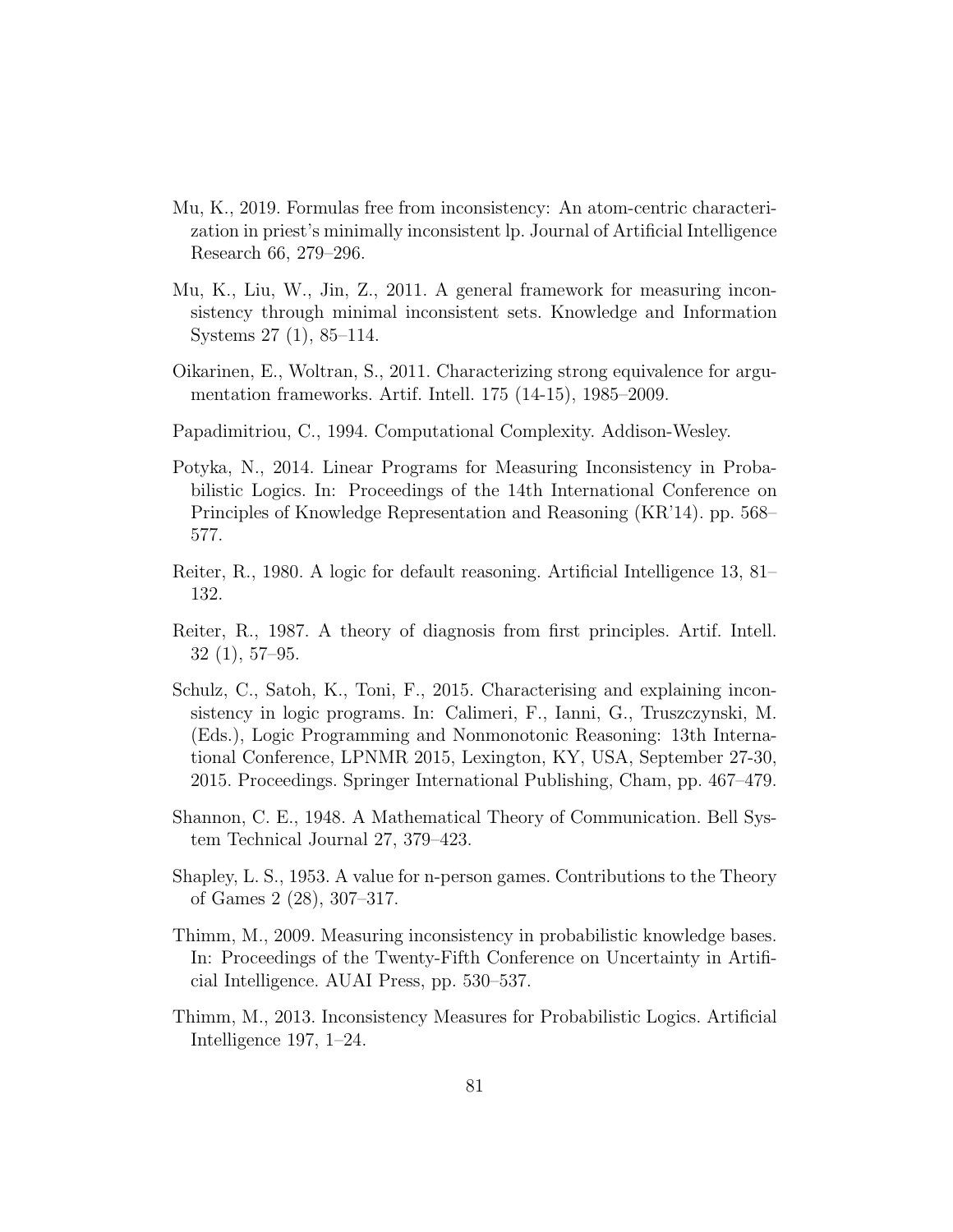- Thimm, M., 2017. On the compliance of rationality postulates for inconsistency measures: A more or less complete picture. KI-Künstliche Intelligenz 31 (1), 31–39.
- Thimm, M., February 2018. On the evaluation of inconsistency measures. In: Grant, J., Martinez, M. V. (Eds.), Measuring Inconsistency in Information. Vol. 73 of Studies in Logic. College Publications.
- Thimm, M., Wallner, J. P., April 2016. Some complexity results on inconsistency measurement. In: Proceedings of the 15th International Conference on Principles of Knowledge Representation and Reasoning (KR'16). pp. 114–124.
- Thimm, M., Wallner, J. P., October 2019. On the complexity of inconsistency measurement. Artificial Intelligence 275, 411–456.
- Ulbricht, M., 2019. Repairing non-monotonic knowledge bases. In: Calimeri, F., Leone, N., Manna, M. (Eds.), Logics in Artificial Intelligence. Springer International Publishing, Cham, pp. 151–167.
- Ulbricht, M., Thimm, M., Brewka, G., November 2016. Measuring Inconsistency in Answer Set Programs. In: Proceedings of the 15th European Conference on Logics in Artificial Intelligence (JELIA'16). pp. 577–583.
- Ulbricht, M., Thimm, M., Brewka, G., February 2018. Measuring strong inconsistency. In: Proceedings of the 32nd AAAI Conference on Artificial Intelligence (AAAI'18). pp. 1989–1996.
- Valiant, L. G., 1979. The complexity of computing the permanent. Theoretical computer science 8 (2), 189–201.
- Wagner, K. W., 1986. The complexity of combinatorial problems with succinct input representation. Acta informatica 23 (3), 325–356.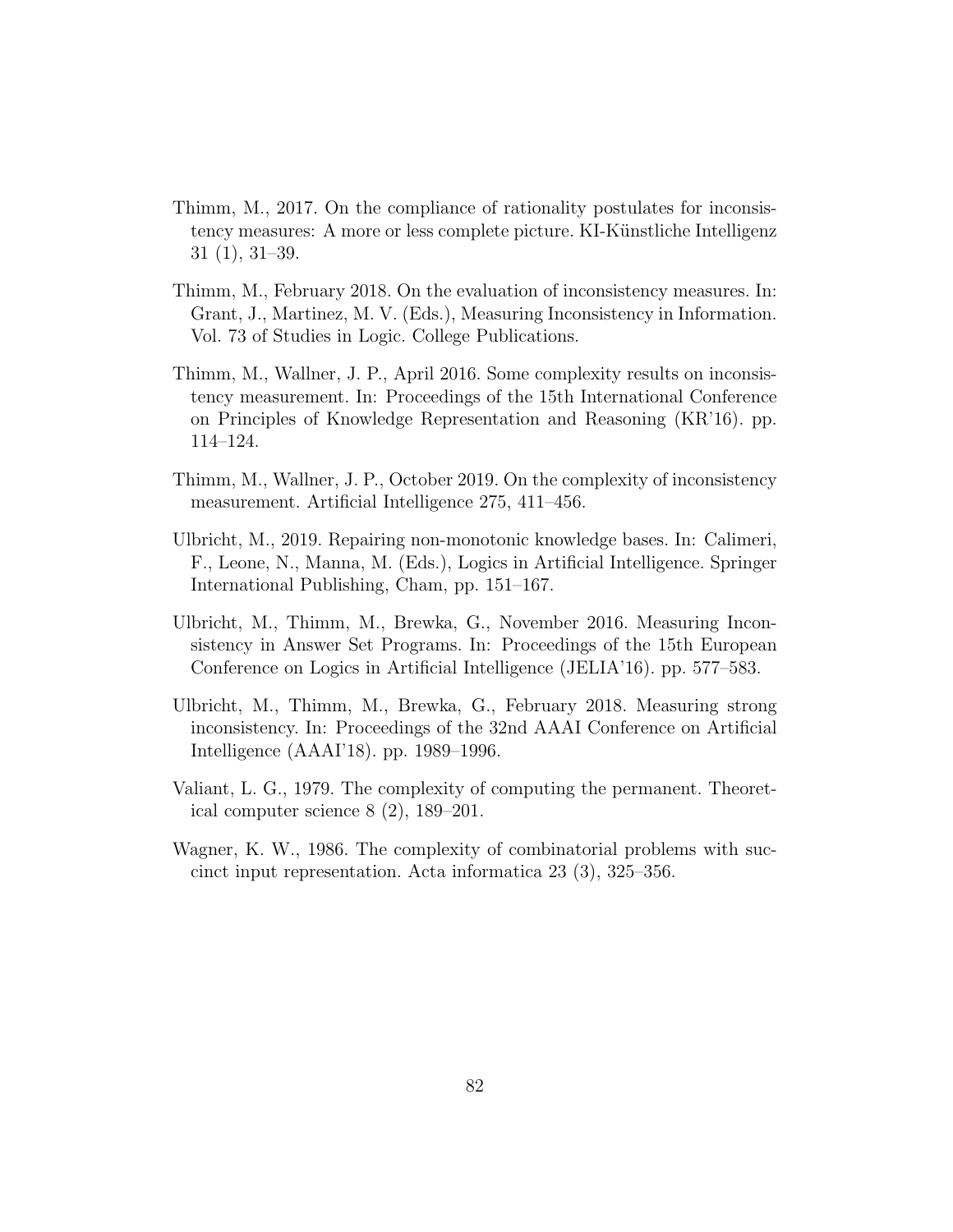## Appendix A. Technical Proofs of Section 6

**Lemma 6.4.** Given an open QBF  $\Phi = \forall Y \phi(X, Y)$ , there is a disjunctionfree logic program  $P(\Phi) \subseteq \mathsf{WF}^{\widetilde{A}SP^*}$  of polynomial size with

$$
|SI_{min}(P(\Phi))| = |X| + |\text{Mod}(\Phi)|.
$$

*Proof.* Let  $X = \{x_1, \ldots, x_n\}$  and  $Y = \{y_1, \ldots, y_m\}$ . We abuse notation and write  $\phi(X, Y) = 1$   $(\phi(X, Y) = 0)$  if  $\phi$  evaluates to true (false) under a given assignment to the  $X$  and  $Y$  variables, so we have

$$
|\text{Mod}(\Phi)| = |\{X \mid \forall Y \phi(X, Y) = 1)\}|
$$
  
= |\{X \mid \forall Y \neg \phi(X, Y) = 0\}|.

We can assume  $\phi$  to be a formula in 3-DNF and thus,  $\neg \phi$  is in 3-CNF, i.e., the conjunction of  $C_1, \ldots, C_r$  with  $C_k = l_{k,1} \vee \ldots \vee l_{k,3}$ . Let  $x'_1, \ldots, x'_n, y'_1, \ldots, y'_m$ be fresh atoms. Intuitively, they shall correspond to the negated atoms  $\neg x_1, \ldots, \neg x_n, \neg y_1, \ldots, \neg y_m$ . Let  $\sigma$  be the appropriate mapping, i.e.,

$$
\sigma(a) = \begin{cases} 7a & \text{if } a \in X \cup Y, \\ a' & \text{if } a \in \{\neg x_1, \dots, \neg x_n\} \cup \{\neg y_1, \dots, \neg y_m\}. \end{cases}
$$

We construct a program  $P = P(\Phi)$  whose minimal strongly inconsistent subsets correspond to  $\{X \mid \forall Y \neg \phi(X, Y) = 0\}$ . We include a fresh atom w not occurring in  $X \cup Y$  which is going to witness whether  $\neg \phi$  is satisfied. Hence, P contains a constraint

$$
\leftarrow \text{not } w.
$$

Moreover,  $\neg \phi$  is satisfied if all conjuncts are true, where a conjunct  $C_k =$  $l_{k,1} \vee \ldots \vee l_{k,3}$  is true if one of the literals occurring in  $C_k$  is true. Thus, we introduce atoms  $w_1, \ldots, w_r$  and rules

w<sup>1</sup> ← σ(l1,1). ... w<sup>1</sup> ← σ(l1,3). ... ... ... w<sup>r</sup> ← σ(lr,1). ... w<sup>r</sup> ← σ(lr,3). w ← w1, . . . wr, w<sup>x</sup><sup>1</sup> . . . , w<sup>x</sup><sup>n</sup> .

The meaning of the atoms  $w_{x_i}$  is as follows: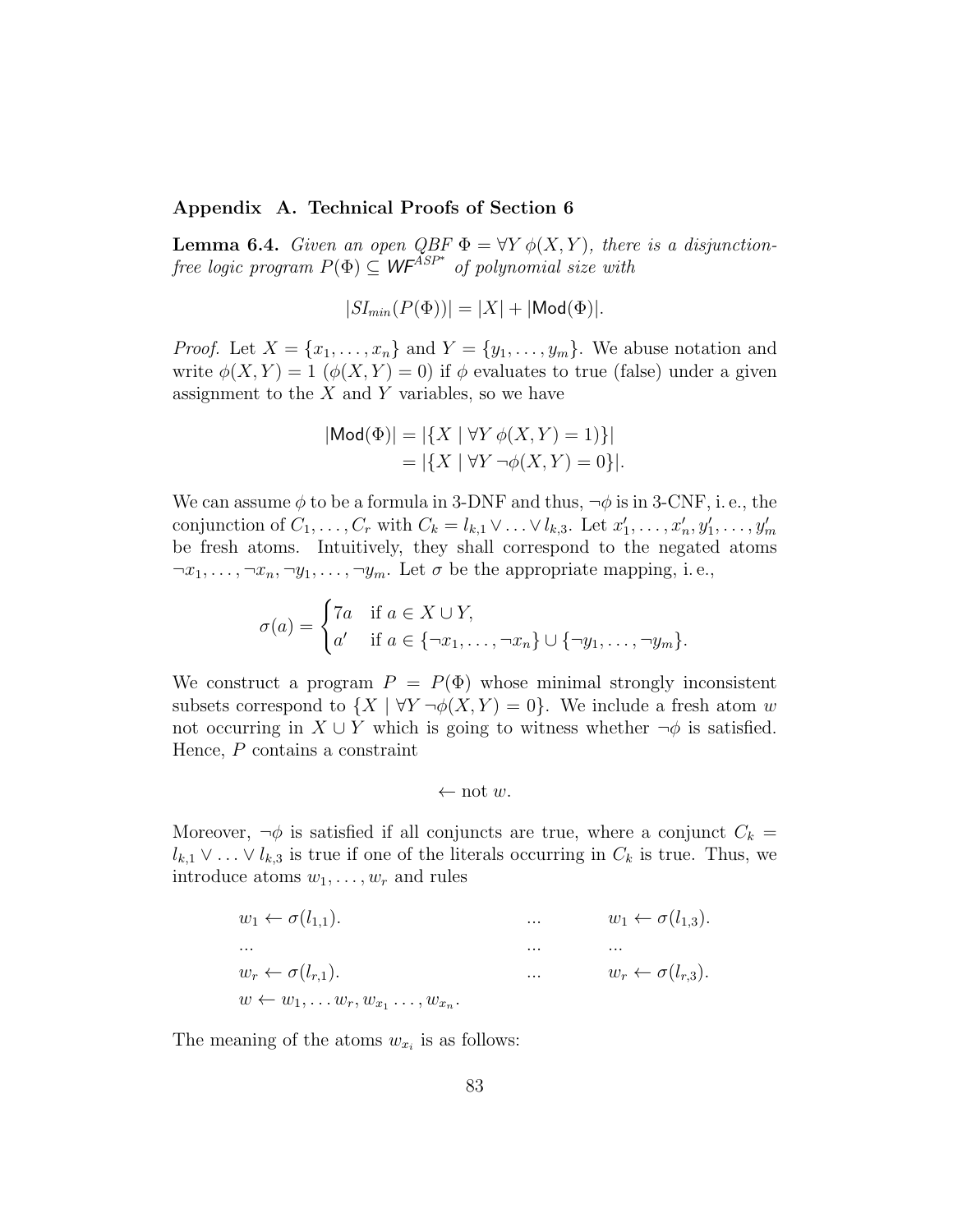We want subsets of the program  $P$  to correspond to assignments to the X-variables. Thus, we introduce rules " $x_i$ ." and " $x'_i$ ." for  $i = 1, ..., n$ . A subprogram  $H \subseteq P$  may contain both " $x_i$ " and " $x'_i$ " for an i. We want to ensure that H can only be consistent if " $x_i$ " or " $x_i$ " is not contained in H. That is the reason we need the atoms of the form  $w_{x_i}$  in the rule " $w \leftarrow w_1, \ldots w_r, w_{x_1} \ldots, w_{x_n}$ ". We include the following rules.

| $x_1, \ldots, x_n$ .                   | $x'_1,\ldots,x'_n$ .                    |
|----------------------------------------|-----------------------------------------|
| $w_{x_1} \leftarrow \text{not } x_1.$  | $w_{x_1} \leftarrow \text{not } x_1'.$  |
| $\cdots$                               | $\cdots$                                |
| $w_{x_n} \leftarrow \text{not } x_n$ . | $w_{x_n} \leftarrow \text{not } x'_n$ . |

Now, if H does not contain both " $x_i$ " and " $x_i$ ", then the corresponding rule can be added to  $H$  to ensure  $w_{x_i}$  is entailed. This way we check that a subset  $\mathcal{H} \subseteq P$  (which is either strongly inconsistent or not) corresponds to a proper assignment to the X-variables.

Moreover, we want to make sure that a strongly inconsistent subset corresponds to an assignment to all X-variables (and not to a partial assignment). In other words, if  $H \subseteq P$  does not model an assignment to all X-variables, then  $H$  is not supposed to be strongly inconsistent. We thus ensure existence of a consistent superset H' with  $H \subseteq H' \subseteq P$  as follows: We allow entailment of w if " $x_i$ ." or " $x'_i$ ." is missing for any i. This shall, however, only work for proper assignments, i.e.,  $w_{x_i}$  is required for any *i*. We hence introduce a rule " $w \leftarrow \text{not } x_i, \text{not } x'_i, w_{x_1}, ..., w_{x_n}$ " for  $i = 1, ..., n$ . Now, if a subset H of P does not contain " $x_i$ ." or " $x'_i$ ." (and not both) for any  $i = 1, ..., n$ , we see that adding the corresponding rule to  $H$  ensures w is entailed, rendering  $H$ consistent. We include:

$$
w \leftarrow \text{not } x_i, \text{not } x'_i, w_{x_1}, ..., w_{x_n}.
$$
   
  $i = 1, ..., n$ 

Since our goal is counting  $|\{X \mid \forall Y \neg \phi(X, Y) = 0\}|$ , we do not want rules corresponding to the choice of Y-variables to occur in a minimal strongly  $P$ inconsistent subset  $H$ . The following translates assignments to Y-variables without any restrictions:

$$
y_1 \leftarrow \text{not } y_1'.
$$
  
...  

$$
y_m \leftarrow \text{not } y_m'.
$$
  

$$
y_m' \leftarrow \text{not } y_m.
$$
  

$$
y_m' \leftarrow \text{not } y_m.
$$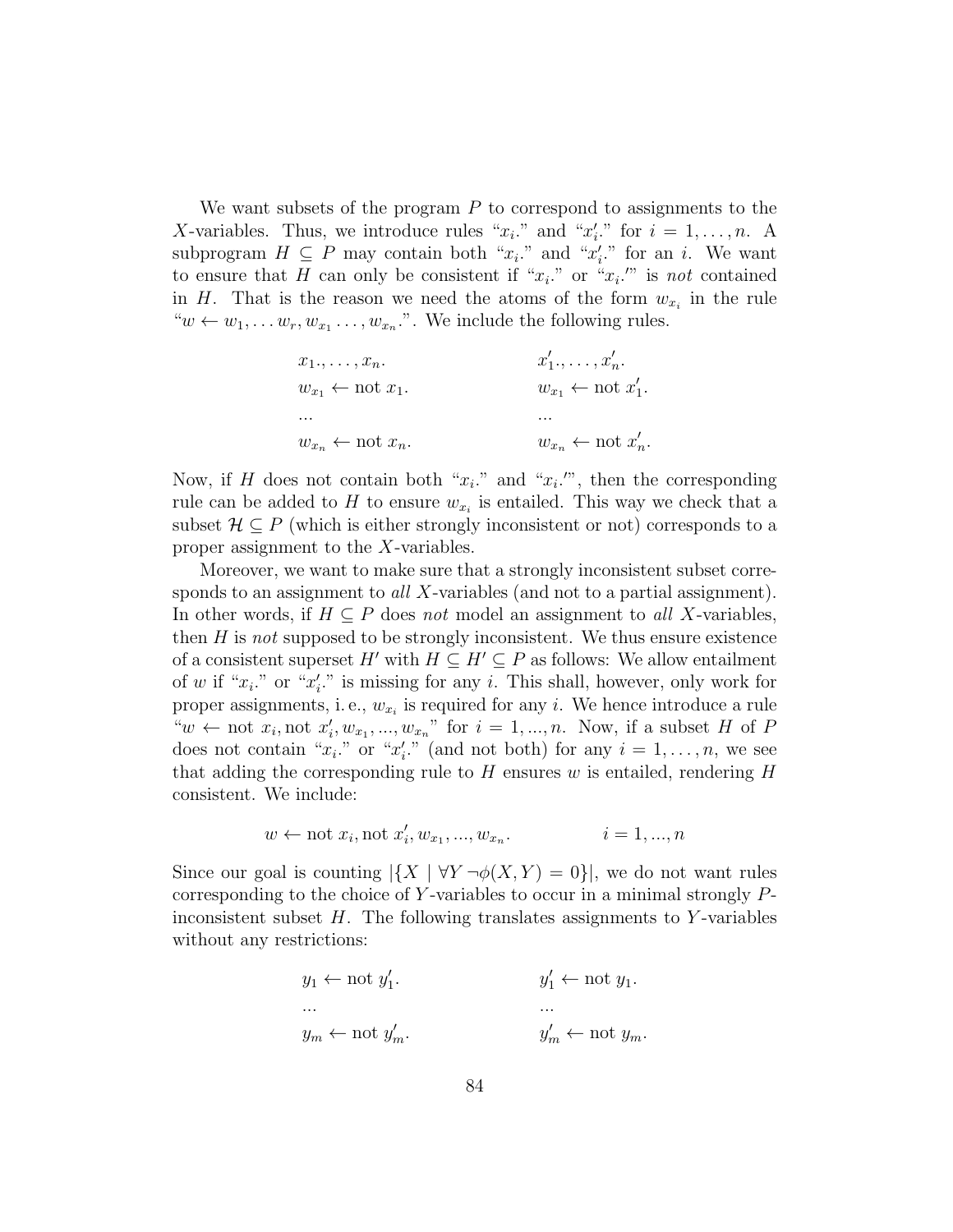To summarize, P is given as follows.

 $P:$  $x_1, \ldots, x_n$ .  $x'_1, \ldots, x'_n.$  $w \leftarrow \text{not } x_i, \text{not } x'_i, w_{x_1}, ..., w_{x_n}$  $i = 1, ..., n$  $w_{x_i} \leftarrow \text{not } x_i.$ .  $w_{x_i} \leftarrow \text{not } x'_i. \qquad i = 1, ..., n$  $y_j \leftarrow \text{not } y'_j$ .  $y'_1$  $j \leftarrow \text{not } y_j.$   $j = 1, ..., m$  $w_k \leftarrow \sigma(l_{k,1}).$  k = 1, ..., r  $w_k \leftarrow \sigma(l_{k,1}).$  k = 1, ..., r  $w_k \leftarrow \sigma(l_{k,3}).$  k = 1, ..., r  $w \leftarrow w_1, \ldots w_r, w_{x_1} \ldots, w_{x_n}.$  $\leftarrow$  not w.

Note that the construction is polynomial. We show

$$
|SI_{min}(P)| = |X| + |\{X \mid \forall Y \neg \phi(X, Y) = 0\}|.
$$

We make a few observations in order to obtain this result.

- (a) Any inconsistent subset of P contains the constraint " $\leftarrow$  not w." and the inconsistency stems from it.
- (b) Let  $H \in SI_{min}(P)$ . Then, H only contains " $\leftarrow$  not w." and rules of the form " $x_i$ ." or " $x'_i$ .".

For this, let  $W \subseteq P$  be the following program

$$
W:
$$
  
\n
$$
w \leftarrow \text{not } x_i, \text{not } x'_i, w_{x_1}, \dots, w_{x_n}.
$$
  
\n
$$
w_{x_i} \leftarrow \text{not } x_i.
$$
  
\n
$$
w_{x_i} \leftarrow \text{not } x'_i.
$$
  
\n
$$
w_{x_i} \leftarrow \text{not } x'_i.
$$
  
\n
$$
w_{x_i} \leftarrow \text{not } x'_i.
$$
  
\n
$$
w_{x_i} \leftarrow \text{not } x'_i.
$$
  
\n
$$
w_{x_i} \leftarrow \text{not } x'_i.
$$
  
\n
$$
v_{x_i} \leftarrow \text{not } x'_i.
$$
  
\n
$$
y'_j \leftarrow \text{not } y_j.
$$
  
\n
$$
y'_j \leftarrow \text{not } y_j.
$$
  
\n
$$
y'_j \leftarrow \text{not } y_j.
$$
  
\n
$$
y'_j \leftarrow \text{not } y_j.
$$
  
\n
$$
k = 1, ..., r
$$
  
\n
$$
w_k \leftarrow \sigma(l_{k,1}).
$$
  
\n
$$
w_k \leftarrow \sigma(l_{k,3}).
$$
  
\n
$$
w \leftarrow w_1, ..., w_r, w_{x_1} ..., w_{x_n}.
$$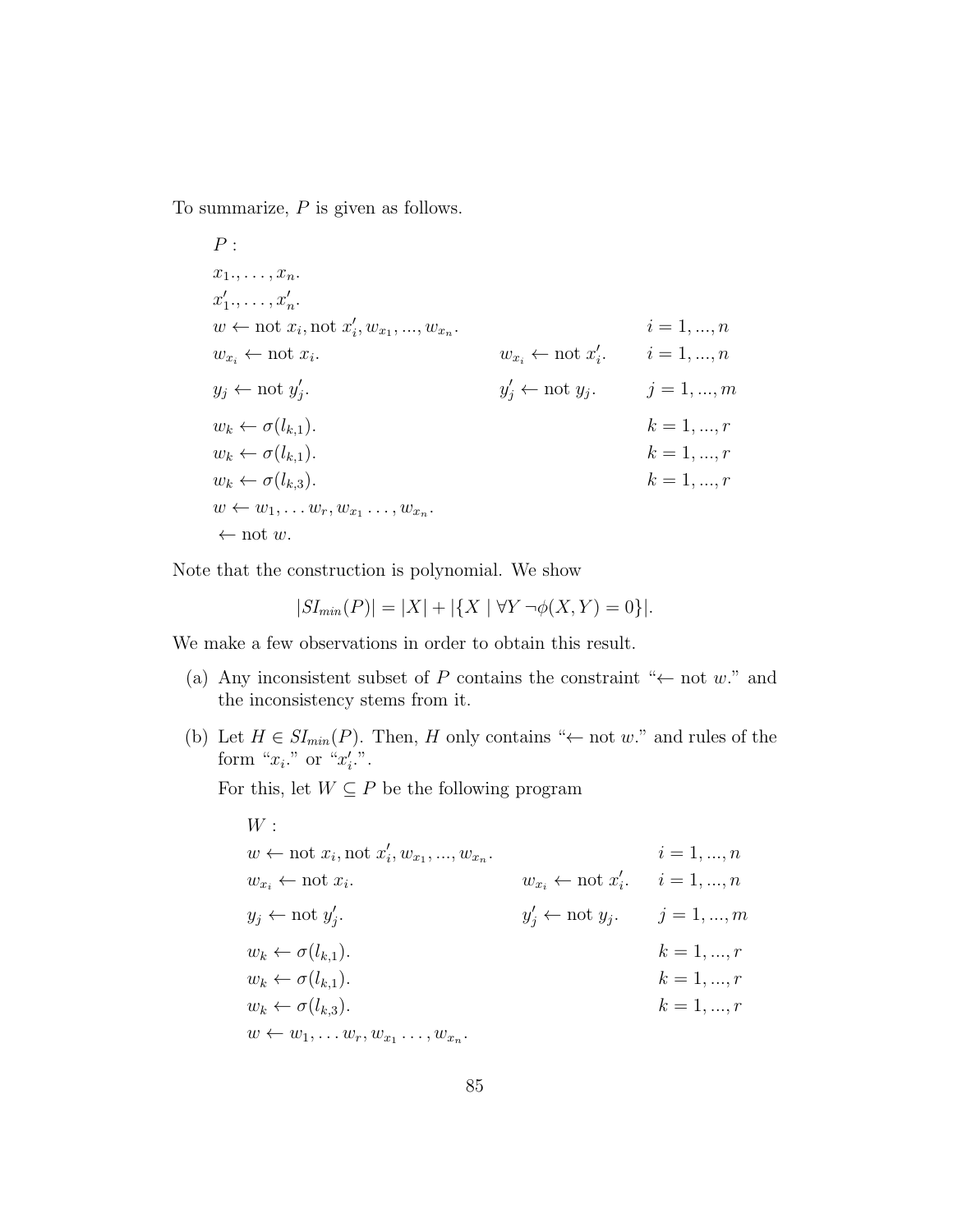It is easy to see that rules in  $W$  can never introduce inconsistency, because they facilitate entailment of w. Hence, a set  $H \in SI_{min}(P)$ consists of rules in  $P \setminus W$ .

(c) Let  $H \in SI_{min}(P)$ . If H does not contain both " $x_i$ ." and " $x'_i$ ." for an  $i \in \{1, ..., n\}$ , then it contains either " $x_i$ ," or " $x'_i$ ," for all  $i \in \{1, ..., n\}$ . For this, assume neither " $x_i$ ." nor " $x'_i$ ." is in H. Augment H with the

following rules:

- " $w \leftarrow \text{not } x_i, \text{not } x'_i, w_{x_1}, ..., w_{x_n}.$ ",
- " $w_{x_j} \leftarrow \text{not } x_j$ ." and " $w_{x_j} \leftarrow \text{not } x'_j$ ." for  $j = 1, ..., n$ .

We obtain a consistent program since  $w$  is entailed now (cf. (a)). Hence,  $H \notin SI(P)$ .

Now, we explicitly give the two kinds of minimal strongly P-inconsistent subsets. The first one corresponds to inconsistent assignments, the second one to assignments where  $\forall Y \neg \phi(X, Y) = 0$  holds.

(d) Let  $i \in \{1, ..., n\}$  and let  $H_i := \{x_i, x'_i, \dots \text{ not } w.\}.$  Then,  $H_i \in$  $SI_{min}(P)$ .

Since satisfying the constraint " $\leftarrow$  not w." requires the atom  $w_{x_i}$ , any program H with  $H_i \subseteq H \subseteq P$  is clearly inconsistent. Hence,  $H_i \in$  $SI(P)$ . For minimality, assume " $x_i$ ." is removed from  $H_i$ . Augment the obtained subprogram with the following rules:

- " $w \leftarrow \text{not } x_j, \text{not } x'_j, w_{x_1}, ..., w_{x_n}$ " for any  $j \neq i$  (w.l.o.g. assume that  $n > 2$ ),
- " $w_{x_j} \leftarrow \text{not } x_j$ ." and " $w_{x_j} \leftarrow \text{not } x'_j$ ." for  $j = 1, ..., n$ .

Since " $x_i$ " is not contained in the subprogram anymore, w can be entailed now. Thus, we found a consistent superprogram. Hence,  $H_i \setminus \{x_i\} \notin SI(P)$ . For the same reason,  $H_i \setminus \{x'_i\} \notin SI(P)$ . The observation that  $H_i \setminus \{\leftarrow \text{ not } w.\} \notin SI(P)$  is trivial. Thus,  $H_i$  is minimal in  $SI(P)$ .

For our last step, let

$$
H_I = \bigcup_{i \in \{1, \dots, n\}} H_i. \tag{A.1}
$$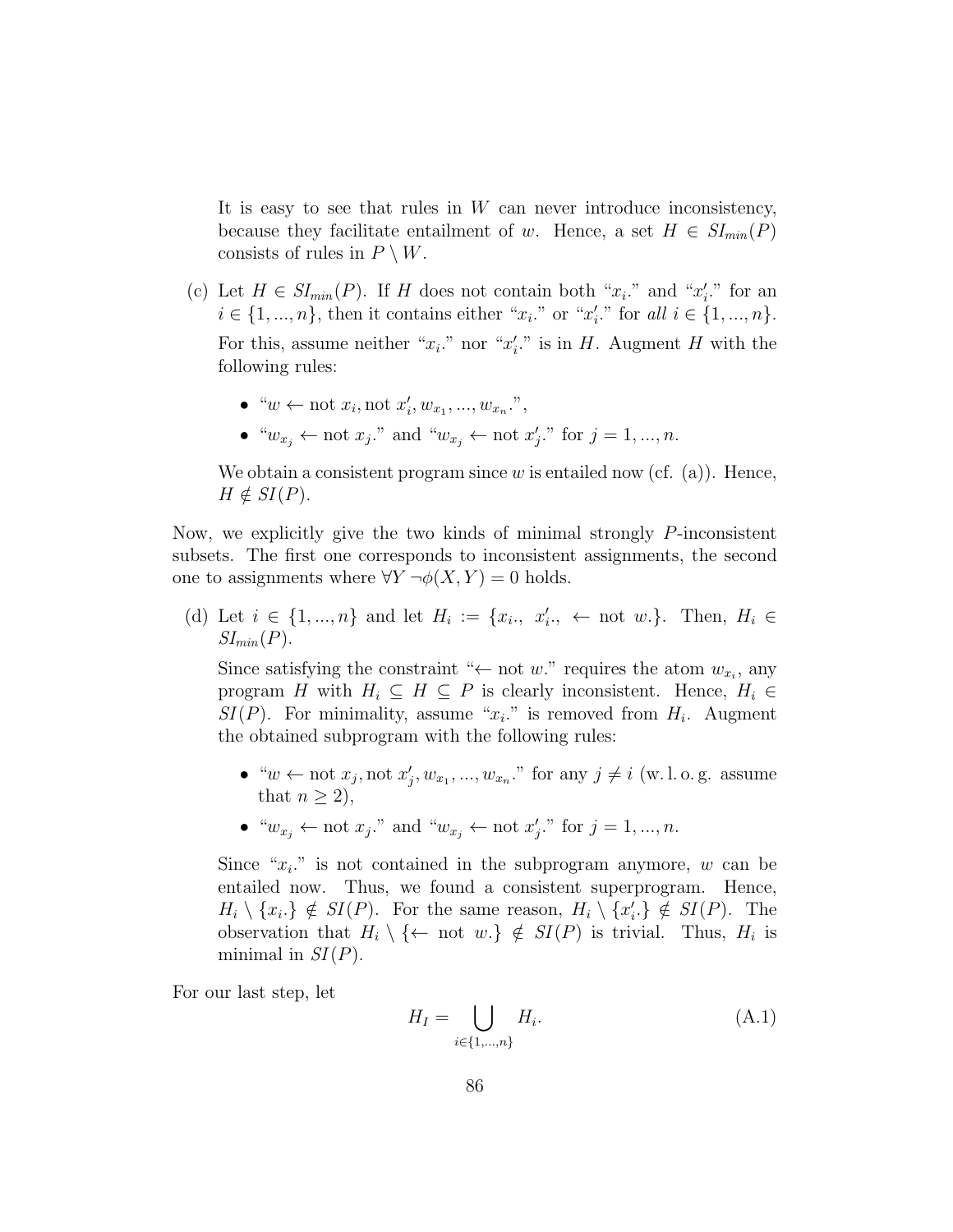As we can conclude now,  $H \in SI_{min}(P) \setminus H_I$  contains either " $x_i$ ." or " $x'_i$ ." for all indices  $i \in \{1, ..., n\}$ . More general, let  $\mathcal{H}_{\Omega} \subseteq 2^P$  be the set of all subprograms of P containing either " $x_i$ " or " $x'_i$ " for all  $i \in \{1, ..., n\}$ . Hence for  $H \in \mathcal{H}_{\Omega}$ , it makes sense to define a corresponding assignment  $\omega(H)$ :  $X \to \{0,1\}$  with

$$
\omega(H)(x_i) := \begin{cases} 1 & \text{if } x_i \in H, \\ 0 & \text{if } x'_i \in H. \end{cases}
$$

We are now ready to prove our last step.

(e) Let  $H \in \mathcal{H}_{\Omega}$ . Then,  $H \in SI_{min}(P) \backslash H_I$  if and only if  $\forall Y (\neg \phi(X, Y) = 0)$ holds for the assignment  $\omega(H)$  to the X-variables.

"⇒": Let  $H \in SI_{min}(P) \setminus H_I$ . Assume  $\forall Y (\neg \phi(X, Y) = 0)$  is false for the assignment  $\omega(H)$ , i.e.,  $\exists Y \neg \phi(X, Y)$  holds. Consider the program  $H \cup W$  where W is as in (b). Any answer set of W corresponds to one particular assignment to the Y-variables. By construction of  $P$  and since  $\exists Y \neg \phi(X, Y)$  holds,  $H \cup W$  has a stable model M with  $w \in M$ . Hence,  $H \cup W$  is consistent and we conclude  $H \notin SL_{min}(P)$ .

" $\Leftarrow$ ": Minimality of H in  $SI(P)$  follows from the observations we made above. Assume H' is consistent with  $H \subseteq H'$ . Due to (d),  $H' \setminus H \subseteq W$ with W as above, because adding additional rules of the form " $x_i$ ." or " $x_i'$ ." to H renders the subprogram inconsistent. However, rules in W do not introduce inconsistency. Hence H' with  $H \subseteq H' \subseteq H \cup W$ being consistent implies that  $H \cup W$  is consistent as well. As above, we conclude  $\exists Y \phi(X, Y)$  is true.

In (d) and (e), we found two possible cases for sets  $H \in SI_{min}(P)$ . Due to (b) and (c), no other case occurs. Thus,

$$
|SI_{min}(P)| = |X| + |\{X \mid \forall Y \neg \phi(X, Y) = 0\}|
$$

is proved.

**Theorem 6.7.** The problem  $\text{VALUE}_{\mathcal{I}_{\text{MSI}}}^{L^{ASP^*}}$  is # $\cdot$ **coNP**-complete under subtractive reductions.

Proof. As membership is due to Theorem 6.3, we prove hardness. Consider an open QBF  $\Phi = \forall Y \phi(X, Y)$ . We use the same construction (and the same

 $\Box$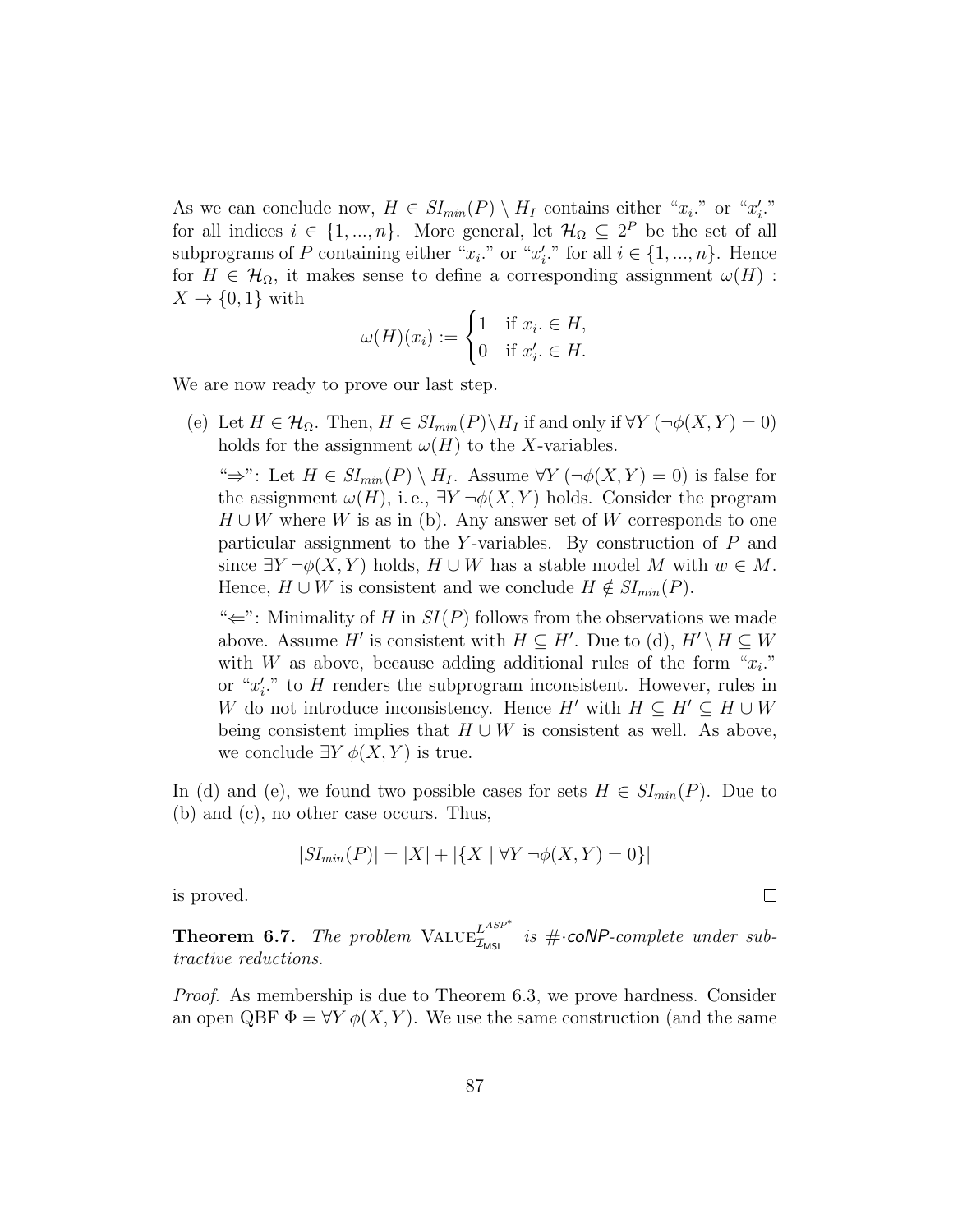notation for  $\phi$ , X and Y) as in Lemma 6.4, i.e., consider  $P = P(\Phi)$  given as follows:

$$
P:
$$
\n
$$
x_{1}, \ldots, x_{n}.
$$
\n
$$
x'_{1}, \ldots, x'_{n}.
$$
\n
$$
w \leftarrow \text{not } x_{i}, \text{ not } x'_{i}, w_{x_{1}}, \ldots, w_{x_{n}}.
$$
\n
$$
w_{x_{i}} \leftarrow \text{not } x_{i}.
$$
\n
$$
w_{x_{i}} \leftarrow \text{not } x'_{i}.
$$
\n
$$
w_{x_{i}} \leftarrow \text{not } x'_{i}.
$$
\n
$$
w_{x_{i}} \leftarrow \text{not } x'_{i}.
$$
\n
$$
w_{x_{i}} \leftarrow \text{not } x'_{i}.
$$
\n
$$
w_{x_{i}} \leftarrow \text{not } x'_{i}.
$$
\n
$$
v_{x_{i}} \leftarrow \text{not } y_{i}.
$$
\n
$$
y'_{j} \leftarrow \text{not } y_{j}.
$$
\n
$$
y'_{j} \leftarrow \text{not } y_{j}.
$$
\n
$$
y'_{j} \leftarrow \text{not } y_{j}.
$$
\n
$$
y'_{j} \leftarrow \text{not } y_{j}.
$$
\n
$$
y'_{j} \leftarrow \text{not } y_{j}.
$$
\n
$$
k = 1, \ldots, r
$$
\n
$$
w_{k} \leftarrow \sigma(l_{k,1}).
$$
\n
$$
w_{k} \leftarrow \sigma(l_{k,3}).
$$
\n
$$
w \leftarrow w_{1}, \ldots w_{r}, w_{x_{1}} \ldots, w_{x_{n}}.
$$
\n
$$
\leftarrow \text{not } w.
$$

Recall that P yields  $|SI_{min}(P(\Phi))| = |X| + |\text{Mod}(\Phi)|$ . So for our subtractive reduction we require a program P' with  $|SI_{min}(P')| = |X|$  and  $SI_{min}(P') \subseteq$  $SI_{min}(P)$ . For this, consider  $P' = P'(\Phi)$  as follows:

$$
P':\nx_1, \ldots, x_n.\nx'_1, \ldots, x'_n.\nw \leftarrow \text{not } x_i, \text{not } x'_i, w_{x_1}, \ldots, w_{x_n}.\nw_{x_i} \leftarrow \text{not } x_i.
$$
\n $i = 1, \ldots, n\n\leftarrow \text{not } w.$ \n $i = 1, \ldots, n$ 

It is easy to see that  $SI_{min}(P') = H_I$  with  $H_I$  as in (A.1). In particular,

$$
SI_{min}(P') \subseteq SI_{min}(P)
$$

and  $|SI_{min}(P')| = |X|$ . Since

$$
|\{X \mid \forall Y \phi(X, Y)\}| = |SI_{min}(P)| - |X|
$$
  
= |SI\_{min}(P)| - |SI\_{min}(P')|

follows, we found a subtractive reduction.

 $\Box$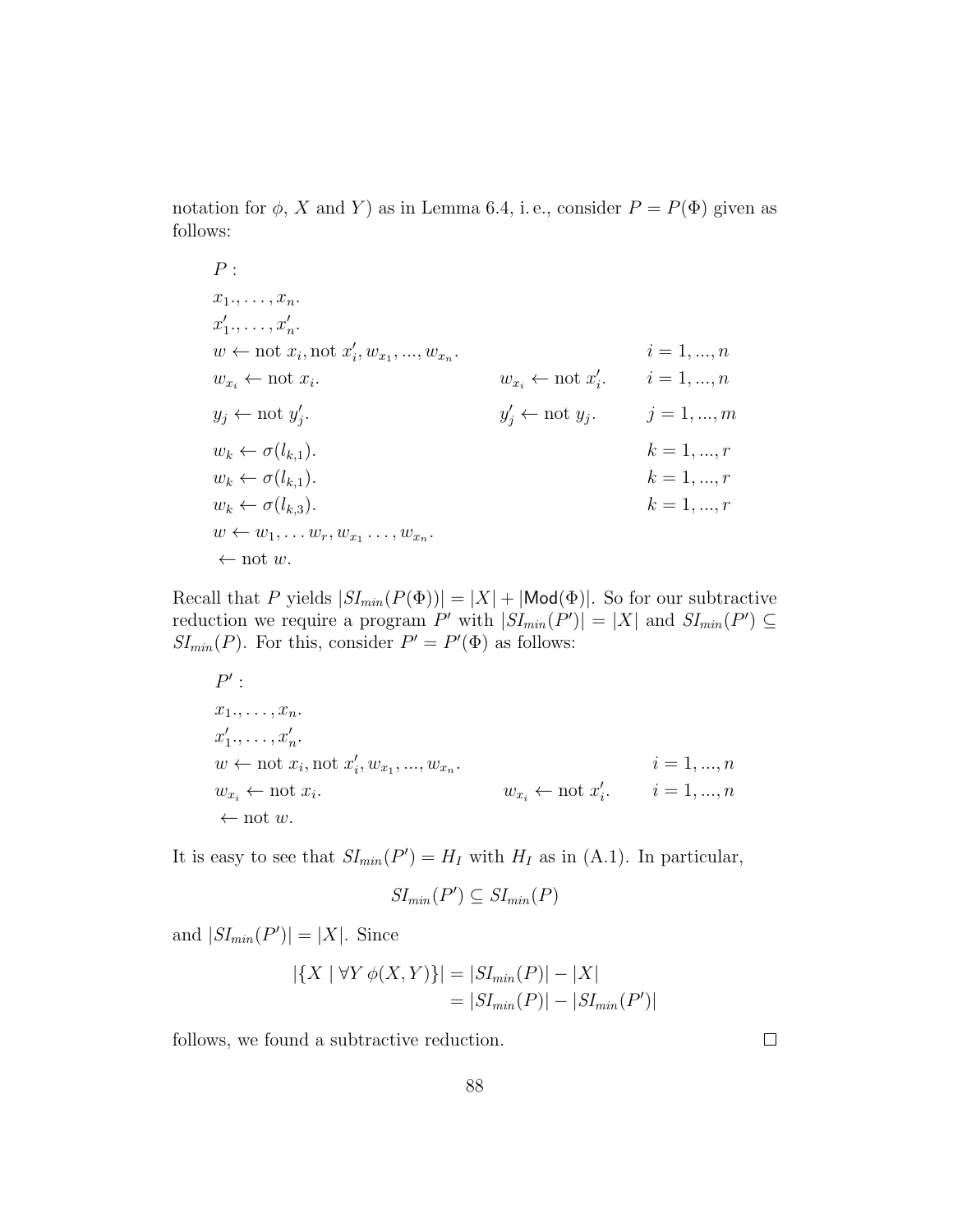**Theorem 6.10.** Let  $m \geq 1$ . If the decision problem  $\text{SAT}_L$  is in

- (a)  $\Sigma_m^p$ , then LOWER $_{\mathcal{I}_p}^L$  is in  $\Sigma_{m+1}^p$ ,
- (b)  $\Pi_m^p$ , then LOWER $_{\mathcal{I}_p}^L$  is in  $\Sigma_{m+2}^p$ ,
- (c)  $\Pi_m^p$  and L is monotonic, then LOWER $_{\mathcal{I}_p}^L$  is in  $\Sigma_{m+1}^p$ .

*Proof.* Note that  $\mathcal{I}_{p}(\mathcal{K}) \leq |\mathcal{K}|$ . Given an integer  $k \leq |\mathcal{K}|$ , guess a set  $\mathcal{H} \subseteq \mathcal{K}$ with  $|\mathcal{H}| \geq k$  and for any  $\alpha \in \mathcal{H}$  guess a set  $\mathcal{H}_{\alpha}$ . Perform (linearly many) satisfiability checks to verify that  $\mathcal{H}_{\alpha}$  is minimal strongly K-inconsistent. Due to Brewka et al. (2017), the latter check is in

- (a)  $\mathsf{D}_m^p$  if  $\mathrm{SAT}_L$  is in  $\Sigma_m^p$ ,
- (b)  $D_{m+1}^p$  if  $SAT_L$  is in  $\Pi_m^p$ ,
- (c)  $\mathsf{D}_m^p$  if  $\mathrm{SAT}_L$  is in  $\Pi_m^p$  and L is monotonic.

Due to the nondeterministic guess of  $\mathcal{H}$  and the sets  $\mathcal{H}_{\alpha}$ , this algorithm is in

- (a)  $\Sigma_{m+1}^p$  if  $\text{SAT}_L$  is in  $\Sigma_m^p$ ,
- (b)  $\Sigma_{m+2}^p$  if  $\text{SAT}_L$  is in  $\Pi_m^p$ ,
- (c)  $\Sigma_{m+1}^p$  if  $\text{SAT}_L$  is in  $\Pi_m^p$  and L is monotonic.

Corollary 6.11. Let  $m \geq 81$ . If the decision problem  $\text{SAT}_L$  is in

(a)  $\Sigma_m^p$ , then  $\text{UpperR}_{\mathcal{I}_p}^L$  is in  $\Pi_{m+1}^p$ ,  $\text{Exact}_{\mathcal{I}_p}^L$  is in  $D_{m+1}^p$  and  $\text{VALUE}_{\mathcal{I}_p}^L$  is in  $\mathsf{FP}^{\Sigma_{m+1}^p[\log n]}$ ,

 $\Box$ 

- (b)  $\Pi_m^p$ , then  $\text{UpperR}_{\mathcal{I}_p}^L$  is in  $\Pi_{m+2}^p$ ,  $\text{EXACT}_{\mathcal{I}_p}^L$  is in  $D_{m+2}^p$  and  $\text{VALUE}_{\mathcal{I}_p}^L$  is in  $\mathsf{FP}^{\Sigma_{m+2}^p[\log n]}$ ,
- (c)  $\Pi_m^p$  and L is monotonic, then  $\text{UPPER}_{\mathcal{I}_p}^L$  is in  $\Pi_{m+1}^p$ ,  $\text{EXACT}_{\mathcal{I}_p}^L$  is in  $D_{m+1}^p$  and  $\text{VALUE}_{\mathcal{I}_p}^L$  is in  $\mathsf{FP}^{\Sigma_{m+1}^p[\log n]}.$

Proof. Follows from Lemmas 4 and 6 by Thimm and Wallner (2019).  $\Box$ 

**Proposition 6.12.** The problems LOWER $_{\mathcal{I}_{\text{MSIC}}}^{L^{ASP^*}}$  and  $\text{UpperR}_{\mathcal{I}_{\text{MSIC}}}^{L^{ASP^*}}$  are CNPhard,  $\text{EXACT}_{\mathcal{I}_{\text{MSI}^{\text{C}}}}^{L^{ASP^*}}$  is  $\text{C}_{=}\text{NP-hard}.$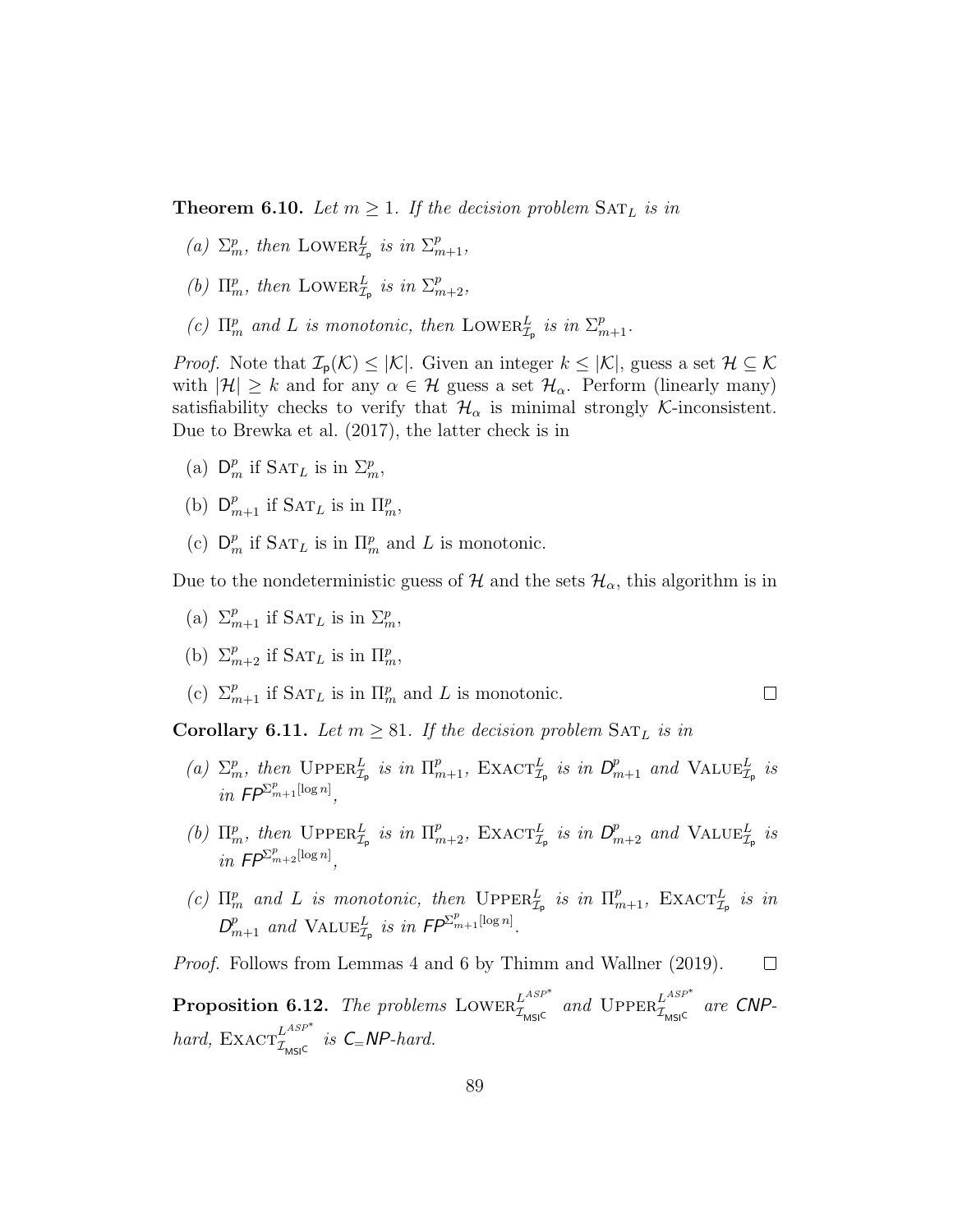*Proof.* Given an open QBF  $\Phi = \forall Y \phi(X, Y)$ , consider the program  $P = P(\Phi)$ as in Lemma 6.4. It contains  $|X|$  minimal strongly P-inconsistent subsets of the form  $\{x_i, x'_i, \text{ not } w.\}$  (case (d) in the proof of Lemma 6.4) as well as  $|Mod(\Phi)|$  many of size  $|X| + 1$  (case (e) in the proof of Lemma 6.4). Hence,

$$
\mathcal{I}_{\text{MSIC}}(P(\Phi)) = \sum_{H \in SI_{min}(P)} \frac{1}{|H|} = \frac{|X|}{3} + \frac{\text{Mod}(\Phi)}{|X|+1}
$$

and hence, for any integer k,  $|\text{Mod}(\Phi)| \geq k$  resp.  $|\text{Mod}(\Phi)| = k$  holds iff  $\mathcal{I}_{\text{MSIC}}(P(\Phi)) \geq \frac{|X|}{3} + \frac{k}{|X|+1}$  resp.  $\mathcal{I}_{\text{MSIC}}(P(\Phi)) = \frac{|X|}{3} + \frac{k}{|X|+1}$  holds.  $\Box$ 

**Proposition 6.13.** The problem LOWER $_{\mathcal{I}_{\mathsf{p}}}^{L^{ASP^*}}$  is  $\Sigma_2^p$  $2^{p}$ -complete. The problem UPPER $_{\mathcal{I}_{\mathsf{p}}}^{L^{ASP^*}}$  is  $\Pi_2^p$ p-complete. The problem  $\operatorname{EXACT}_{\mathcal{I}_{p}}^{L^{ASP^*}}$  is  $D_2^p$  $P_2$ -complete.

Proof. Membership follows from Theorem 6.10. For hardness, assume we are given an open QBF  $\Phi = \forall Y \phi(X, Y)$ . Deciding whether  $|\text{Mod}(\Phi)| \geq 1$  holds is  $\Sigma_2^p$ -complete in general. To prove Lemma 6.4, we already gave a program  $P = P(\Phi)$  with

$$
|SI_{min}(P)| = |X| + |\mathsf{Mod}(\Phi)|.
$$

We make use of the same notations and auxiliary atoms. Consider  $P = P(\Phi)$ again.

$$
P:
$$
\n
$$
x_{1}, \ldots, x_{n}.
$$
\n
$$
x'_{1}, \ldots, x'_{n}.
$$
\n
$$
w \leftarrow \text{not } x_{i}, \text{ not } x'_{i}, w_{x_{1}}, \ldots, w_{x_{n}}.
$$
\n
$$
i = 1, \ldots, n
$$
\n
$$
w_{x_{i}} \leftarrow \text{not } x_{i}.
$$
\n
$$
i = 1, \ldots, n
$$
\n
$$
w_{x_{i}} \leftarrow \text{not } x'_{i}.
$$
\n
$$
i = 1, \ldots, n
$$
\n
$$
w_{x_{i}} \leftarrow \text{not } x'_{i}.
$$
\n
$$
i = 1, \ldots, n
$$
\n
$$
y_{j} \leftarrow \text{not } y_{j}.
$$
\n
$$
j = 1, \ldots, m
$$
\n
$$
w_{k} \leftarrow \sigma(l_{k,1}).
$$
\n
$$
w_{k} \leftarrow \sigma(l_{k,1}).
$$
\n
$$
w_{k} \leftarrow \sigma(l_{k,3}).
$$
\n
$$
w_{k} \leftarrow \sigma(l_{k,3}).
$$
\n
$$
k = 1, \ldots, r
$$
\n
$$
k = 1, \ldots, r
$$
\n
$$
k = 1, \ldots, r
$$

Our considerations above show that the rules occurring in the minimal strongly P-inconsistent subsets of P are " $x_i$ " and " $x'_i$ " for  $i = 1, ..., n$  as well as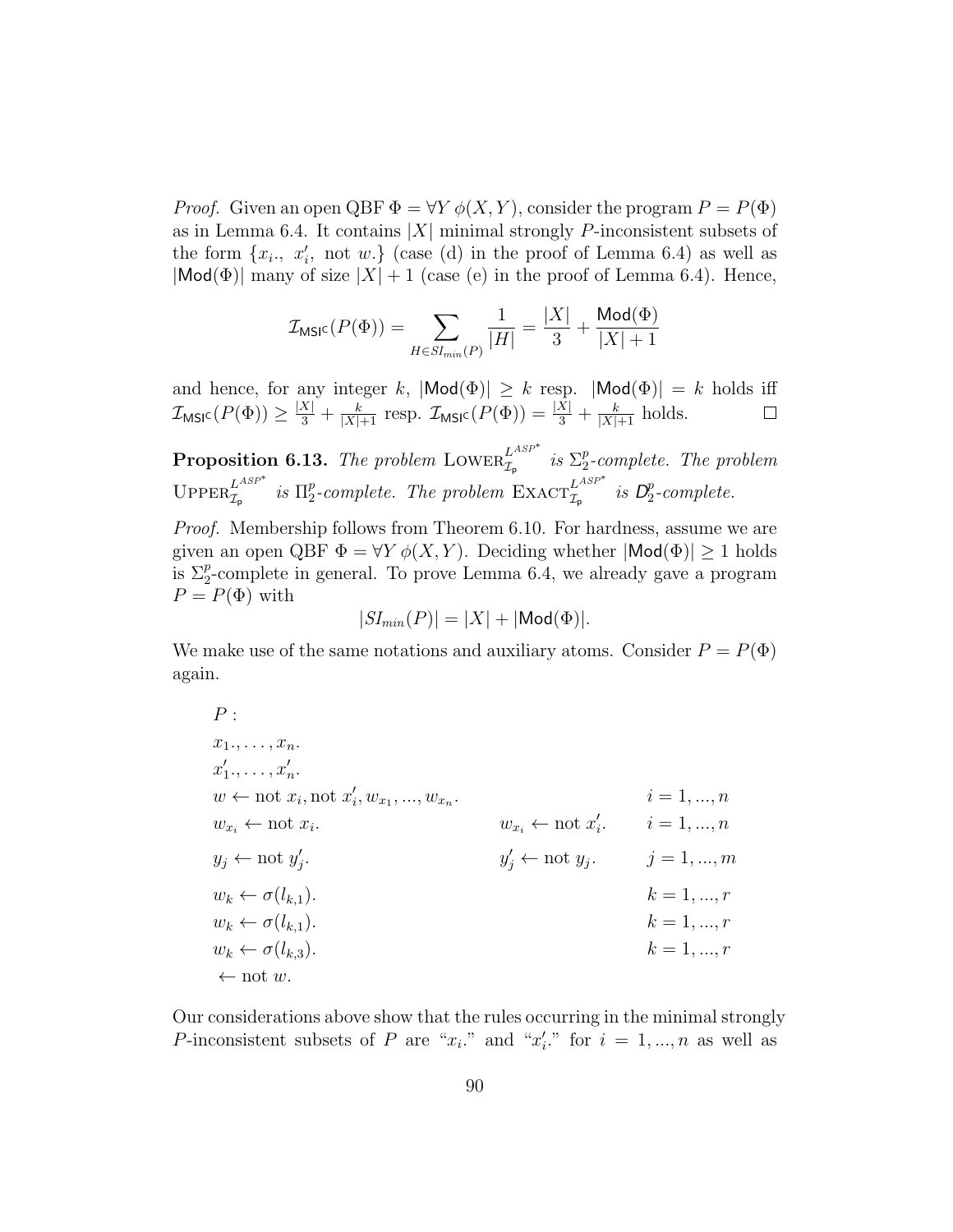" $\leftarrow$  not w.". We thus see that  $\mathcal{I}_{p}(P) = 2n + 1$  holds no matter how many models  $\Phi$  has. Recall:  $H \in SI_{min}(P)$  is either of the form

$$
H = \{x_i., x'_i., \leftarrow not\ w.\}
$$

(corresponding to an improper assignment) or it contains rules of the form " $x_i$ ." resp. " $x'_i$ ." corresponding to an assignment that is a model of  $\Phi$ .

We now introduce some more rules in order to be able to tell which case occurs. The goal is to find out whether at least one  $H \in SI_{min}(P)$  corresponds to an assignment. For that, we keep track of assignments as follows. Similar to the rules

$$
w_{x_i} \leftarrow \text{not } x_i. \qquad \qquad w_{x_i} \leftarrow \text{not } x'_i
$$

.

witnessing that a proper assignment is given, we introduce

$$
v_{x_i} \leftarrow x_i. \qquad \qquad v_{x_i} \leftarrow x_i'.
$$

witnessing that at least one of the rules " $x_i$ ." and " $x'_i$ ." is chosen. Now, we can make sure that a set  $H$  corresponding to an assignment to the  $X$ -variables is never strongly P-inconsistent by additionally adding

$$
w \leftarrow w_{x_1}, \ldots, w_{x_n}, v_{x_1}, \ldots, v_{x_n}, \text{not } a.
$$

Moreover adding

a.

to the program makes sure that this rule is not always applicable. So consider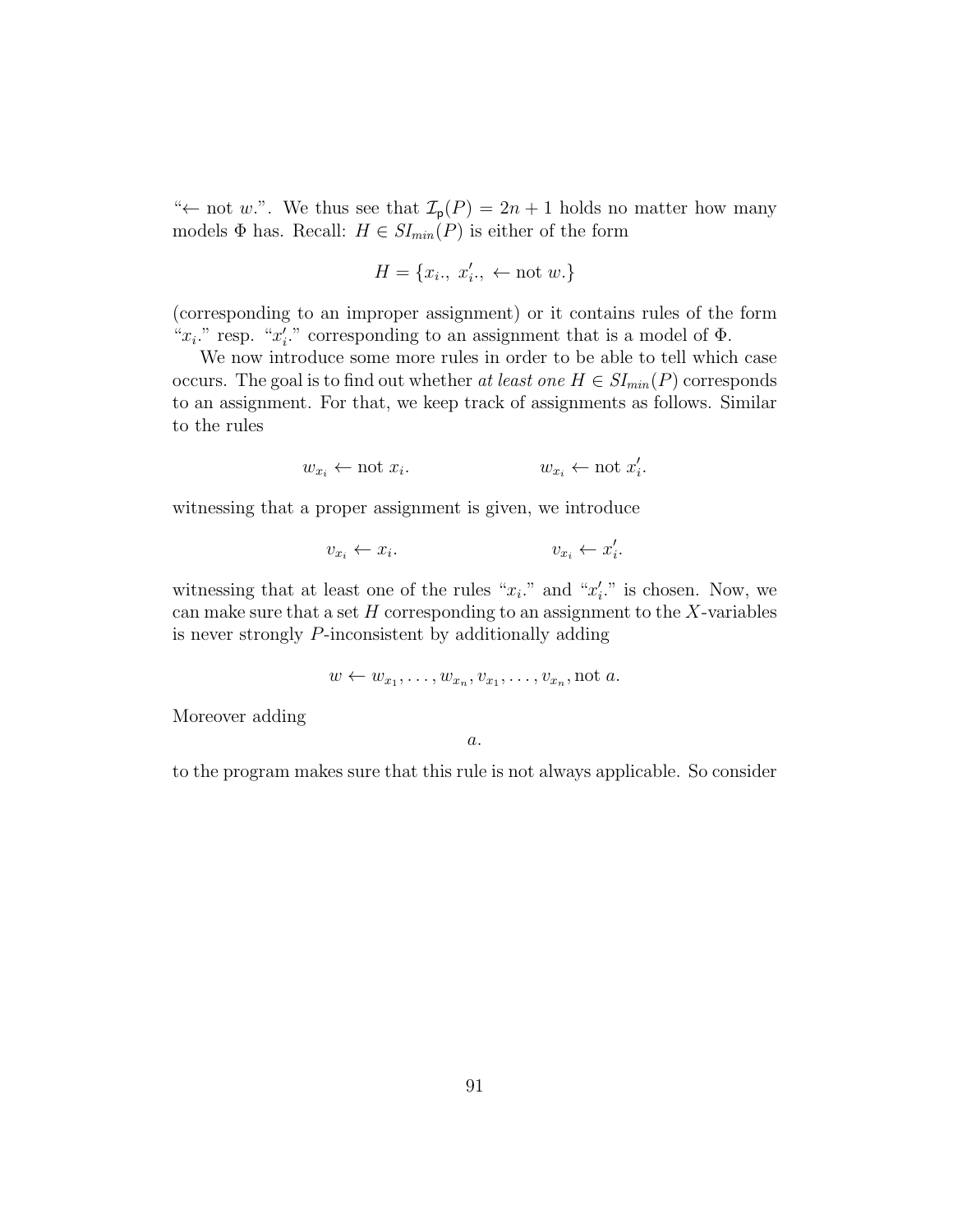$Q = Q(\Phi)$  given as follows.

 $Q:$  $x_1, \ldots, x_n$ .  $x'_1, \ldots, x'_n.$  $w \leftarrow \text{not } x_i, \text{not } x'_i, w_{x_1}, ..., w_{x_n}$  $i = 1, ..., n$  $w_{x_i} \leftarrow \text{not } x_i.$  $w_{x_i} \leftarrow \text{not } x'_i$  $i = 1, ..., n$  $y_j \leftarrow \text{not } y'_j.$  $y'_j \leftarrow \text{not } y_j$  $j = 1, ..., m$  $w_k \leftarrow \sigma(l_{k,1}).$  k = 1, ..., r  $w_k \leftarrow \sigma(l_{k,1}).$  k = 1, ..., r  $w_k \leftarrow \sigma(l_{k,3}).$  k = 1, ..., r  $w \leftarrow w_1, \ldots w_r, w_{x_1} \ldots, w_{x_n}.$  $v_{x_i} \leftarrow x_i$ .  $v_{x_i} \leftarrow x'_i$  $i = 1, ..., n$  $w \leftarrow w_{x_1}, \ldots, w_{x_n}, v_{x_1}, \ldots, v_{x_n}$ , not a. a.  $\leftarrow$  not w.

We do not repeat all the considerations from Lemma 6.4 since the programs P and Q are rather similar. We note however that

$$
H_i = \{x_i, \ x'_i, \ \leftarrow \text{not } w.\} \in SI_{min}(Q) \qquad i = 1, ..., n
$$

holds. Thus,  $\mathcal{I}_{p}(Q) \geq 2n + 1$ . As pointed out in Lemma 6.4, a program  $H \subseteq P$  that contains either " $x_i$ " or " $x'_i$ " for each i as well as " $\leftarrow$  not w." is in  $SI_{min}(P)$  if and only if the choice of the X-rules corresponds to an assignment  $\omega$  to the X-variables with  $\omega \in \mathsf{Mod}(\Phi)$ . Due to the rules we added to Q, this is not the case anymore for  $H \subseteq Q$  because the rules

$$
w_{x_i} \leftarrow \text{not } x_i.
$$
 
$$
w_{x_i} \leftarrow \text{not } x'_i.
$$

and

$$
v_{x_i} \leftarrow x_i. \qquad v_{x_i} \leftarrow x_i'
$$

.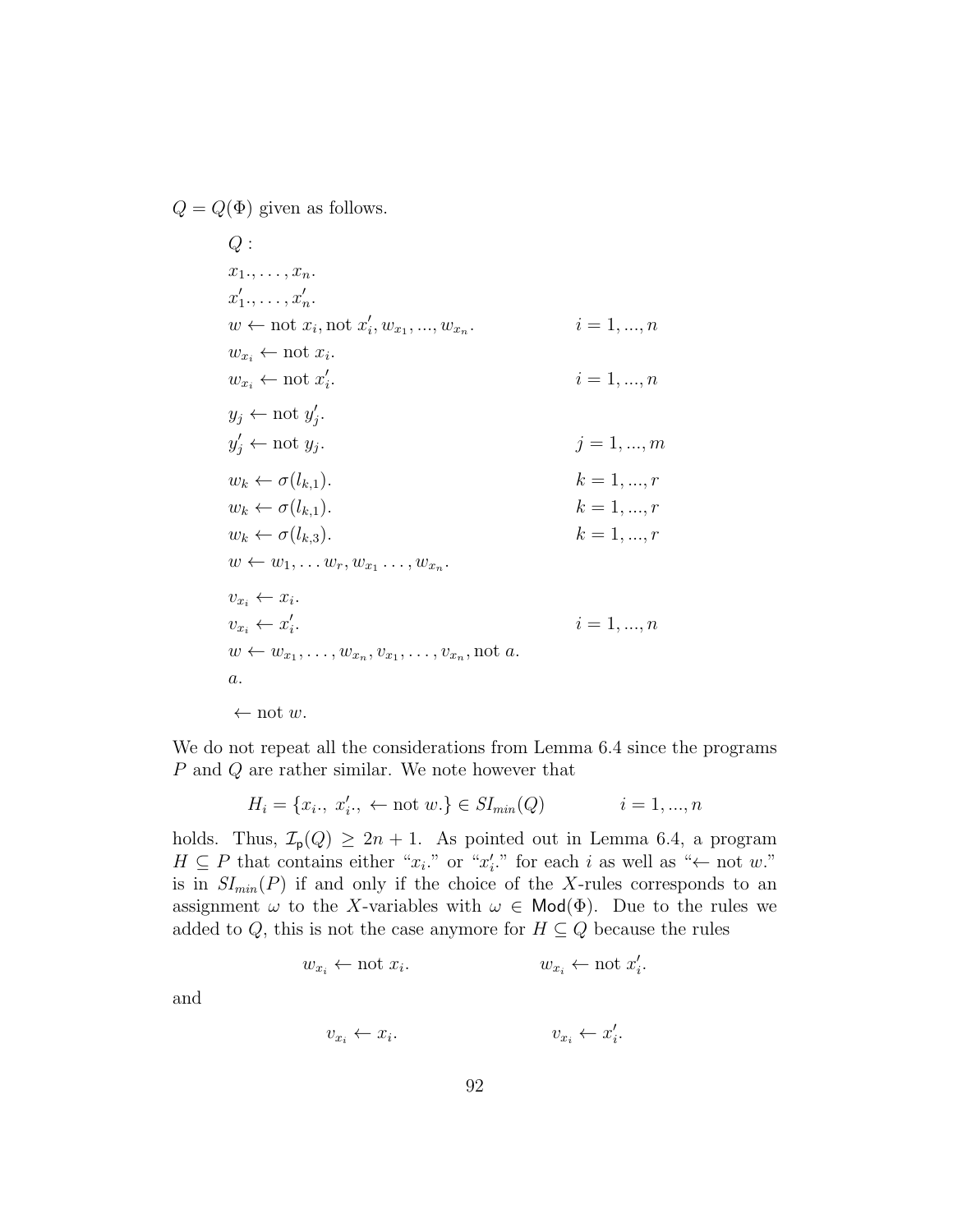can be added to H in order to obtain each  $w_{x_i}$  and  $v_{x_i}$  and then

$$
w \leftarrow w_{x_1}, \ldots, w_{x_n}, v_{x_1}, \ldots, v_{x_n}, \text{not } a.
$$

entails w. Hence, H contains a consistent superset within Q. Thus,  $H \notin$  $SI_{min}(Q)$ . However, if such an  $H \subseteq Q$  corresponds to an assignment  $\omega \in$  $\mathsf{Mod}(\Phi)$ , this is the *only* way to entail w. This follows from what we established in Lemma 6.4. Hence, adding "a." renders H strongly Q-inconsistent.

Thus, we see:  $\text{Mod}(\Phi) \geq 1$  holds if and only if there is an  $H \in SI_{min}(Q)$ that is not if the form

$$
H_i = \{x_i, x'_i, \leftarrow \text{not } w.\}.
$$

This is the case if and only if "a." occurs in an  $H \in SI_{min}(Q)$ . By definition of  $\mathcal{I}_{\mathsf{p}}$  this is the case if and only if  $\mathcal{I}_{\mathsf{p}}(Q) \geq 2n + 2$ .

It immediately follows that  $\text{Upper}_{\mathcal{I}_{p}}^{L^{\text{ASP}*}}$  is  $\Pi_{2}^{p}$ -complete.

Membership of  $\text{EXACT}_{\mathcal{I}_{p}}^{L^{\text{ASP}}}$  in  $\mathsf{D}_{2}^{p}$  $_2^p$  is due to Corollary 6.11. For hardness, assume we are given the generic  $\mathsf{D}_2^p$  $_{2}^{p}$ -complete problem where we are given two formulas

$$
\Phi_j = \exists X \forall Y \, \phi_j(X, Y)
$$

and have to decide whether  $\Phi_1$  is true while  $\Phi_2$  is false. We assume w.l.o.g. that they do not share any atoms. So let  $X(\Phi_j) = \{x_1(\Phi_j), \ldots, x_{n(j)}(\Phi_j)\}\$ and  $Y(\Phi_j) = \{y_1(\Phi_j), \ldots, y_{m(j)}(\Phi_j)\}\$  be the variables occurring in  $\Phi_j$ . Roughly speaking, we apply the construction used in Prosition 6.13 two times, yielding the following programs  $Q_1$  and  $Q_2$ . For  $Q_j$ , we assume that  $x_i = x_i(\Phi_j)$ ,  $w_{x_i} = w_{x_i}(\Phi_j)$  and so on and only the atom w occurs in both programs. Both programs are nearly the same:  $Q_1$  is simply Q from Proposition 6.13 and we let

$$
Q_2 = Q_1 \setminus \{w \leftarrow w_{x_1}, \dots, w_{x_n}, v_{x_1}, \dots, v_{x_n}, \text{not } a., a.\}
$$
  

$$
\cup \{w \leftarrow w_{x_1}, \dots, w_{x_n}, v_{x_1}, \dots, v_{x_n}, \text{not } b, \text{not } c., b., c.\}
$$

Thus, the only difference is the appearance of b and c in  $Q_2$  rather than just a. Now consider the program

$$
Q = Q_1 \cup Q_2.
$$

Now we see that  $\mathcal{I}_{p}(Q) \geq |X(\Phi_1)| + |X(\Phi_2)| + 1$ , where the one stems from the constraint. Note that  $\Phi_1$  is true iff a occurs in an  $H \in SI_{min}(Q)$  and  $\Phi_2$  is true iff b and c do. Hence,  $\Phi_1$  is true while  $\Phi_2$  is false iff  $\mathcal{I}_p(Q)$  =  $|X(\Phi_1)| + |X(\Phi_2)| + 2.$  $\Box$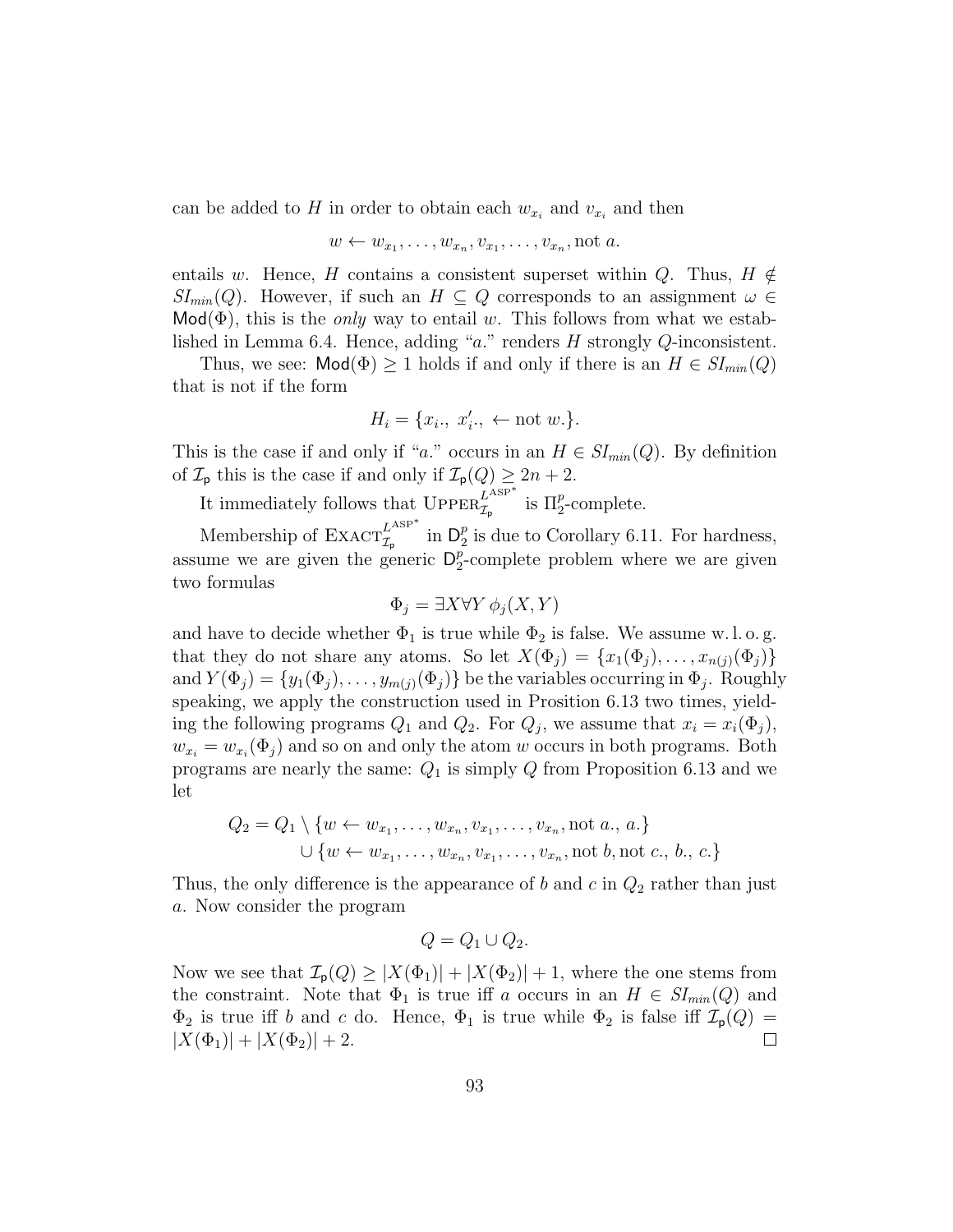**Lemma 6.8.** Given an open  $QBF \Phi = \forall Y \exists Z \phi(X, Y, Z)$ , there is a disjunctive logic program  $P(\Phi) \subseteq WF^{ASP}$  of polynomial size with

$$
|SI_{min}(P(\Phi))| = |X| + |\text{Mod}(\Phi)|.
$$

Proof. This proof is similar to the one given in Lemma 6.4. Roughly speaking, the main difference is that we use the construction from Theorem 3.1 by Eiter and Gottlob (1995), in order to translate the two quantifiers in the formula.

So let  $X = \{x_1, \ldots, x_n\}, Y = \{y_1, \ldots, y_m\}$  and  $Z = \{z_1, \ldots, z_t\}.$  Consider

$$
Mod(\Phi) = \{ X \mid \forall Y \exists Z \phi(X, Y, Z) \}.
$$

We will construct a program  $P = P(\Phi)$ , where subsets correspond to assignments to the X-variables as in the proof of Lemma 6.4. The subsets that are not strongly P-inconsistent will correspond to assignments where

$$
\exists Y \forall Z \, \neg \phi(X, Y, Z)
$$

holds, and thus, strongly P-inconsistent subsets correspond to assignments in  $\textsf{Mod}(\Phi)$ .

We can assume  $\phi$  to be a formula in 3-CNF and thus,  $\neg \phi$  is in 3-DNF, i.e., the disjunction of  $C_1, \ldots, C_r$  with  $C_k = l_{k,1} \wedge \ldots \wedge l_{k,3}$ . Let  $x'_1, \ldots, x'_n, y'_1, \ldots, y'_m, z'_1, \ldots, z'_t$  be fresh atoms and let  $\sigma$  be the mapping

$$
\sigma(a) = \begin{cases} a & \text{if } a \in X \cup Y \cup Z, \\ a' & \text{if } a \in \{\neg x_1, \dots, \neg x_n\} \cup \{\neg y_1, \dots, \neg y_m\} \cup \{\neg z_1, \dots, \neg z_t\}. \end{cases}
$$

The construction of Eiter and Gottlob (1995) works as follows: Given a formula

$$
\Psi = \exists Y \forall Z \, \psi(Y, Z)
$$

in 3-DNF (with the notations as here), the following program  $\overline{P}$  is consistent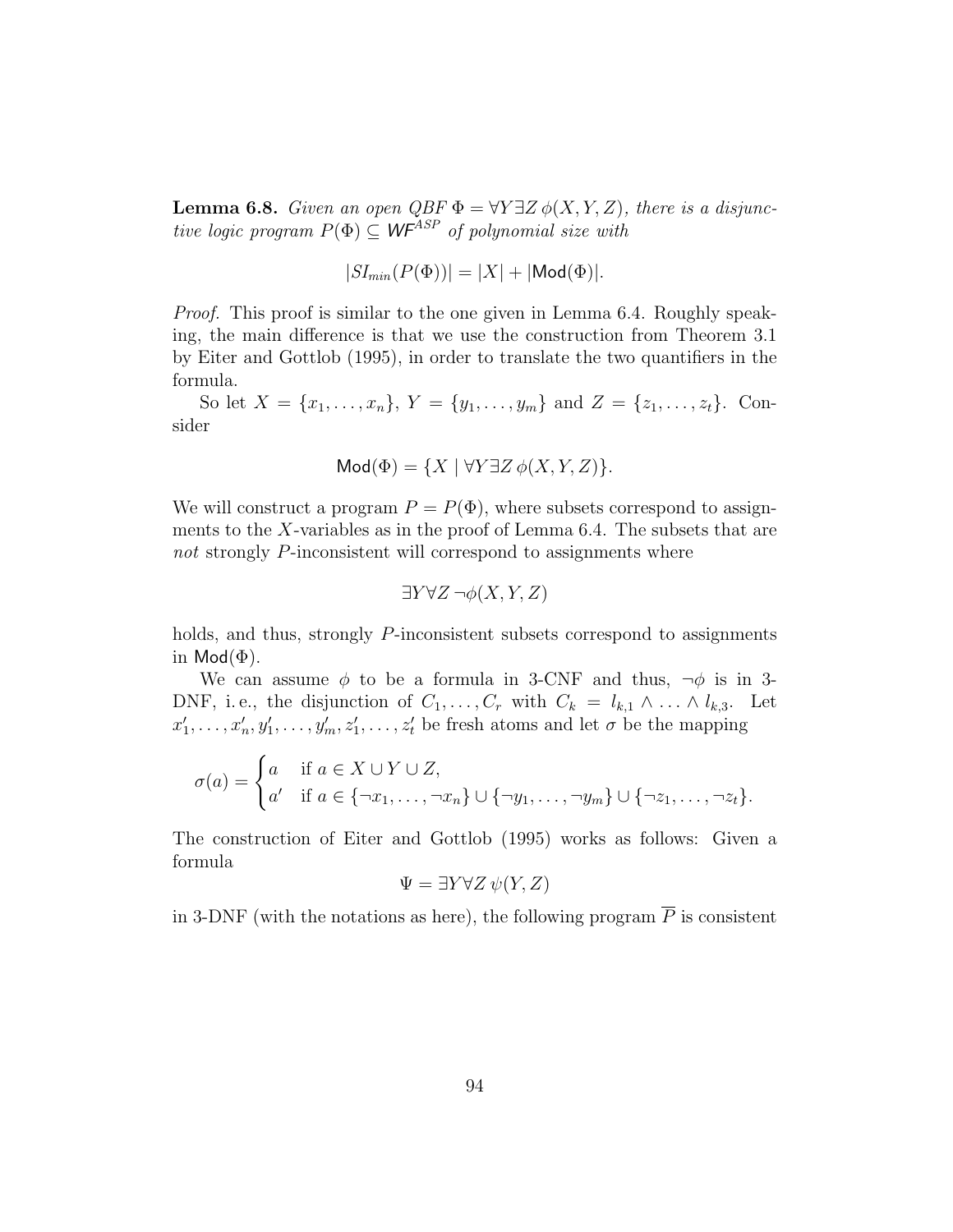if and only if  $\Psi$  is valid.

$$
\overline{P} :\ny_j \vee y'_j.\nz_l \vee z'_l.\nz_l \leftarrow w^*.\n
$$
w^* \leftarrow \sigma(l_{k,1}), \sigma(l_{k,2}), \sigma(l_{k,3}).
$$
\n
$$
w \leftarrow z_1, \ldots, z_t, z'_1, \ldots, z'_t.\n\leftarrow \text{not } w.
$$
\n
$$
v \leftarrow z_1, \ldots, z_t, z'_1, \ldots, z'_t.
$$
$$

After consideration of the proof of Lemma 6.4, the following construction should be clear in principle. We give the program and make the few necessary observations afterwards.

$$
P:
$$
  
\n
$$
x_1, \ldots, x_n.
$$
  
\n
$$
x'_1, \ldots, x'_n.
$$
  
\n
$$
w \leftarrow \text{not } x_i, \text{ not } x'_i, w_{x_1}, \ldots, w_{x_n}.
$$
  
\n
$$
w_{x_i} \leftarrow \text{not } x_i.
$$
  
\n
$$
w_{x_i} \leftarrow \text{not } x'_i.
$$
  
\n
$$
y_j \vee y'_j.
$$
  
\n
$$
z_l \vee z'_l.
$$
  
\n
$$
z_l \leftarrow w^*.
$$
  
\n
$$
z'_l \leftarrow w^*.
$$
  
\n
$$
l = 1, \ldots, t
$$
  
\n
$$
w^* \leftarrow \sigma(l_{k,1}), \sigma(l_{k,2}), \sigma(l_{k,3}).
$$
  
\n
$$
w \leftarrow z_1, \ldots z_t, z'_1, \ldots z'_t, w_{x_1}, \ldots, w_{x_n}
$$
  
\n
$$
\leftarrow \text{not } w.
$$
  
\n
$$
w \leftarrow z_1, \ldots z_t, z'_1, \ldots z'_t, w_{x_1}, \ldots, w_{x_n}
$$

Consider a program  $H \subseteq \overline{P}$  with  $\leftarrow$  not  $w \in H$ . Now if H is consistent, then so is  $\overline{P}$  because the other rules facilitate entailment of w and can thus never be responsible for inconsistency.

Now the following observations can be made similar as in the proof of Lemma 6.4:

(a) Any inconsistent subset of P contains the constraint " $\leftarrow$  not w." and the inconsistency stems from it.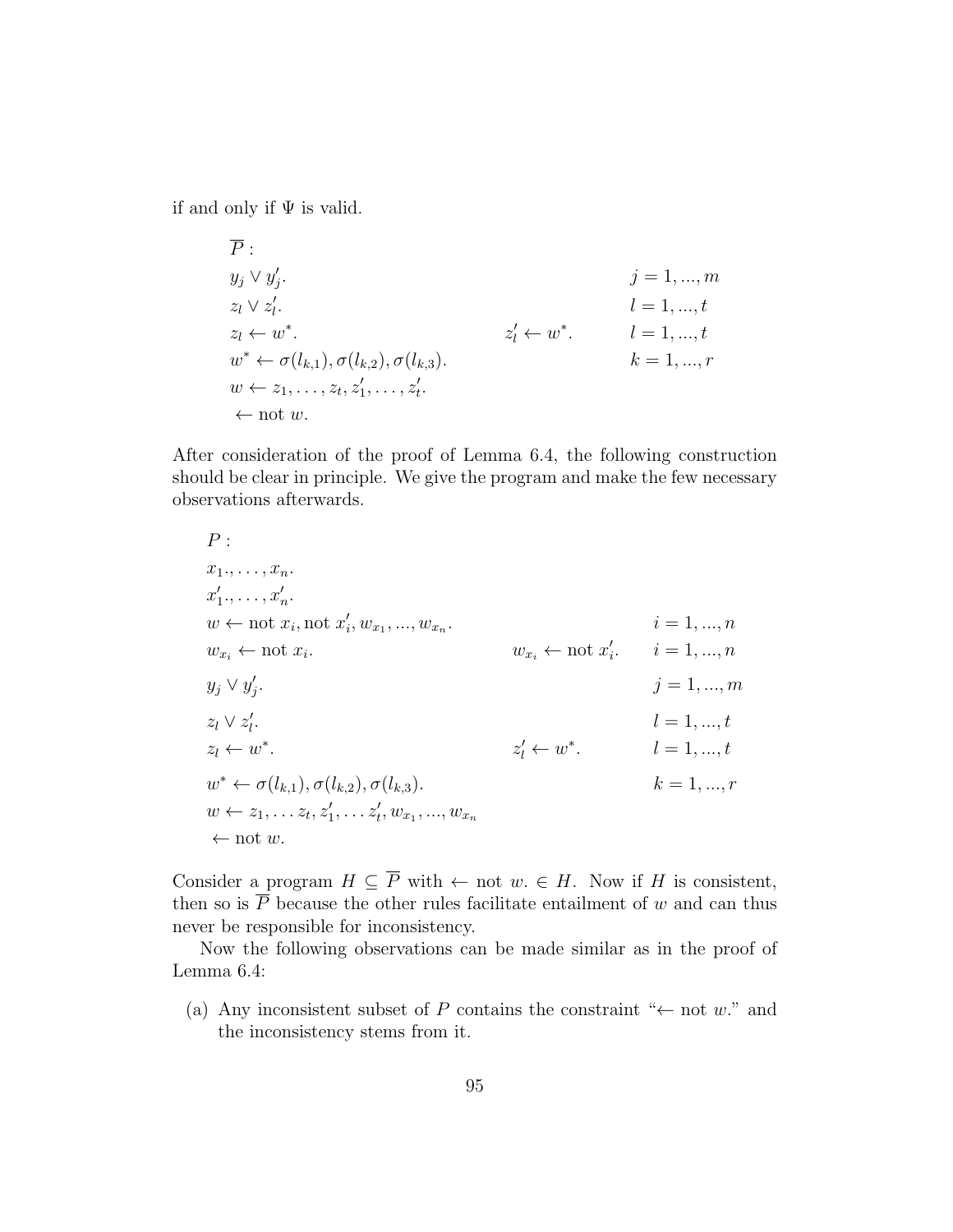- (b) Let  $H \in SI_{min}(P)$ . Then, H only contains " $\leftarrow$  not w." and rules of the form " $x_i$ ." or " $x'_i$ .".
- (c) Let  $H \in SI_{min}(P)$ . If H does not contain both " $x_i$ ." and " $x'_i$ ." for an  $i \in \{1, ..., n\}$ , then it contains either " $x_i$ ," or " $x'_i$ ," for all  $i \in \{1, ..., n\}$ .
- (d) Let  $i \in \{1, ..., n\}$  and let  $H_i := \{x_i, x'_i, \dots \text{ not } w.\}.$  Then,  $H_i \in$  $SI_{min}(P)$ .

Again, let

$$
H_I = \bigcup_{i \in \{1,\dots,n\}} H_i.
$$

As before,  $H \in SI_{min}(P) \setminus H_I$  contains either " $x_i$ " or " $x'_i$ " for all  $i \in$  $\{1, ..., n\}$ . Let  $\mathcal{H}_{\Omega} \subseteq 2^P$  be the set of all subprograms containing either " $x_i$ " or " $x'_i$ " for all  $i \in \{1, ..., n\}$ . We define a corresponding assignment  $\omega(H): X \to \{0,1\}$  as before:

$$
\omega(H)(x_i) := \begin{cases} 1 & \text{if } x_i \in H, \\ 0 & \text{if } x'_i \in H. \end{cases}
$$

And the last step is as above.

(e) Let  $H \in \mathcal{H}_{\Omega} \subseteq 2^P$ . Then  $H \in SI_{min}(P) \backslash H_I$  if and only if  $\exists Y \forall Z \neg \phi(X, Y, Z)$ does not hold for the assignment  $\omega(H)$  to the X-variables.

Hence, any  $H \in SI_{min}(P) \setminus H_I$  corresponds to an assignment where

$$
\exists Y \forall Z \, \neg \phi(X, Y, Z)
$$

is not the case, i. e.,

$$
|SI_{min}(P)| = |X| + |\{X \mid \forall Y \exists Z \phi(X, Y, Z)\}|
$$

 $\Box$ 

holds.

Now, the following Propositions can be inferred from Lemma 6.8 as in the case for disjunction-free logic programs:

**Proposition 6.9.** The problems LOWER<sup>LASP</sup> and UPPER<sup>LASP</sup> are  $\mathbb{C}^p_2$  $\frac{p}{2}$ complete. The problem  $\text{EXACT}_{\mathcal{I}_{\text{MSI}}}^{L^{ASP}}$  is  $\text{C}_{=}\Sigma_2^p$  $\frac{p}{2}$ -hard. The problem  $\text{VALUE}_{\mathcal{I}_{\text{MSI}}}^{L^{ASP}}$ is  $\#\cdot\Pi_2^p$  $2^{p}$ -complete under subtractive reductions.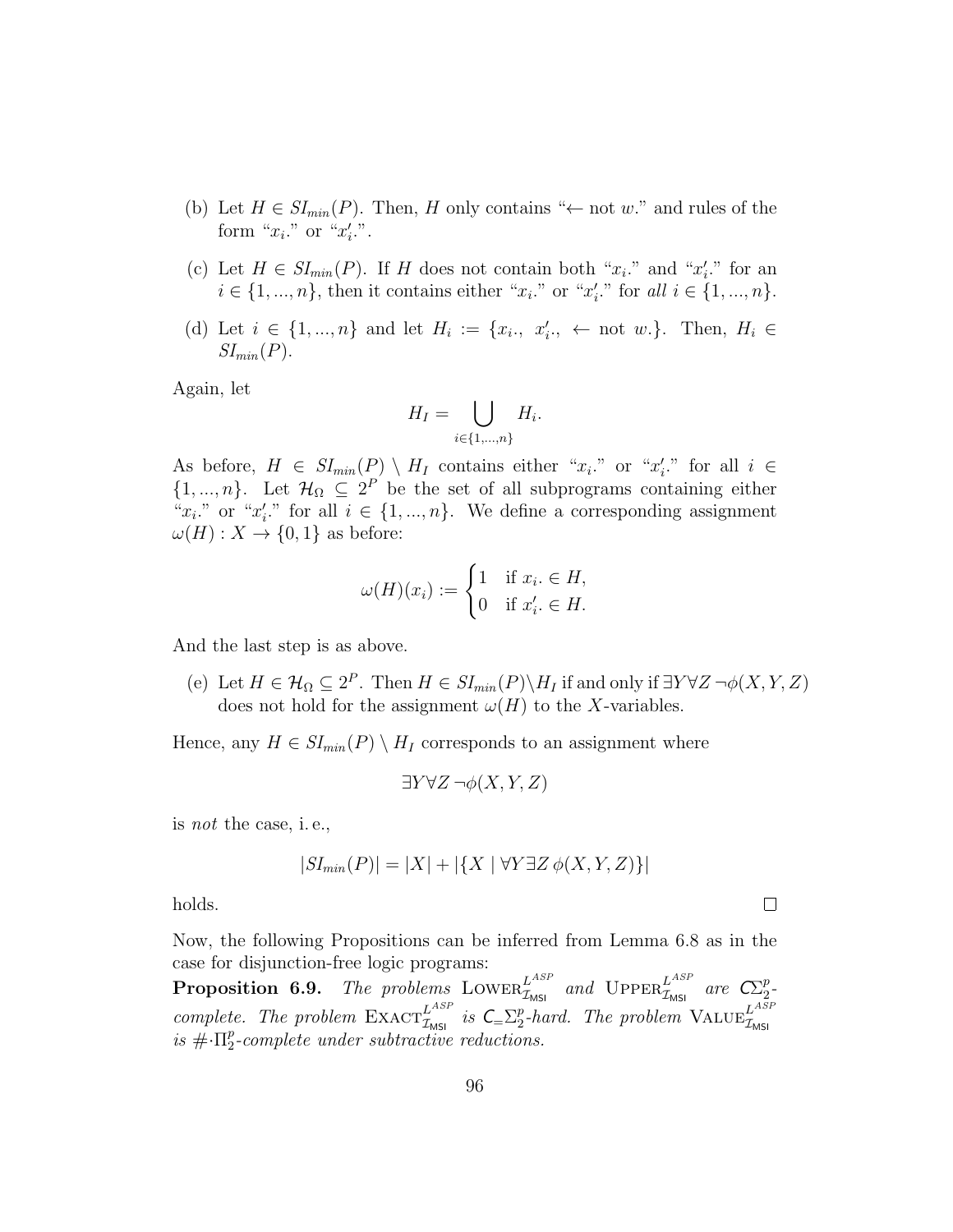**Proposition 6.14.** The problems LOWER<sup>LASP\*</sup> and UPPER<sup>LASP\*</sup> are  $\mathcal{C}\Sigma_2^p$  $\frac{p}{2}$ hard,  $\text{EXACT}_{\mathcal{I}_{\text{MSIC}}}^{L^{ASP^*}}$  is  $\mathcal{C}_{=}\Sigma_2^p$  $_{2}^{p}$ -hard. Proposition 6.15. The problem  $\operatorname{Lower}_{\mathcal{I}_p}^{L^{ASP}}$  is  $\Sigma_3^p$  $_3^p$ -complete,  $\mathrm{UpperER}_{\mathcal{I}_{\mathrm{p}}}^{L^{ASP}}$  is  $\Pi_3^p$ <sup>p</sup>-complete and  $\text{EXACT}_{\mathcal{I}_{\text{p}}}^{L^{ASP}}$  is  $\mathcal{D}_{3}^{p}$  $_{3}^{p}$ -complete.

# Appendix B. Technical Proofs of Section 7

**Theorem 7.10.** Let  $K$  and  $G$  be disjoint knowledge bases. Then  $S$  is a minimal hitting set of co-NREP<sub>max</sub>  $(K, \mathcal{G})$  if and only if  $\mathcal{S} \in \text{Rep}_{min}(\mathcal{K}, \mathcal{G})$ .

Proof. This is a corollary of the following theorem and Lemma Appendix B.1 below.  $\Box$ 

**Theorem 7.11.** Let K and G be disjoint knowledge bases. Then S is a minimal hitting set of  $\text{Rep}_{min}(\mathcal{K}, \mathcal{G})$  if and only if  $\mathcal{G} \setminus \mathcal{S} \in \text{NRep}_{max}(\mathcal{K}, \mathcal{G})$ .

*Proof.* " $\Rightarrow$ ": Let S be a minimal hitting set of REP<sub>min</sub>(K, G). For the sake of contradiction assume that  $\mathcal{G} \setminus \mathcal{S} \notin \text{NRep}_{max}(\mathcal{K}, \mathcal{G}).$ 

First assume  $\mathcal{G} \setminus \mathcal{S} \notin \text{NRep}(\mathcal{K}, \mathcal{G})$ . Then, there is a set  $\mathcal{S}'$  with  $\mathcal{S} \subseteq \mathcal{S}'$ such that  $(\mathcal{K} \cup \mathcal{G}) \setminus \mathcal{S}'$  is consistent. Due to finiteness of  $\mathcal{G}$ , we might assume S' is maximal among all subsets of G that render  $(\mathcal{K}\cup\mathcal{G})\setminus\mathcal{S}'$  consistent. Set  $\mathcal{A} = \mathcal{G} \setminus \mathcal{S}'$ . Then,  $\mathcal{K} \cup \mathcal{A}$  is consistent. In particular,  $\mathcal{A} \in \text{Rep}_{min}(\mathcal{K}, \mathcal{G})$ . Due to

$$
\mathcal{A}\cap\mathcal{S}\subseteq\mathcal{A}\cap\mathcal{S}'=(\mathcal{G}\setminus\mathcal{S}')\cap\mathcal{S}'=\emptyset
$$

we infer  $\mathcal{A} \cap \mathcal{S} = \emptyset$ . Thus,  $\mathcal{S}$  is no hitting set of REP<sub>min</sub>( $\mathcal{K}, \mathcal{G}$ ), which is a contradiction.

Now assume  $\mathcal{G} \setminus \mathcal{S} \in \text{NRep}(\mathcal{K}, \mathcal{G})$ , but it is not maximal. We thus find a set  $\mathcal{S}' \subsetneq \mathcal{S}$  such that  $\mathcal{G} \setminus \mathcal{S}' \in \text{NREF}(\mathcal{K},\mathcal{G})$ . Again due to finiteness we might assume maximality, i.e.,  $\mathcal{G} \setminus \mathcal{S}' \in \text{NRep}_{max}(\mathcal{K}, \mathcal{G})$ . We claim that  $\mathcal{S}'$ is a hitting set of REP<sub>min</sub> $(\mathcal{K}, \mathcal{G})$  as well, which contradicts minimality of S. This can be seen as follows: Assume  $A \subseteq G$  and  $K \cup A$  is consistent and A minimal, i. e.,  $A \in \text{Rep}_{min}(\mathcal{K}, \mathcal{G})$ . In case  $\mathcal{A} \cap \mathcal{S}' = \emptyset$  holds, then  $\mathcal{A} \subseteq \mathcal{G} \setminus \mathcal{S}'$ . In particular,  $\mathcal{K} \cup \mathcal{A}$  is consistent with

$$
\mathcal{K} \subseteq \mathcal{K} \cup \mathcal{A} \subseteq \mathcal{K} \cup \mathcal{G} \setminus \mathcal{S}',
$$

i. e.,  $\mathcal{K} \notin SI(\mathcal{K} \cup \mathcal{G} \setminus \mathcal{S}')$ , which is again a contradiction.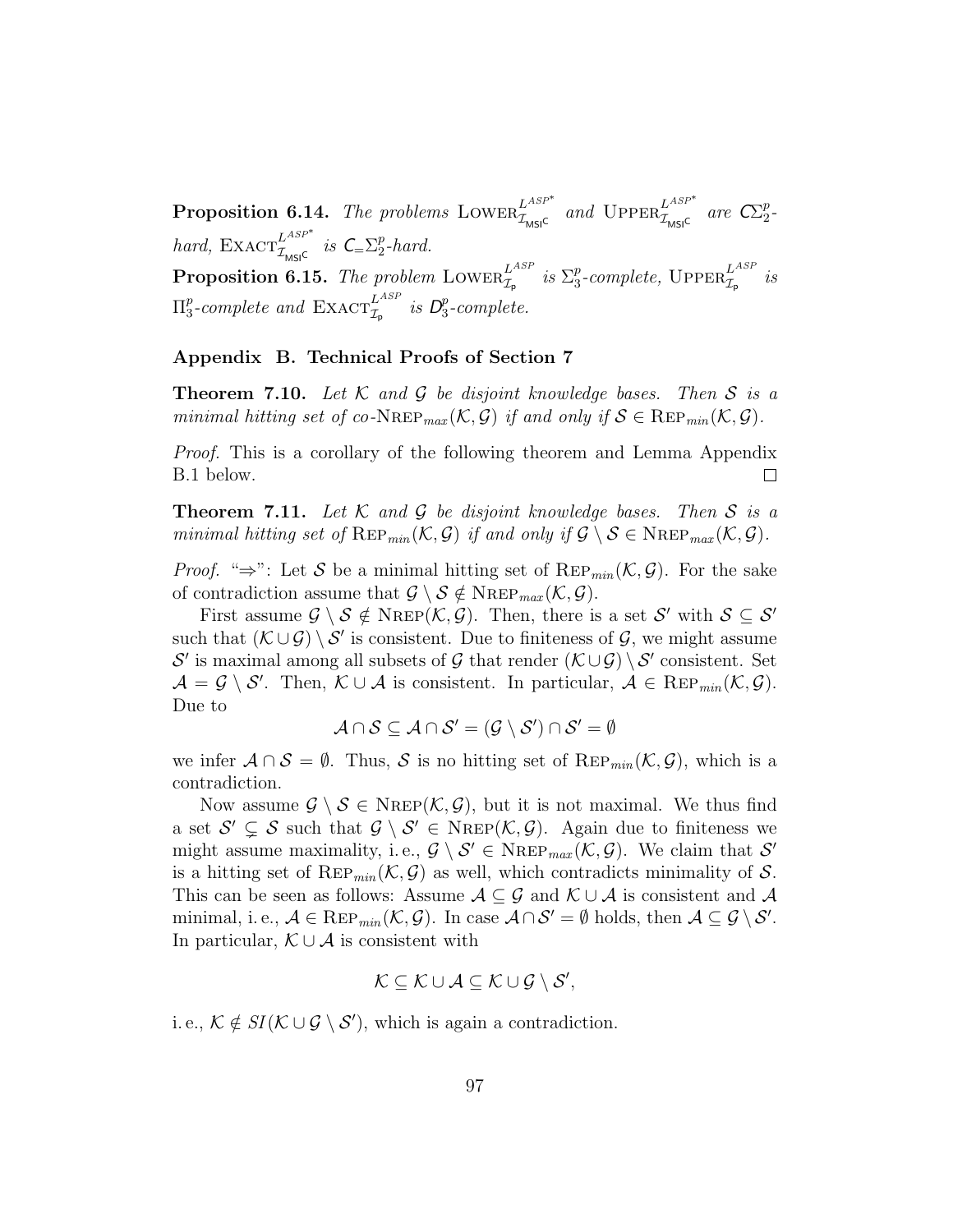" $\Leftarrow$ ": Let  $\mathcal{G} \setminus \mathcal{S} \in \text{NRep}_{max}(\mathcal{K}, \mathcal{G})$ . For the sake of contradiction assume that S is not a minimal hitting set of REP<sub>min</sub> $(\mathcal{K}, \mathcal{G})$ .

First assume S is no hitting set of  $\text{Rep}_{min}(\mathcal{K}, \mathcal{G})$ . Hence, there is an  $\mathcal{A} \in \text{Rep}_{min}(\mathcal{K}, \mathcal{G})$  with  $\mathcal{A} \cap \mathcal{S} = \emptyset$ . We infer a contradiction as above. Since  $\mathcal{A} \cap \mathcal{S} = \emptyset$  implies  $\mathcal{A} \subseteq \mathcal{G} \setminus \mathcal{S}$ , and thus  $\mathcal{K} \cup \mathcal{A} \subseteq \mathcal{K} \cup \mathcal{G} \setminus \mathcal{S}$ , we can find a consistent subset of  $\mathcal{K} \cup \mathcal{G} \setminus \mathcal{S}$  which means  $\mathcal{G} \setminus \mathcal{S} \notin \text{NREF}(\mathcal{K}, \mathcal{G})$ .

Now assume S is a hitting set of  $\text{Rep}_{min}(\mathcal{K}, \mathcal{G})$ , but not minimal. So let  $\mathcal{S}' \subsetneq \mathcal{S}$  be another hitting set of  $\text{Rep}_{min}(\mathcal{K}, \mathcal{G})$ . We claim that this implies  $\mathcal{G} \setminus \mathcal{S}' \in \text{NRep}(\mathcal{K}, \mathcal{G})$  contradicting the assumed maximality of  $\mathcal{G} \setminus \mathcal{S}$ . This can be seen as follows: Assume there is a set A with  $A \subseteq (\mathcal{G} \setminus \mathcal{S}')$ and  $\mathcal{K} \cup \mathcal{A}$  is consistent. Due to finiteness assume minimality of  $\mathcal{A}$ , i.e.,  $\mathcal{A} \in \text{Rep}_{min}(\mathcal{K}, \mathcal{G})$ . Now  $\mathcal{A} \subseteq (\mathcal{G} \setminus \mathcal{S}')$  implies  $\mathcal{A} \cap \mathcal{S}' = \emptyset$  and in particular,  $\mathcal{S}'$  is no hitting set of  $\text{Rep}_{min}(\mathcal{K}, \mathcal{G})$ , which is a contradiction.  $\Box$ 

*Proof of Theorem 7.10.* Consider the following lemma (where  $minHS(X)$  is the set of all minimal hitting sets of a set  $\mathcal X$  of sets):

**Lemma Appendix B.1.** (Berge, 1989) Let  $\mathcal{X} = \{X_1, \ldots, X_n\}$  be a set of sets with  $X_i \nsubseteq X_j$  for  $i \neq j$ . Then  $minHS(minHS(\mathcal{X})) = \mathcal{X}$ .

Let us make sure that Lemma Appendix B.1 still applicable, even though we consider hitting sets of *tuples* of sets. There is a simple reason why this is no issue: Since we assume  $\mathcal{K} \cap \mathcal{G} = \emptyset$ , consideration of tuples is simply for ease of presentation. More precisely, if  $\mathcal{A} \subseteq \mathcal{G}$  and  $\mathcal{D} \subseteq \mathcal{K}$ , then  $\mathcal{A}$  and  $\mathcal D$  are disjoint as well and thus, there is a canonical bijection between the tuples of the form  $(D, \mathcal{A})$  and sets of the form  $\mathcal{A} \cup \mathcal{D}$ . So if  $\mathcal{S} = (\mathcal{S}_{\mathcal{A}}, \mathcal{S}_{\mathcal{D}})$ with  $S_{\mathcal{A}} \subseteq \mathcal{G}$  and  $S_{\mathcal{D}} \subseteq \mathcal{K}$ , then  $S \cap (\mathcal{D}, \mathcal{A}) \neq \emptyset$  iff  $S_{\mathcal{A}} \cap \mathcal{A} \neq \emptyset$  or  $S_{\mathcal{D}} \cap \mathcal{D} \neq \emptyset$ . Due to  $\mathcal{A} \cap \mathcal{D} = \emptyset$  as well as  $\mathcal{S}_{\mathcal{A}} \cap \mathcal{S}_{\mathcal{D}} = \emptyset$  this is the case if and only if  $(\mathcal{A} \cup \mathcal{D}) \cap (\mathcal{S}_{\mathcal{A}} \cup \mathcal{S}_{\mathcal{A}}) \neq \emptyset$ . However, in the latter term no tuple is mentioned. So we may apply Lemma Appendix B.1 as before.

Now due to Theorem 7.11, S is a minimal hitting set of  $\text{Rep}_{min}(\mathcal{K}, \mathcal{G})$  if and only if  $S \in co\text{-}N_{\text{REF}_{max}}(\mathcal{K}, \mathcal{G})$ . Hence,

$$
minHS(\text{Rep}_{min}(\mathcal{K}, \mathcal{G})) = co\text{-NRep}_{max}(\mathcal{K}, \mathcal{G})
$$

and thus

$$
minHS(minHS(\text{Rep}_{min}(\mathcal{K}, \mathcal{G}))) = minHS(co\text{-}N\text{Rep}_{max}(\mathcal{K}, \mathcal{G})).
$$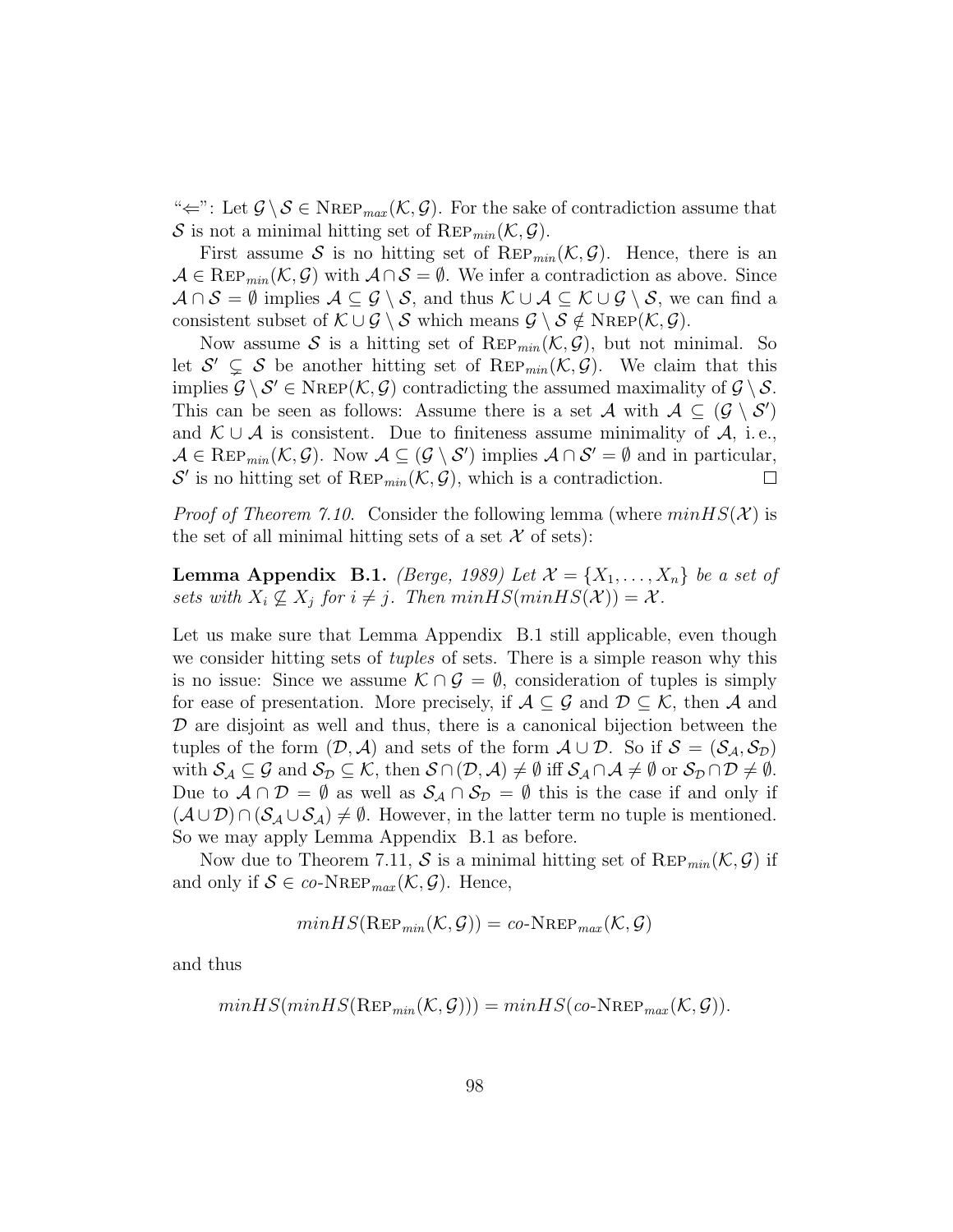Now we apply Lemma Appendix B.1 to  $\text{Rep}_{min}(\mathcal{K}, \mathcal{G})$  and obtain:

$$
\text{Rep}_{min}(\mathcal{K}, \mathcal{G}) = minHS(co\text{-}N\text{Rep}_{max}(\mathcal{K}, \mathcal{G})).
$$

This proves Theorem 7.10.

**Proposition 7.18.** Let K and G be disjoint knowledge bases. A tuple of the form  $(\mathcal{D}, \emptyset)$  is in BI-REP<sub>min</sub> $(\mathcal{K}, \mathcal{G})$  if and only if  $\mathcal{H} = \mathcal{K} \setminus \mathcal{D} \in C_{max}(\mathcal{K})$ .

 $\Box$ 

*Proof.* " $\Rightarrow$ ": If  $(D, \emptyset) \in \text{BI-Rep}_{min}(\mathcal{K}, \mathcal{G})$ , then  $\mathcal D$  is minimal such that  $\mathcal{K} \setminus \mathcal D$ is consistent. So, there is no superset of  $\mathcal{H} = \mathcal{K} \setminus \mathcal{D}$  which is consistent. Hence  $\mathcal{H} \in C_{max}(\mathcal{K}).$ 

" $\Leftarrow$ ": Let  $\mathcal{H} = \mathcal{K} \setminus \mathcal{D} \in C_{max}(\mathcal{K})$ . Of course,  $(\mathcal{D}, \emptyset) \in \text{BI-Rep}(\mathcal{K}, \mathcal{G})$  since  $\mathcal{K} \setminus \mathcal{D}$  is consistent. Further, there is no set  $\mathcal{D}' \subsetneq \mathcal{D}$  such that  $\mathcal{K} \setminus \mathcal{D}'$  is consistent. Hence  $(\mathcal{D}, \emptyset)$  is necessarily minimal in BI-REP $(\mathcal{K}, \mathcal{G})$ , i.e.,  $(\mathcal{D}, \emptyset) \in$  $BI\text{-}Rep_{min}(\mathcal{K}, \mathcal{G}).$  $\Box$ 

**Proposition 7.19.** Let  $K$  and  $G$  be disjoint knowledge bases. A tuple of the form  $(\emptyset, \mathcal{A})$  is in BI-REP<sub>min</sub> $(\mathcal{K}, \mathcal{G})$  if and only if  $\mathcal{A} \in \text{Rep}_{min}(\mathcal{K}, \mathcal{G})$ .

*Proof.* "⇒": If  $(\emptyset, \mathcal{A}) \in \text{BI-Rep}_{min}(\mathcal{K}, \mathcal{G})$ , then  $\mathcal{A}$  is minimal such that  $\mathcal{K} \cup \mathcal{A}$ is consistent. Hence  $A \in \text{Rep}_{min}(\mathcal{K}, \mathcal{G})$ .

" $\Leftarrow$ ": Let  $\mathcal{A} \in \text{Rep}_{min}(\mathcal{K}, \mathcal{G})$ . Of course,  $(\emptyset, \mathcal{A}) \in \text{BI-Rep}(\mathcal{K}, \mathcal{G})$  since  $\mathcal{K} \cup \mathcal{A}$  is consistent. Further, there is no set  $\mathcal{A}' \subsetneq \mathcal{A}$  such that  $\mathcal{K} \cup \mathcal{A}'$ is consistent. Hence  $(\emptyset, \mathcal{A})$  is necessarily minimal in BI-REP( $\mathcal{K}, \mathcal{G}$ ), i.e.,  $(\emptyset, \mathcal{A}) \in \text{BI-Rep}_{min}(\mathcal{K}, \mathcal{G}).$  $\Box$ 

**Proposition 7.24.** Let K and G be disjoint knowledge bases of a monotonic logic. If  $(D, \mathcal{A}) \in \text{BI-NREF}_{max}(\mathcal{K}, \mathcal{G})$ , then  $\mathcal{A} = \mathcal{G}$ . Moreover,  $(D, \mathcal{G}) \in$ BI-NREP<sub>max</sub>  $(\mathcal{K}, \mathcal{G})$  if and only if  $\mathcal{H} = \mathcal{K} \setminus \mathcal{D} \in SI_{min}(\mathcal{K})$ .

Proof. The first statement is clear. So let us prove the equivalence.

" $\Leftarrow$ ": Let  $\mathcal{H} = \mathcal{K} \setminus \mathcal{D} \in I_{min}(\mathcal{K})$ . Due to monotonicity of  $\mathcal{K}, I_{min}(\mathcal{K}) =$  $SI_{min}(\mathcal{K})$ , so H is strongly K-inconsistent. Moreover, adding formulas from  $\mathcal G$  cannot render H consistent. Hence H is even strongly  $(\mathcal K\cup\mathcal G)$ -inconsistent, i. e.,  $(\mathcal{G}, \mathcal{D}) \in \text{BI-NREF}_{max}(\mathcal{K}, \mathcal{G}).$ 

 $\iff$ ": Let  $(\mathcal{G}, \mathcal{D}) \in {\text{BI-NRep}}_{max}(\mathcal{K}, \mathcal{G})$ . Then  $\mathcal{K} \setminus \mathcal{D}$  is strongly  $(\mathcal{K} \cup \mathcal{G})$ inconsistent. Due to monotonicity, this is equivalent to inconsistency of  $\mathcal{K}\backslash\mathcal{D}$ . Since D is maximal st.  $\mathcal{K} \setminus \mathcal{D}$  is inconsistent,  $\mathcal{H} = \mathcal{K} \setminus \mathcal{D}$  is minimal, i.e.,  $\mathcal{H} \in I_{min}(\mathcal{K}) = SI_{min}(\mathcal{K}).$  $\Box$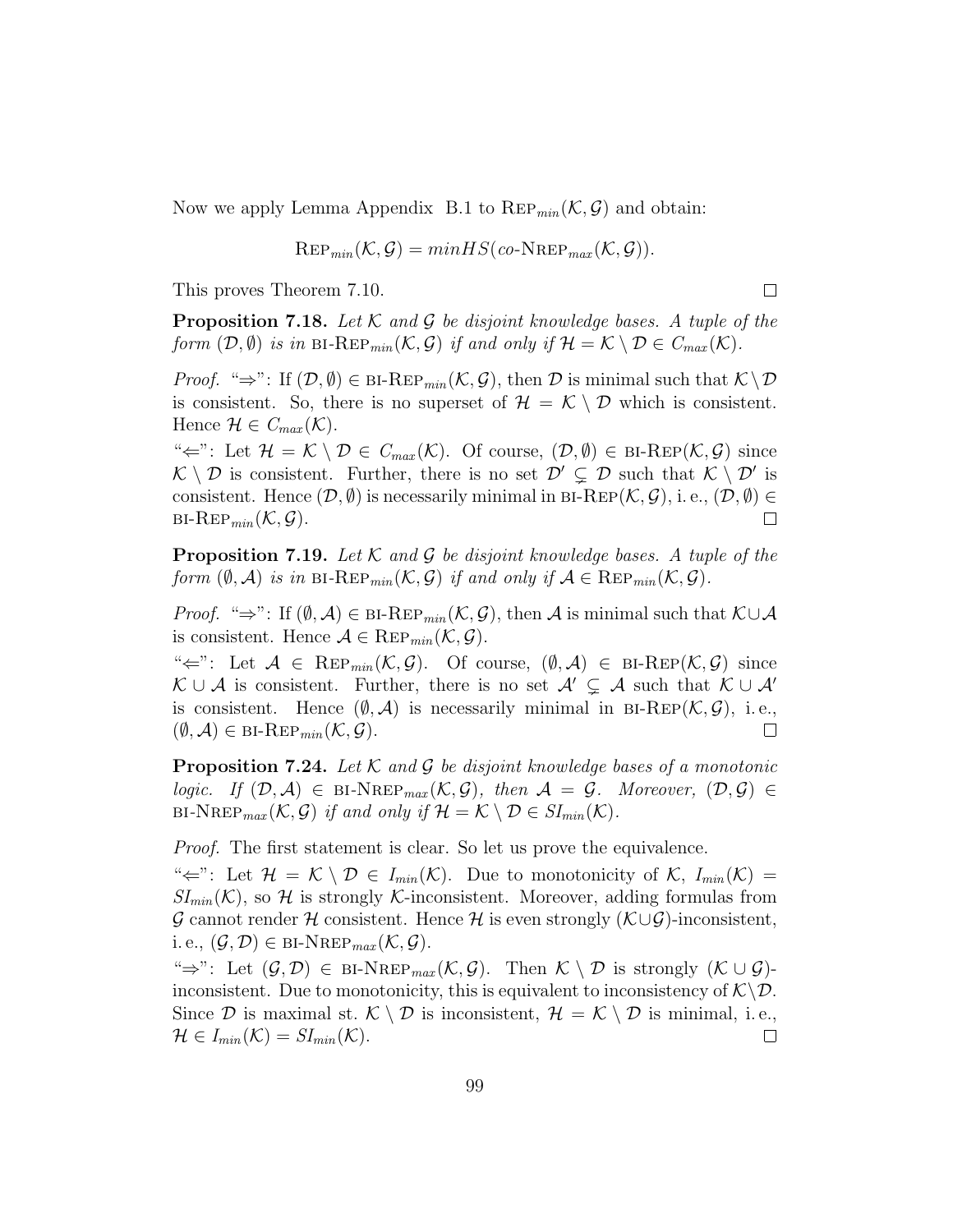**Proposition 7.25.** Let K be a knowledge base and  $\mathcal{G} = \emptyset$ . A tuple of the form  $(\mathcal{D}, \emptyset)$  is in BI-NREP<sub>max</sub>  $(\mathcal{K}, \mathcal{G})$  if and only if  $\mathcal{H} = \mathcal{K} \setminus \mathcal{D} \in SI_{min}(\mathcal{K})$ .

*Proof.* Let  $(\mathcal{D}, \emptyset) \in \text{BI-NRep}_{max}(\mathcal{K}, \mathcal{G})$ . By definition,  $\mathcal{D}$  is maximal such that  $\mathcal{K} \setminus \mathcal{D}$  is strongly  $\mathcal{K}$ -inconsistent. Equivalently,  $\mathcal{H} = \mathcal{K} \setminus \mathcal{D}$  is minimal strongly K-inconsistent.  $\Box$ 

**Proposition 7.26.** Let  $K$  and  $G$  be disjoint knowledge bases.

- If  $(D, \mathcal{A}) \in \text{BI-NREF}_{max}(\mathcal{K}, \mathcal{G})$ , then  $\mathcal{H} = \mathcal{K} \backslash \mathcal{D} \in SI(\mathcal{K})$ . In particular, there is a set  $\mathcal{D}'$  with  $\mathcal{D} \subseteq \mathcal{D}'$  such that  $\mathcal{K} \setminus \mathcal{D}' \in SI_{min}(\mathcal{K})$ .
- If  $\mathcal{H} = \mathcal{K} \setminus \mathcal{D} \in SI_{min}(\mathcal{K})$ , then there is a (not necessarily uniquely defined)  $A \subseteq \mathcal{G}$  such that  $(\mathcal{D}, \mathcal{A}) \in \text{BI-NREF}_{max}(\mathcal{K}, \mathcal{G})$ .

Proof.

- Let  $(\mathcal{D}, \mathcal{A}) \in {\text{BI-NRep}}_{max}(\mathcal{K}, \mathcal{G})$ . Then  $\mathcal{K} \setminus \mathcal{D}$  is strongly  $(\mathcal{K} \cup \mathcal{A})$ inconsistent, hence it is also strongly K-inconsistent, so  $\mathcal{H} = \mathcal{K} \setminus \mathcal{D} \in$  $SI(\mathcal{K}).$
- Let  $\mathcal{H} = \mathcal{K} \setminus \mathcal{D} \in SI_{min}(\mathcal{K})$ . In particular,  $\mathcal{H} \in SI(\mathcal{K})$ . Chose a maximal set  $A \subseteq \mathcal{G}$  such that  $\mathcal{H} \in SI(\mathcal{K} \cup \mathcal{A})$ . By assumption, such  $\mathcal{A}$ exists since  $\mathcal{H} \in SI(\mathcal{K} \cup \emptyset)$  (and  $\mathcal{G}$  is finite). By definition,  $(\mathcal{D}, \mathcal{A}) \in$  $BI-NREP_{max}(\mathcal{K}, \mathcal{G}).$  $\Box$

**Proposition 7.28.** Let  $K$  and  $G$  be disjoint knowledge bases.

- If  $(\mathcal{D}, \mathcal{A}) \in \text{BI-NRep}_{max}(\mathcal{K}, \mathcal{G})$  then  $\mathcal{A} \in \text{NRep}(\mathcal{K}, \mathcal{G})$ . In particular, there is a set  $\mathcal{A}'$  with  $\mathcal{A} \subseteq \mathcal{A}'$  such that  $\mathcal{A}' \in \text{NREP}_{max}(\mathcal{K})$ .
- If  $A \in \text{Nrep}_{max}(\mathcal{K}, \mathcal{G})$ , then there is a (not necessarily uniquely defined)  $D \subseteq \mathcal{K}$  such that  $(D, \mathcal{A}) \in \text{BI-NREP}_{max}(\mathcal{K}, \mathcal{G}).$

Proof.

- Let  $(\mathcal{D}, \mathcal{A}) \in {\text{BI-NRep}}_{max}(\mathcal{K}, \mathcal{G})$ . Then  $\mathcal{K} \setminus \mathcal{D}$  is strongly  $(\mathcal{K} \cup \mathcal{A})$ inconsistent, hence K is also strongly  $(K \cup \mathcal{A})$ -inconsistent, so  $\mathcal{A} \in$  $N_{\text{REP}}(\mathcal{K}, \mathcal{G}).$
- Let  $A \in \text{Nrep}_{max}(\mathcal{K}, \mathcal{G})$ . In particular,  $\mathcal{K} \in SI(\mathcal{K} \cup \mathcal{A})$  and A is maximal with this property. Chose a maximal set  $\mathcal{D} \subseteq \mathcal{K}$  such that  $\mathcal{K} \setminus \mathcal{D} \in SI(\mathcal{K} \cup \mathcal{A})$ . By assumption, such  $\mathcal{D}$  exists since  $\mathcal{K} \setminus \emptyset \in$  $SI(\mathcal{K} \cup \mathcal{A}),$  and  $(\mathcal{D}, \mathcal{A}) \in \text{BI-NREP}_{max}(\mathcal{K}, \mathcal{G}).$  $\Box$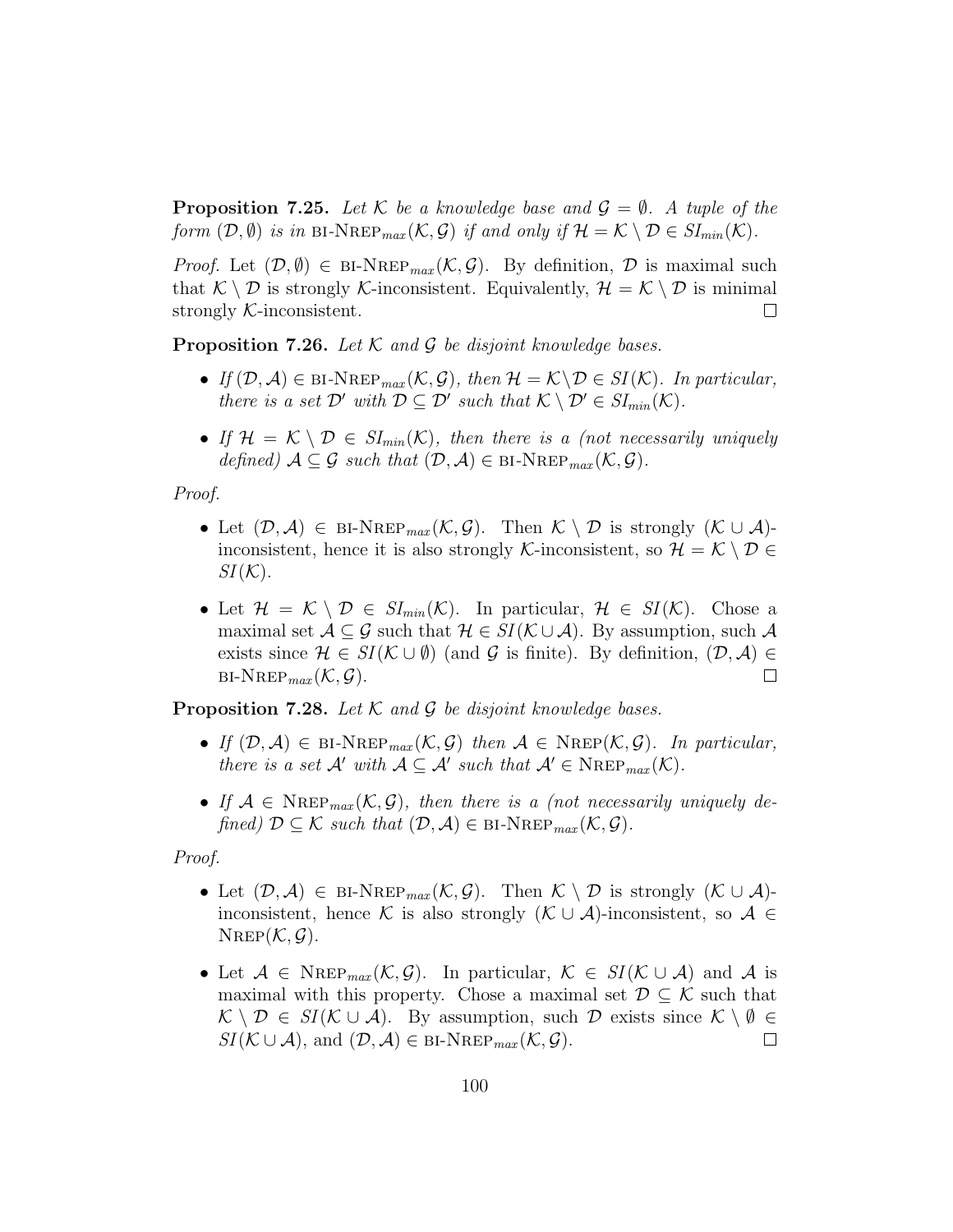Before proving Theorem 7.32 we establish the following technical property:

**Lemma Appendix B.2.** Let  $K$  and  $G$  be disjoint knowledge bases. Let  $\mathcal{A} \subseteq \mathcal{G}$  and  $\mathcal{D} \subseteq \mathcal{K}$ . Any set  $\mathcal{H}$  with  $\mathcal{K} \setminus \mathcal{D} \subseteq \mathcal{H} \subseteq \mathcal{K} \cup \mathcal{A}$  can be written as  $\mathcal{H} = (\mathcal{K} \setminus \mathcal{D}') \cup \mathcal{A}'$  with  $\mathcal{D}' \subseteq \mathcal{D}$  and  $\mathcal{A}' \subseteq \mathcal{A}$ .

*Proof.* Let  $K \setminus \mathcal{D} \subseteq \mathcal{H} \subseteq \mathcal{K} \cup \mathcal{A}$ . First observe that  $\mathcal{H}$  can be written as

$$
\mathcal{H} = (\mathcal{H} \cap \mathcal{K}) \dot{\cup} (\mathcal{H} \cap \mathcal{A})
$$

since  $\mathcal{H} \subseteq \mathcal{K} \cup \mathcal{A}$  with  $\mathcal{K} \cap \mathcal{A} \subseteq \mathcal{K} \cap \mathcal{G} = \emptyset$ . Clearly,  $\mathcal{H} \cap \mathcal{A} \subseteq \mathcal{A}$  so we may set  $\mathcal{A}' = \mathcal{H} \cap \mathcal{A}$ . Now set  $\mathcal{D}' = \mathcal{K} \setminus (\mathcal{H} \cap \mathcal{K})$ . We have

$$
\mathcal{K}\setminus\mathcal{D}\subseteq\mathcal{H}\cap\mathcal{K}
$$

and thus

$$
\mathcal{D} = \mathcal{K} \setminus (\mathcal{K} \setminus \mathcal{D}) \supseteq \mathcal{K} \setminus (\mathcal{H} \cap \mathcal{K}).
$$

Moreover,

$$
\mathcal{K} \setminus \mathcal{D}' = \mathcal{K} \setminus (\mathcal{K} \setminus (H \cap \mathcal{K})) = \mathcal{H} \cap \mathcal{K},
$$

and hence we obtain

$$
(\mathcal{K} \setminus \mathcal{D}') \dot{\cup} (A') = (\mathcal{H} \cap \mathcal{K}) \dot{\cup} (\mathcal{H} \cap \mathcal{A})
$$

with  $\mathcal{A}' \subseteq \mathcal{A}$  and  $\mathcal{D}' \subseteq \mathcal{D}$ .

**Proposition 7.32.** Let  $K$  and  $G$  be disjoint knowledge bases. Then  $S$  is a minimal hitting set of BI-REP<sub>min</sub> $(\mathcal{K}, \mathcal{G})$  iff  $\mathcal{S} \in co$ -BI-NREP<sub>max</sub> $(\mathcal{K}, \mathcal{G})$ .

*Proof.* "⇒": Let  $S = (\mathcal{S}_{\mathcal{A}}, \mathcal{S}_{\mathcal{D}})$  be a minimal hitting set of BI-REP<sub>min</sub>( $\mathcal{K}, \mathcal{G}$ ). For the sake of contradiction assume that  $(\mathcal{K}\backslash \mathcal{S}_{\mathcal{A}}, \mathcal{G}\backslash \mathcal{S}_{\mathcal{D}}) \notin \text{BI-NREF}_{max}(\mathcal{K}, \mathcal{G}).$ 

First assume  $(\mathcal{G} \setminus \mathcal{S}_{\mathcal{A}}, \mathcal{K} \setminus \mathcal{S}_{\mathcal{D}}) \notin \text{BI-NREF}(\mathcal{K}, \mathcal{G})$ . Then, by definition,

$$
\mathcal{K}\setminus(\mathcal{K}\setminus\mathcal{S}_{\mathcal{D}})\notin SI(\mathcal{K}\cup\mathcal{G}\setminus\mathcal{S}_{\mathcal{A}}),
$$

and thus,

$$
S_{\mathcal{D}} \notin SI(\mathcal{K} \cup \mathcal{G} \setminus \mathcal{S}_{\mathcal{A}}).
$$

 $\Box$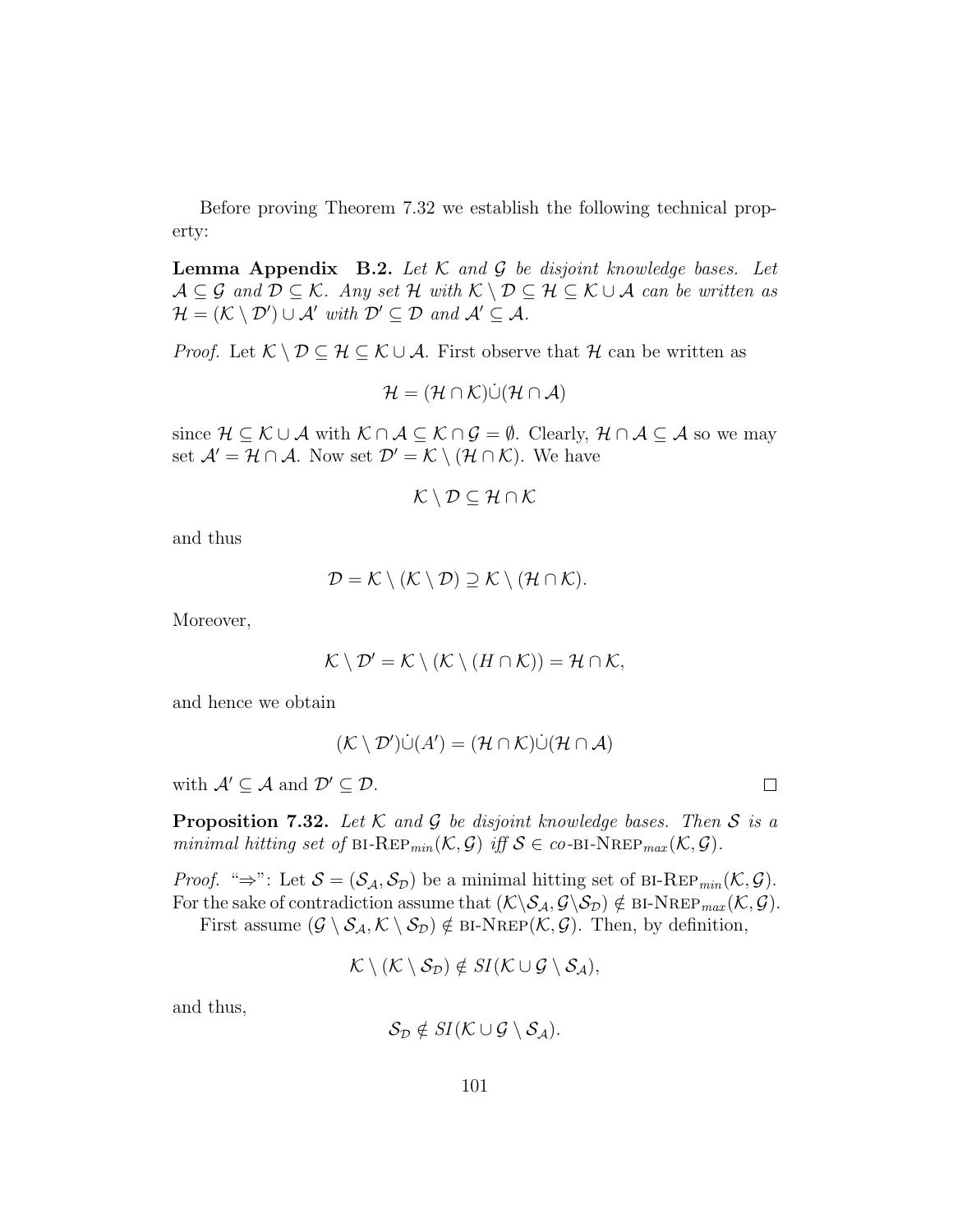So there is a consistent set H with  $S_{\mathcal{D}} \subseteq \mathcal{H} \subseteq \mathcal{K} \cup (\mathcal{G} \setminus \mathcal{S}_{\mathcal{A}})$ . Due to Lemma Appendix B.2, we find  $\mathcal{D} \subseteq \mathcal{K} \setminus \mathcal{S}_{\mathcal{D}}$  and  $\mathcal{A} \subseteq \mathcal{G} \setminus \mathcal{S}_{\mathcal{A}}$  with  $\mathcal{H} =$  $\mathcal{K} \setminus \mathcal{D} \cup \mathcal{A}$ . Due to finiteness of both knowledge bases we might assume  $(\mathcal{D}, \mathcal{A}) \in \text{BI-Rep}_{min}(\mathcal{K}, \mathcal{G})$ . Now  $\mathcal{S}_{\mathcal{A}} \cap \mathcal{A} = \emptyset$  as well as  $\mathcal{S}_{\mathcal{D}} \cap \mathcal{D} = \emptyset$  implies that  $\mathcal{S} = (\mathcal{S}_{\mathcal{A}}, \mathcal{S}_{\mathcal{D}})$  is no hitting set of BI-REP<sub>min</sub>( $\mathcal{K}, \mathcal{G}$ ), which is a contradiction.

Now assume  $(\mathcal{G} \backslash \mathcal{S}_{\mathcal{A}}, \mathcal{K} \backslash \mathcal{S}_{\mathcal{D}}) \in \text{NRep}(\mathcal{K}, \mathcal{G})$ , but the tuple is not maximal. We thus find a tuple  $\mathcal{S}' = (\mathcal{S}_{\mathcal{A}'}, \mathcal{S}_{\mathcal{D}'}) \subseteq (\mathcal{S}_{\mathcal{A}}, \mathcal{S}_{\mathcal{D}}) = \mathcal{S}$  such that  $(\mathcal{G} \setminus \mathcal{S}_{\mathcal{A}'}, \mathcal{K} \setminus \mathcal{S}_{\mathcal{A}'})$  $S_{\mathcal{D}'}$   $\in$  NREP<sub>max</sub>( $\mathcal{K}, \mathcal{G}$ ). We claim that S' is a hitting set of BI-REP<sub>min</sub>( $\mathcal{K}, \mathcal{G}$ ) as well. This can bee seen as follows: Assume this is not the case, i. e., there is  $(D, \mathcal{A}) \in \text{BI-Rep}_{min}(\mathcal{K}, \mathcal{G})$  with  $\mathcal{S}_{\mathcal{A}'} \cap \mathcal{A} = \emptyset$  as well as  $\mathcal{S}_{\mathcal{D}'} \cap \mathcal{D} = \emptyset$ . By assumption,  $K\D\cup\mathcal{A}$  is consistent. Due to  $\mathcal{S}_{\mathcal{A}}\cap\mathcal{A}=\emptyset$  as well as  $\mathcal{S}_{\mathcal{D}}\cap\mathcal{D}=\emptyset$ , we obtain  $\mathcal{S}_{\mathcal{D}'} \subseteq \mathcal{K} \setminus \mathcal{D}$  and  $\mathcal{A} \subseteq \mathcal{G} \setminus \mathcal{S}_{\mathcal{A}'},$  so

$$
\mathcal{S}_{\mathcal{D}'} \subseteq (\mathcal{K} \setminus \mathcal{D}) \subseteq (\mathcal{K} \cup \mathcal{A}) \setminus \mathcal{D} \subseteq (\mathcal{K} \cup (\mathcal{G} \setminus \mathcal{S}_{\mathcal{A}'})) \setminus \mathcal{D} \subseteq (\mathcal{K} \cup (\mathcal{G} \setminus \mathcal{S}_{\mathcal{A}'})).
$$

In particular,

 $\mathcal{S}_{\mathcal{D}'} \subseteq (\mathcal{K} \cup \mathcal{A}) \setminus \mathcal{D} \subseteq (\mathcal{K} \cup (\mathcal{G} \setminus \mathcal{S}_{\mathcal{A}'})).$ 

Due to consistency of  $(\mathcal{K}\cup\mathcal{A})\setminus\mathcal{D}$  we infer that  $\mathcal{S}_{\mathcal{D}'}\notin SI(\mathcal{K}\cup(\mathcal{G}\setminus\mathcal{S}_{\mathcal{A}'}))$ . So by definition,  $(G \setminus S_{\mathcal{A}}, \mathcal{K} \setminus S_{\mathcal{D}'}) \notin \text{NRep}(\mathcal{K}, \mathcal{G})$  which is a contradiction. Hence, S' must be a hitting set of BI-REP<sub>min</sub>( $K, G$ ) which contradicts minimality of S.

" $\Leftarrow$ ": Let  $(\mathcal{K} \backslash \mathcal{S}_{\mathcal{A}}, \mathcal{G} \backslash \mathcal{S}_{\mathcal{D}}) \in \text{BI-NREP}_{max}(\mathcal{K}, \mathcal{G})$ . For the sake of contradiction assume that  $S = (\mathcal{S}_{\mathcal{A}}, \mathcal{S}_{\mathcal{D}})$  is no minimal hitting set of BI-REP<sub>min</sub>( $\mathcal{K}, \mathcal{G}$ ).

First assume that S is no hitting set of BI-REP<sub>min</sub> $(\mathcal{K}, \mathcal{G})$ . As above we find a tuple  $(\mathcal{D}, \mathcal{A}) \in \text{BI-Rep}_{min}(\mathcal{K}, \mathcal{G})$  with  $\mathcal{S}_{\mathcal{A}} \cap \mathcal{A} = \emptyset$  as well as  $\mathcal{S}_{\mathcal{D}} \cap \mathcal{D} = \emptyset$ . Similarly we obtain

$$
\mathcal{S}_{\mathcal{D}} \subseteq (\mathcal{K} \cup \mathcal{A}) \setminus \mathcal{D} \subseteq (\mathcal{K} \cup (\mathcal{G} \setminus \mathcal{S}_{\mathcal{A}})).
$$

where  $(\mathcal{K} \cup \mathcal{A}) \setminus \mathcal{D}$  is consistent. Thus,  $(\mathcal{K} \setminus \mathcal{S}_{\mathcal{A}}, \mathcal{G} \setminus \mathcal{S}_{\mathcal{D}}) \notin \text{BI-NREF}(\mathcal{K}, \mathcal{G}),$ which is a contradiction.

Now assume that S is a hitting set of BI-REP<sub>min</sub> $(\mathcal{K}, \mathcal{G})$ , but not minimal. Let S' with  $S' = (S_{\mathcal{A}',S_{\mathcal{D}'}) \subseteq (S_{\mathcal{A}},S_{\mathcal{D}}) = S$  be a minimal hitting set of BI-REP<sub>min</sub> $(\mathcal{K}, \mathcal{G})$ . We claim that  $(\mathcal{K} \setminus \mathcal{S}_{\mathcal{A}}, \mathcal{G} \setminus \mathcal{S}_{\mathcal{D}'}) \in {\rm BI-NRep}(\mathcal{K}, \mathcal{G})$ contradicting maximality of  $(\mathcal{K} \setminus \mathcal{S}_{\mathcal{A}}, \mathcal{G} \setminus \mathcal{S}_{\mathcal{D}})$ . For this, assume

$$
\mathcal{S}_{\mathcal{D}'} \notin SI(\mathcal{K} \cup \mathcal{G} \setminus \mathcal{S}_{\mathcal{A}'}).
$$

Let H with  $S_{\mathcal{D}'} \subseteq \mathcal{H} \subseteq (\mathcal{K} \cup \mathcal{G}) \setminus S_{\mathcal{A}'}$  be consistent. As above we apply Lemma Appendix B.2 to find  $\mathcal{D} \subseteq \mathcal{K} \setminus \mathcal{S}_{\mathcal{D}'}$  and  $\mathcal{A} \subseteq \mathcal{G} \setminus \mathcal{S}_{\mathcal{A}'}$  with  $\mathcal{H} = \mathcal{K} \setminus$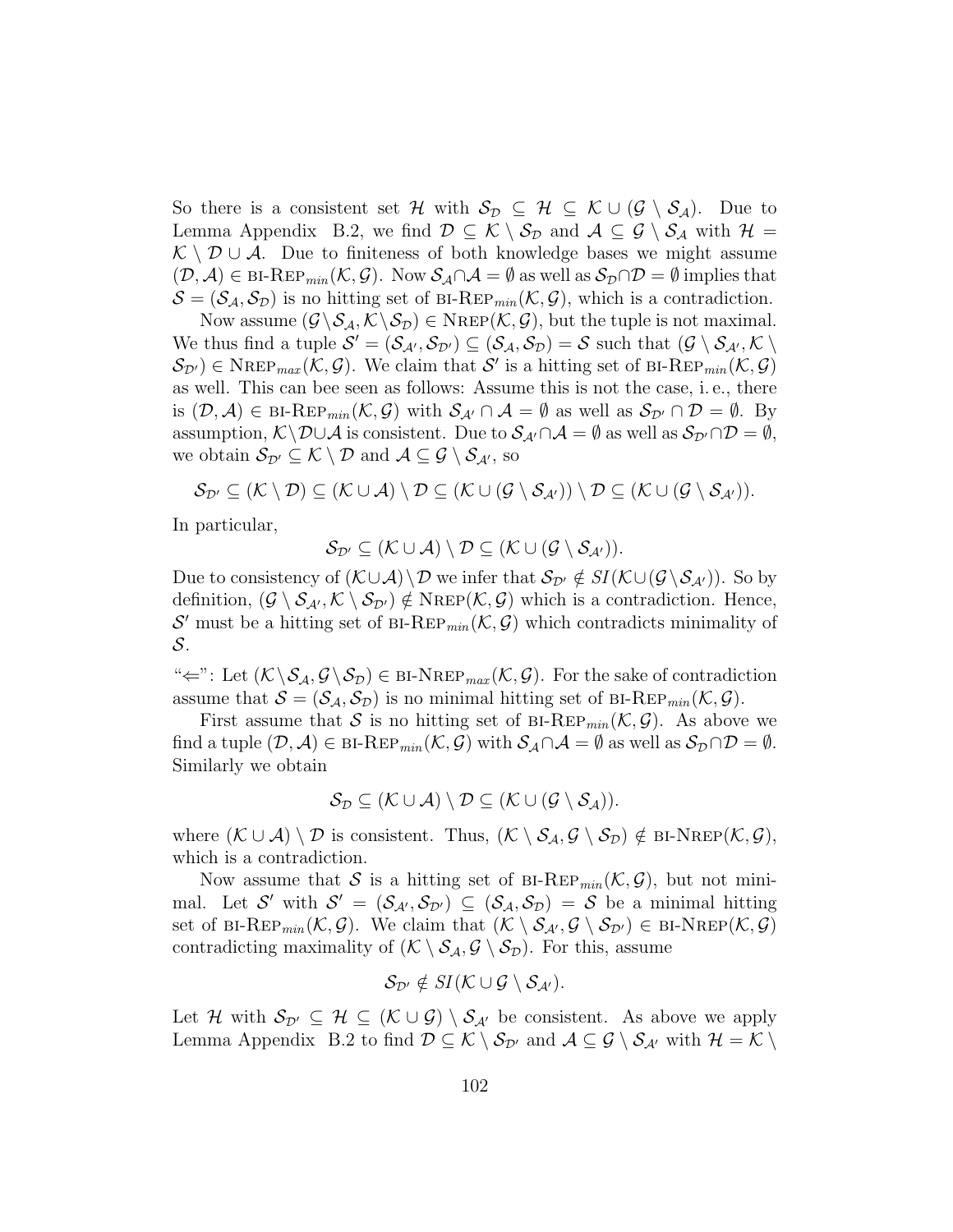$\mathcal{D} \cup \mathcal{A}$ . Again due to finiteness we might assume  $(\mathcal{D}, \mathcal{A}) \in \text{BI-Rep}_{min}(\mathcal{K}, \mathcal{G})$ . Hence,  $\mathcal{S}'$  is no hitting set of BI-REP<sub>min</sub> $(\mathcal{K}, \mathcal{G})$ , which is again a contradiction.  $\Box$ 

Now we are almost ready to prove Theorem 7.31. Before we do so, let us make sure that Lemma Appendix B.1 is still applicable, even though we consider hitting sets of tuples of sets. There is a simple reason why this is no issue: Since we assume  $K \cap G = \emptyset$ , consideration of tuples is simply for ease of presentation. More precisely, if  $A \subseteq \mathcal{G}$  and  $\mathcal{D} \subseteq \mathcal{K}$ , then A and D are disjoint as well and thus, there is a canonical bijection between the tuples of the form  $(D, \mathcal{A})$  and sets of the form  $\mathcal{A} \cup \mathcal{D}$ . So if  $\mathcal{S} = (\mathcal{S}_{\mathcal{A}}, \mathcal{S}_{\mathcal{D}})$  with  $\mathcal{S}_{\mathcal{A}}\subseteq\mathcal{G}$  and  $\mathcal{S}_{\mathcal{D}}\subseteq\mathcal{K}$ , then  $\mathcal{S}\cap(\mathcal{D},\mathcal{A})\neq\emptyset$  iff  $\mathcal{S}_{\mathcal{A}}\cap\mathcal{A}\neq\emptyset$  or  $\mathcal{S}_{\mathcal{D}}\cap\mathcal{D}\neq\emptyset$ . Due to  $A \cap D = \emptyset$  as well as  $S_A \cap S_D = \emptyset$  this is the case if and only if  $(\mathcal{A} \cup \mathcal{D}) \cap (\mathcal{S}_{\mathcal{A}} \cup \mathcal{S}_{\mathcal{A}}) \neq \emptyset$ . However, in the latter term no tuple is mentioned. So we may apply Lemma Appendix B.1 as before.

*Proof of Theorem 7.31.* By Theorem 7.32, S is a minimal hitting set of BI-REP<sub>min</sub>( $K, \mathcal{G}$ ) if and only if  $\mathcal{S} \in co-BI-NREP_{max}(\mathcal{K}, \mathcal{G})$ . Hence we see as above,

$$
minHS(minHS(B1-REP_{min}(\mathcal{K}, \mathcal{G}))) = minHS(co-BI-NREP_{max}(\mathcal{K}, \mathcal{G})),
$$

which yields

$$
\text{BI-Rep}_{min}(\mathcal{K}, \mathcal{G}) = minHS(co-BI-NREP_{max}(\mathcal{K}, \mathcal{G}))
$$

after applying Lemma Appendix B.1 as usual.

 $\Box$ 

**Proposition 7.35.** Let K and G be disjoint knowledge bases. Let  $C_{max}(\mathcal{K}) \neq$  $\emptyset$ , *i.e.*, K possesses consistent subsets and let  $SI_{min}(\mathcal{K}) \neq \emptyset$ , *i.e.*, K is inconsistent.. A set  $S_D$  is a minimal hitting set of  $SI_{min}(\mathcal{K})$  if and only if  $(S_D, \emptyset)$ is a minimal hitting set of co-BI-NREP<sub>max</sub> $(\mathcal{K}, \mathcal{G})$ .

*Proof.* " $\Rightarrow$ ": Let S be a minimal hitting set of  $SI_{min}(\mathcal{K})$ . Assume the tuple  $(\overline{\mathcal{D}}, \overline{\mathcal{A}})$  is in co-BI-NREP<sub>max</sub> $(\mathcal{K}, \mathcal{G})$ . Then there is a tuple  $(\mathcal{D}, \mathcal{A}) \in$ BI-NREP<sub>max</sub>  $(K, \mathcal{G})$  with  $\mathcal{A} = \mathcal{G} \setminus \overline{\mathcal{A}}$  and  $\mathcal{D} = \mathcal{K} \setminus \overline{\mathcal{D}}$ . Due to Proposition 7.26,  $\mathcal{K} \setminus \mathcal{D} \in SI(\mathcal{K})$ , i.e.,  $\overline{\mathcal{D}} \in SI(\mathcal{K})$ . Due to finiteness, there is a set  $\overline{D}' \in \overline{SI}_{min}(\mathcal{K})$  with  $\overline{D}' \subseteq \overline{D}$ . Since  $\mathcal{S}_{\mathcal{D}}$  is a minimal hitting set of  $SI_{min}(\mathcal{K})$ , we conclude  $\emptyset \neq \mathcal{S}_{\mathcal{D}} \cap \overline{\mathcal{D}}' \subseteq \mathcal{S}_{\mathcal{D}} \cap \overline{\mathcal{D}}$ . Since  $(\overline{\mathcal{D}}, \overline{\mathcal{A}})$  was an arbitrary tuple in co-BI-NREP<sub>max</sub>  $(\mathcal{K}, \mathcal{G})$  we see that  $(\mathcal{S}_{\mathcal{D}}, \emptyset)$  is a hitting set of  $co-BI-NREP_{max}(\mathcal{K}, \mathcal{G}).$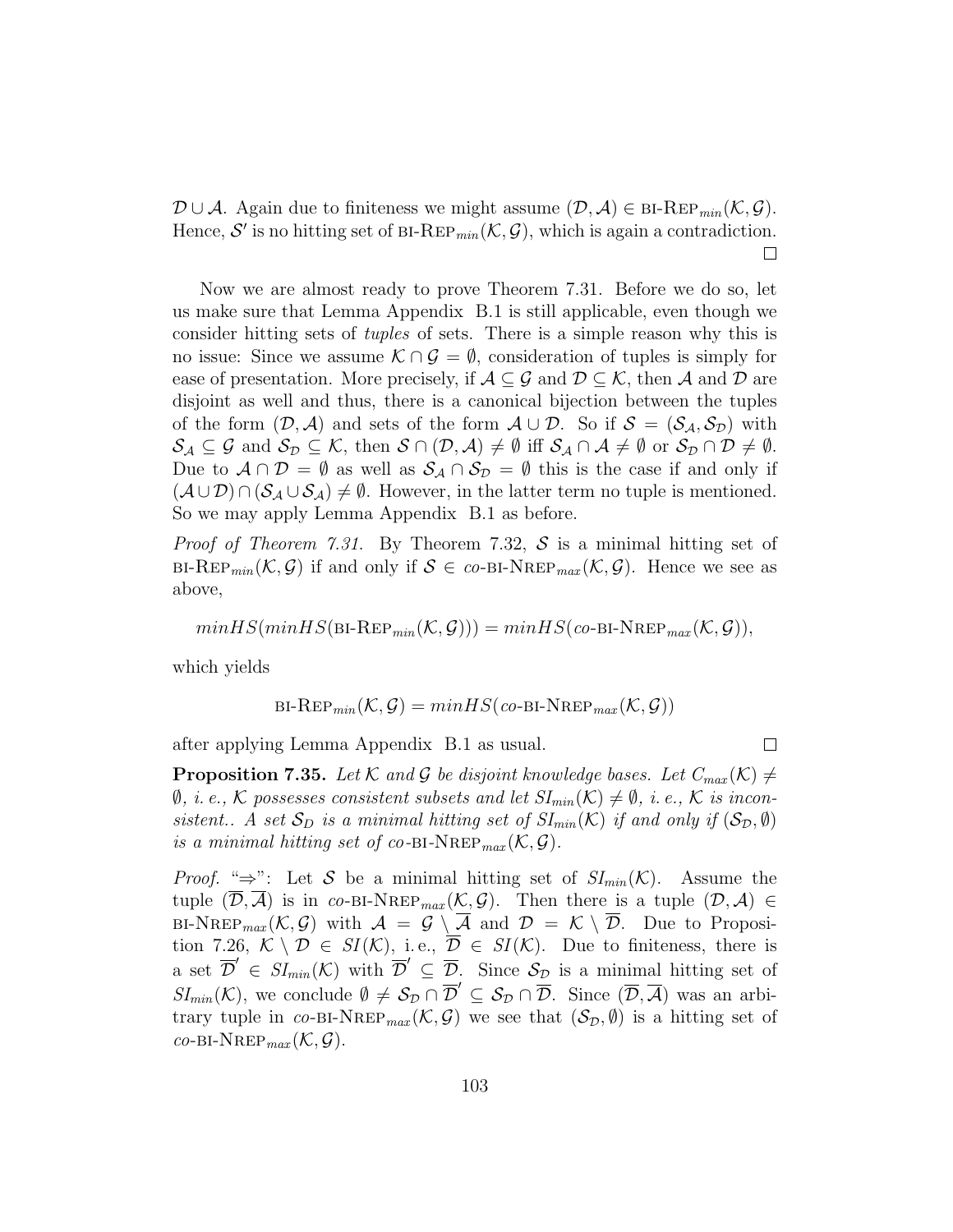We have left to prove minimality of  $(S_{\mathcal{D}}, \emptyset)$ . Again due to Proposition 7.26, for any  $\mathcal{K} \setminus \mathcal{D} \in SI_{min}(\mathcal{K})$ , there is a tuple of the form  $(\mathcal{D}, \mathcal{A}) \in$ BI-NREP<sub>max</sub>  $(\mathcal{K}, \mathcal{G})$  and hence a tuple of the form  $(\mathcal{K}\backslash\mathcal{D}, \mathcal{G}\backslash\mathcal{A}) \in co-BI-NREP_{max}(\mathcal{K}, \mathcal{G})$ . So if  $(\mathcal{S}_{\mathcal{D}}, \emptyset)$  is a hitting set of co-BI-NREP<sub>max</sub>  $(\mathcal{K}, \mathcal{G})$ , then  $\mathcal{S}_{\mathcal{D}}$  is a hitting set of  $SI_{min}(\mathcal{K})$ . Since  $\mathcal{S}_{\mathcal{D}}$  is minimal (as a hitting set of  $SI_{min}(\mathcal{K})$ ), we conclude that  $(\mathcal{S}_{\mathcal{D}}, \emptyset)$  is minimal (as a hitting set of co-BI-NREP<sub>max</sub> $(\mathcal{K}, \mathcal{G})$ ). " $\Leftarrow$ ": If  $\mathcal{H} = \mathcal{K} \setminus \mathcal{D} \in SI_{min}(\mathcal{K})$ , then there is a tuple  $(\mathcal{D}, \mathcal{A}) \in \text{BI-NREP}_{max}(\mathcal{K}, \mathcal{G})$ due to Proposition 7.26. In particular, there is a tuple  $(\mathcal{K} \setminus \mathcal{D}, \mathcal{G} \setminus \mathcal{A}) \in$ co-BI-NREP<sub>max</sub>  $(\mathcal{K}, \mathcal{G})$ . So if  $(\mathcal{S}_{\mathcal{D}}, \emptyset)$  is a hitting set of co-BI-NREP<sub>max</sub>  $(\mathcal{K}, \mathcal{G})$ , then  $S_{\mathcal{D}}S_{\mathcal{D}} \cap \mathcal{K} \setminus \mathcal{D} \neq \emptyset$ . Hence  $S_{\mathcal{D}}$  is a hitting set of  $SI_{min}(\mathcal{K})$ .

Minimality is a consequence of "⇒": Assume  $(S_{\mathcal{D}}, \emptyset)$  is a minimal hitting set of co-BI-NREP<sub>max</sub> $(\mathcal{K}, \mathcal{G})$ . If there is a hitting set  $\mathcal{S}'_{\mathcal{D}} \subsetneq \mathcal{S}_{\mathcal{D}}$  of  $SI_{min}(\mathcal{K}),$ then  $(S'_D, \emptyset)$  is also a hitting set of co-BI-NREP<sub>max</sub> $(\mathcal{K}, \mathcal{G})$ , contradicting minimality of  $(\mathcal{S}_{\mathcal{D}}, \emptyset)$ .  $\Box$ 

**Proposition 7.36.** Let K and G be disjoint knowledge bases. Let  $C_{max}(\mathcal{K}) \neq$  $\emptyset$ , *i.e.*, K possesses consistent subsets and let  $SI_{min}(\mathcal{K}) \neq \emptyset$ , *i.e.*, K is inconsistent.. Then there is no tuple  $(D, \mathcal{A}) \in co-BI-NREP_{max}(\mathcal{K}, \mathcal{G})$  with  $\mathcal{D} = \emptyset$ .

Proof. Although this is a corollary of Proposition 7.35, we want to give a straightforward proof which directly illustrates why we require  $K$  to possess consistent subsets:

For any tuple  $(\mathcal{D}, \mathcal{A}) \in {\text{BI-NREF}_{max}(\mathcal{K}, \mathcal{G})}$  we have  $\mathcal{D} \subsetneq \mathcal{K}$ . Otherwise,  $\mathcal{K} \setminus \mathcal{K} = \emptyset$  would be strongly  $(\mathcal{K} \cup \mathcal{A})$ -inconsistent. However, as  $K$  possesses consistent subsets, this is a contradiction. Hence, whenever  $(\overline{\mathcal{D}}, \overline{\mathcal{A}}) \in co-BI-NREP_{max}(\mathcal{K}, \mathcal{G})$ , we can conclude  $\overline{\mathcal{D}} \neq \emptyset$ .  $\Box$ 

**Proposition 7.37.** Let K and G be disjoint knowledge bases. Let  $\text{Rep}_{min}(\mathcal{K}, \mathcal{G}) \neq$  $\emptyset$ , *i.e.*, K possesses addition-based repairs and let  $SI_{min}(\mathcal{K}) \neq \emptyset$ , *i.e.*, K is inconsistent.. A set  $S_A$  is a minimal hitting set of co-NREP<sub>max</sub>  $(\mathcal{K}, \mathcal{G})$  if and only if  $(\emptyset, \mathcal{S}_{\mathcal{A}})$  is a minimal hitting set of co-BI-NREP<sub>max</sub> $(\mathcal{K}, \mathcal{G})$ .

*Proof.* " $\Rightarrow$ ": Let  $S_A$  be a minimal hitting set of co-NREP<sub>max</sub> (K, G). Assume the tuple  $(\overline{\mathcal{D}}, \overline{\mathcal{A}})$  is in co-BI-NREP<sub>max</sub>  $(\mathcal{K}, \mathcal{G})$ . Then there is a tuple  $(\mathcal{D}, \mathcal{A}) \in$ BI-NREP<sub>max</sub>  $(K, \mathcal{G})$  with  $\mathcal{A} = \mathcal{G} \setminus \overline{\mathcal{A}}$  and  $\mathcal{D} = \mathcal{K} \setminus \overline{\mathcal{D}}$ . Due to Proposition 7.28,  $\mathcal{K} \cup \mathcal{A} \in \text{Nrep}(\mathcal{K}, \mathcal{G})$ . So there is a set  $\mathcal{A}'$  with  $\mathcal{A} \subseteq \mathcal{A}' \in \text{NRep}_{max}(\mathcal{K}, \mathcal{G})$ . Since  $S_A$  is a minimal hitting set of co-NREP<sub>max</sub>  $(K, \mathcal{G})$ , we conclude

$$
\emptyset \neq \mathcal{S}_{\mathcal{A}} \cap (\mathcal{G} \setminus \mathcal{A}') \subseteq \mathcal{S}_{\mathcal{A}} \cap (\mathcal{G} \setminus \mathcal{A}) = \mathcal{S}_{\mathcal{A}} \cap (\overline{\mathcal{A}}).
$$